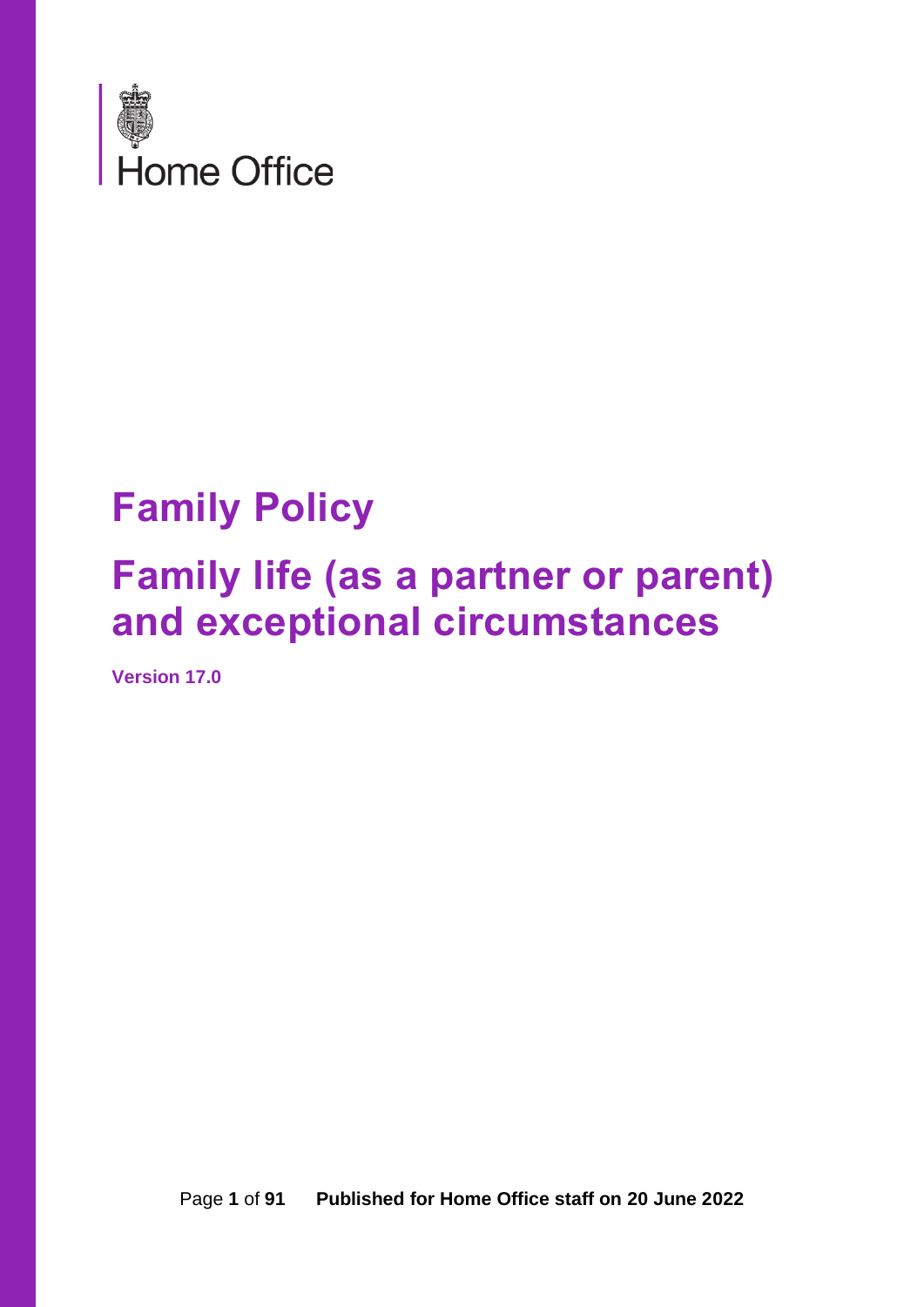# <span id="page-1-0"></span>**Contents**

| Family of UK residents with leave to remain under Appendix EU (the EU<br>Settlement Scheme) and Appendix ECAA (the European Communities Association          |  |
|--------------------------------------------------------------------------------------------------------------------------------------------------------------|--|
|                                                                                                                                                              |  |
| Partner of an employee of the UK Government, a Northern Ireland department,<br>the Scottish Administration or the Welsh Government, or a permanent member of |  |
|                                                                                                                                                              |  |
|                                                                                                                                                              |  |
|                                                                                                                                                              |  |
|                                                                                                                                                              |  |
|                                                                                                                                                              |  |
|                                                                                                                                                              |  |
|                                                                                                                                                              |  |
|                                                                                                                                                              |  |
|                                                                                                                                                              |  |
|                                                                                                                                                              |  |
|                                                                                                                                                              |  |
|                                                                                                                                                              |  |
|                                                                                                                                                              |  |
|                                                                                                                                                              |  |
|                                                                                                                                                              |  |
|                                                                                                                                                              |  |
| Eligibility informs who qualifies for leave as a partner on a 5 or 10-year route to                                                                          |  |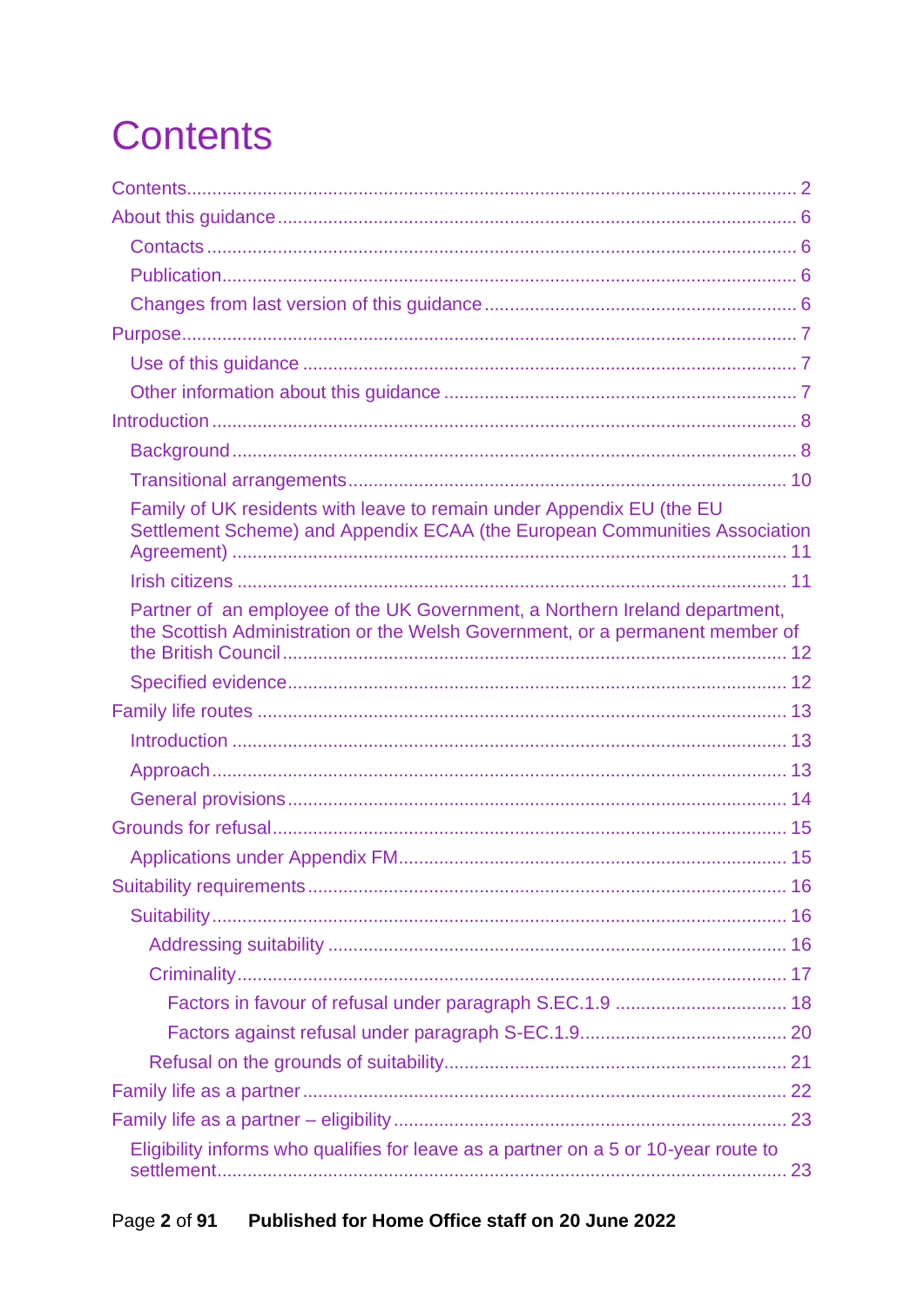| Eligibility that must be met by a partner on a 5 or 10-year route (without<br>consideration of exceptional circumstances under GEN.3.1. or GEN.3.2.) 23 |  |
|---------------------------------------------------------------------------------------------------------------------------------------------------------|--|
|                                                                                                                                                         |  |
|                                                                                                                                                         |  |
|                                                                                                                                                         |  |
|                                                                                                                                                         |  |
|                                                                                                                                                         |  |
|                                                                                                                                                         |  |
|                                                                                                                                                         |  |
|                                                                                                                                                         |  |
|                                                                                                                                                         |  |
|                                                                                                                                                         |  |
|                                                                                                                                                         |  |
|                                                                                                                                                         |  |
|                                                                                                                                                         |  |
| Eligibility that must be met by a partner to start, stay or settle on a 5-year route 27                                                                 |  |
|                                                                                                                                                         |  |
|                                                                                                                                                         |  |
|                                                                                                                                                         |  |
|                                                                                                                                                         |  |
| Decision to grant entry clearance or leave to remain as a partner on a 5 or 10-year                                                                     |  |
|                                                                                                                                                         |  |
| Decision to grant leave to remain following an application for indefinite leave to                                                                      |  |
|                                                                                                                                                         |  |
|                                                                                                                                                         |  |
|                                                                                                                                                         |  |
| Eligibility informs who qualifies for leave as a parent on a 5 or 10-year route to                                                                      |  |
| Eligibility that must be met by a parent on a 5 or 10-year route (without<br>consideration of exceptional circumstances under GEN.3.1. or GEN.3.2.) 34  |  |
|                                                                                                                                                         |  |
|                                                                                                                                                         |  |
|                                                                                                                                                         |  |
|                                                                                                                                                         |  |
|                                                                                                                                                         |  |
|                                                                                                                                                         |  |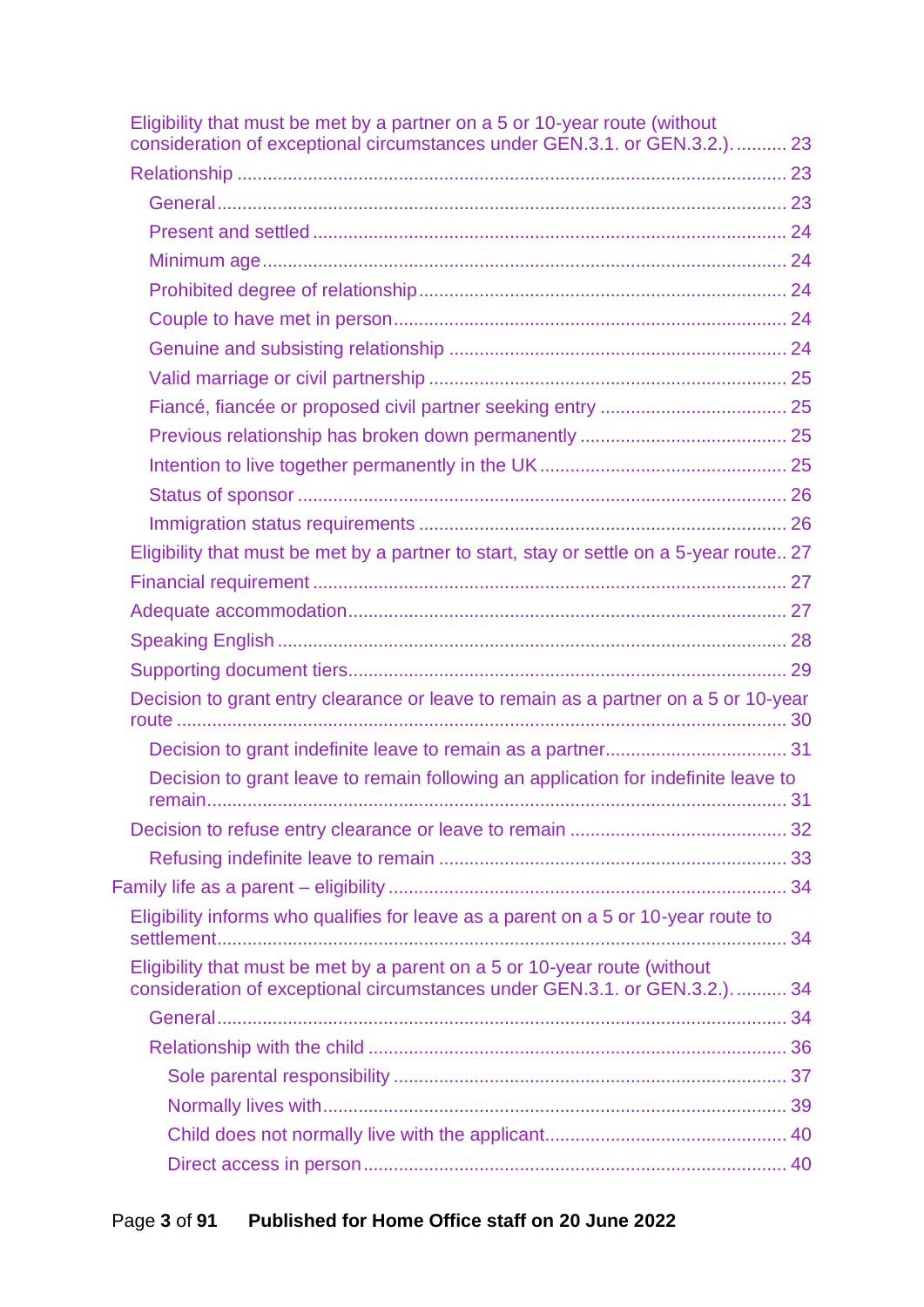| Eligibility that must be met by a parent to start, stay or settle on a 5-year route 42 |  |
|----------------------------------------------------------------------------------------|--|
|                                                                                        |  |
|                                                                                        |  |
|                                                                                        |  |
|                                                                                        |  |
|                                                                                        |  |
|                                                                                        |  |
| EX.1. Exceptions to certain eligibility requirements for leave to remain as a parent   |  |
|                                                                                        |  |
| Decision to grant entry clearance or leave to remain as a parent 44                    |  |
|                                                                                        |  |
| Granting leave to remain following refusal of indefinite leave to remain 45            |  |
| Decision to refuse entry clearance or leave to remain as a parent 46                   |  |
|                                                                                        |  |
|                                                                                        |  |
| EX.1. Exceptions to certain eligibility requirements being met by a partner or parent  |  |
|                                                                                        |  |
|                                                                                        |  |
|                                                                                        |  |
|                                                                                        |  |
|                                                                                        |  |
|                                                                                        |  |
|                                                                                        |  |
|                                                                                        |  |
| The impact of a mental or physical disability or of a serious illness which            |  |
|                                                                                        |  |
|                                                                                        |  |
|                                                                                        |  |
|                                                                                        |  |
|                                                                                        |  |
|                                                                                        |  |
| 'Exceptional circumstances' and 'unjustifiably harsh consequences' 63                  |  |
|                                                                                        |  |
|                                                                                        |  |
|                                                                                        |  |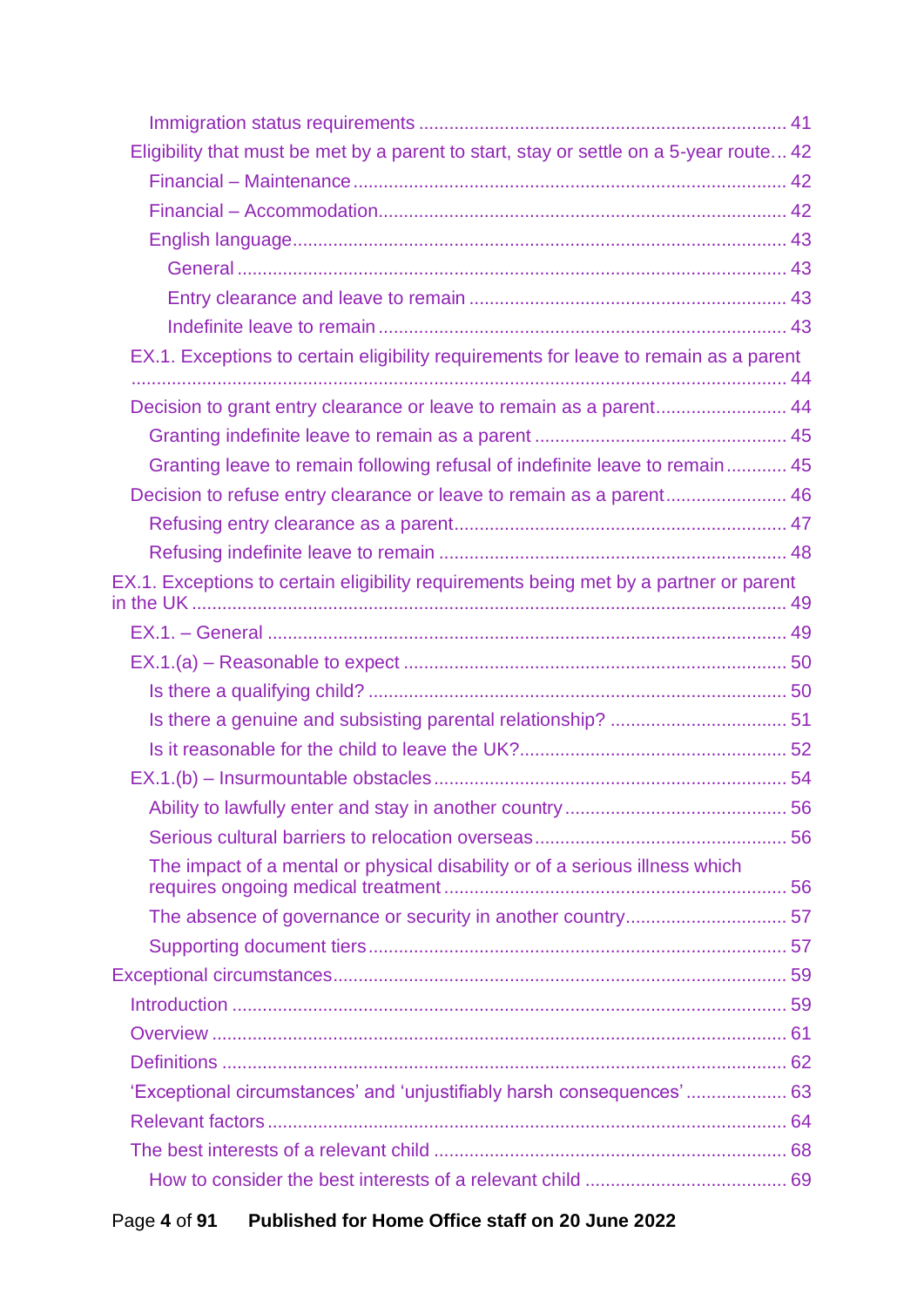| Decision to grant leave to remain on the basis of exceptional circumstances under |  |
|-----------------------------------------------------------------------------------|--|
|                                                                                   |  |
|                                                                                   |  |
|                                                                                   |  |
|                                                                                   |  |
|                                                                                   |  |
|                                                                                   |  |
| Article 8 claims made while in immigration detention pending removal 77           |  |
| Considering Article 8 claims in Asylum/Humanitarian Protection and removal        |  |
|                                                                                   |  |
|                                                                                   |  |
|                                                                                   |  |
| The position in Appendix Hong Kong British National (Overseas) 80                 |  |
| Criteria for the non-imposition or lifting of the NRPF condition  80              |  |
|                                                                                   |  |
|                                                                                   |  |
|                                                                                   |  |
|                                                                                   |  |
|                                                                                   |  |
| How to assess needs of children dependent on the application  84                  |  |
| How to assess exceptional circumstances that might justify recourse to public     |  |
|                                                                                   |  |
|                                                                                   |  |
| Applications can be resolved without assessing against fixed monetary values 85   |  |
|                                                                                   |  |
| The applicant is receiving support under the Immigration and Asylum Act 1999      |  |
|                                                                                   |  |
|                                                                                   |  |
|                                                                                   |  |
|                                                                                   |  |
| Grants of leave to remain under earlier public funds policies  88                 |  |
|                                                                                   |  |
|                                                                                   |  |
|                                                                                   |  |
|                                                                                   |  |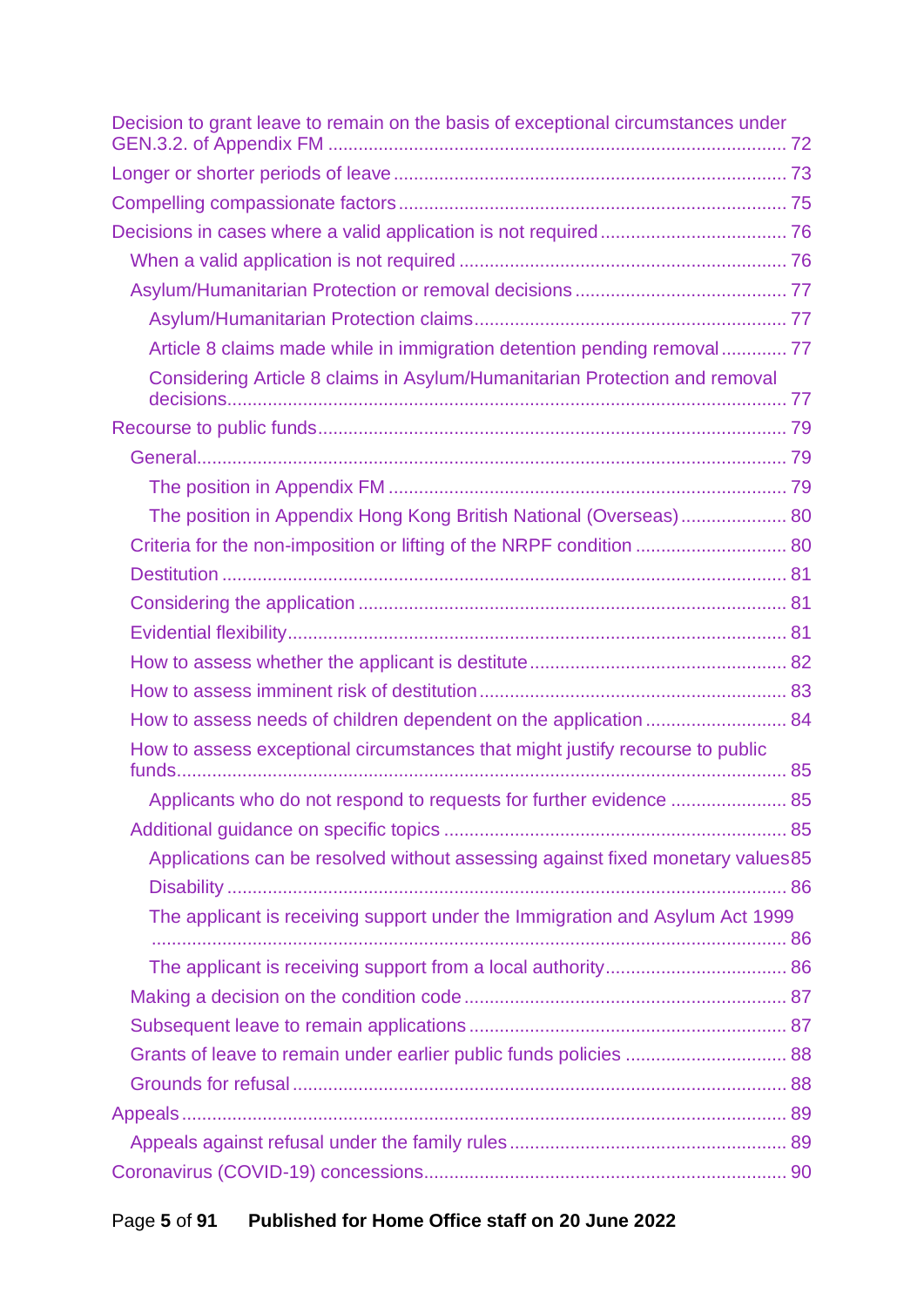# <span id="page-5-0"></span>About this guidance

This guidance tells decision makers how to decide applications or claims for leave to enter or remain on the basis of family life as a partner or parent or exceptional circumstances in compliance with Article 8 (right to family life of the European Convention on Human Rights (ECHR).

# <span id="page-5-1"></span>**Contacts**

If you have any questions about the guidance and your line manager or senior caseworker cannot help you or you think that the guidance has factual errors then email Family Policy.

If you notice any formatting errors in this guidance (broken links, spelling mistakes and so on) or have any comments about the layout or navigability of the guidance then you can email the Guidance Rules and Forms team.

# <span id="page-5-2"></span>**Publication**

Below is information on when this version of the guidance was published:

- version **17.0**
- published for Home Office staff on **20 June 2022**

# <span id="page-5-3"></span>**Changes from last version of this guidance**

Updated in line with changes made to the Immigration Rules on 20 June 2022, including:

- private life guidance removed information on how to deal with private life considerations is now available in separate Private Life guidance
- the change to the definition of sponsors working for the UK Government, devolved government or British Council overseas

Changes to the two-stage approach to dealing with Family Life claims, particularly where there is a child who has been continuously resident for 7 years.

Changes to the approach to take when an applicant has a partner but applies as a parent.

Changes clarifying that we require written evidence from the Family Court confirming a document can be disclosed to the Home Office.

Due to the title change of this guidance, previous versions which included private life content can be found in the archive.

**Related content [Contents](#page-1-0)**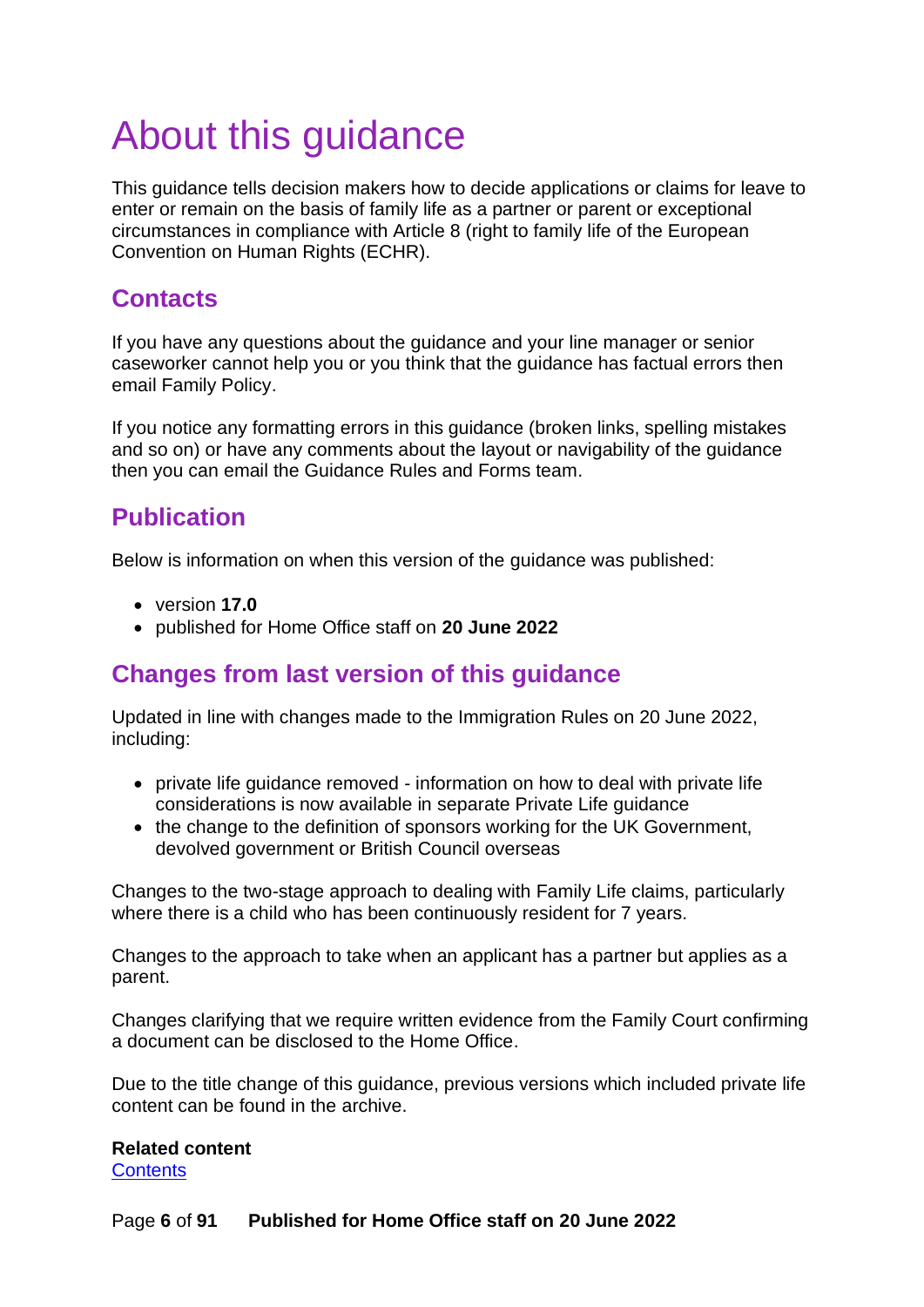# <span id="page-6-0"></span>Purpose

This section tells you about use of this guidance in considering a person's right to enter or remain in the UK on the basis of their family life or exceptional circumstances.

# <span id="page-6-1"></span>**Use of this guidance**

This guidance must be used for all decisions:

- under paragraphs [277-280, 289AA and 295AA of Part 8 \(family transition](https://www.gov.uk/guidance/immigration-rules/immigration-rules-part-8-family-members)  [cases\)](https://www.gov.uk/guidance/immigration-rules/immigration-rules-part-8-family-members)
- under [Appendix FM](https://www.gov.uk/guidance/immigration-rules/immigration-rules-appendix-fm-family-members) including on the basis of exceptional circumstances (family life) in accordance with GEN.3.1. to GEN.3.3.

# <span id="page-6-2"></span>**Other information about this guidance**

Within this guidance there are links to the Borders & Migration Guidance platform that are shown as an 'internal link' otherwise links are to the same guidance published on **[GOV.UK](https://www.gov.uk/government/organisations/home-office)** for external access.

**Related content [Contents](#page-1-0)**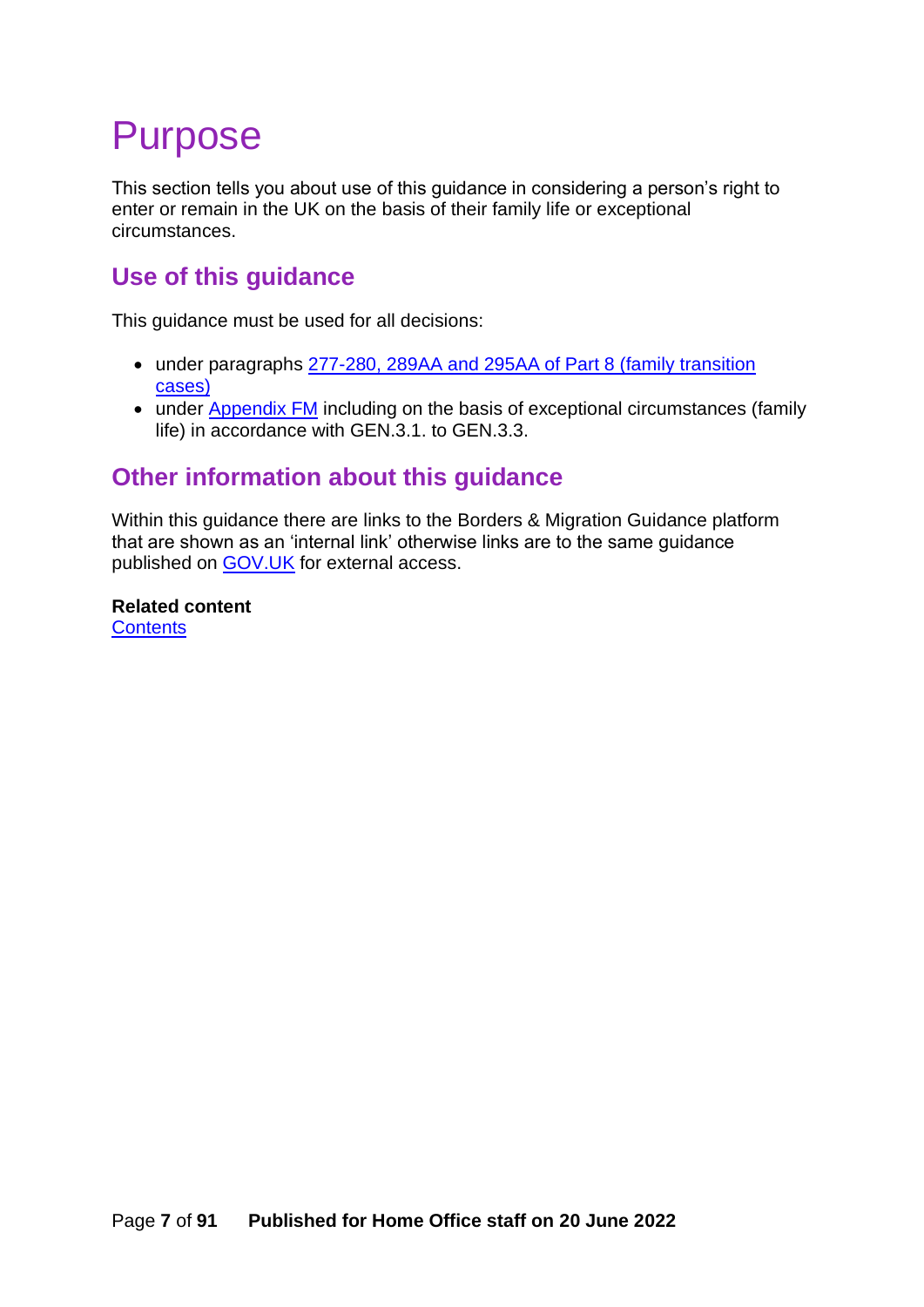# <span id="page-7-0"></span>Introduction

This section introduces you to considering applications or claims made to enter or remain in the UK on the basis of family life.

# <span id="page-7-1"></span>**Background**

Since 9 July 2012, the Immigration Rules have contained a new framework for considering applications and claims engaging Article 8 of the ECHR (the right to respect for private and family life). Appendix FM to and paragraph 276ADE(1) (now Appendix Private Life) of the [Immigration Rules](https://www.gov.uk/government/collections/immigration-rules) provide the basis on which a person can apply for entry clearance to the UK or leave to remain in the UK on family life grounds or permission to stay here on private life grounds.

Article 8 of the ECHR states that:

- 8(1) Everyone has the right to respect for his private and family life, his home and his correspondence.
- 8(2) There shall be no interference by a public authority with the exercise of this right except such as is in accordance with the law and is necessary in a democratic society in the interests of national security, public safety or the economic well-being of the country, for the prevention of disorder or crime, for the protection of health or morals, or for the protection of the rights and freedoms of others.

A family who wishes to come to or remain in the UK, usually chooses to do so because they feel it's in their best interest to do so. A family cannot necessarily exercise that choice however, unless the requirements of the Immigration Rules are met. There are costs to the taxpayer which arise from migration to the UK including for example, provision of education for children of compulsory school age, a sponsor's entitlement to claim tax credit or child benefit for their partner's children and costs arising to the NHS. Being able to speak English aims to encourage integration. Family life must not be established here at the taxpayer's expense and family migrants must be able to integrate if they are to play a full part in British life.

In some cases, families may have to wait before they are able to meet the requirements to enter the UK. In today's global economy it may be that families choose to separate for work or other reasons in order to satisfy the immigration requirements of the country in which they wish to live together.

These rules, together with the guidance on exceptional circumstances and children's best interests contained within it, provide a clear basis for considering immigration cases in compliance with ECHR Article 8, as approved by the Supreme Court in February 2017 in [MM \(Lebanon\) & Others v SSHD \[2017\] UKSC 10 and Agyarko &](https://www.supremecourt.uk/cases/docs/uksc-2015-0011-judgment.pdf)  [Ikuga v SSHD \[2017\] UKSC 11.](https://www.supremecourt.uk/cases/docs/uksc-2015-0011-judgment.pdf)

In particular, these rules reflect the qualified nature of Article 8, setting requirements which properly balance the individual right to respect for private or family life with the

#### Page **8** of **91 Published for Home Office staff on 20 June 2022**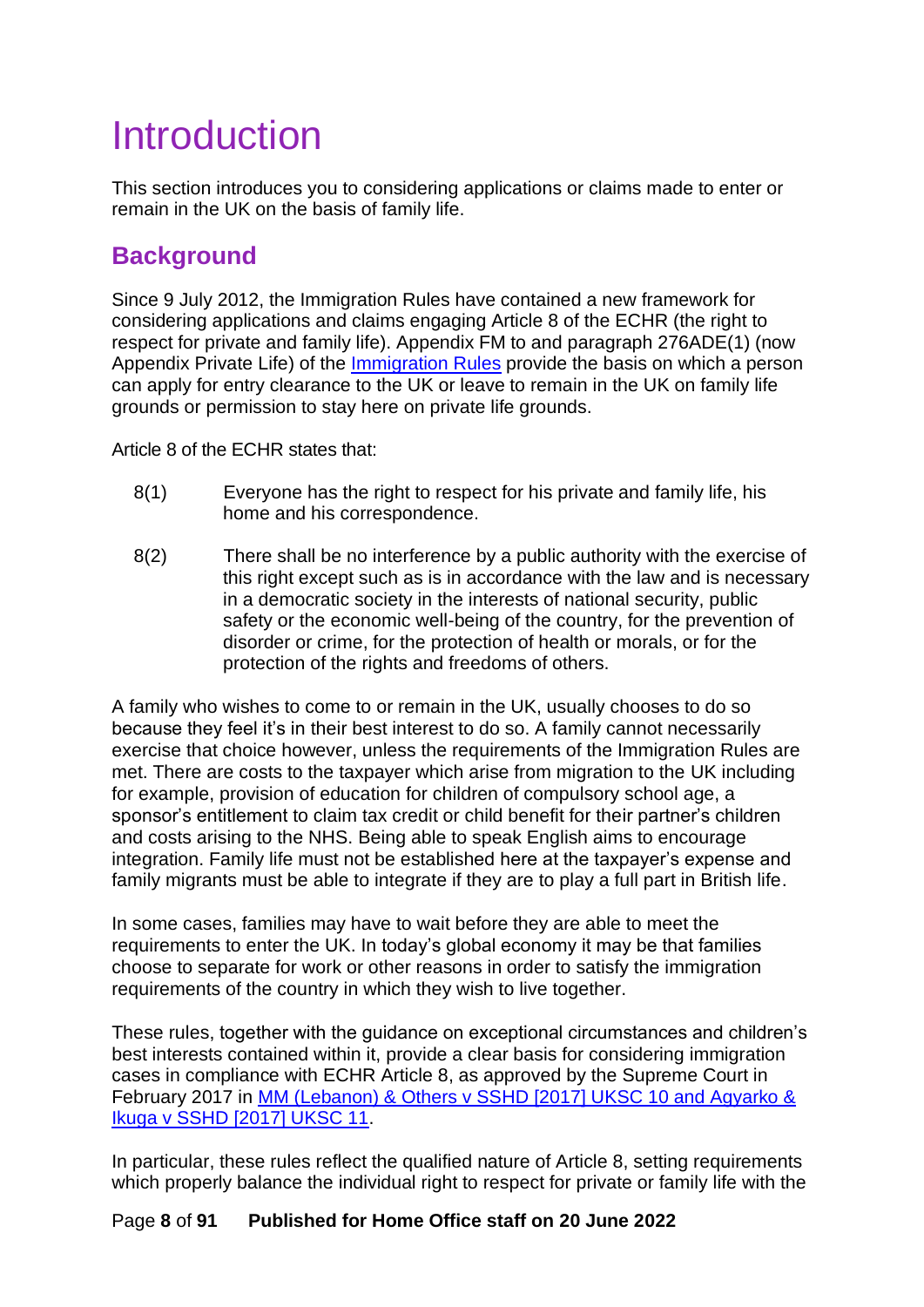public interest in safeguarding the economic well-being of the UK by controlling immigration, in protecting the public from foreign criminals and in protecting the rights and freedoms of others.

The rules also take into account the need to safeguard and promote the welfare of children.The duty in [section 55 of the Borders, Citizenship and Immigration Act 2009](http://www.legislation.gov.uk/ukpga/2009/11/section/55) to have regard to the need to safeguard and promote the welfare of a child in the UK, together with Article 3 of the UN Convention on the Rights of the Child, means that consideration of the child's best interests must be a primary consideration in immigration decisions affecting them. This guidance and the Immigration Rules it covers form part of the arrangements for ensuring that we give practical effect to these obligations.

The [Immigration Act 2014](http://www.legislation.gov.uk/ukpga/2014/22/contents/enacted) received Royal Assent on 14 May 2014. From 28 July 2014, section 19 of the act amended the [Nationality, Immigration and Asylum Act](http://www.legislation.gov.uk/ukpga/2002/41/contents)  [2002](http://www.legislation.gov.uk/ukpga/2002/41/contents) to set out Parliament's view of what the public interest requires in immigration cases engaging the qualified right to respect for private and family life under ECHR Article 8. It requires the courts to give due weight to that public interest when deciding such cases. This means that the public interest in the maintenance of effective immigration control and in family migrants being financially independent and able to speak English, as required by the family Immigration Rules, is underpinned in primary legislation.

Consistent with the public interest considerations set out in section 117B of the Nationality, Immigration and Asylum Act 2002, inserted by [section 19 of the](http://www.legislation.gov.uk/ukpga/2014/22/section/19/enacted)  [Immigration Act 2014,](http://www.legislation.gov.uk/ukpga/2014/22/section/19/enacted) and as upheld in the Supreme Court in the case of [Rhuppiah](https://www.supremecourt.uk/cases/uksc-2017-0075.html)  [\[2018\] UKSC 58](https://www.supremecourt.uk/cases/uksc-2017-0075.html) which provide that little weight should be given to a private life established by a person who is in the UK unlawfully or with precarious immigration status, the private life rules set stringent requirements for permission to stay on the basis of private life in the UK.

A person's immigration status is precarious if they are in the UK unlawfully - if they require leave to enter or remain in the UK but do not have it. For the purposes of this guidance, a person's immigration status is also precarious if they are in the UK with limited leave to enter or remain but without settled or permanent status, or if they have obtained leave fraudulently or been notified that they are liable to deportation or removal.

Where people cannot satisfy the requirements of the 5-year route Immigration Rules to remain in the UK, they are expected to leave, and it is natural to expect that it is reasonable for any child or children to leave with them. Only where there is something in the evidence to suggest it would be unreasonable for a child to leave, where there are insurmountable obstacles to family life with a partner outside of the UK, or exceptional circumstances, that the family who would otherwise be expected to go, will satisfy the requirements under the rules or the exceptional circumstances policies to enter or remain on a 10-year route.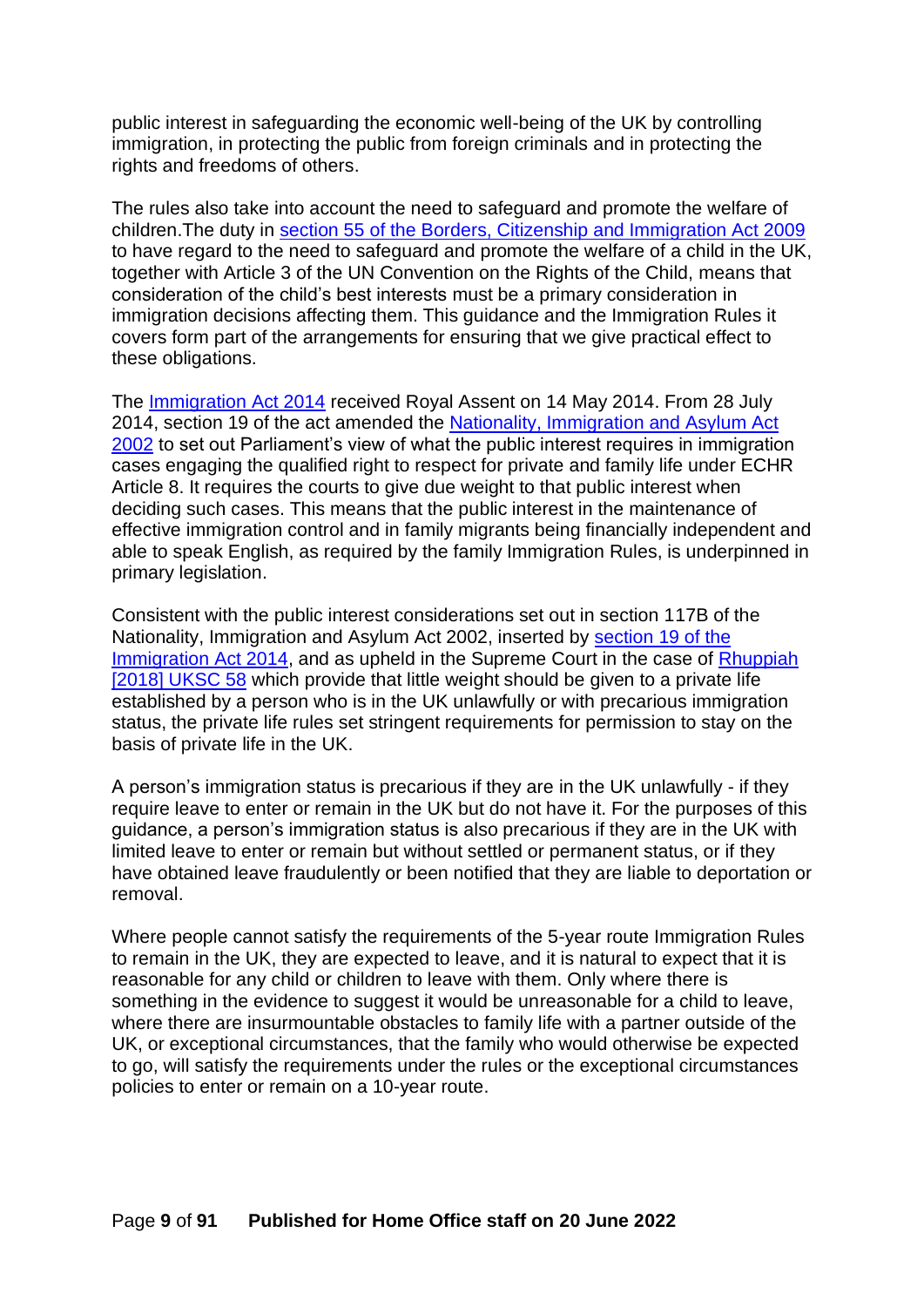# <span id="page-9-0"></span>**Transitional arrangements**

Those who applied before, or were granted entry clearance, limited leave or discretionary leave as a family member prior to, 9 July 2012 are subject to transitional arrangements. Generally, they can continue their route to settlement under the Immigration Rules (or discretionary leave policy) in force on 8 July 2012.

#### See [Transitional Provisions.](https://www.gov.uk/government/publications/chapter-8-family-members-transitional-arrangements)

The transitional provisions do not apply to the partner of a Relevant PBS Migrant who applies for leave to remain on the basis of family life as a partner on or after 6 April 2014. Where a PBS Migrant has settled (been granted indefinite leave to remain) under the long residence provisions in Part 7 paragraph 276A of the Immigration Rules, their partner must apply for leave to remain under Appendix FM and complete a relevant route to settlement under Appendix FM. However, where a PBS migrant settles in their relevant PBS route, their partner can apply instead for settlement as a PBS dependant.

Generally, partners of a British citizen or settled person who is a full-time member of HM Forces will apply under Part 8 under transitional arrangements or under Appendix Armed Forces rather than under Appendix FM.

Since 9 July 2012, further relevant [Statements of Changes](https://www.gov.uk/government/collections/immigration-rules-statement-of-changes) have been laid, to reflect the Supreme Court judgments in Alvi and MM (Lebanon) and to make corrections and clarifications to the rules.

These statements and the dates they came into force are:

- [Cm8423 \(20 July 2012\)](https://www.gov.uk/government/publications/statement-of-changes-to-the-immigration-rules-cm8423-july-2012)
- [HC565 \(6 September 2012\)](https://www.gov.uk/government/publications/statement-of-changes-to-the-immigration-rules-hc565-5-september-2012)
- [HC760 \(13 December 2012\)](https://www.gov.uk/government/publications/statement-of-changes-to-the-immigration-rules-hc760-22-november-2012)
- [HC820 \(13 December 2012\)](https://www.gov.uk/government/publications/statement-of-changes-to-the-immigration-rules-hc820-12-december-2012)
- [HC1038 \(6 April 2013\)](https://www.gov.uk/government/publications/statement-of-changes-to-the-immigration-rules-hc1038-11-march-2013)
- [HC244 \(10 June 2013\)](https://www.gov.uk/government/publications/statement-of-changes-to-the-immigration-rules-hc-244-10-june-2013)
- [HC628 \(1 October 2013\)](https://www.gov.uk/government/publications/statement-of-changes-to-the-immigration-rules-hc-628-6-september-2013)
- [HC803 \(1 December 2013\)](https://www.gov.uk/government/publications/statement-of-changes-to-the-immigration-rules-hc803-november-2013)
- [HC1138 \(6 April 2014\)](https://www.gov.uk/government/publications/statement-of-changes-to-the-immigration-rules-hc1138-13-march-2014)
- [HC198 \(1 July 2014\)](https://www.gov.uk/government/publications/statement-of-changes-to-the-immigration-rules-hc198-10-june-2014)
- [HC532 \(28 July 2014\)](https://www.gov.uk/government/publications/statement-of-changes-to-the-immigration-rules-hc532-10-july-2014)
- [HC693 \(6 November 2014\)](https://www.gov.uk/government/publications/statement-of-changes-to-the-immigration-rules-hc693-16-october-2014)
- [HC1025 \(6 April 2015\)](https://www.gov.uk/government/publications/statement-of-changes-to-the-immigration-rules-hc1025-26-february-2015)
- [HC297 \(3 August 2015\)](https://www.gov.uk/government/publications/statement-of-changes-to-the-immigration-rules-297-13-july-2015)
- [HC535 \(19 November 2015\)](https://www.gov.uk/government/publications/statement-of-changes-to-the-immigration-rules-hc535-29-october-2015)
- [HC877 \(6 April 2016\)](https://www.gov.uk/government/publications/statement-of-changes-to-the-immigration-rules-hc877-11-march-2016)
- [HC667 \(24 November 2016\)](https://www.gov.uk/government/publications/statement-of-changes-to-the-immigration-rules-hc667-3-november-2016)
- [HC1078 \(6 April 2017\)](https://www.gov.uk/government/publications/statement-of-changes-to-the-immigration-rules-hc1078-16-march-2017)
- [HC290 \(10 August 2017\)](https://www.gov.uk/government/publications/statement-of-changes-to-the-immigration-rules-hc290-20-july-2017)
- [HC309 \(11 January 2018\)](https://www.gov.uk/government/publications/statement-of-changes-to-the-immigration-rules-hc309-7-december-2017)
- [HC895 \(6 April 2018\)](https://www.gov.uk/government/publications/statement-of-changes-to-the-immigration-rules-hc895-15-march-2018)

Page **10** of **91 Published for Home Office staff on 20 June 2022**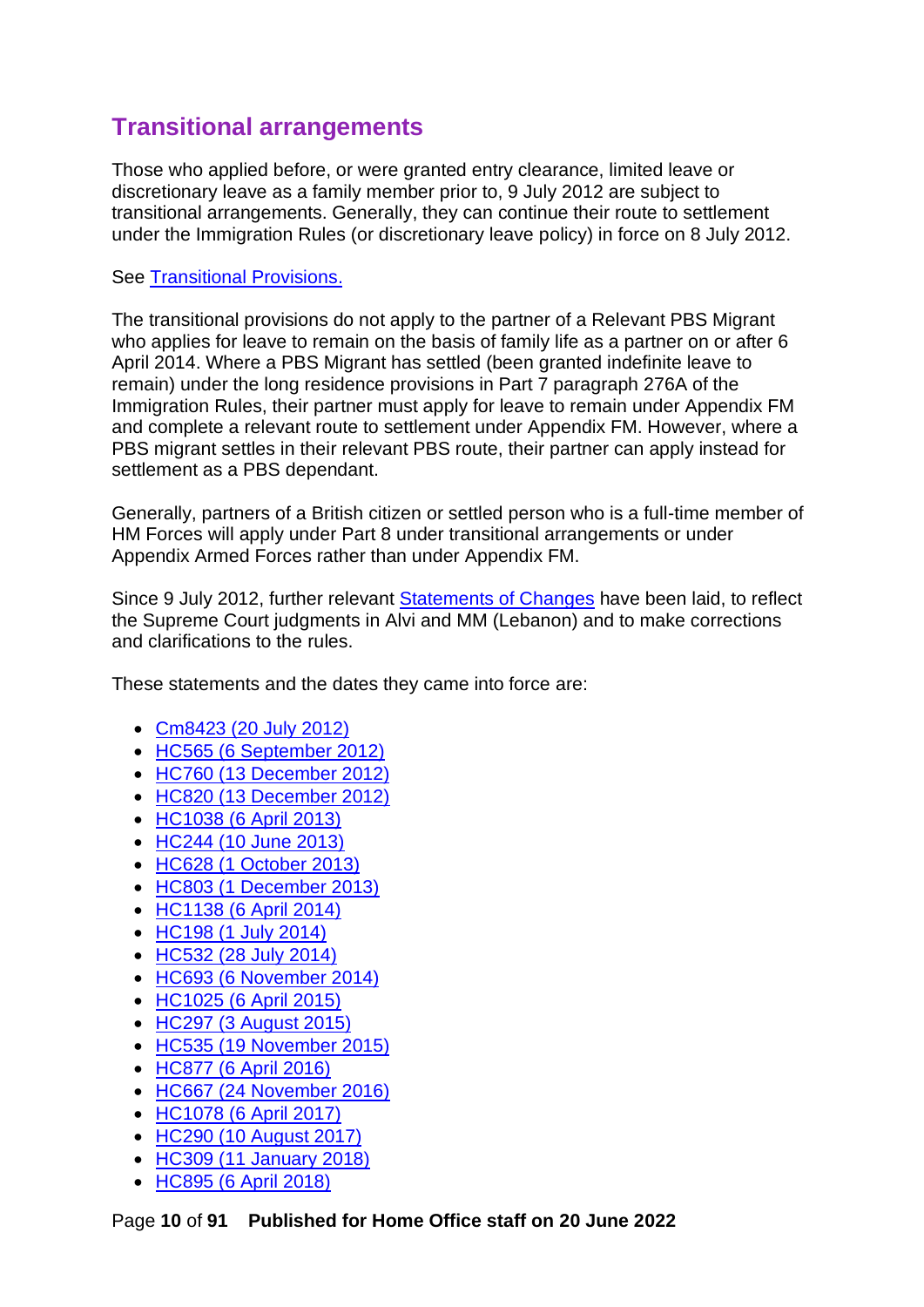- [HC1154 \(6 July 2018\)](https://www.gov.uk/government/publications/statement-of-changes-to-the-immigration-rules-hc1154-15-june-2018)
- [HC1534 \(5 November 2018\)](https://www.gov.uk/government/publications/statement-of-changes-to-the-immigration-rules-hc-1534-11-october-2018)
- HC1779 (11 December 2018)
- HC1849 (20 December 2018)
- HC1919 (7 March 2019)
- HC 2099 (1 April 2019)
- HC2631 (9 September 2019)
- HC170 (24 October 2019)
- HC56 (30 January 2020)
- HC120 (12 March 2020)
- HC707 (10 September 2020)
- [HC813 \(22 October 2020\)](https://www.gov.uk/government/publications/statement-of-changes-to-the-immigration-rules-hc-813-22-october-2020)
- [HC1043 \(10 December 2020\)](https://www.gov.uk/government/publications/statement-of-changes-to-the-immigration-rules-hc-1043-10-december-2020)
- [CP361 \(31 December 2020\)](https://www.gov.uk/government/publications/statement-of-changes-to-the-immigration-rules-cp-361-31-december-2020)
- [HC1248 \(4 March 2021\)](https://www.gov.uk/government/publications/statement-of-changes-to-the-immigration-rules-hc-1248-4-march-2021)
- [HC617 \(10 September 2021\)](https://www.gov.uk/government/publications/statement-of-changes-to-the-immigration-rules-hc-617-10-september-2021)
- [CP542 \(11 October 2021\)](https://www.gov.uk/government/publications/statement-of-changes-to-the-immigration-rules-cp-542-11-october-2021)
- [HC803 \(1 November 2021\)](https://www.gov.uk/government/publications/statement-of-changes-to-the-immigration-rules-hc-803-1-november-2021)
- [HC913 \(14 December 2021\)](https://www.gov.uk/government/publications/statement-of-changes-to-the-immigration-rules-hc-913-14-december)
- [HC1019 \(24 January 2022\)](https://www.gov.uk/government/publications/statement-of-changes-to-the-immigration-rules-hc-1019-24-january-2022)
- [CP632 \(17 February 2022\)](https://www.gov.uk/government/publications/statement-of-changes-to-the-immigration-rules-cp-632-17-february-2022)
- [HC1118 \(15 March 2022\)](https://www.gov.uk/government/publications/statement-of-changes-to-the-immigration-rules-hc-1118-15-march-2022)
- [HC1220 \(29 March 2022\)](https://www.gov.uk/government/publications/statement-of-changes-to-the-immigration-rules-hc-1220-29-march-2022)
- [HC17 \(11 May 2022\)](https://www.gov.uk/government/publications/statement-of-changes-to-the-immigration-rules-hc17-11-may-2022)

## <span id="page-10-0"></span>**Family of UK residents with leave to remain under Appendix EU (the EU Settlement Scheme) and Appendix ECAA (the European Communities Association Agreement)**

From 31 December 2020, in line with changes made in HC813 and the end of the transition period following the UK's exit from the European Union, the following persons will be able to sponsor certain family members to join them in the UK:

- an EEA national with limited leave under Appendix EU (the EU Settlement Scheme) in accordance with paragraph GEN 1.3.(d), will be able to sponsor a partner, child or adult dependent relative under Appendix FM
- a person in the UK with limited leave as a worker or business person under Appendix ECAA Extension of Stay (or under legacy arrangements in respect of the ECAA) in accordance with paragraph GEN 1.3.(e), will be able to sponsor a partner or child under Appendix FM

### <span id="page-10-1"></span>**Irish citizens**

Irish citizens are generally considered to be settled for the purposes of the Immigration Rules and can bring family members to the UK on the same basis as a British citizen under these routes.

#### Page **11** of **91 Published for Home Office staff on 20 June 2022**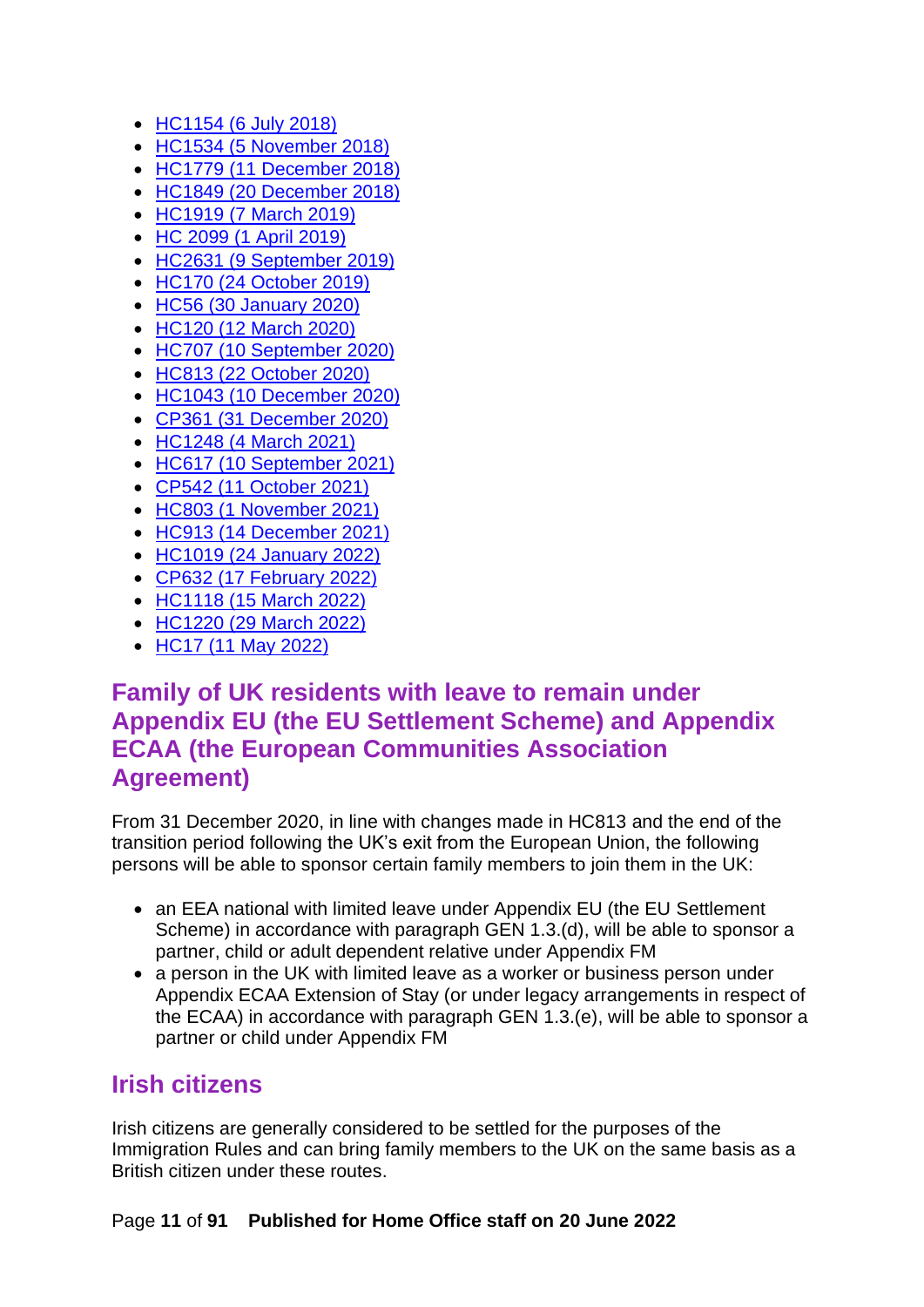Paragraphs 5 C-E of the introduction to the Immigration Rules now clarify that unless expressly indicated, the Rules do not apply to an Irish Citizen as they do not require leave to enter or remain as a result of section 3ZA of the Immigration Act 1971.

## <span id="page-11-0"></span>**Partner of an employee of the UK Government, a Northern Ireland department, the Scottish Administration or the Welsh Government, or a permanent member of the British Council**

Under Appendix FM, the partner of an employee of the UK Government, a Northern Ireland department, the Scottish Administration or the Welsh Government, or a permanent member of the British Council on an overseas tour of duty can complete their probationary period overseas after they have arrived in the UK and commenced their leave to enter or once they have been granted leave to remain in the UK, subject to providing the specified evidence set out in paragraph 26A of Appendix [FM-SE.](https://www.gov.uk/guidance/immigration-rules/immigration-rules-appendix-fm-se-family-members-specified-evidence)

The partner of such a Crown servant serving overseas must return to the UK before the expiry of their leave and apply for further leave to remain. An application for further leave to remain cannot be made from overseas. There is no requirement for the Crown servant to return to the UK with their partner to make this application for further leave to remain. Following a grant of further leave to remain the Crown servant partner can return overseas.

If the sponsor is still in Crown service overseas when their partner has completed their qualifying period for settlement as a partner under Appendix FM, the partner must return to the UK to apply for indefinite leave to remain.

## <span id="page-11-1"></span>**Specified evidence**

Appendix FM must be read together with [Appendix FM-SE,](https://www.gov.uk/guidance/immigration-rules/immigration-rules-appendix-fm-se-family-members-specified-evidence) which sets out the specified evidence which must be submitted with an application for entry clearance or limited leave to remain as a partner or parent. An applicant must provide documentary evidence relating to the relationship requirements specified in Appendix FM-SE, such as evidence that the marriage or civil partnership is valid in the UK.

Not all evidence in family or private life applications is specified under Appendix FM-SE, due to the variety of evidence that may be provided for example, to demonstrate a genuine and subsisting relationship to a child, or an unmarried couple having lived together for more than 2 years.

#### **Related content [Contents](#page-1-0)**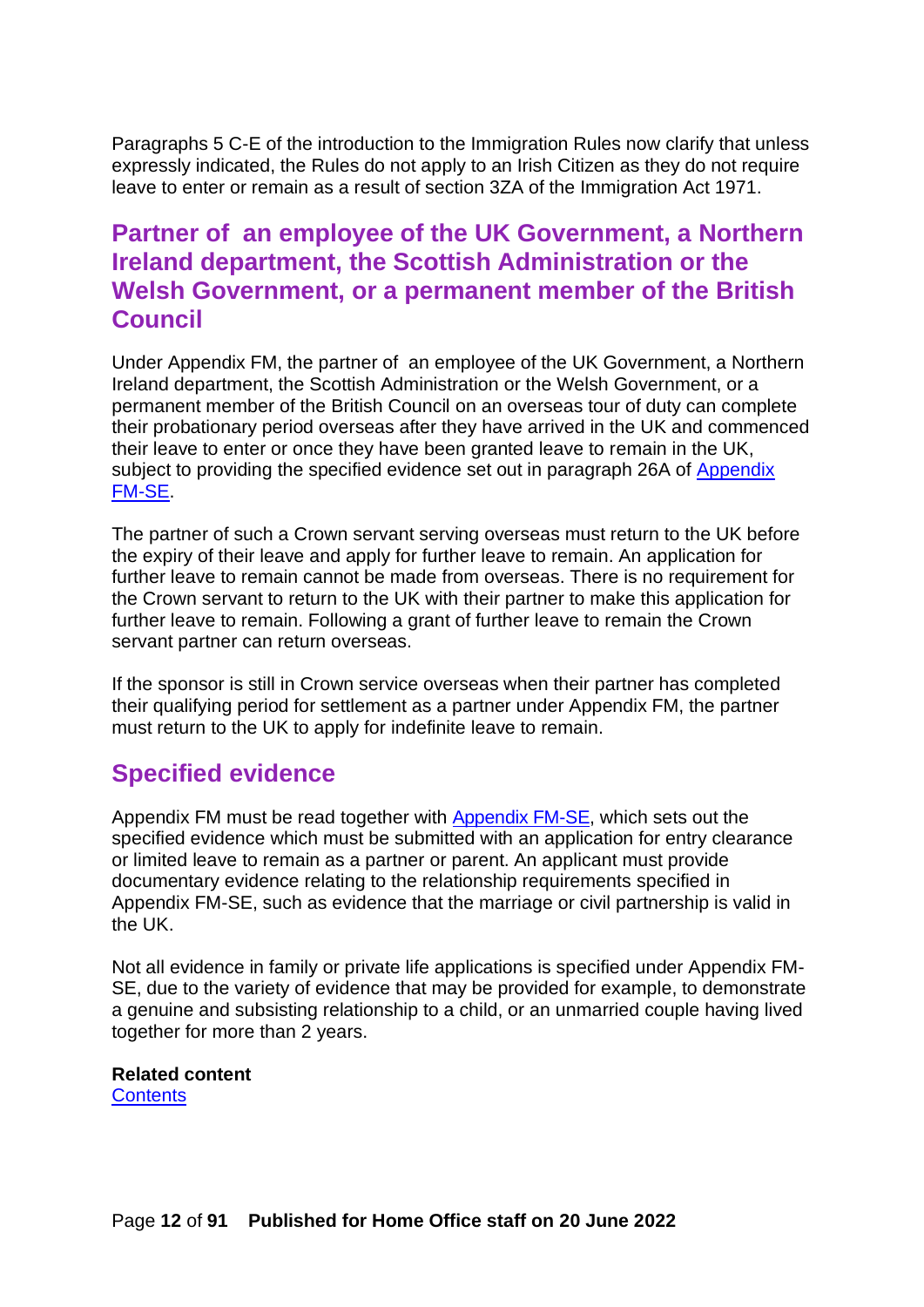# <span id="page-12-0"></span>Family life routes

This section gives you an introduction to the family life routes.

## <span id="page-12-1"></span>**Introduction**

[Appendix FM](https://www.gov.uk/guidance/immigration-rules/immigration-rules-appendix-fm-family-members) provides 2 routes to settlement on the basis of family life as a partner or parent. These are a 5-year route and a 10-year route where:

- the 5-year route is for a partner, parent or child who meets all the suitability and eligibility requirements of the Immigration Rules at every stage
- the 10-year route is for:
	- $\circ$  a partner, parent or child who meets all [family life suitability](#page-14-2) and certain eligibility requirements and [EX.1. applies](#page-33-0) under Appendix FM
	- o those who have [exceptional circumstances](#page-58-0)

# <span id="page-12-2"></span>**Approach**

Each person must receive consideration of their family and individual circumstances, taking in to account all matters raised on a case-by-case basis.

This guidance reflects a two-stage approach in considering an application under the family Immigration Rules.

First, you must consider if the applicant meets the general, suitability and eligibility requirements of the relevant Immigration Rule; without consideration of exceptional circumstances under paragraph GEN.3.1 and GEN.3.2. of Appendix FM. Where those Immigration Rules are met, leave under the relevant rules should be granted on a 5 or 10-year route.

In all family applications, you should check whether any children included in the application have been resident in the UK for 7 years and if so, meet all the requirements for permission to stay under Appendix Private Life. See the **Considering applications from children on the basis of 7 years residency in the UK** section of the Private Life guidance.

Where a child meets the requirements of both Appendix Private Life and Appendix FM, they should be granted under Appendix Private Life rather than as a dependent child under Appendix FM, as this gives the child the most favourable grant of leave and allows a shorter route to settlement.

This may on occasion result in a child being granted a different length of leave and different duration to settlement than their parent(s) or other family members.

Second, if an applicant does not otherwise meet the relevant general, suitability and eligibility requirements of the family Immigration Rules, you must move on to consider under paragraph GEN.3.1. to GEN.3.3. of Appendix FM, whether, in the light of all the information and evidence provided by the applicant, there are

#### Page **13** of **91 Published for Home Office staff on 20 June 2022**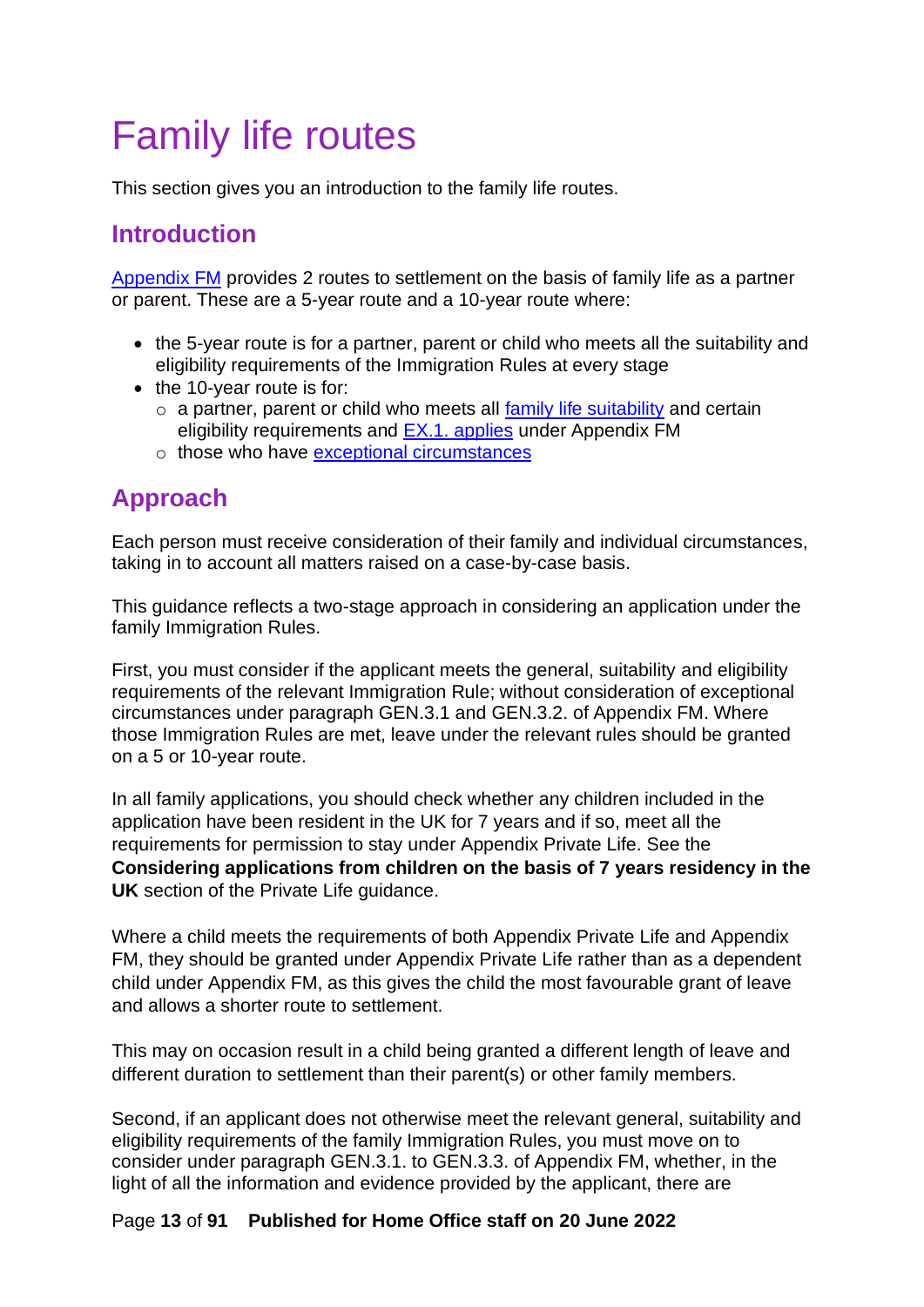exceptional circumstances which could or would render refusal a breach of ECHR Article 8 because it would result in unjustifiably harsh consequences for the applicant, their partner, a relevant child or another family member whose Article 8 rights it is evident from the information provided by the applicant would be affected.

If there are such exceptional circumstances, and any other relevant requirements are met, leave to remain should be granted on a 10-year route to settlement (as a partner, parent or child under Appendix FM) except where a dependent child qualifies for a grant under the private life provisions as above. If not, the application should be refused.

The Immigration Rules are designed to provide the relevant requirements for the vast majority of those wishing to enter or remain in the UK. Where the Immigration Rules are not met, it will normally be justifiable to refuse an application or claim. However, you have the ability to exercise discretion within your consideration and the Secretary of State has the power to grant leave on a discretionary basis, under or outside the Immigration Rules which flows from residual discretion under the Immigration Act 1971, where it could or would be unjustifiable to expect the person and their family to leave the UK.

Where Appendix FM cannot be met, and there is family affected by the decision, you should consider granting permission to stay based on exceptional circumstances with regard to GEN.3.2. rather than under private life provisions or outside of the Immigration Rules where possible. It is preferable to grant permission to stay under the family Immigration Rules to those who seek to remain on the basis of family life rather than under private life or outside of the Immigration Rules as this is their primary reason for stay.

Discretion should be used sparingly where there are factors that warrant a grant of leave despite the requirements of the Immigration Rules and exceptional circumstances policy having not been met.

## <span id="page-13-0"></span>**General provisions**

Paragraphs [GEN.1.1. to GEN.3.3.](https://www.gov.uk/guidance/immigration-rules/immigration-rules-appendix-fm-family-members) of Appendix FM of the Immigration Rules set out general provisions. You must refer to the relevant general provisions when deciding an application or claim for leave to remain on the basis of family or private life.

#### **Related content [Contents](#page-1-0)**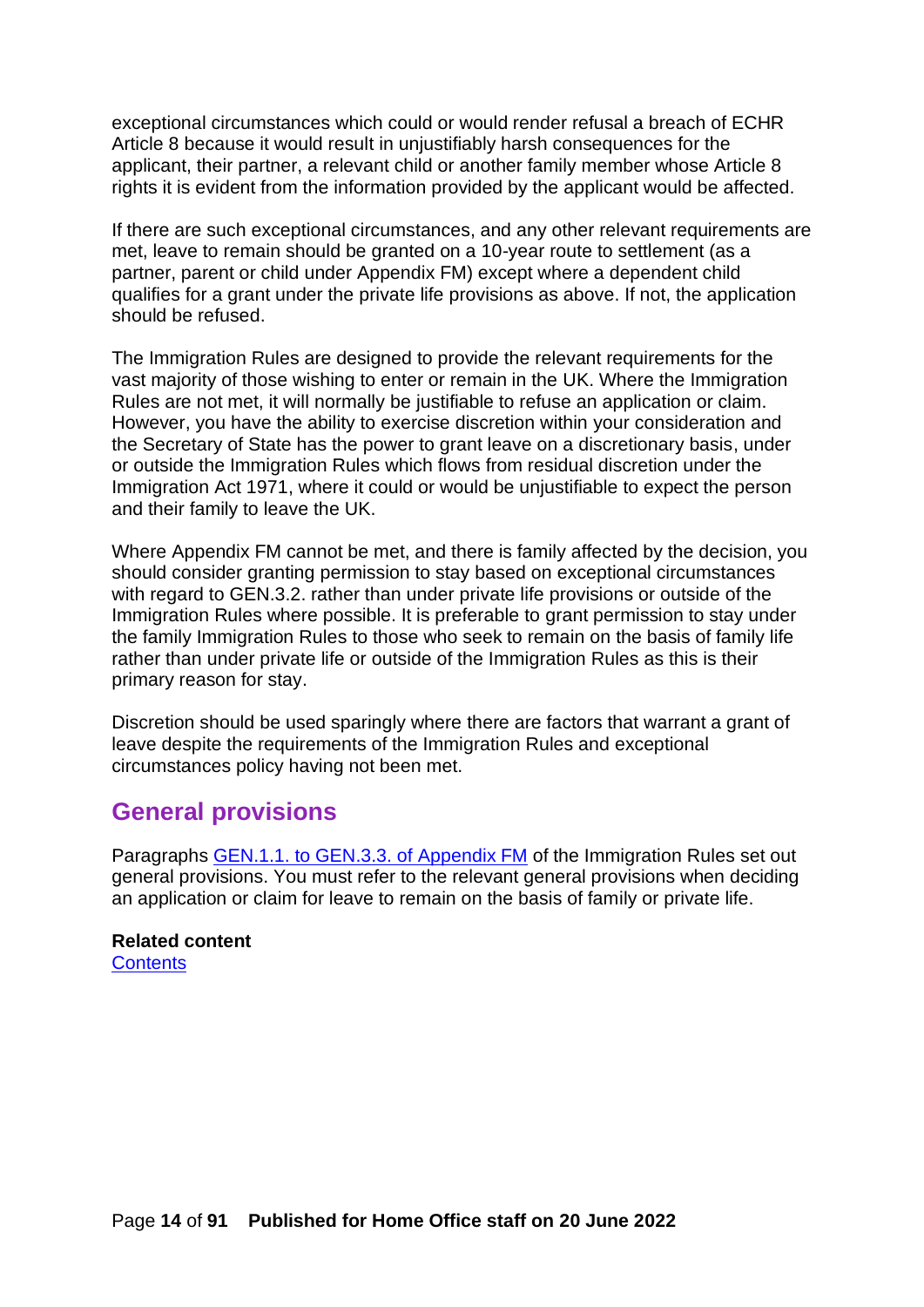# <span id="page-14-0"></span>Grounds for refusal

This section applies to entry clearance and leave to remain applications.

Applicants applying as a partner or parent under Appendix FM to the Immigration Rules are not subject to the grounds for refusal, except in the limited categories set out in paragraph 9.1.1. of Part 9 of the Immigration Rules.

# <span id="page-14-1"></span>**Applications under Appendix FM**

People making an application under Appendix FM are not subject to the grounds for refusal except for the provisions set out in paragraph 9.1.1.(a).

Guidance on considering the grounds for refusal can be found here:

- Grounds for refusal (internal link)
- [Grounds for refusal](https://www.gov.uk/government/collections/general-grounds-for-refusal-modernised-guidance) (external link)

<span id="page-14-2"></span>**Related content [Contents](#page-1-0)**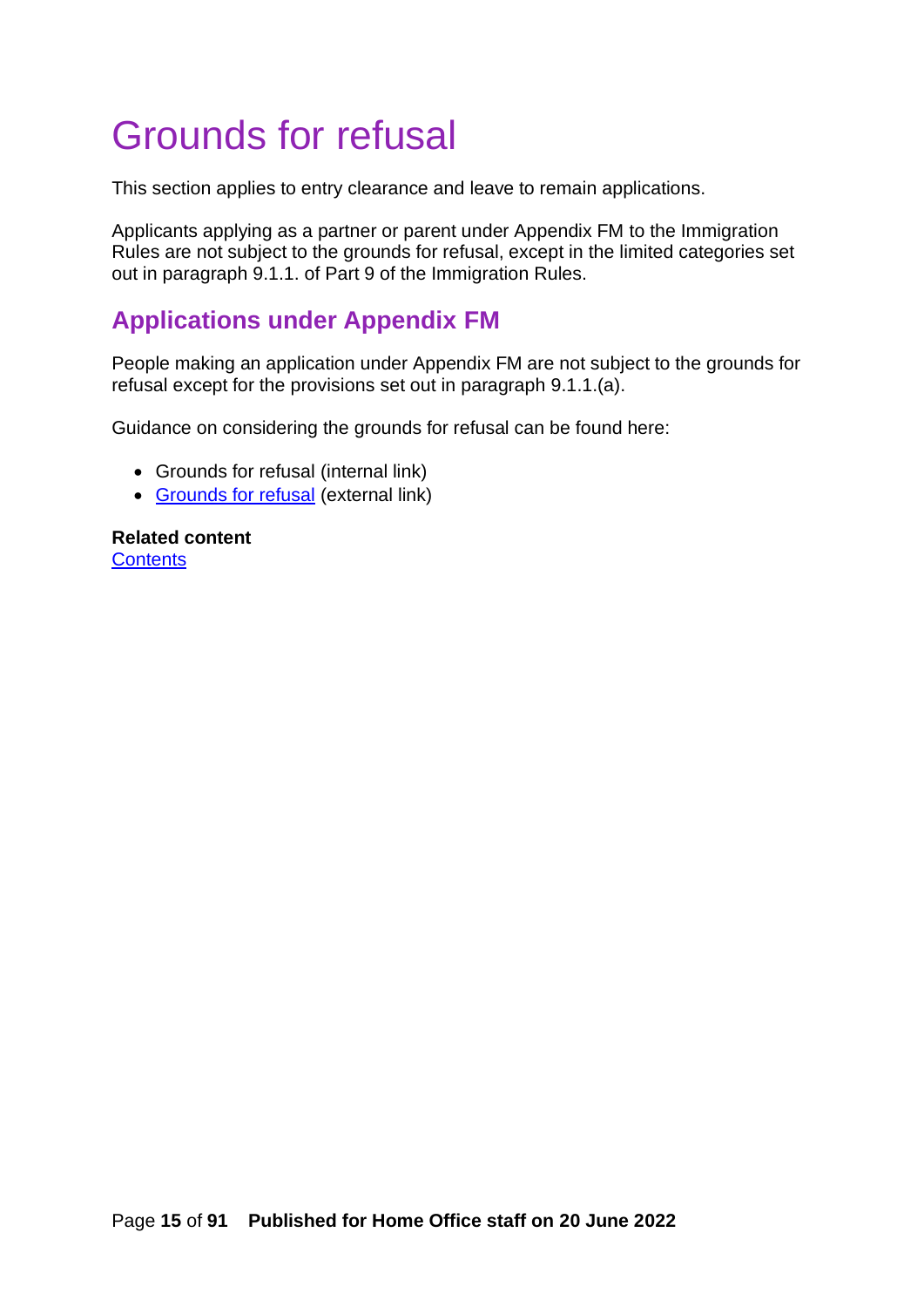# <span id="page-15-0"></span>Suitability requirements

This section tells you about the suitability requirements of the family rules.

# <span id="page-15-1"></span>**Suitability**

In considering **all** applications on the basis of a person's family life as a partner or parent, you must consider whether the suitability requirements under paragraphs S-EC.1.1. to S-EC.3.2. or S-LTR.1.1. to S-LTR.4.5.; or on the basis of a person's private life in the UK, S-LTR. 1.1. to S-LTR.2.2. and S-LTR.3.1. to S-LTR.4.5. of [Appendix FM of the Immigration Rules](https://www.gov.uk/guidance/immigration-rules/immigration-rules-appendix-fm-family-members) are met.

Under paragraphs [S-EC.1.1. or S-LTR.1.1.](https://www.gov.uk/guidance/immigration-rules/immigration-rules-appendix-fm-family-members), an applicant **will be refused** entry clearance or leave to remain on the grounds of suitability if any of the paragraphs S-EC.1.2. to S-EC.1.9 or S-LTR.1.2. to S-LTR.1.8. apply.

Under [paragraphs](https://www.gov.uk/guidance/immigration-rules/immigration-rules-appendix-fm-family-members) S-EC.2.1. or S-LTR.2.1., an applicant **will normally be refused** entry clearance or leave to remain on the grounds of suitability if any of the paragraphs S-EC.2.2. to S-EC.2.5. or S-LTR.2.2. to S-LTR.2.5. apply.

When considering whether the presence of an applicant in the UK is not conducive to the public good, any legal or practical reasons why the applicant cannot presently be removed from the UK must be ignored.

An applicant **may be refused** entry clearance or leave on the grounds of suitability if any of the paragraphs S-EC.3.1. to S-EC.3.2. or S-LTR.4.2. to S-LTR.4.5. apply.

## <span id="page-15-2"></span>Addressing suitability

In considering the suitability criteria under [paragraphs S-EC.1.2. to S-EC.1.5. and S-](https://www.gov.uk/guidance/immigration-rules/immigration-rules-appendix-fm-family-members)[LTR.1.2. to S-LTR.1.6. of Appendix FM,](https://www.gov.uk/guidance/immigration-rules/immigration-rules-appendix-fm-family-members) you must refer to the Criminality guidance:

- Criminality guidance in ECHR cases (internal)
- [Criminality guidance in ECHR cases](https://www.gov.uk/government/publications/chapter-13-criminality-guidance-in-article-8-echr-cases) (external)

In considering the suitability criteria under paragraph paragraphs S-EC.1.6. to S-EC.1.8., S-EC.2.2. to S-EC.2.5. and S-EC.3.1. to S-EC.3.2. and S-LTR.1.8. of Appendix FM, you must refer to the Restricted Leave guidance:

- Restricted leave quidance (internal)
- [Restricted leave guidance](https://www.gov.uk/government/publications/restricted-leave-asylum-casework-instruction) (external)

In considering the suitability criteria under [paragraphs S-LTR.1.7, S-LTR.2.2.,](https://www.gov.uk/guidance/immigration-rules/immigration-rules-appendix-fm-family-members) S-[LTR.2.4., S-LTR.3.1. and S-LTR.4.2 to S-LTR.4.5.](https://www.gov.uk/guidance/immigration-rules/immigration-rules-appendix-fm-family-members) of Appendix FM, you must refer to the Grounds for Refusal guidance:

- Grounds for refusal guidance (internal)
- [Grounds for refusal guidance](https://www.gov.uk/government/collections/general-grounds-for-refusal-modernised-guidance) (external)

#### Page **16** of **91 Published for Home Office staff on 20 June 2022**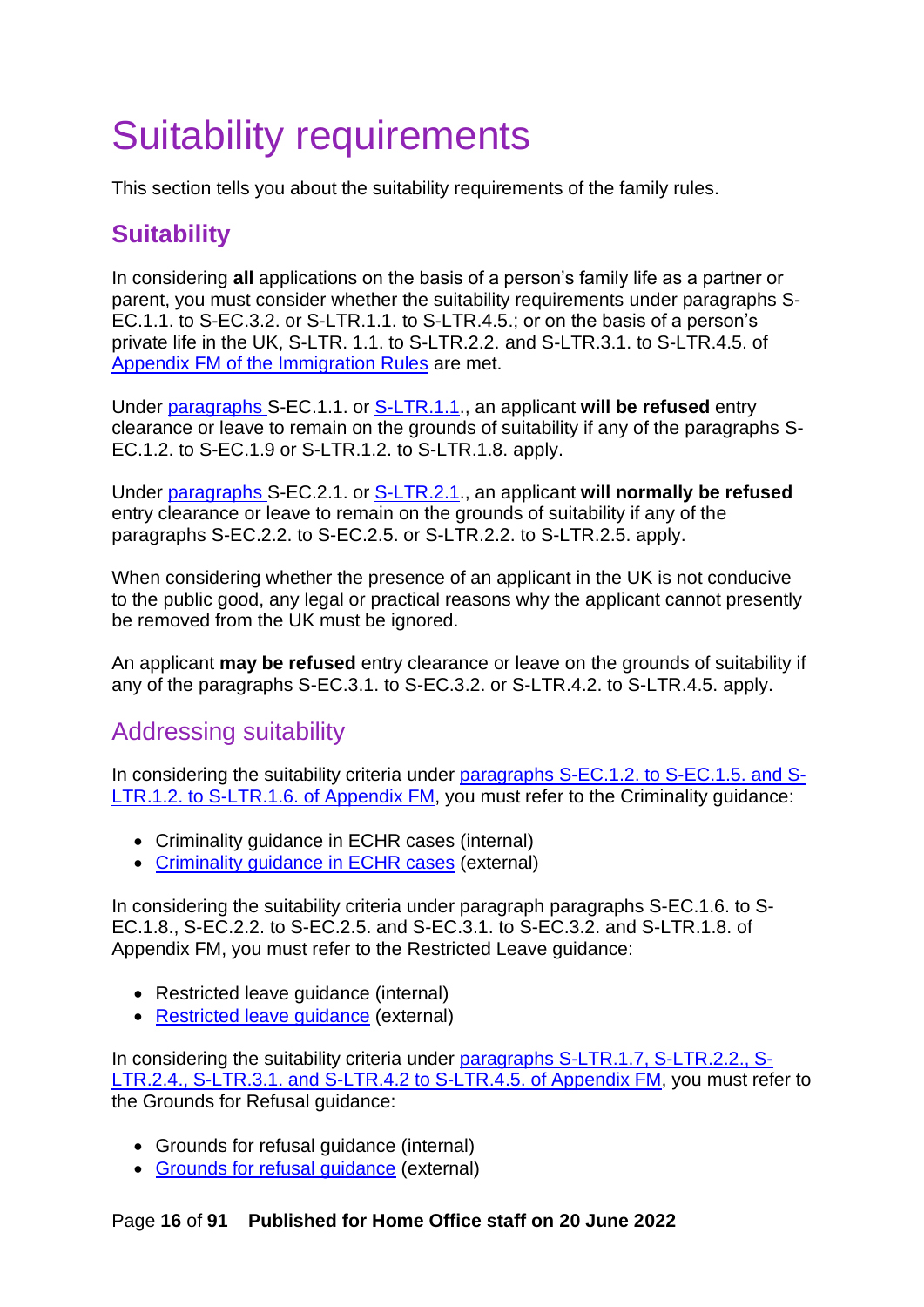In considering the suitability criteria under [paragraph S-LTR.2.5.](https://www.gov.uk/guidance/immigration-rules/immigration-rules-appendix-fm-family-members) of Appendix FM, you should consider whether the Secretary of State has given notice to the applicant and their partner [under section 50\(7\)\(b\) of the Immigration Act 2014,](http://www.legislation.gov.uk/ukpga/2014/22/section/50/enacted) that one or both of them have not complied with the investigation of their proposed marriage or civil partnership under the marriage and civil partnership referral and investigation scheme.

Where a proposed marriage or civil partnership referred to the Home Office under the 2014 act scheme is investigated by the Home Office because we have reasonable grounds to suspect it is a sham, and where we have notified the parties that one or both of them have not complied with the investigation, the marriage or civil partnership will not be able to proceed on the basis of that notice. The referral, the non-compliance decision and any information or evidence as to sham will be recorded.

Where you are aware that a non-compliance decision has been made and the applicant is applying for leave to remain as a partner on the basis of a relationship with the same person, the application should normally be refused. However, you should take account of any evidence that the couple are in a genuine and subsisting relationship and do meet the relevant eligibility requirements of the rules.

Where the couple have since married or formed a civil partnership having given notice again and complied with any further investigation under the 2014 act scheme, the application should not be refused on the basis of the earlier non-compliance decision but may be refused if you are not satisfied that the couple are in a genuine and subsisting relationship.

Where an applicant will normally be refused if they fail to meet these suitability requirements, or may be refused if they fail to meet these suitability requirements, you should look at the nature of the suitability issues being considered in the context of the application as a whole, and decide whether those issues are sufficiently serious to refuse on the basis of suitability (bearing in mind that anything which comes within these criteria should normally or may be refused) or whether there are compelling reasons to decide that the applicant meets the suitability criteria. This will be a case-specific consideration.

In light of the findings in the case of the Secretary of State for the Home Department v Balajigari & [Others \[2019\] EWCA Civ 673,](https://www.bailii.org/cgi-bin/format.cgi?doc=/ew/cases/EWCA/Civ/2019/673.html&query=(Balajigari)) an applicant should be given the opportunity to respond to an allegation, that means the applicant will fall for refusal on grounds of suitability, before the application is finally decided.

# <span id="page-16-0"></span>**Criminality**

Where an application for further leave to remain on the basis of Article 8 is received from a foreign criminal, and that foreign criminal meets all the following:

- they have previously been considered for deportation
- their deportation was not effected (because Criminal Casework decided that it would breach Article 8, or an appeal against the deportation was allowed)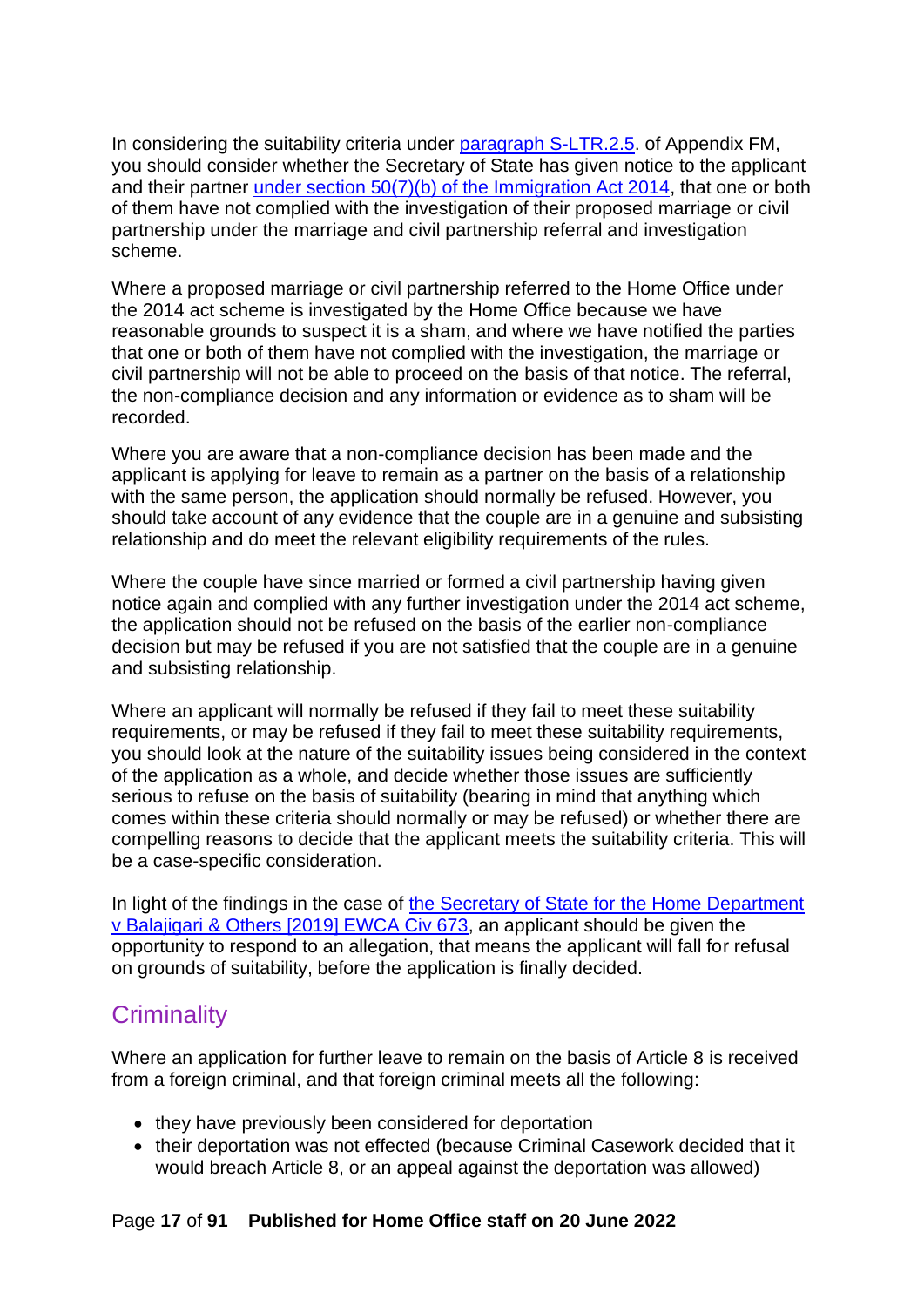• they were granted leave to remain on the basis of Article 8

then the application should not be considered under Appendix FM, but under Part 13 of the Immigration Rules. This is because deportation remains conducive to the public good and in the public interest. The relevant Immigration Rules are set out in [paragraph A362 and paragraphs A398 to 399D of Part 13.](https://www.gov.uk/guidance/immigration-rules/immigration-rules-part-13-deportation)

It is possible for an applicant to meet the suitability requirements, even where there is some criminality.

#### **Paragraph S-EC.1.9. applies to entry clearance applications only.**

The purpose of paragraph S-EC.1.9. of Appendix FM is to enable Entry Clearance Officers to make decisions consistent with the need to safeguard children where entry clearance applications involving children raise child welfare or child protection issues.

It provides a ground for refusing entry clearance on the basis of suitability where the applicant is a child and the applicant's parent, or parent's partner is regarded as posing a risk to the applicant. In the specific instances covered in sub-paragraphs (a) to (c) of paragraph S-EC.1.9., there is a presumption that such a risk exists although the sponsor may rebut this. For instance, while offenders and other individuals subject to sex offender notification requirements are not prevented from having a private or family life, it will normally be the case that a change to their domestic circumstances will have to be notified to the police and non-compliance with this is itself a basis for presuming that a risk exists.

A Police National Computer (PNC) check is not mandatory in every case where the applicant is a child, but can be requested on a discretionary basis in respect of the child's parent or parent's partner to establish whether they have an unspent conviction of the type to which paragraph S-EC.1.9.(a) refers. This is a child protection measure.

A PNC check may be particularly relevant where the person's links with the child are not long-standing, or involve promises of long-term care, or a stated intention to adopt, particularly if these appear vague and are not substantively supported.

### <span id="page-17-0"></span>**Factors in favour of refusal under paragraph S.EC.1.9**

Refusal under paragraph S-EC.1.9.(a) should be considered where the child applicant's parent or parent's partner has a conviction as an adult, whether in the UK or overseas, for an offence against a child. This is directed at instances where the child applicant's parent or parent's partner has been convicted of child neglect or child cruelty, or of assault or other form of violence against a child. A conviction for these offences will not have led to the offender being placed on the sex offender register.

Refusal under paragraph S-EC.1.9.(b) should be considered where a PNC check reveals that the child applicant's parent or parent's partner is a registered sex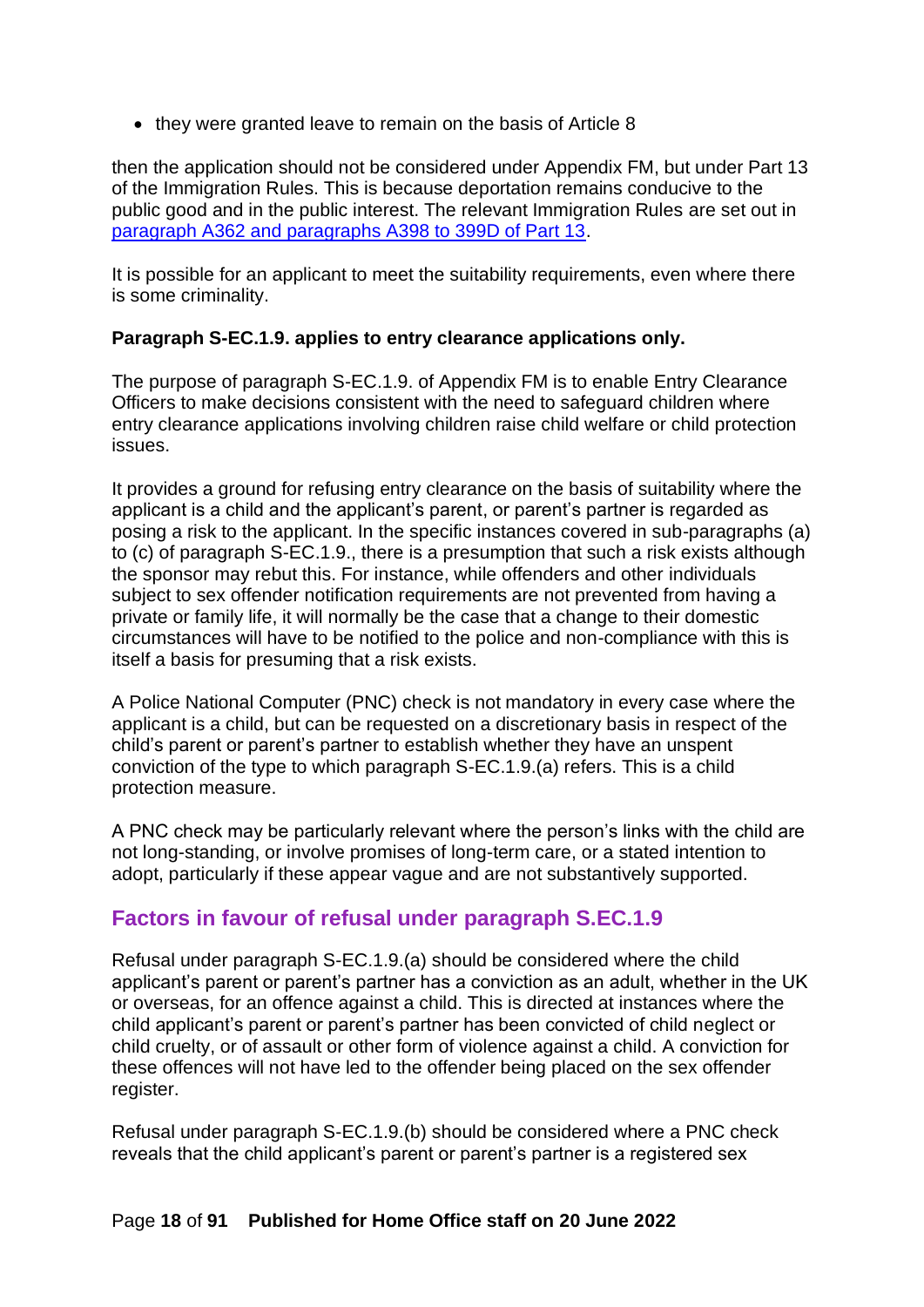offender. The effect of being a registered sex offender is that the person must notify the police with respect to the following:

- all foreign travel
- weekly, where they are registered as having 'no fixed abode'
- any change of home address
- when they are living in a household with a child under the age of 18
- details of bank accounts and credit cards held and of passports and other identity documents held

If the information obtained from a PNC check is that the child applicant's parent or parent's partner has failed to notify the police of any of the above, the application can be refused on the grounds that the sponsor has failed to comply with notification requirements to which they are subject and therefore the suitability requirements are not met.

There may be instances where the information obtained from a PNC check is inconclusive, for instance, because of the absence of any record of contact between the police and the person subject to notification requirements. In these cases, where a known offender is involved, up-to-date information must be sought from the local police where the individual lives. If the person has not been in touch with the police for a significant period, the police may wish to visit the home itself, as part of their role in risk managing that offender.

If the person provides correspondence from the police indicating that they are aware of the child's application and/or the person's travel overseas, a check must be made as to its genuineness.

Refusal under paragraph S.EC.1.9.(c) should be considered where the child applicant's parent or parent's partner is considered to pose a risk where they are required to comply with a sexual risk order made under the Anti-Social Behaviour, Crime and Policing Act 2014 and have failed to do so.

A sexual risk order can be made in relation to any individual who poses a risk of sexual harm in the UK or abroad and does not require that they have a conviction for a relevant offence. The making of the order requires only that the person has committed an act of a sexual nature as a result of which such an order is necessary to protect the public. A sexual risk order may be made, for example, where there is evidence of attempts to 'groom' a child or to engage in inappropriate internet conversations with a child.

The order prohibits the person subject to it from doing anything prescribed in the order and can include a prohibition on foreign travel. If a sexual risk order has been made in relation to a person, this will be recorded on PNC. If this is the case, then a check should be made with the local police to confirm that the person is fully complying with the order and that the child's application does not amount to a breach of the order or require other action from the police.

Where an application is refused on the basis of paragraph S-EC.1.9., the refusal letter should, where relevant, reflect which of sub-paragraphs (a) to (c) apply. This

#### Page **19** of **91 Published for Home Office staff on 20 June 2022**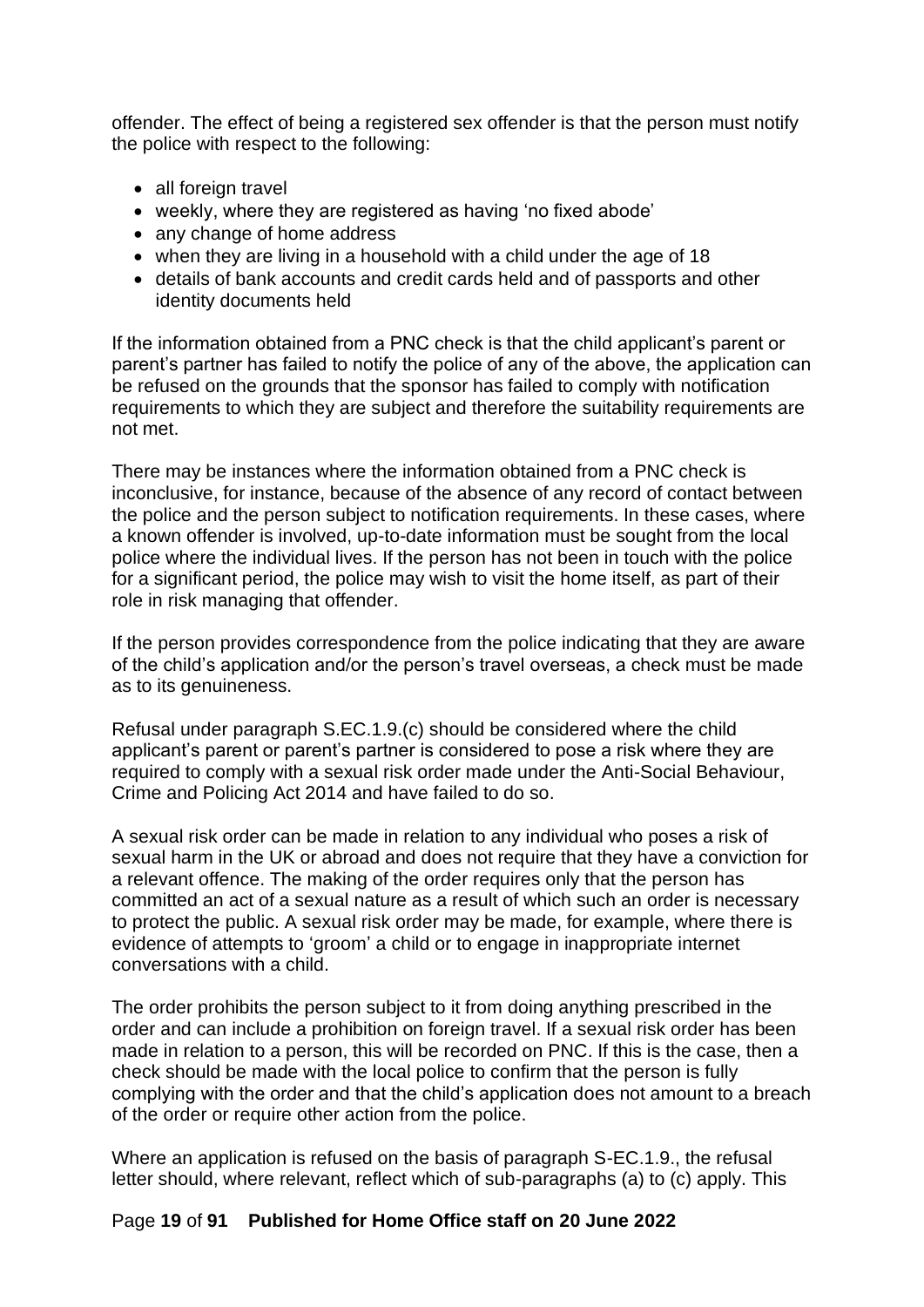will inform the child applicant and their parent or parent's partner of the broad nature of the information underlying the refusal but leaves it to the offender to inform those affected by the decision of the relevant details.

### <span id="page-19-0"></span>**Factors against refusal under paragraph S-EC.1.9.**

Where the circumstances set out in one of sub-paragraphs (a) to (c) of paragraph S-EC.1.9. apply, it can be presumed that a risk to the child exists. The application should be refused unless additional information is available to rebut that presumption. Such information might be:

- strong evidence that the relationships involved have endured for a long time, with the knowledge of the police or offender management authorities, and no harm has occurred
- evidence from the police or offender management authorities that there is little or no risk involved in these particular circumstances, or any risk that is present can be managed
- evidence that the offending behaviour that led to the person being placed on the sex offender register was different in a significant way to the circumstances of the application

A person on the sex offender register may want to have it taken into account that a long period has elapsed without any offending or other harmful behaviour.

These factors must be considered, and if necessary, the views of the police or offender management authorities sought, and consideration given as to whether a refusal decision will be proportionate when all the available information is taken into account.

It is also important to note that cases will vary. In some cases, there may be no preexisting or long-term relationship with the child, for example where the person is forming a new family with a partner from overseas and that partner has a child from a previous relationship. In other cases, the person who is being checked may be able to demonstrate a long history of safe parental care for the child and of living together, with the person's partner, as a family unit.

It is important to note that sensitive personal information is involved. The PNC check is conducted on the child applicant's parent or parent's partner, not the applicant. It is likely that the PNC record accessed will be that of a British citizen or a person settled in the UK. In addition, it is important to note that the applicant is the child, not the child's parent or parent's partner even though the check has been on them. The application process for the child makes clear to them as applicant that this check may take place in respect of their parent or their parent's partner and that their application may be refused as a result.

The sponsorship declaration on the application form indicates that that, where it is relevant to do so, information from checks on the sponsor or their partner may be communicated to the applicant. This will not be done by UKVI staff but, where relevant, will be done by the police as part of their role in such cases.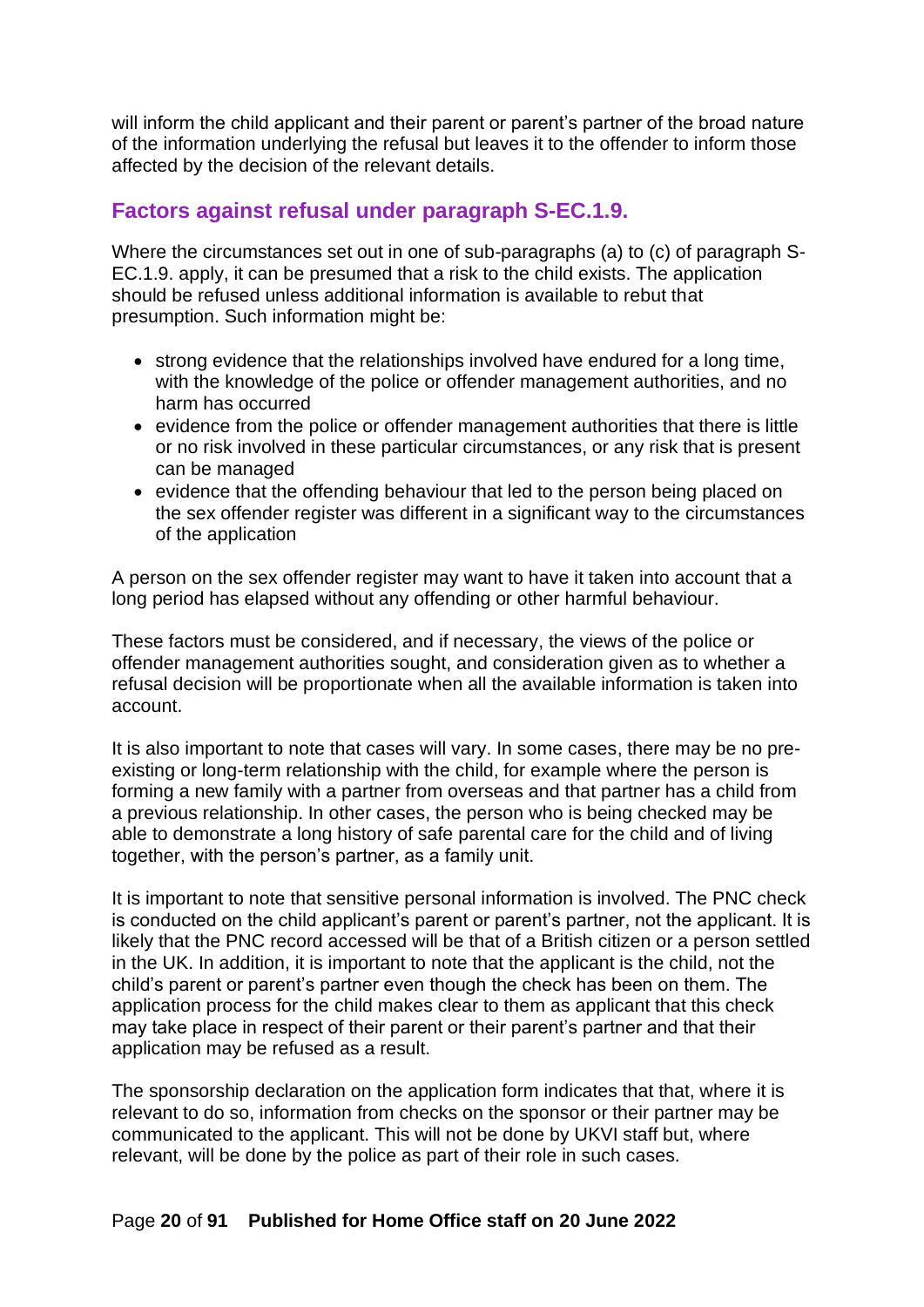If the applicant falls for refusal on the basis of suitability under S-EC, the application will be refused.

# <span id="page-20-0"></span>Refusal on the grounds of suitability

If the applicant falls for refusal on the grounds of suitability, the application will be refused unless it falls to be granted on the basis of exceptional circumstances.

# **Related content**

**[Contents](#page-1-0)**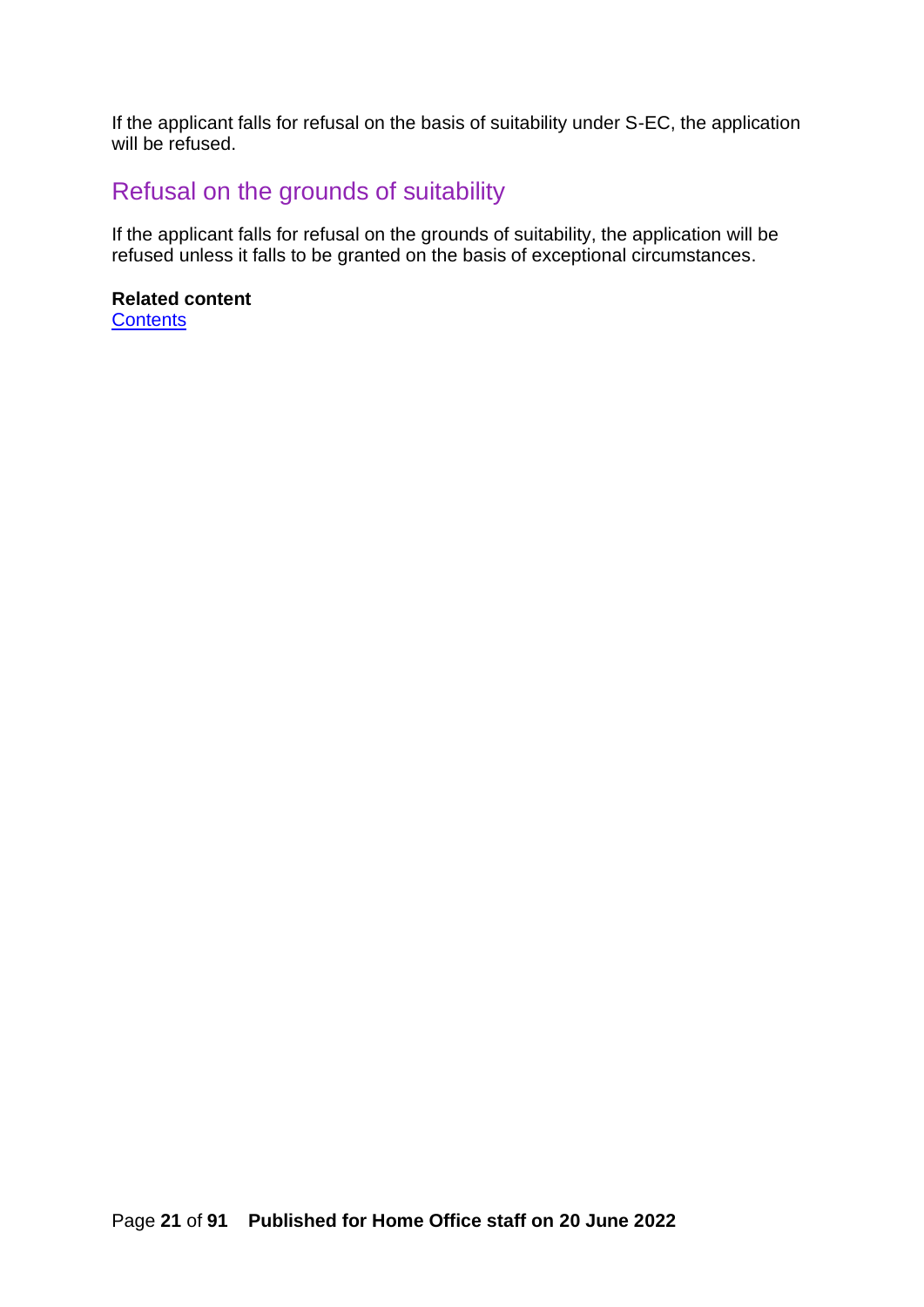# <span id="page-21-0"></span>Family life as a partner

This section tells you how to consider applications under the Immigration Rules based on family life as a partner of a person who is one of the following:

- a British citizen
- present and settled in the UK
- in the UK with limited leave as a refugee or granted humanitarian protection (where [family reunion under Part 11 of the Immigration Rules](https://www.gov.uk/guidance/immigration-rules/immigration-rules-part-11-asylum) does not apply)
- an EEA citizen in the UK with limited leave under Appendix EU (the EU Settlement Scheme) in accordance with paragraph GEN 1.3.(d)
- a worker or business person in the UK with limited leave under Appendix ECAA Extension of Stay (or under legacy arrangements in respect of the European Communities Association Agreement (ECAA)) in accordance with paragraph GEN 1.3.(e)

Under paragraph [GEN.1.2. of the general provisions in Appendix FM,](https://www.gov.uk/guidance/immigration-rules/immigration-rules-appendix-fm-family-members) a 'partner' is defined as one of the following:

- the applicant's spouse
- the applicant's civil partner
- the applicant's fiancé, fiancée or proposed civil partner
- a person who has been living together with the applicant in a relationship akin to a marriage or civil partnership for at least 2 years prior to the date of application (which we expect to be evidenced by documents showing that the couple have been living together at the same address for at least 2 years)

A valid marriage or civil partnership must be evidenced as specified in Appendix FM-SE paragraphs 22 to 26 with a valid certificate. When assessing whether a marriage or civil partnership is valid, you should refer to the [Partners, divorce and dissolution](https://www.gov.uk/government/publications/partners-divorce-and-dissolution)  [guidance.](https://www.gov.uk/government/publications/partners-divorce-and-dissolution)

The 2-year period of living together for a couple who are not married or in a civil partnership must have been completed prior to the date of application. However, the 2-year period does not have to have been completed immediately preceding the date of application if, for example, the couple are currently living apart for work reasons in order to meet the financial requirements of the rules, provided that the relationship continues to be genuine and subsisting at the date of application.

Where the definition of partner is not met because a couple who are in genuine and subsisting relationship have been together or for less than 2 years, the requirements of Appendix FM cannot be satisfied other than on the basis of exceptional circumstances.

#### **Related content**

**[Contents](#page-1-0)**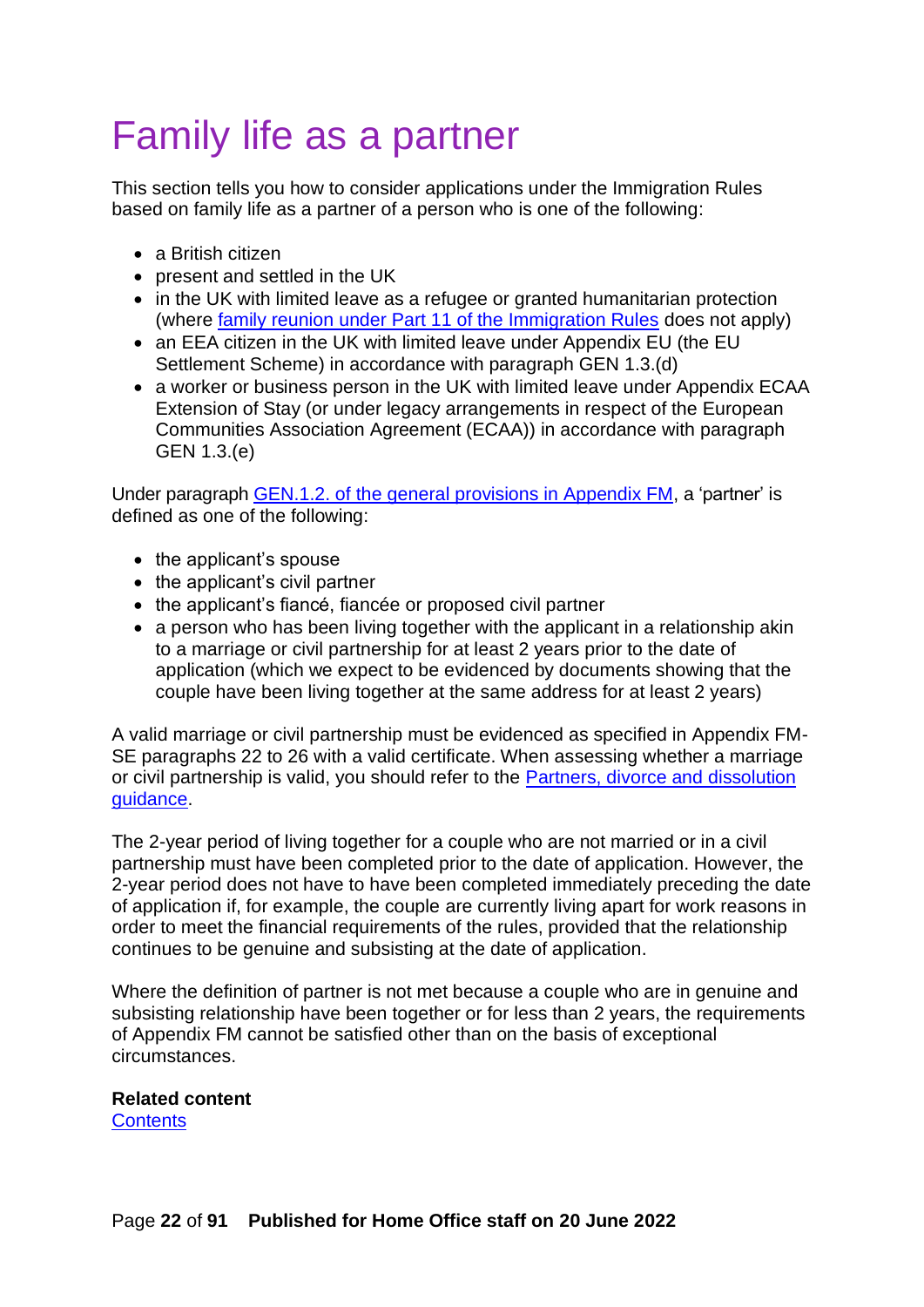# <span id="page-22-0"></span>Family life as a partner – eligibility

The eligibility requirements for entry clearance as a partner are set out in paragraphs E-ECP.2.1. to E-ECP.4.2. of Appendix FM.

The eligibility requirements for leave to remain as a partner are set out in paragraphs E-LTRP.1.2. to E-LTRP.4.2. of Appendix FM.

## <span id="page-22-1"></span>**Eligibility informs who qualifies for leave as a partner on a 5 or 10-year route to settlement**

The route to settlement (5-year or 10-year) an applicant can qualify for, depends on whether all, some or no eligibility requirements are met.

All eligibility requirements must be met for a partner to qualify for entry clearance or leave to remain on the 5-year route.

Otherwise to qualify for entry clearance or leave to remain on a 10-year route:

- an applicant must meet all eligibility requirements, and rely on other sources of income to meet the financial eligibility requirement because there are [exceptional circumstances](#page-58-0) in accordance with GEN.3.1. of Appendix FM
- an applicant must meet some and qualify for an exception to the other requirements because [EX.1.\(a\) or \(b\) of Appendix FM applies](#page-33-0)
- an applicant meets some or no eligibility requirements but there are exceptional circumstances in accordance with paragraph GEN.3.2. of Appendix FM

## <span id="page-22-2"></span>**Eligibility that must be met by a partner on a 5 or 10-year route (without consideration of exceptional circumstances under GEN.3.1. or GEN.3.2.).**

All of the following eligibility requirements must be met.

# <span id="page-22-3"></span>**Relationship**

This section applies to entry clearance and leave to remain applications.

## <span id="page-22-4"></span>General

To qualify for entry clearance or leave to remain as a partner the applicant must meet the relationship requirements in Appendix FM – [Family life as a partner.](http://www.ukba.homeoffice.gov.uk/policyandlaw/immigrationlaw/immigrationrules/app-family-members/family-life-as-a-partner/) The relevant paragraphs are:

- Entry clearance: E-ECP.2.1. to E-ECP.2.10.
- Leave to remain: F-LTRP.1.2. to F-LTRP.1.12.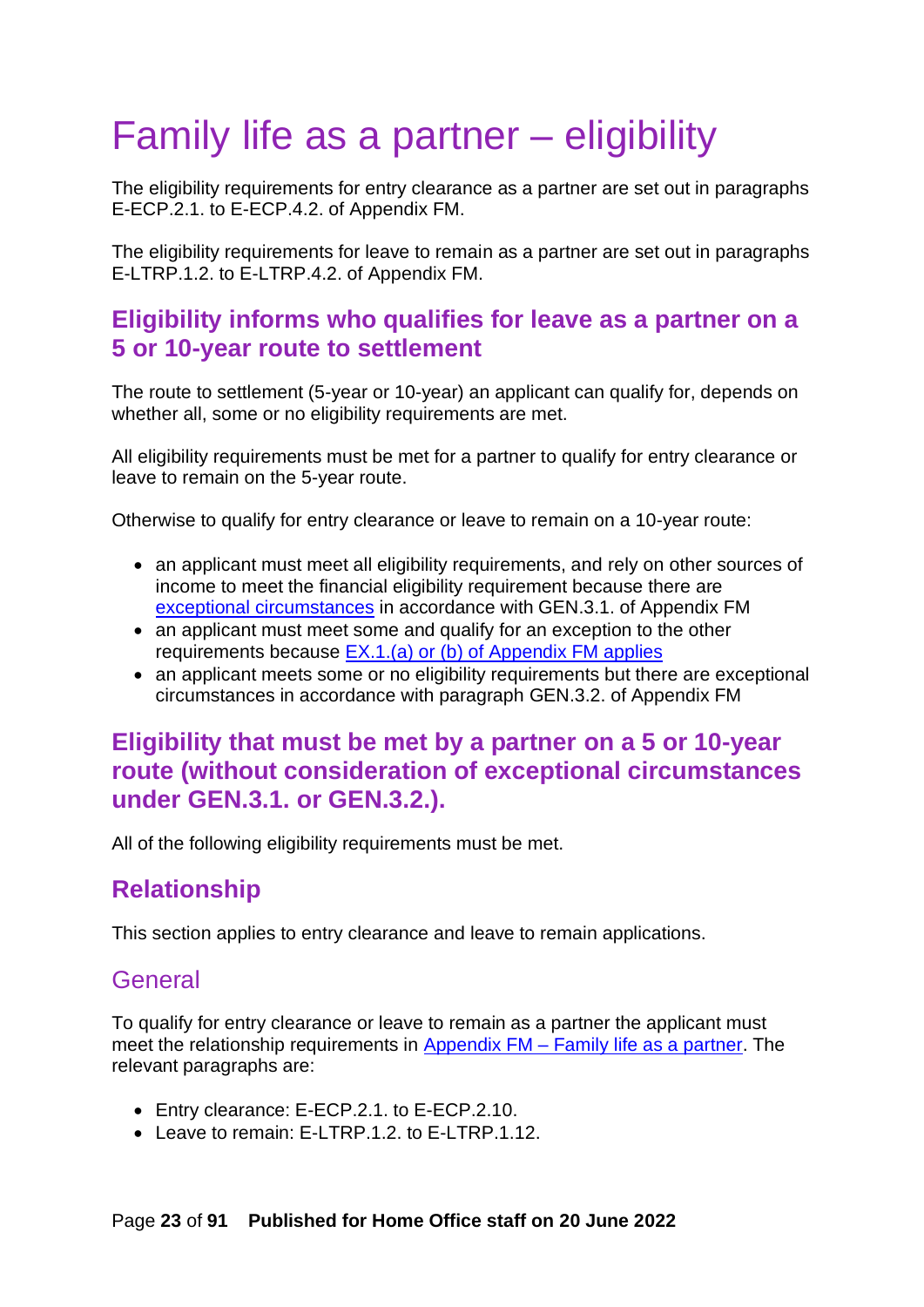## <span id="page-23-0"></span>Present and settled

When considering paragraph E-ECP.2.1.(b) and paragraph E-LTRP.1.2.(b), you must be satisfied that the applicant's partner is present and settled in the UK as set out in the definition of 'present and settled' or "present and settled in the UK" Under [paragraph 6 of the Immigration Rules.](https://www.gov.uk/guidance/immigration-rules/immigration-rules-introduction)

### <span id="page-23-1"></span>Minimum age

When considering paragraphs E-ECP.2.2., E-ECP.2.3., E-LTRP.1.3. and E-LTRP.1.4, you must be satisfied that the applicant and their partner are aged 18 or over at the date of application.

## <span id="page-23-2"></span>Prohibited degree of relationship

When considering paragraph E-ECP.2.4. and paragraph E-LTRP.1.5., you must be satisfied that the applicant and their partner are not within the prohibited degree of relationship. This definition is contained in paragraph 6 of the Immigration Rules. See [Partner, divorce and dissolution guidance.](https://www.gov.uk/government/publications/partners-divorce-and-dissolution)

### <span id="page-23-3"></span>Couple to have met in person

When considering paragraph E-ECP.2.5. and paragraph E-LTRP.1.6., you must be satisfied that the applicant and their partner have met in person.

'To have met' has been interpreted by the Tribunal as 'to have made the acquaintance of' which means that, provided the parties have made the acquaintance of each other, that acquaintance need not be in the context of marriage or civil partnership. This means for example that if the parties had been childhood friends, it could be acceptable, although the meeting of 2 infants would not. A mutual sighting or mere coming face-to-face followed by telephone or written contact would not suffice. The Tribunal has decided that 'met' implies a face-to-face meeting itself resulting in the making of mutual acquaintance.

Where you are not satisfied that the couple have met in person, the application must be refused.

All aspects of the case must be considered as well as the requirement to have met in person. If there are other grounds for refusal, these should also be included in the refusal notice, although not having met in person can be the sole ground for refusal.

## <span id="page-23-4"></span>Genuine and subsisting relationship

When considering paragraph E-ECP.2.6. and paragraph E-LTRP.1.7., you must be satisfied that the relationship between the applicant and their partner is genuine and subsisting.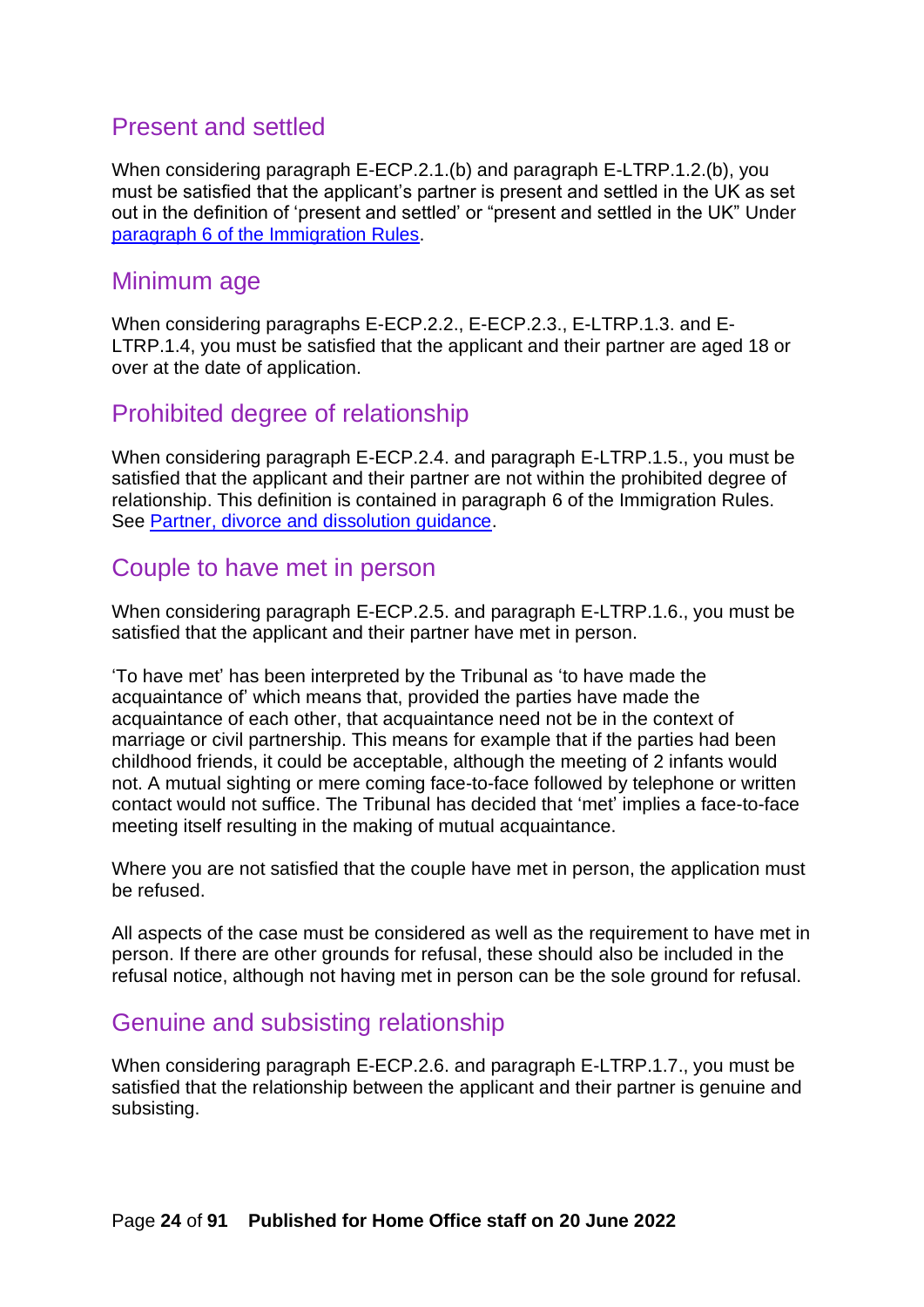## <span id="page-24-0"></span>Valid marriage or civil partnership

When assessing whether an applicant claiming to be married or in a civil partnership meets the requirements of paragraph E-ECP.2.7. and paragraph E-LTRP.1.8., you must be satisfied that the applicant and partner have a [valid marriage or civil](https://www.gov.uk/government/publications/partners-divorce-and-dissolution)  [partnership](https://www.gov.uk/government/publications/partners-divorce-and-dissolution) with evidence as specified in paragraphs 22 to 26 of [Appendix FM-SE.](https://www.gov.uk/guidance/immigration-rules/immigration-rules-appendix-fm-se-family-members-specified-evidence)

## <span id="page-24-1"></span>Fiancé, fiancée or proposed civil partner seeking entry

When considering paragraph E-ECP.2.8., you must be satisfied that an applicant for entry clearance as a fiancé, fiancée or proposed civil partner is coming to the UK to enable the marriage or civil partnership to take place in the UK.

## <span id="page-24-2"></span>Previous relationship has broken down permanently

When considering paragraph E-ECP.2.9.(i) and paragraph E-LTRP.1.9., you must be satisfied that any previous relationship of the applicant or their partner has broken down permanently, unless it is a marriage or civil partnership which falls within paragraph 278(i) of the rules.

When considering paragraph E-ECP.2.9.(ii), you must be satisfied that neither the applicant nor their partner is married to, or in a civil partnership with, another person at the date of an application for entry clearance as a fiancé, fiancée or proposed civil partner under Appendix FM.

Where the applicant and/or their partner has previously been married or in a civil partnership, the applicant must provide evidence as specified in paragraphs 23 and 25 to 26 of [Appendix FM-SE](http://www.ukba.homeoffice.gov.uk/policyandlaw/immigrationlaw/immigrationrules/appendix-fmse/) that the previous marriage or civil partnership has ended.

Where the marriage or civil partnership of the applicant or their sponsor to a previous partner has not been legally dissolved, the applicant may still be able to qualify under Appendix FM as an unmarried partner or same sex partner, provided that they meet the criteria set out in paragraph [GEN.1.2.](https://www.gov.uk/guidance/immigration-rules/immigration-rules-appendix-fm-family-members) and they provide evidence that the new relationship is genuine and subsisting and that the previous relationship has broken down permanently.

### <span id="page-24-3"></span>Intention to live together permanently in the UK

When considering paragraph E-ECP.2.10. and paragraph E-LTRP.1.10., you must be satisfied that the applicant and their partner intend to live together permanently in the UK within the definition of 'intention to live together permanently with the other' or 'intend to live together permanently' under paragraph 6 of the Immigration Rules.

In applications for further limited leave to remain in the UK as a partner, where there have been limited periods of time spent outside the UK, this must be for good reasons and the reasons must be consistent with the intention to live together permanently in the UK. Good reasons could include time spent overseas in connection with the applicant's or their partner's work, holidays, training or study.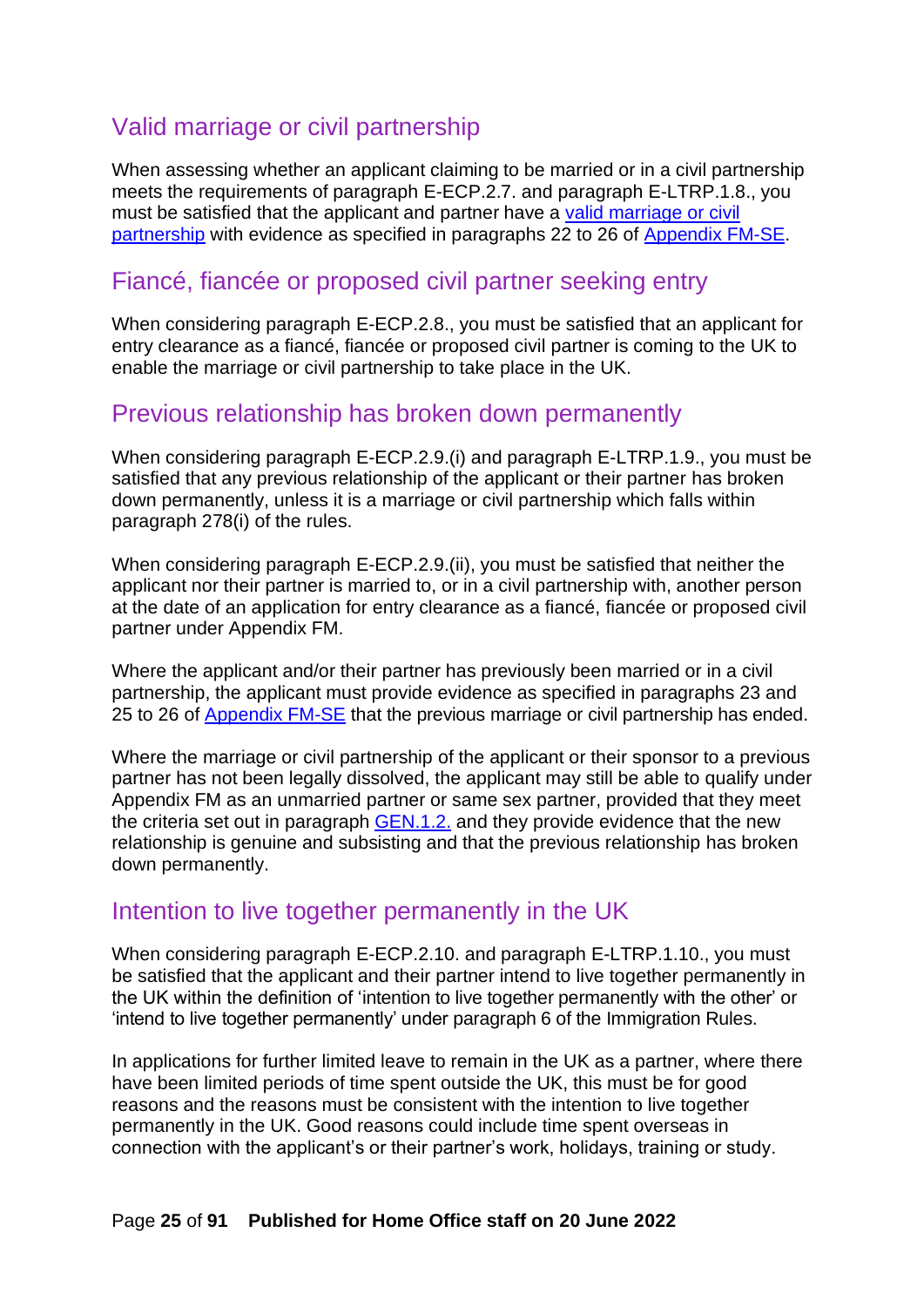If the applicant, their partner or both have spent the majority of the period overseas, there may be reason to doubt that the couple intend to live together permanently in the UK. Each case must be judged on its merits, taking into account reasons for travel, length of absence and whether the applicant and partner travelled and lived together during the time spent outside the UK. These factors will need to be considered against the requirements of the rules.

Where an application is made under Appendix FM and the sponsor is an employee of the UK Government, a Northern Ireland department, the Scottish Administration or the Welsh Government, or a permanent member of the British Council on a tour of duty outside the UK, the words 'in the UK' in this definition do not apply.

Under Appendix FM, the partner of an employee of the UK Government, a Northern Ireland department, the Scottish Administration or the Welsh Government, or a permanent member of the British Council on an overseas tour of duty can serve their probationary period overseas once they have been to the UK to trigger the start of that period, subject to providing the specified evidence set out in paragraph 26A of Appendix FM-SE. Therefore, if the applicant is the partner of such a person and has been living with them whilst they have been posted overseas, it will normally be accepted that this is consistent with the intention to live together permanently in the UK, subject to provision of the specified evidence. The applicant must, however, prior to their leave expiring, return to the UK to make an application for further limited leave to remain of 30 months or for indefinite leave to remain, as appropriate.

## <span id="page-25-0"></span>Status of sponsor

An applicant's partner must either be a British citizen in the UK, present and settled in the UK as defined under [paragraph 6 of the Immigration Rules,](https://www.gov.uk/guidance/immigration-rules/immigration-rules-introduction) in the UK with refugee leave or with humanitarian protection, in the UK with limited leave under Appendix EU, in accordance with paragraph GEN 1.3.(d), or in the UK with limited leave as a worker or business person under Appendix ECAA Extension of Stay, in accordance with paragraph GEN.1.3.(e).

## <span id="page-25-1"></span>Immigration status requirements

To meet the eligibility requirements for leave to remain, the applicant must not be in the UK:

- as a visitor
- with valid leave granted for a period of 6 months or less, unless that leave is as a fiancé, fiancée or a proposed civil partner, or was granted pending the outcome of family court or divorce proceedings

EX.1. does not apply when an applicant is in the UK with such leave.

Where the applicant is in the UK visiting friends or on holiday on a standard visit visa, it means that they have undertaken to leave the UK before their visa expires. In all cases, visa or non-visa nationals have satisfied the entry clearance officer or immigration officer that they will do so, or have used eGates to enter the UK on presumption of compliance with the conditions of their stay. Those wishing to come

#### Page **26** of **91 Published for Home Office staff on 20 June 2022**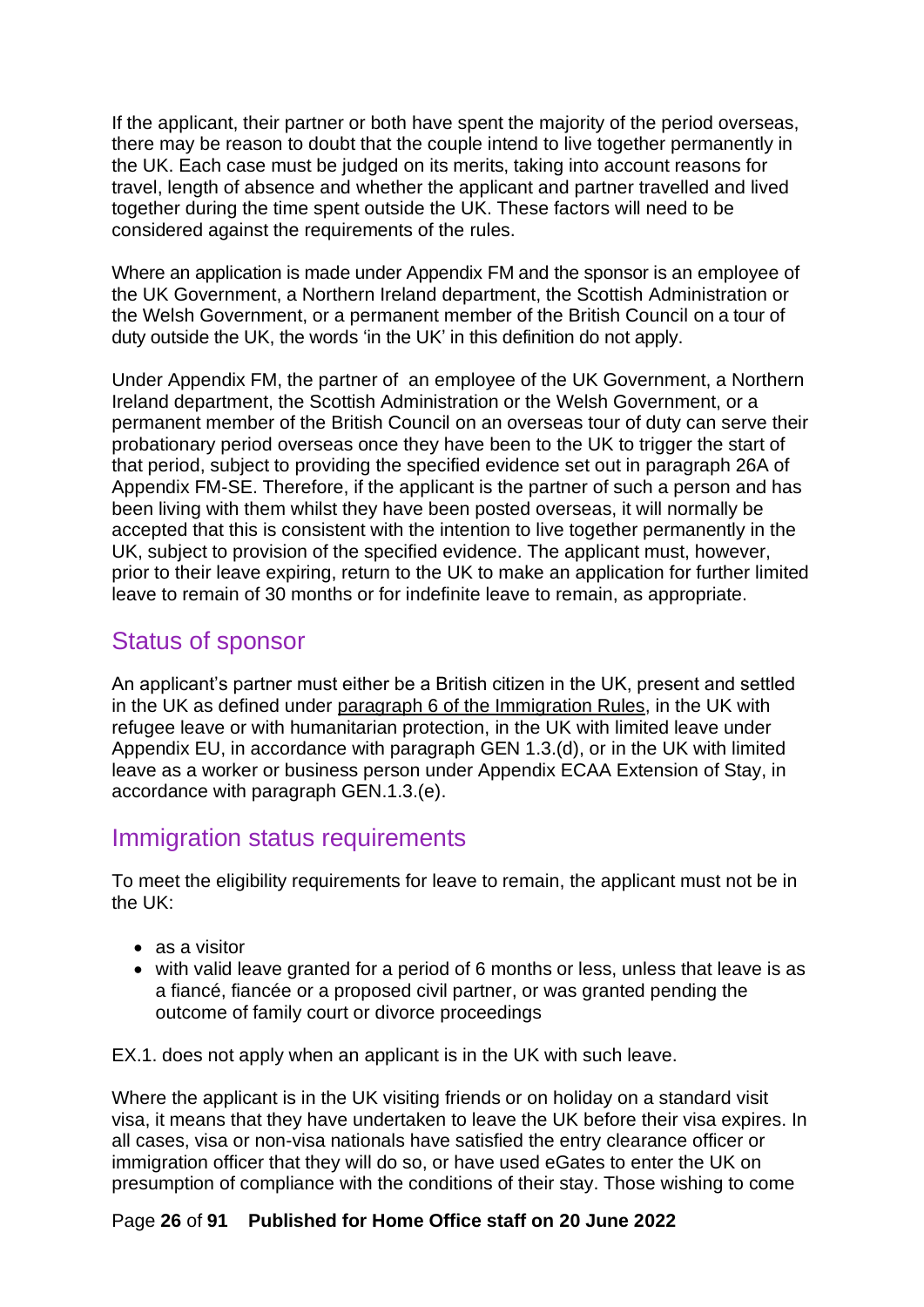to the UK to settle here as a partner or parent should apply for entry clearance under the family Immigration Rules. In view of that, a visitor cannot meet the requirements of the family Immigration Rules to remain in the UK.

Where an application is made by a visitor to remain, it is only where there are exceptional circumstances, that a person here as a visitor can remain on the basis of their family life on a 10-year route.

The applicant must not be in the UK:

- on immigration bail, unless the Secretary of State is satisfied that the applicant arrived in the UK more than 6 months prior to the date of application and paragraph EX.1. applies
- in breach of immigration laws (except that, where [paragraph 39E](https://www.gov.uk/guidance/immigration-rules/immigration-rules-part-1-leave-to-enter-or-stay-in-the-uk) of the rules applies, any current period of overstaying will be disregarded), unless paragraph EX.1. applies

For further guidance on applications from overstayers and paragraph 39E of the Immigration Rules, see:

- Applications from overstayers (internal)
- [Applications from overstayers](https://www.gov.uk/government/publications/applications-from-overstayers-non-family-routes) (external)

## <span id="page-26-0"></span>**Eligibility that must be met by a partner to start, stay or settle on a 5-year route.**

All of the following eligibility requirements must also be met to qualify for entry clearance or leave to remain on a 5-year route.

# <span id="page-26-1"></span>**Financial requirement**

To qualify for leave as a partner on the 5-year route to settlement the applicant must meet the minimum income requirement in Appendix FM - Family Life as a Partner. For guidance on the financial requirement, see [FM1.7. Financial Requirement](https://www.gov.uk/government/publications/chapter-8-appendix-fm-family-members)  [Guidance.](https://www.gov.uk/government/publications/chapter-8-appendix-fm-family-members)

A partner, who is exempt from the minimum income requirement under the financial requirement in Appendix FM (because their partner is in receipt of a specified benefit or allowance), must instead demonstrate that they are able to maintain themselves, the applicant and any dependants 'adequately' without recourse to public funds. Specified evidence must be provided as set out in Appendix FM-SE. See [FM1.7A -](https://www.gov.uk/government/publications/chapter-8-appendix-fm-family-members) [Maintenance Guidance.](https://www.gov.uk/government/publications/chapter-8-appendix-fm-family-members)

## <span id="page-26-2"></span>**Adequate accommodation**

To qualify for leave as a partner on the 5-year route to settlement the applicant must meet the accommodation requirement in Appendix FM - [Family Life as a partner](https://www.gov.uk/guidance/immigration-rules/immigration-rules-appendix-fm-family-members) or parent.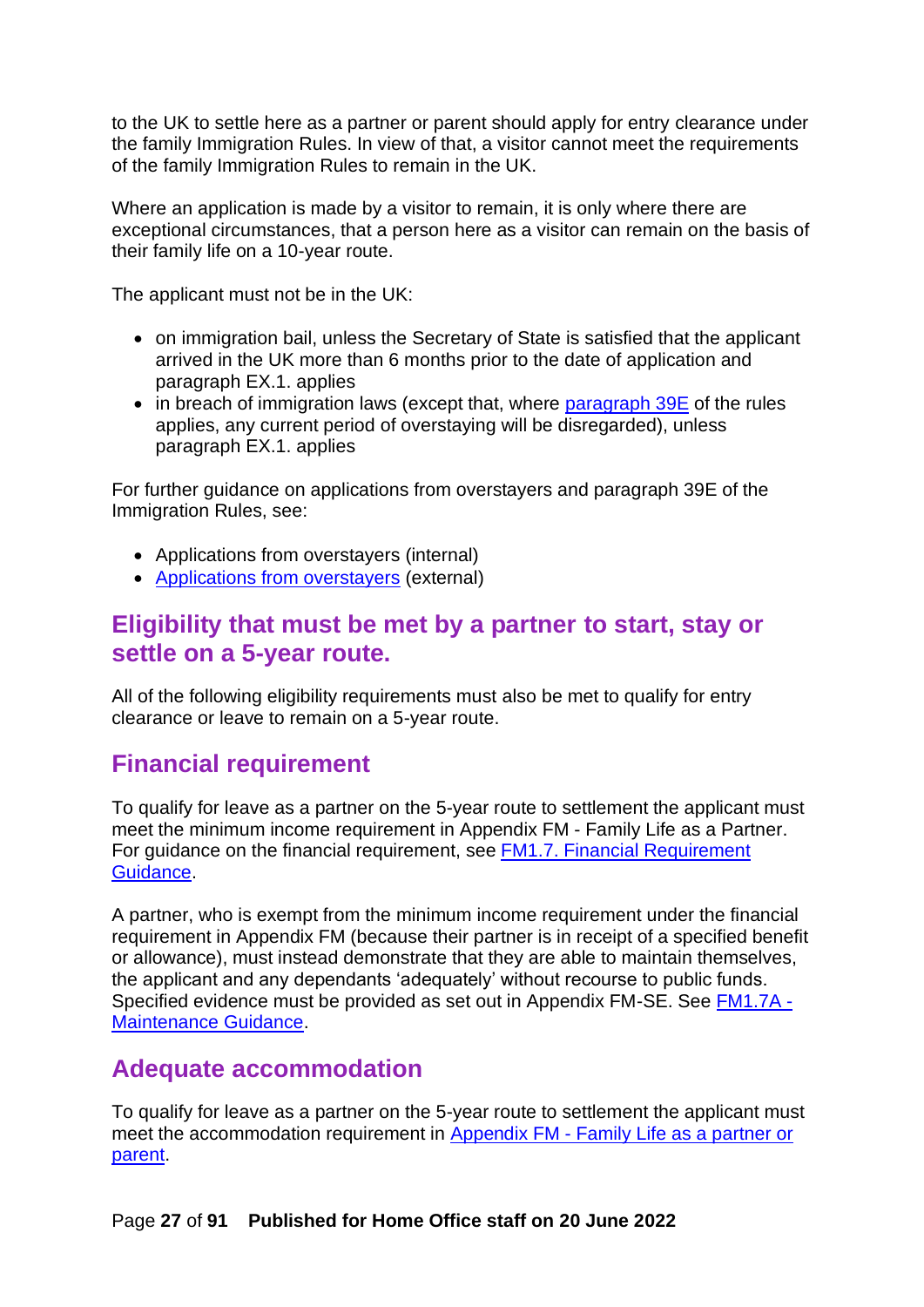The applicant must provide evidence that there will be adequate accommodation, without recourse to public funds, for the family (including other family members who are not included in the application but who live in the same household), which the family own or occupy exclusively.

Accommodation will not be regarded as adequate if:

- it is, or will be, overcrowded
- it contravenes public health regulations

For further guidance on the accommodation requirement, see [Family members](https://www.gov.uk/government/publications/chapter-8-section-1spouses)  [maintenance and](https://www.gov.uk/government/publications/chapter-8-section-1spouses) accommodation.

# <span id="page-27-0"></span>**Speaking English**

To qualify for entry clearance or leave to remain as a partner on the 5-year route to settlement the applicant must meet the English language requirement in Appendix FM - [Family life as a partner.](https://www.gov.uk/guidance/immigration-rules/immigration-rules-appendix-fm-family-members)

Under paragraphs E-ECP.4.1. to 4.2 and paragraphs E-LTRP.4.1. to 4.2. the applicant must provide evidence as specified in paragraphs 27 to 32D of [Appendix](https://www.gov.uk/guidance/immigration-rules/immigration-rules-appendix-fm-se-family-members-specified-evidence)  [FM-SE](https://www.gov.uk/guidance/immigration-rules/immigration-rules-appendix-fm-se-family-members-specified-evidence) that the relevant English language requirement or exemption is met.

For further guidance on the English language requirement, including exemptions, see [FM 1.21 English language requirement.](https://www.gov.uk/government/publications/chapter-8-appendix-fm-family-members)

An applicant for leave to remain who was exempt from the English language requirement needs to meet the requirement at paragraphs E-LTRP.4.1. to .4.2. when they apply for further leave to remain in the UK on the 5-year route to settlement, unless they again qualify for an exemption, on the same or a different basis.

To qualify for indefinite leave to remain as a partner on the 5-year route to settlement the applicant must have sufficient knowledge of language and life (KoLL) in the UK in accordance with [Appendix KoLL.](https://www.gov.uk/guidance/immigration-rules/immigration-rules-appendix-koll)

Under paragraph D-ILRP.1.2., if the applicant cannot meet the requirements in accordance with Appendix KoLL, they can only be granted limited leave to remain, provided they meet all the other requirements. An applicant who met the English language requirement for further leave to remain with a test at CEFR level A1, is not required to pass a level A2 test when they are being granted limited leave to remain under paragraph D-ILRP.1.2. because they do not meet the KoLL requirements.

For further guidance on the KoLL requirement, including exemptions, see:

- Knowledge of language and life (internal)
- [Knowledge of language and life](https://www.gov.uk/government/publications/knowledge-of-life-and-language-in-the-uk) (external)

From 28 October 2013 all applicants for settlement are required to present a speaking and listening qualification at CEFR level B1 or above and pass the Life in the UK test.

#### Page **28** of **91 Published for Home Office staff on 20 June 2022**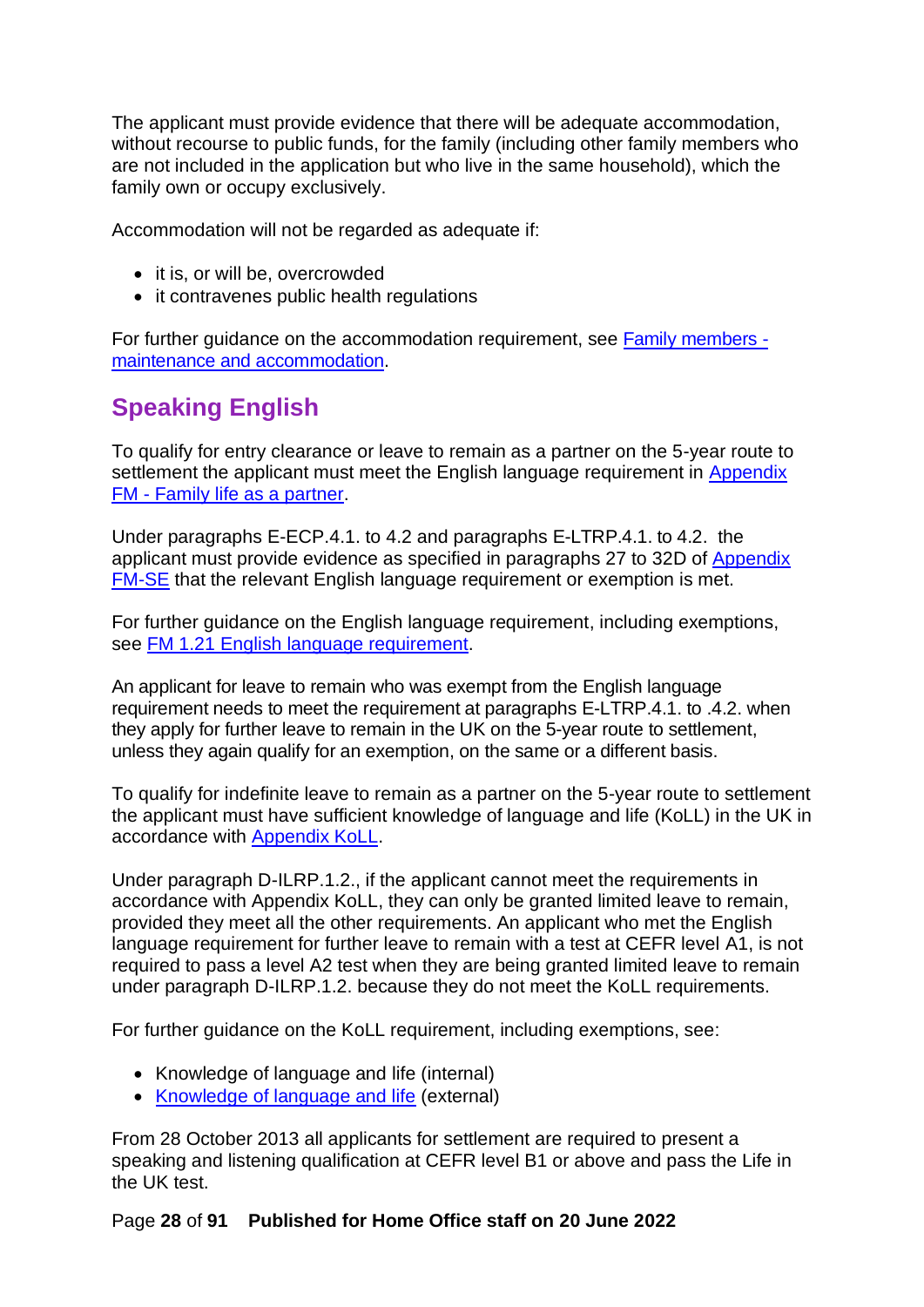# <span id="page-28-0"></span>**Supporting document tiers**

The table below shows a non-exhaustive list of evidence that can be submitted by applicants to confirm their relationship with their spouse or partner is genuine. The listed evidence has been tiered to reflect the significance of the documents when making a decision, tier 1 being the most valued pieces of evidence and tier 3 the least.

| Tier 1                                                                                                                         | <b>Tier 2</b>                                                                                                    | <b>Tier 3</b>                                                                                 |
|--------------------------------------------------------------------------------------------------------------------------------|------------------------------------------------------------------------------------------------------------------|-----------------------------------------------------------------------------------------------|
| Tenancy agreement                                                                                                              | Electoral register<br>confirmation                                                                               | Greetings cards                                                                               |
| Council tax bill                                                                                                               |                                                                                                                  | Older documents - anything<br>more than 4 years before the<br>application date                |
| Utility bill                                                                                                                   | Documentation<br>issued by a student<br>finance body that<br>shows a UK<br>address                               | Message transcripts                                                                           |
| Marriage certificate                                                                                                           | Other dated, UK-<br>addressed domestic<br>bills, for example,<br>veterinary bills or<br>home<br>services/repairs | Photographs                                                                                   |
| Joint bank statement                                                                                                           | $\overline{a}$                                                                                                   | Shopping/meal receipts                                                                        |
| DWP/HMRC letters to<br>demonstrate family unit as<br>claimed                                                                   | $\overline{a}$                                                                                                   | <b>Train tickets</b>                                                                          |
| Car finance agreement<br>documents which<br>evidences address as<br>claimed                                                    | $\overline{a}$                                                                                                   | <b>Flight tickets</b>                                                                         |
| Insurance documentation<br>which evidences address<br>as claimed                                                               | $\overline{a}$                                                                                                   | Wedding/engagement<br>invitations                                                             |
| Medical letters and GP<br>registration documentation                                                                           | $\overline{a}$                                                                                                   | Letters of support from<br>friends/relatives or religious<br>leaders with British citizenship |
| Evidence of joint finances<br>business ventures or<br>commitments (such as tax<br>returns, business<br>contracts, investments) | $\overline{a}$                                                                                                   | Holiday booking confirmation                                                                  |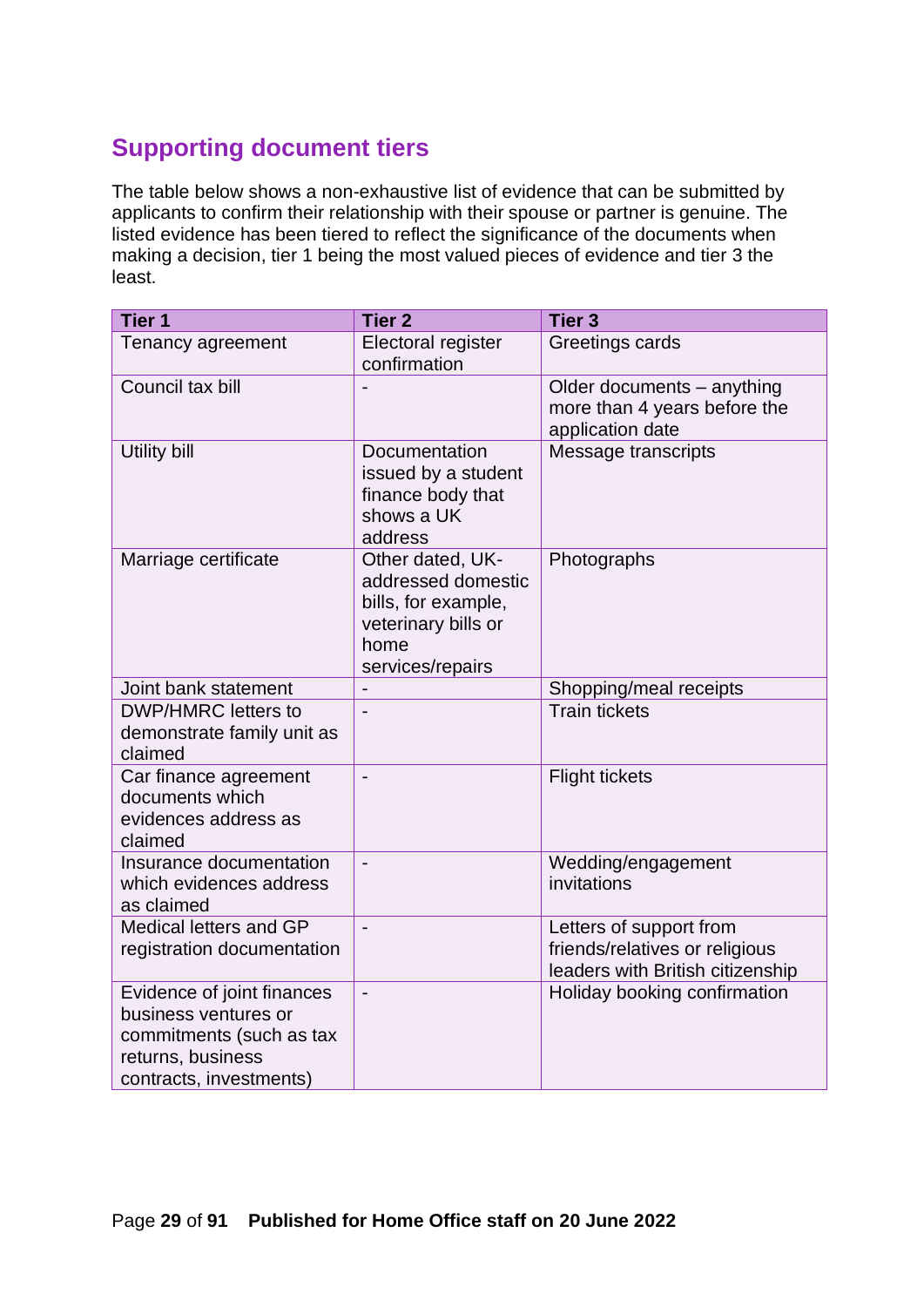## <span id="page-29-0"></span>**Decision to grant entry clearance or leave to remain as a partner on a 5 or 10-year route**

Under paragraph D-ECP.1.1., if the applicant meets the requirements for entry clearance as a partner under the 5-year route, they should be granted entry clearance for an initial period of no more than 33 months (6-months as a fiancé, fiancée or proposed civil partner) and subject to a condition of no recourse to public funds. This period of 33 months (or 6-months as a fiancé, fiancée or proposed civil partner) is to be granted even where the sponsoring partner is in the UK with leave as a refugee or with HP.

A fiancé, fiancée or proposed civil partner should be advised that they will be eligible to apply for leave to remain in the UK as a partner once the marriage or civil partnership has taken place in the UK.

A spouse or civil partner can re-enter the UK following a honeymoon abroad during the remaining validity of their entry clearance as a fiancé, fiancée or proposed civil partner if they can satisfy the Immigration Officer, in the light of the change in their marital or civil partnership status (which they should evidence with a copy of the marriage or civil partnership certificate), of their intention, within the remaining validity of that entry clearance, to regularise their status in the UK as a spouse or civil partner.

Any period of entry clearance or limited leave as a fiancé, fiancée or proposed civil partner does not count towards the continuous period of leave as a partner required for settlement.

Where an applicant meets the requirements for leave to remain as a partner in the UK under paragraph R-LTRP.1.1.(a), (b) and (c) or (d), the applicant will be granted leave to remain as a partner for a period not exceeding 30 months under [paragraph](https://www.gov.uk/guidance/immigration-rules/immigration-rules-appendix-fm-family-members)  [D-LTRP.1.1. or D-LTRP.1.2. of Appendix FM,](https://www.gov.uk/guidance/immigration-rules/immigration-rules-appendix-fm-family-members) on a 5 or 10-year route to settlement.

Under paragraph GEN.1.11. and GEN1.11A., a grant of leave will normally be subject to a condition of no recourse to public funds (NRPF), unless the applicant has provided you with satisfactory evidence that they are destitute or at risk of destitution, there are reasons relating to the welfare of a relevant child of a parent (being granted leave as a partner) which outweigh the considerations for imposing the NRPF condition, or there are exceptional circumstances relating to the applicant's financial circumstances which, in your view, requires them not to impose a condition of no recourse to public funds. When deciding whether to impose the NRPF condition, the best interests of a relevant child must be treated as a primary consideration.

Leave as a fiancé, fiancée or proposed civil partner will be granted with no recourse to public funds and a prohibition on work. For further guidance on the policy see the following section of this guidance: [recourse to public funds.](#page-90-0)

The applicant should be advised that, where eligible, they should make a valid application for further leave to remain as a partner no more than 28 days before their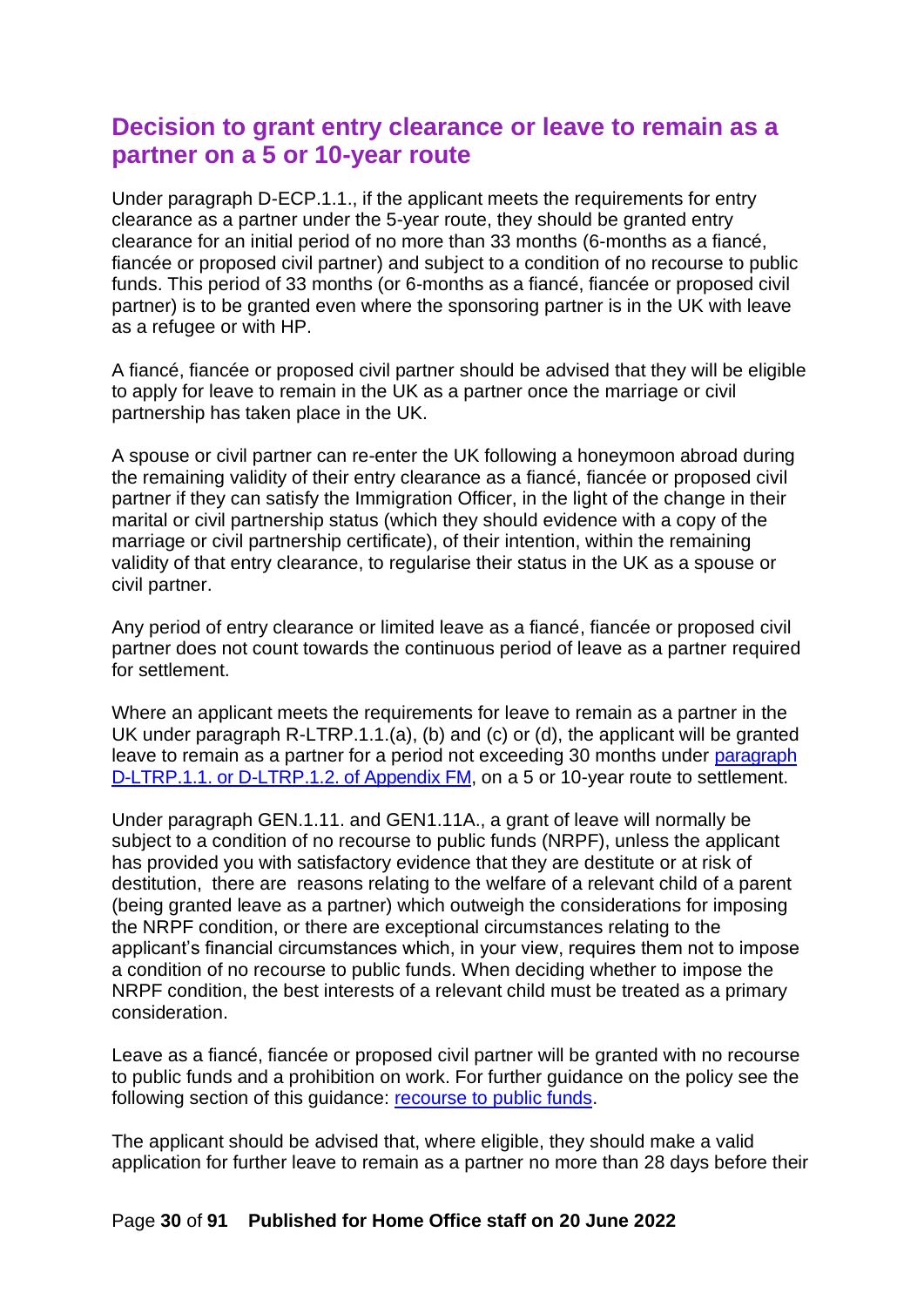extant leave is due to expire, or no more than 28 days before they have completed 30 months in the UK with such leave.

Where a person submits an Appendix FM partner application up to 28 days before they have completed 30 months in the UK with leave to enter or remain as a partner under Appendix FM, that person will be considered to have met the required continuous residence period of 30 months as a partner.

Where an applicant currently has extant leave to enter or remain as a partner under Appendix FM at the date of application (excluding a grant of limited leave to remain as a fiancé, fiancée or proposed civil partner), that period of extant leave, up to a maximum of 28 days, will be added to the period of leave to remain that they are being granted as a partner. An applicant with extant leave in this scenario will therefore be granted a period of leave to remain as a partner slightly in excess of 30 months. A person who applies more than 28 days before their leave is due to expire or they have completed the relevant qualifying period may not meet the requirement to have completed at least 60 or 120 months in the UK with relevant leave to remain in order to apply to settle and may instead need to apply for a further period of limited leave.

Where a partner is being granted entry clearance, any dependent child included in the application who requires leave, should be considered under paragraph EC-C.1.1. of Appendix FM. If the child meets the requirements of those rules, they should be granted leave under paragraph D-ECC.1.1. of the same duration and subject to the same conditions in respect of recourse to public funds as their parent who is being, or has been, granted leave as a partner under Appendix FM.

Where a partner is being granted leave to remain, any dependent child included in the application who requires leave should be considered under paragraph R-LTRC of Appendix FM. If the child meets the requirements of those rules, they should be granted leave under paragraph D-LTRC.1.1. of the same duration as their parent who is being, or has been, granted leave to remain as a partner under Appendix FM, unless they qualify for a grant under the Private Life rules (see [Approach](#page-12-2) section of this guidance above). The child will be subject to the same conditions in respect of recourse to public funds as their parent who is being, or has been, granted leave to remain as a partner under Appendix FM.

### <span id="page-30-0"></span>Decision to grant indefinite leave to remain as a partner

Where an applicant meets the requirements of R-ILRP.1.1., they will be granted indefinite leave to remain under D-ILRP.1.1.

## <span id="page-30-1"></span>Decision to grant leave to remain following an application for indefinite leave to remain

If an applicant fails to meet all of the requirements for indefinite leave to remain because:

• paragraph S-ILR.1.5. or S-ILR.1.6. applies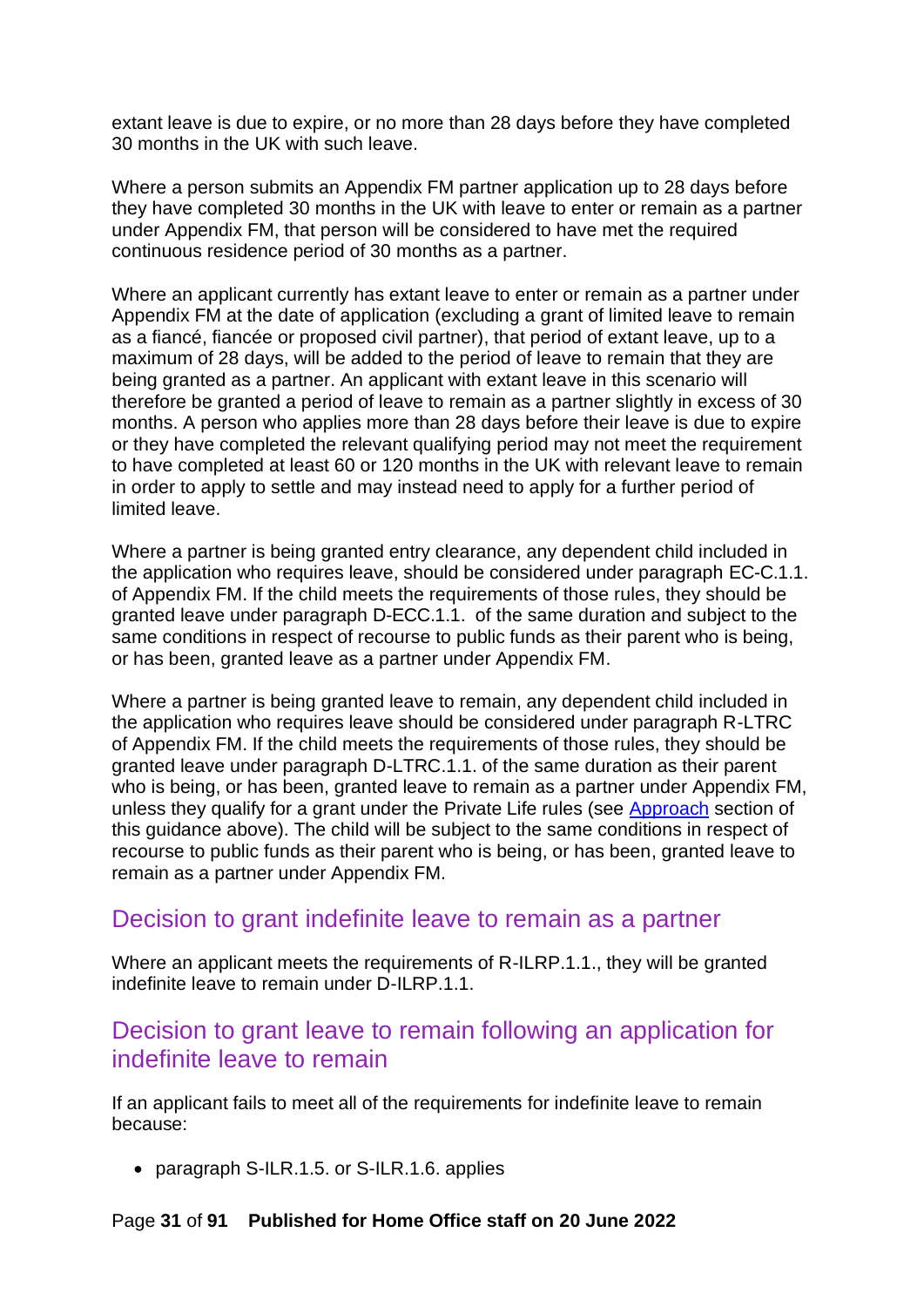• the applicant has not demonstrated sufficient knowledge of the language and life in the UK requirement in accordance with Appendix KoLL

under paragraph D-ILRP.1.2. the applicant will be granted further limited leave to remain as a partner for a period not exceeding 30 months, subject to a condition of no recourse to public funds, provided that any requirement to pay the Immigration Health Surcharge under the Immigration (Health Charge) Order 2014 is met.

Under paragraph D-ILRP.1.3., if the applicant meets the requirements for leave to remain as a partner under the 10-year route, they will be granted leave to remain for a period not exceeding 30 months as a partner under paragraph D-LTRP.1.2. of Appendix FM. Under paragraph GEN.1.11A, this grant of limited leave will normally be subject to a condition of no recourse to public funds, unless the applicant has provided you with satisfactory evidence that they are destitute or at risk of destitution, or there are reasons relating to the welfare of a relevant child which outweigh the considerations for imposing the condition. For further guidance on the policy on recourse to public funds, see [the recourse to public funds section](#page-77-0) of this guidance.

Where an applicant has extant leave as a partner under Appendix FM at the date of application, any period of extant leave, up to a maximum of 28 days, will be added to the period of leave that they are being granted under paragraph D-LTRP.1.2. or D-ILRP.1.2. An applicant with extant leave in this scenario will therefore be granted a period of leave slightly in excess of 30 months.

If the applicant has already completed 60 or 120 months in the UK with limited leave as a partner, they should be informed that, should the reason they do not meet the requirements for indefinite leave to remain be overcome, they will be eligible to make a further charged application for indefinite leave to remain at any time within the 30 month period of leave granted under paragraph D-LTRP.1.2. or D-ILRP.1.2. They do not need to wait until their leave expires if they become able to meet all the requirements. If not, they should make their next application no more than 28 days before their leave is due to expire, or no more than 28 days before completing the period of leave in the UK required for them to be eligible to apply for indefinite leave to remain.

Where a partner is being granted leave to remain on the basis of paragraph D-LTRP.1.2. or D-ILRP.1.2., any dependent child included in the application who requires leave should be considered under paragraph R-LTRC.1.1. If the child meets those requirements, they should be granted leave to remain under paragraph D-LTRC.1.1. of the same duration and subject to the same conditions in respect of recourse to public funds as their parent who is, or has been, granted leave under the partner rules of Appendix FM, unless the child qualifies for a grant under the Private Life rules (see [Approach](#page-12-2) section of this guidance above).

## <span id="page-31-0"></span>**Decision to refuse entry clearance or leave to remain**

The application will fall for refusal if you are not satisfied that **all** of the requirements of  $R-LTRP.1.1.(a)$ , (b) and (c) or (d) are met.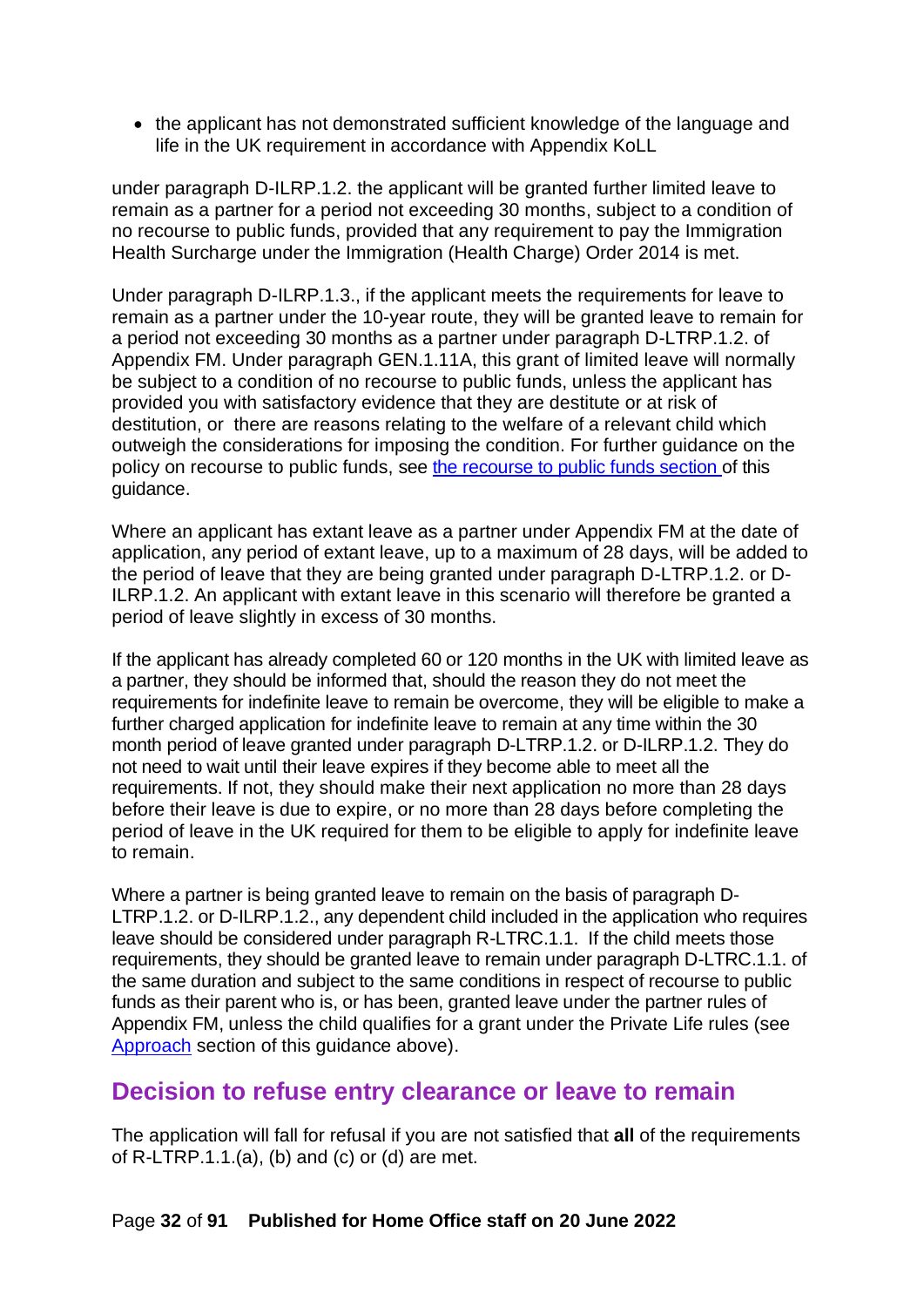Where an applicant does not meet those requirements of the partner route under Appendix FM, you must consider whether the applicant meets the requirements for leave to remain on the basis of private life in the UK: see the following guidance: [Private Life in the UK.](bookmark://_Private_Life_in/)

In every case otherwise falling for refusal under Appendix FM, you must go on to consider, under paragraphs GEN.3.2. to GEN.3.3. of Appendix FM, whether in the light of all the information and evidence provided by the applicant, there are exceptional circumstances which would render refusal a breach of ECHR Article 8, because it would result in unjustifiably harsh consequences for the applicant, a relevant child or another family member whose Article 8 rights it is evident from the information provided by the applicant would be affected.

For guidance on exceptional circumstances and children's best interests, see the Exceptional Circumstances section in accordance with paragraphs GEN.3.1. to 3.3. of Appendix FM whether there are any exceptional circumstances that require a grant of entry clearance or leave to remain on ECHR Article 8 grounds because refusal could or would result in unjustifiably harsh consequences for the applicant or their family.

Entry clearance or leave to remain as a partner will be refused if you are not satisfied that all of the relevant requirements of the Immigration Rules are met or that there are exceptional circumstances.

The decision notice should indicate the reasons for refusal with reference to the relevant suitability and/or eligibility or exceptional circumstance paragraphs.

### <span id="page-32-0"></span>Refusing indefinite leave to remain

If the applicant does not meet the requirements for indefinite leave to remain under D-ILRP.1.1., or for further leave to remain under paragraph D-ILRP.1.2. or D-ILRP.1.3., and there are no exceptional circumstances, the application will be refused.

**Related content [Contents](#page-1-0)**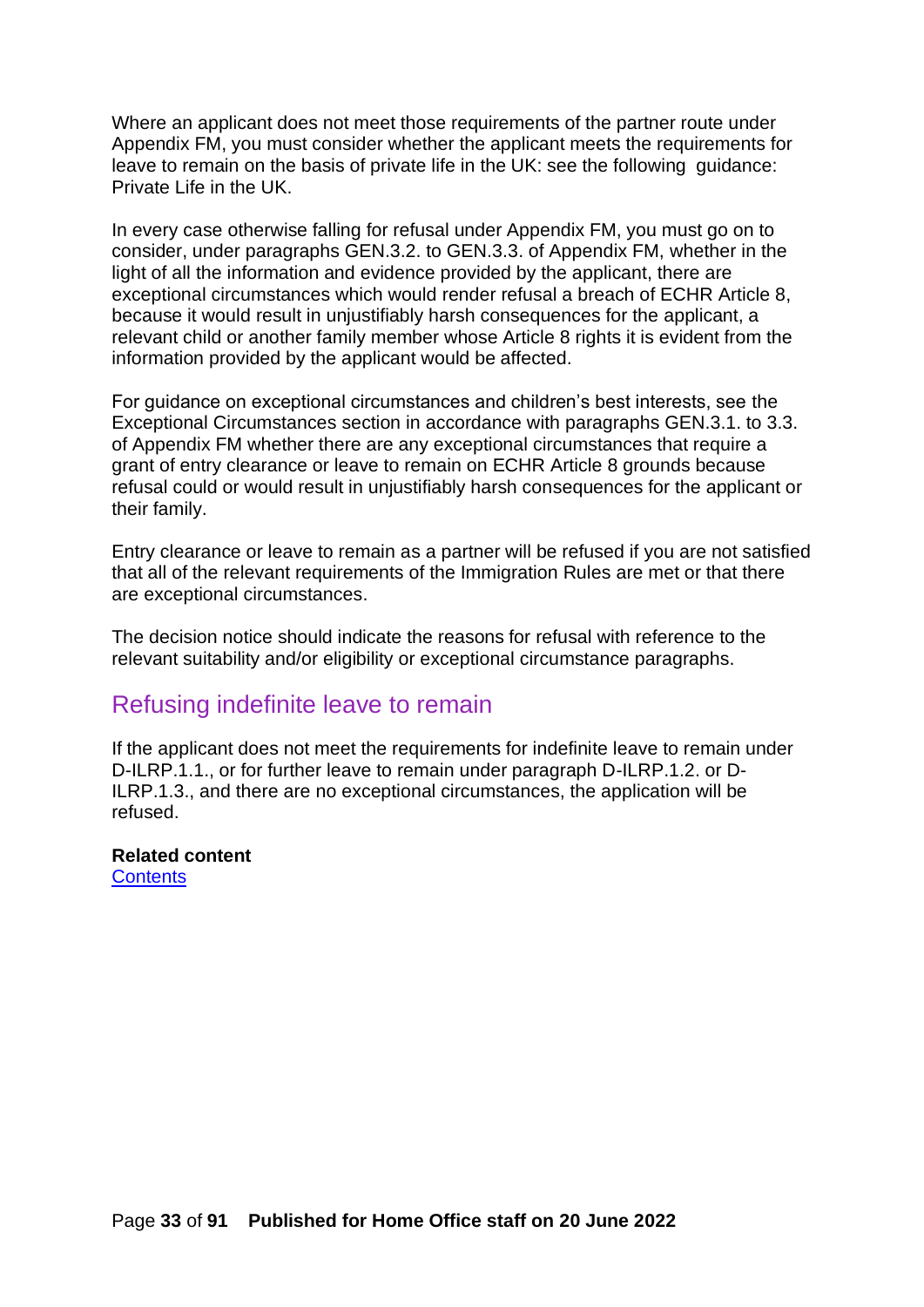# <span id="page-33-0"></span>Family life as a parent – eligibility

This section tells you how to consider applications under the Immigration Rules based on family life as the parent of a child in the UK.

The eligibility requirements for entry clearance as a parent are set out in paragraphs E-ECPT.1.1. to E-ECPT.4.2. of Appendix FM.

The eligibility requirements for leave to remain as a parent are set out in paragraphs E-LTRPT.2.2. to E-LTRPT.5.2. of Appendix FM.

## <span id="page-33-1"></span>**Eligibility informs who qualifies for leave as a parent on a 5 or 10-year route to settlement**

The route to settlement (5-year or 10-year) an applicant can qualify for, depends on whether all, some or no eligibility requirements are met.

All eligibility requirements must be met for a parent to qualify for entry clearance or leave to remain on the 5-year route.

Otherwise to qualify for entry clearance or leave to remain on a 10-year route:

- an applicant must meet all eligibility requirements, and rely on other sources of income to meet the adequate maintenance and accommodation eligibility requirements because there are [exceptional circumstances](#page-58-0) in accordance with GEN.3.1. of Appendix FM
- an applicant meets some, but qualifies for an exception to certain eligibility requirements because [EX.1.\(a\) of Appendix FM applies](#page-33-0)
- an applicant meets some or no eligibility requirements but there are exceptional circumstances in accordance with paragraph GEN.3.2. of Appendix FM

## <span id="page-33-2"></span>**Eligibility that must be met by a parent on a 5 or 10-year route (without consideration of exceptional circumstances under GEN.3.1. or GEN.3.2.).**

All of the following eligibility requirements must be met.

## <span id="page-33-3"></span>General

This section applies to entry clearance and leave to remain applications as the parent of a child living in the UK, where the applicant is aged 18 or over at the date of application and the child meets one of the following:

- is under the age of 18 years at the date of application
- has turned 18 years of age since the applicant was first granted entry clearance or leave to remain as a parent under Appendix FM and has not formed an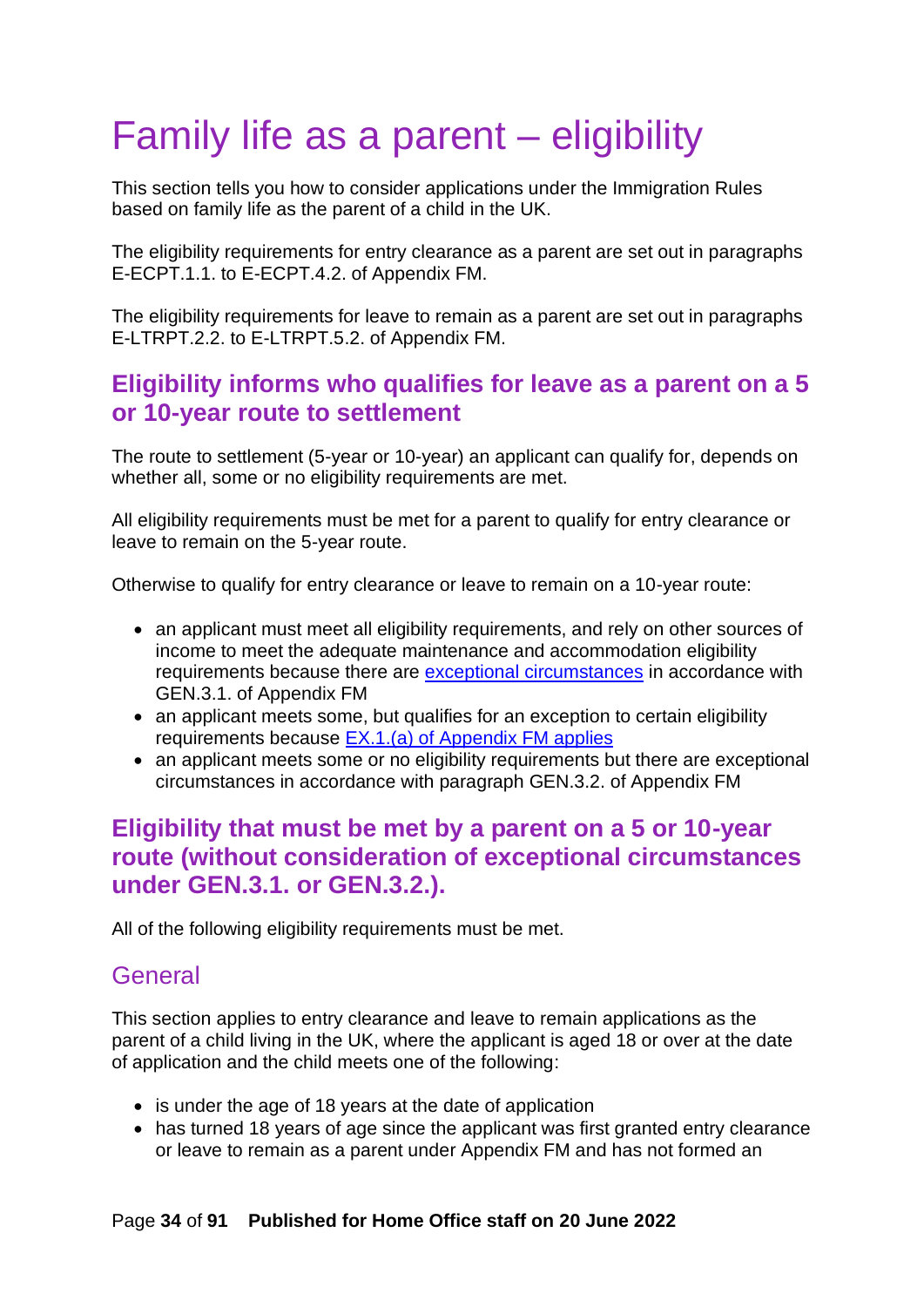independent family unit or be leading an independent life as defined in paragraph 6 of the Immigration Rules

Under paragraph 27 of the Immigration Rules, you must make a decision on an application for entry clearance in the light of the circumstances existing at the time of decision. The exception to this is where a child reaches the age of 18 after such an application has been lodged, but before it has been decided. In that situation, the application should not be refused solely because the applicant has turned 18.

For the purpose of entry to the UK, the child must be one of the following:

- a British citizen
- settled in the UK
- in the UK with limited leave under Appendix EU

For the purpose of leave to remain, the child must:

- be a British citizen or settled in the UK, or
- have lived in the UK continuously for at least the 7 years immediately preceding the date of application and paragraph EX.1. applies

'Living in the UK' means that the child concerned is living in the UK at the date of application and is physically present here. As a settlement route, the applicant should intend to make the UK their home with the child, if the application is successful. A parent applicant cannot rely on their relationship with a child who is overseas to obtain leave in this route.

The applicant must prove that the child with whom they have a relevant relationship is under the age of 18. The best evidence is the child's birth certificate. If the applicant submits other forms of evidence, you must be satisfied that they prove the child is under the age of 18.

Where a child has turned 18 years of age since the applicant was first granted entry clearance or leave to remain as a parent under Appendix FM, the child must not have formed an independent family unit or be leading an independent life.

'Must not be leading an independent life' or 'is not leading an independent life' means that the applicant does not have a partner (as defined in paragraph GEN.1.2. of Appendix FM), is living with their parents (except where they are at boarding school, college or university as part of their full-time education), is not employed fulltime (unless aged 18 years or over), is wholly or mainly dependent upon their parents for financial support (unless aged 18 years or over), and is wholly or mainly dependent upon their parents for emotional support. This is set out in [paragraph 6 of](https://www.gov.uk/guidance/immigration-rules/immigration-rules-introduction)  [the Immigration Rules.](https://www.gov.uk/guidance/immigration-rules/immigration-rules-introduction)

For both entry clearance and leave to remain applications as a parent, if the child normally lives with their other British citizen or settled parent or carer, that person cannot be the partner of the applicant (which for leave to remain includes a person who has been in a relationship with the applicant for less than 2 years prior to the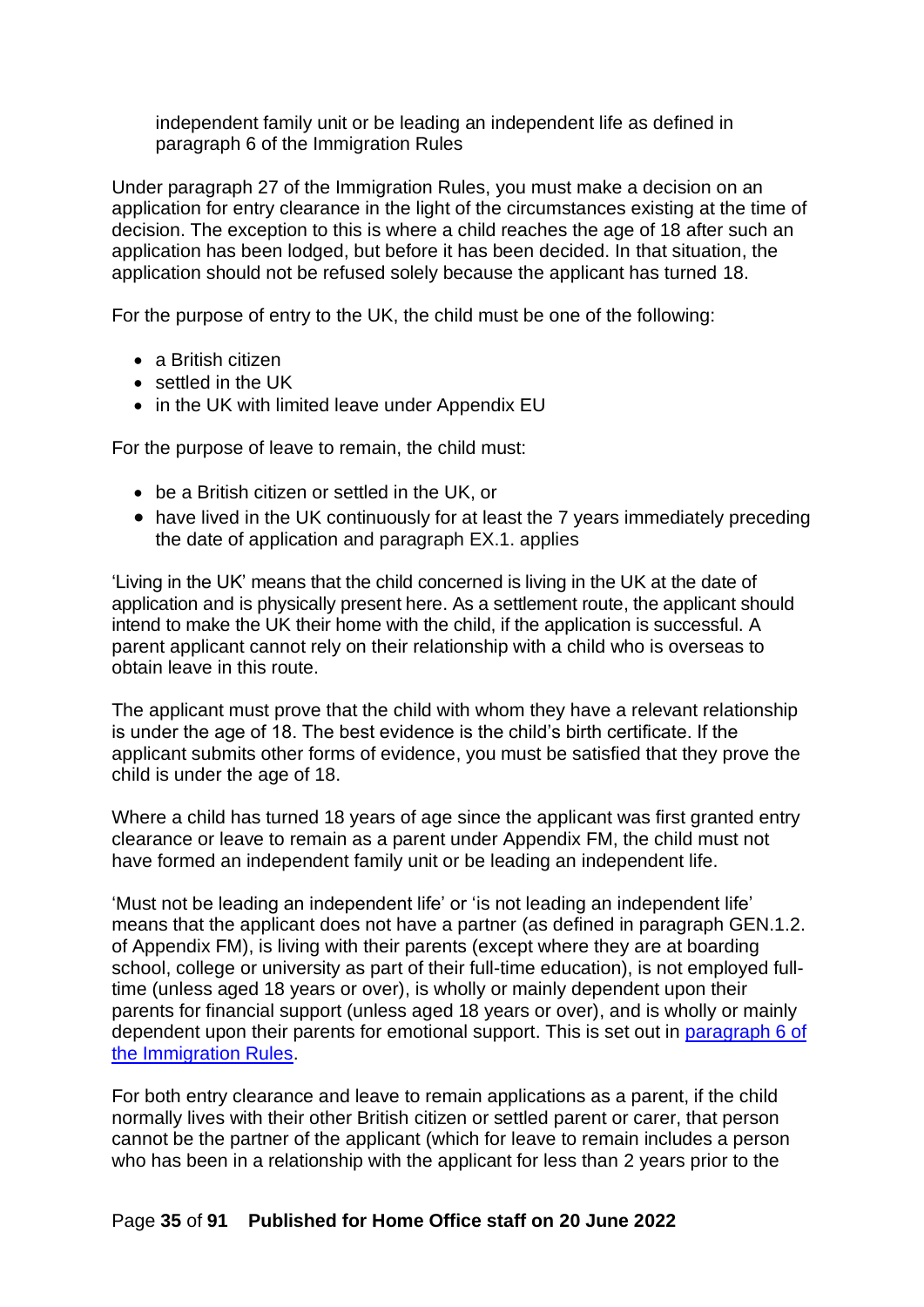date of application) and the applicant must not be eligible to apply for entry clearance or leave to remain as a partner under Appendix FM.

The parent route is not for couples who are in a genuine and subsisting partner relationship. An applicant cannot meet the parent route if they are eligible to apply under the partner route. Those eligible to apply as partners are those who meet the definition of partner at GEN.1.2. and who have a qualifying sponsor enabling them to access a 5 or 10 year partner route, for example a partner who meets the immigration status requirement. Applicants in this position must apply or will only be considered (where they are not required to make a valid application), under the partner route, or under the private life route.

As well as including a natural parent, under [paragraph 6 of the Immigration Rules,](https://www.gov.uk/guidance/immigration-rules/immigration-rules-introduction) a 'parent' is defined as:

- the stepfather of a child whose father is dead (and the reference to stepfather includes a relationship arising through civil partnership)
- the stepmother of a child whose mother is dead (and the reference to stepmother includes a relationship arising through civil partnership)
- the father as well as the mother of an illegitimate child where he is proved to be the father
- an adoptive parent, where a child was adopted in accordance with a decision taken by the competent administrative authority or court in a country whose adoption orders are recognised by the UK, or where a child is the subject of a de facto adoption in accordance with the requirements of paragraph 309A of these rules (except that an adopted child or a child who is the subject of a de facto adoption may not make an application for leave to enter or remain in order to accompany, join or remain with an adoptive parent under paragraphs 297 to 303)
- in the case of a child born in the UK who is not a British Citizen, a person to whom there has been a genuine transfer of parental responsibility on the grounds of the original parent or parents' inability to care for the child

## <span id="page-35-0"></span>Relationship with the child

For entry clearance applications where the applicant is outside the UK, when considering paragraphs E-ECPT.2.3. and E-ECPT.2.4., you must be satisfied that the applicant has:

- sole parental responsibility for the child
- direct access (in person) to the child, as agreed with the parent or carer with whom the child normally lives or as ordered by a court in the UK- in addition in such cases:
	- $\circ$  the parent or carer with whom the child normally lives must be a British citizen in the UK or settled in the UK and not the partner of the applicant
	- $\circ$  the applicant must not be eligible to apply for entry clearance as a partner under Appendix FM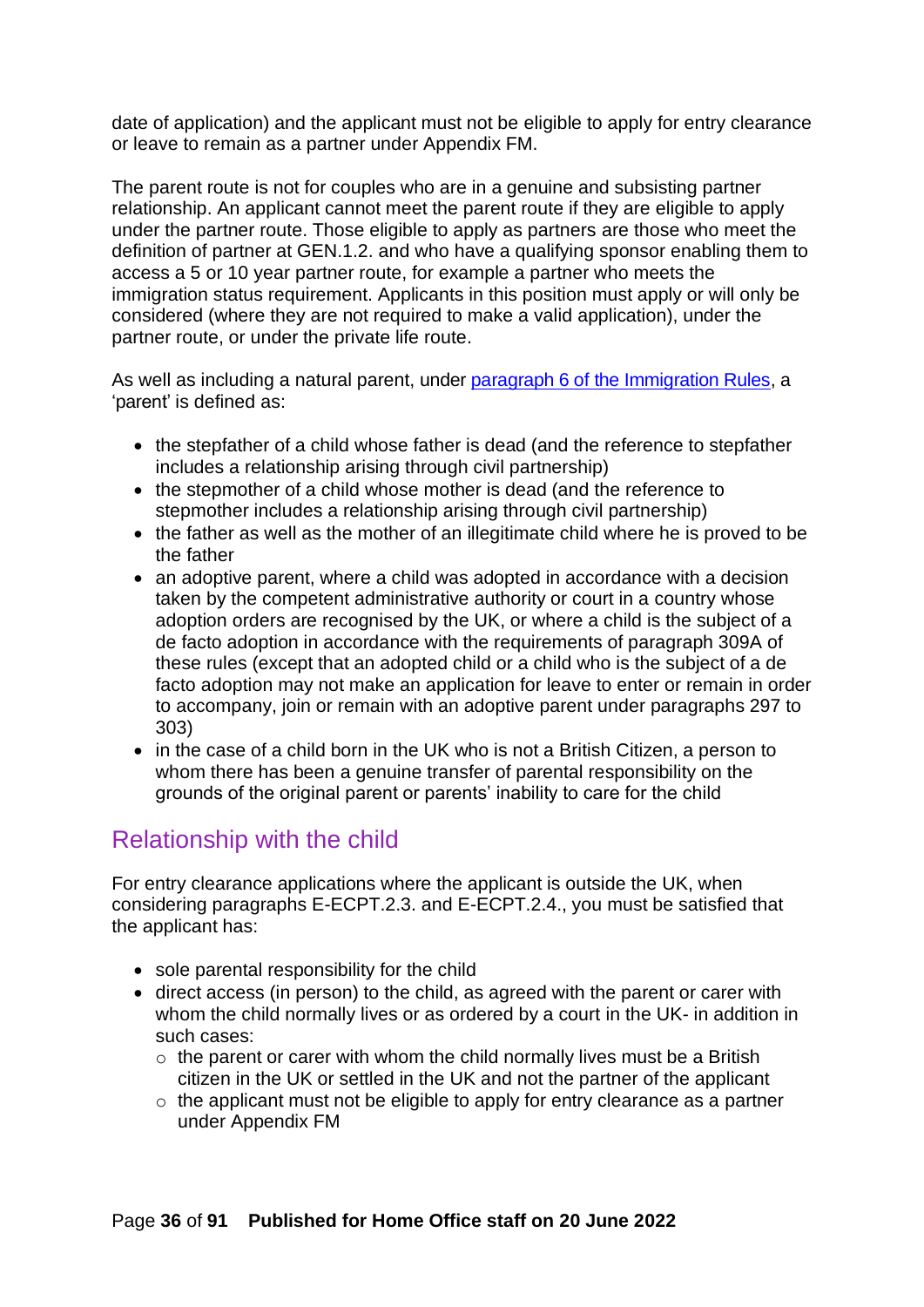In all cases, the applicant must provide evidence that they are taking, and intend to continue to take, an active role in the child's upbringing

For leave to remain applications where the applicant is in the UK, when considering paragraphs E-LTRPT.2.3. and E-LTRPT.2.4. you must be satisfied that:

- the applicant has sole parental responsibility for the child
- the child normally lives with the applicant and not their other parent (who is a British citizen or settled in the UK), and the applicant must not be eligible to apply for leave to remain as a partner under Appendix FM
- the parent or carer with whom the child normally lives must be a British Citizen or settled in the UK

If the child normally lives with their British or settled parent or carer, and not the applicant:

- the applicant cannot be the partner of this British or settled parent or carer (which includes a British or settled person who has been in a relationship with the applicant for less than 2 years prior to the date of application)
- the applicant must not be eligible to apply for leave to remain as a partner under Appendix FM

Under paragraph E-LTRPT.2.4.(a) you must be satisfied that the applicant has provided evidence to show that they have either:

- sole parental responsibility for the child, or that the child normally lives with them
- direct access in person to the child, as agreed with the parent or carer with whom the child normally lives, or as ordered by a court in the UK, any court documents issued by the family court must have written permission for disclosure by the court to be used as evidence.

You must also be satisfied under paragraph E-LTRPT.2.4.(b) that in all cases the applicant has provided evidence that they are taking, and intend to continue to take, an active role in the child's upbringing.

The applicant must provide evidence they meet the parental relationship requirement. Guidance on the meaning of 'sole parental responsibility', 'normally lives with' and 'direct access in person' can be found below.

#### **Sole parental responsibility**

Sole parental responsibility for the purpose of the Immigration Rules, must be interpreted as set out in this guidance.

Sole parental responsibility means that one parent has abdicated or abandoned parental responsibility, and the remaining parent is exercising sole control in setting and providing the day-to-day direction for the child's welfare.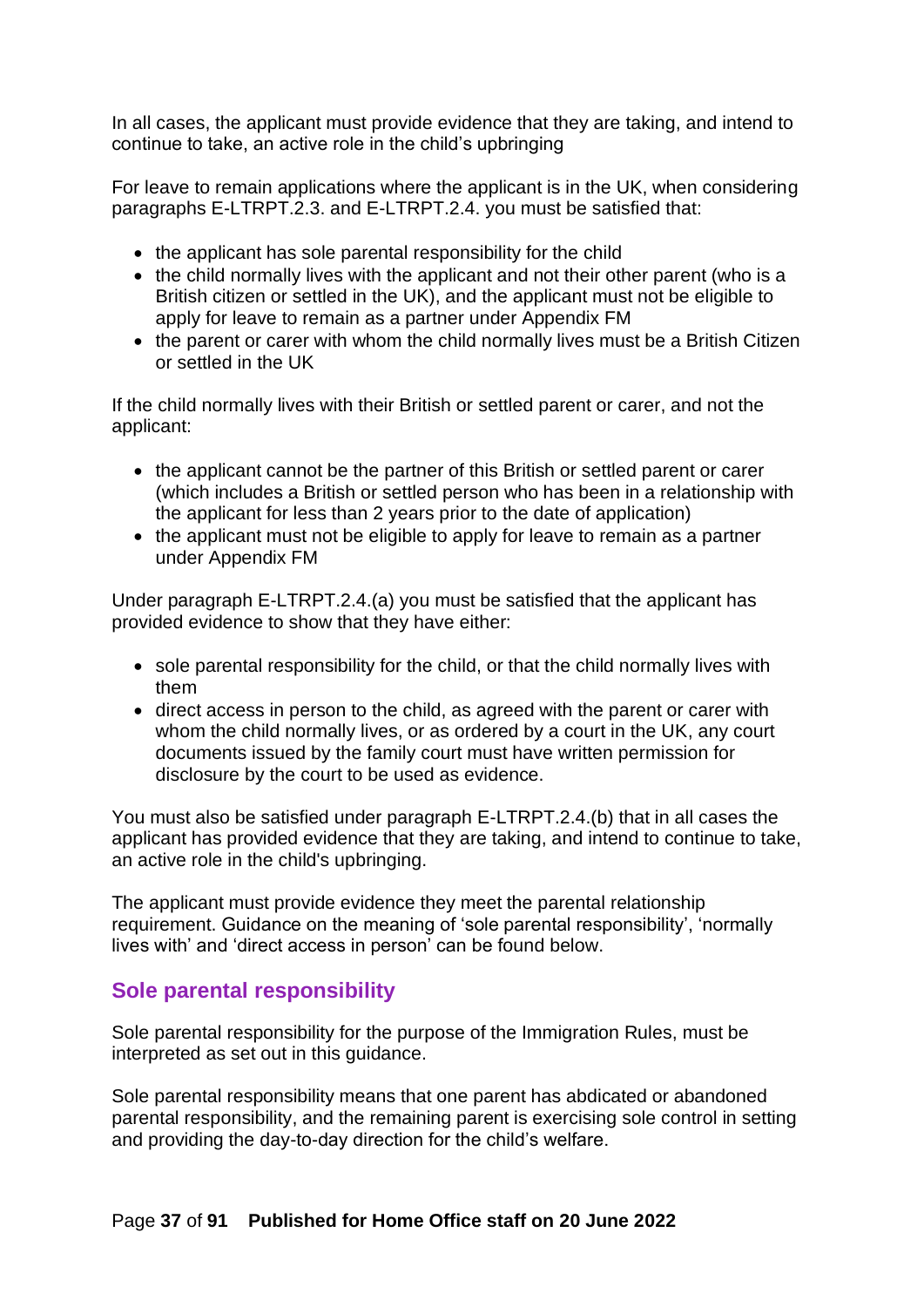In assessing whether the applicant has sole parental responsibility for a child, you must consider if evidence has been provided to show that:

- decisions have been taken and actions performed in relation to the upbringing of the child under the sole direction of the applicant, without the input of the other parent or any other person
- the applicant parent is responsible for the child's welfare and for what happens to them in key areas of the child's life, and that others do not share this responsibility for the child
- the applicant parent has exclusive responsibility for:
	- o making decisions regarding the child's education, health and medical treatment, religion, residence, holidays and recreation
	- o protecting the child and providing them with appropriate direction and guidance
	- $\circ$  the child's property
	- $\circ$  the child's legal representation

In addition you should note that:

- sole parental responsibility is not the same as legal custody
- significant or even exclusive financial provision for a child does not in itself demonstrate sole parental responsibility
- where both parents are involved in the child's upbringing, it will be rare for one parent to establish sole parental responsibility
- sole parental responsibility can be recent or long-standing- any recent change of arrangements should be scrutinised to make sure this is genuine and not an attempt to circumvent immigration control

It is unrealistic for a child to have contact with no other adult other than the parent exercising sole responsibility. We accept that the child will have contact with other adults, including relatives, and that these are likely to include some element of care towards the child, either generally or specifically such as taking the child to school. Actions of this kind that include looking after the child's welfare may be shared with others who are not parents, for example, relatives or friends, who are available in a practical sense, providing the applicant has overall responsibility, on their own, for the welfare of the child.

You are not considering whether the applicant (or anyone else) has day-to-day responsibility for the child, but whether the applicant has continuing sole control and direction of the child's upbringing, including making all the important decisions in the child's life. If not, then they do not have sole parental responsibility for the child. You must carefully consider each application on a case-by-case basis. The burden of proof is on the applicant to provide satisfactory evidence. In some instances, it may be appropriate to interview an applicant to establish whether they have sole responsibility for the child, or to contact the other parent (with the consent of the applicant) in order to confirm they have no parental responsibility.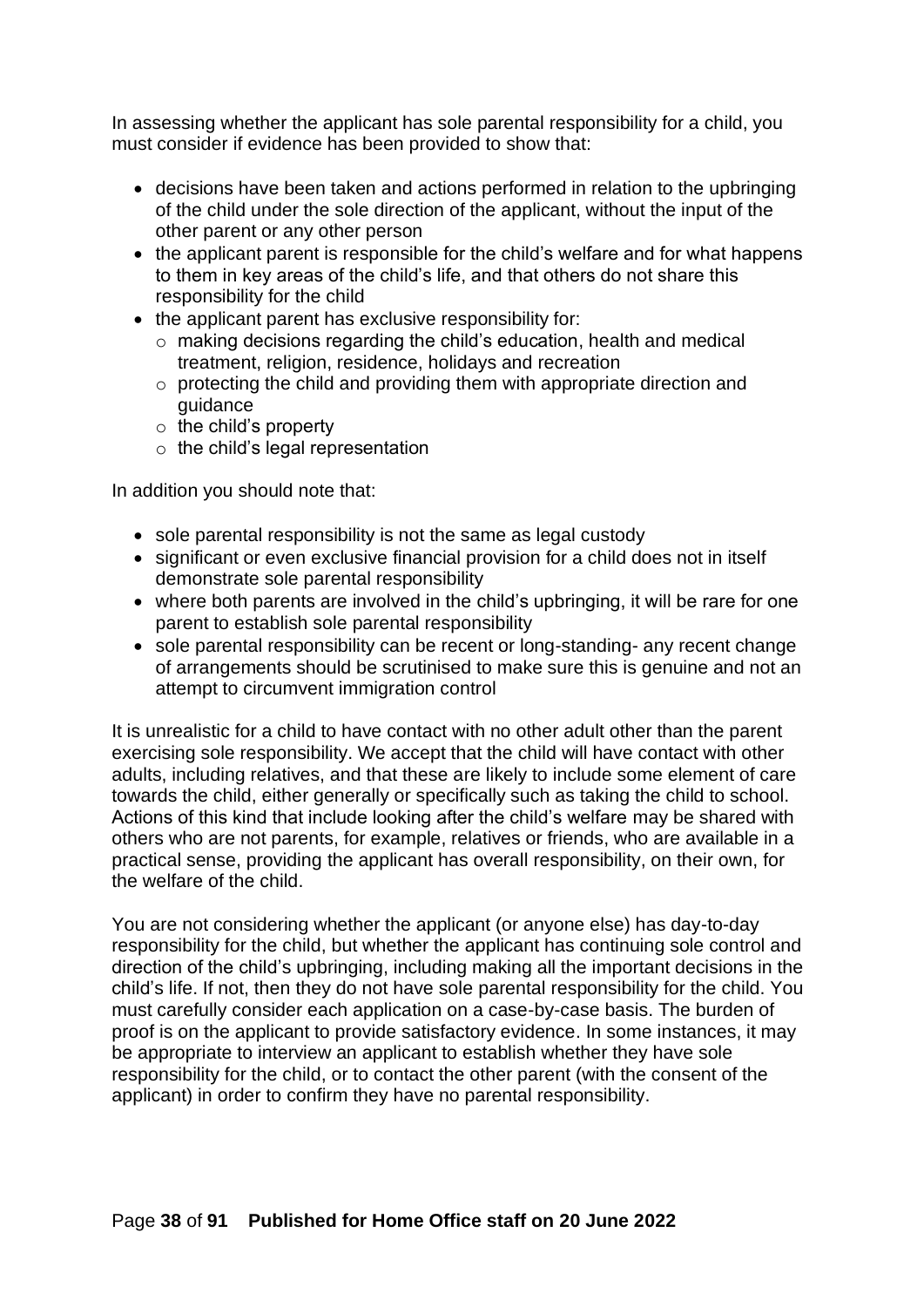## **Normally lives with**

This applies where both parents (one of whom is a British citizen or settled person) are no longer in a subsisting relationship, but have retained shared parental rights and responsibilities, and the child's primary custodial residence preceding the date of application, as demonstrated by a court order or consensual agreement, is with one of them. Any information which is submitted which relates to proceedings in the Family Court must not be disclosed without the Family Court's written permission. From 13 December 2012 applicants for leave to remain in the UK can apply in this category where they have either:

- a joint residence order
- other evidence of shared custody of a child or children in the UK

The purpose of this provision is to allow a migrant parent whose relationship with a British citizen or settled person has broken down, and who has shared or equal custody of a child here, to remain in the UK where it is in the child's best interest for them to do so.

The fact that an applicant is simply a parent of a child in the UK is not enough to meet the requirements of the rules.

You must be satisfied that:

- the relationship between the applicant and the other parent has broken down and is no longer subsisting
- the applicant has joint or shared custody of the child or children
- evidence of shared custody has been provided in the form of a court order that has been permitted for disclosure by the Family Court or consensual agreement with the British citizen or settled parent
- evidence has been provided to demonstrate that the child normally lives with the applicant in the UK (and not their British citizen or settled parent), or that the child normally lives with their British citizen or settled parent and not the applicant, but has regular direct contact with the latter
- the applicant does not have another partner

The primary residence of the child is the residence where the child spends most of their time. For example, parents may have joint custody of the child but the child may spend the majority of the time with only one of their parents, thereby having their primary residence with that parent.

In legal terms, a child can only have one primary residence. However, where a child spends equal time with either parent, for example 7 days out of 14 with both throughout the year, for the purposes of this route, the child will be considered to 'normally live with' the applicant.

A child will not 'normally live with' a parent whom the child occasionally lives with: for example, only at weekends, during holidays or by an overnight stay once a week.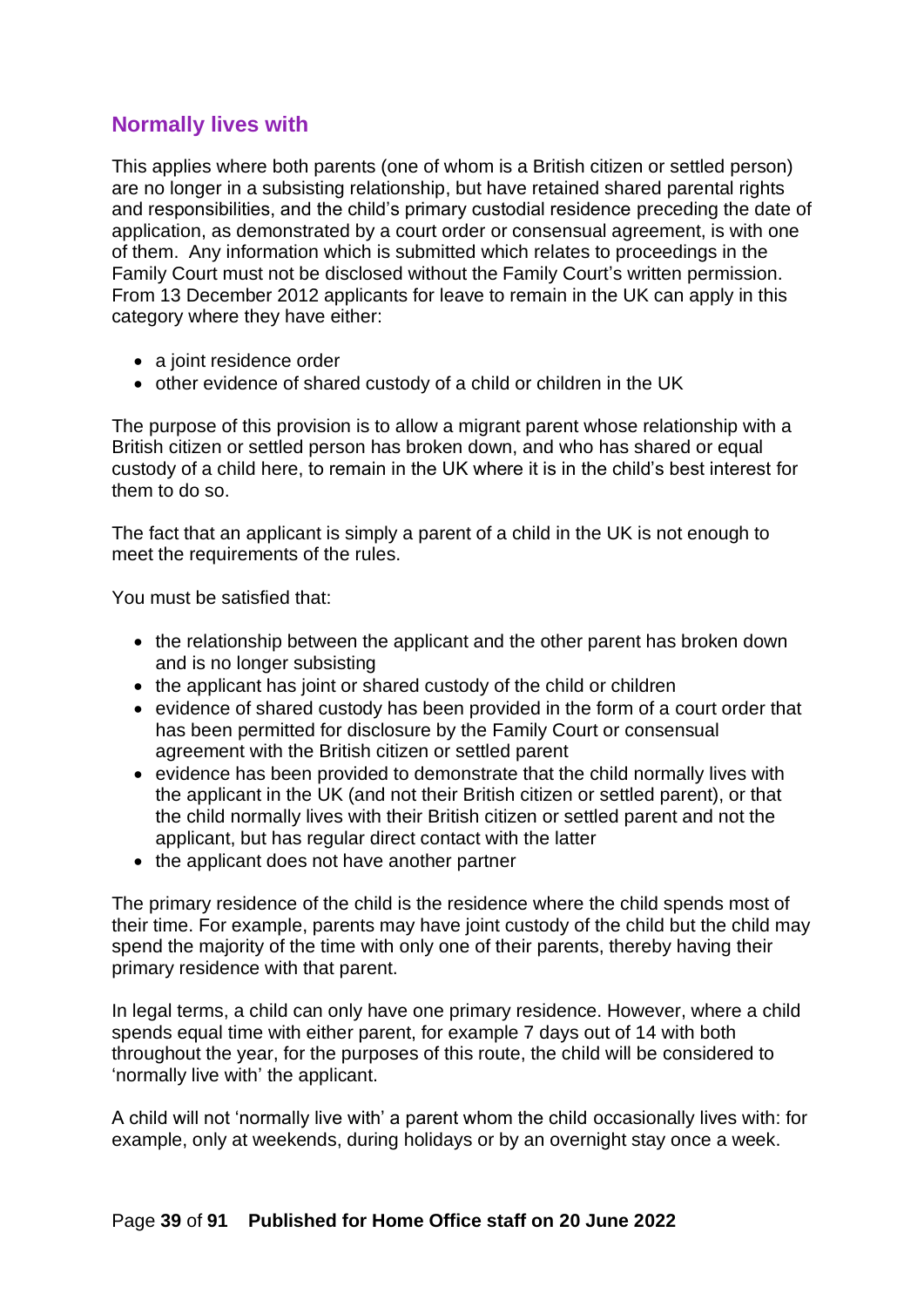There is no specified evidence that the applicant has to provide in order to demonstrate whom a child normally lives with, but the onus is on the applicant to show that a child normally lives with them or with the British citizen or settled parent.

Evidence to show that a child normally lives with a person may include correspondence from:

- a court in the form of a court order showing joint or shared custody that has been permitted for disclosure by the family court (written evidence is required from the Family Court confirming that relevant court documents can be disclosed to the Home Office)
- the other partner confirming joint or shared custody
- a doctor, hospital or dentist
- a school, childcare provider or playgroup
- the Department for Work and Pensions
- HM Revenue & Customs
- local authority children's services

However, other evidence will also be accepted, provided that it enables you to be satisfied that a child normally lives with the stated person.

#### **Child does not normally live with the applicant**

If the applicant does not have sole parental responsibility for the child and the child does not normally live with them, they must supply evidence to show that the parent or carer with whom the child normally lives is a British Citizen or settled in the UK and that that person cares for the child.

Evidence can include:

- a British passport
- a foreign passport endorsed with 'indefinite leave to remain' or 'no time limit'
- a letter from the Home Office confirming that the person is settled in the UK
- evidence that the child resides with the British citizen or settled parent

#### **Direct access in person**

An applicant can qualify for leave as a parent if they have direct access in person to the child, as agreed with the parent or carer with whom the child normally lives or as ordered by a court in the UK. The applicant must prove they have direct access in person to the child by submitting evidence such as:

- a residence order or contact order granted by a court in the UK (any order issued by the Family Court must be accompanied by written confirmation from the Family Court that it can be disclosed to the Home Office)
- a letter or affidavit from the UK-resident parent or carer of the child
- evidence from a contact centre detailing contact arrangements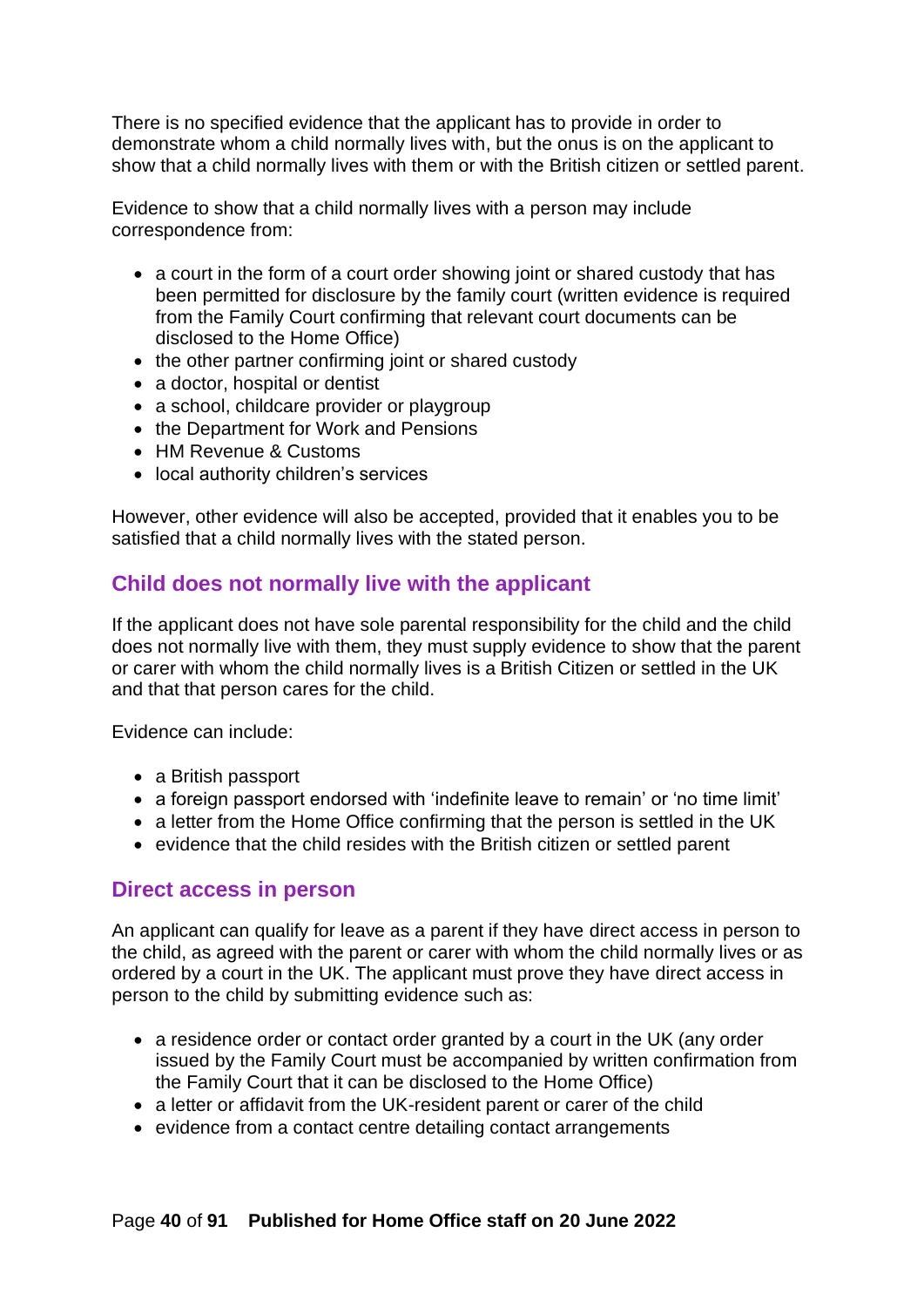The above evidence, or a reasonable equivalent, should establish that the applicant parent has direct access in person to the child, and describe in detail the arrangements which allow for this. If an affidavit is submitted, it should be certified by a lawyer.

It is not enough for the applicant to provide evidence only that they have been granted direct access to a child. The rules require the applicant to show that they have direct access in person to the child and are taking an active role in the child's upbringing and will continue to do so. You must be satisfied that direct contact in person with the child is the main reason for the application.

## Immigration status requirements

This section applies to leave to remain applications only.

The immigration status requirements are set out in paragraphs E-LTRPT.3.1. to E-LTRPT.3.2. of Appendix FM. To qualify for leave to remain as a parent the applicant must not be in the UK:

- as a visitor
- with valid leave granted for a period of 6 months or less, unless that leave was granted pending the outcome of family court or divorce proceedings
- on Immigration Bail unless the Secretary of State is satisfied that the applicant arrived in the UK more than 6 months prior to the date of application and paragraph EX.1. applies
- in breach of immigration laws (except that, where [paragraph 39E of the rules](https://www.gov.uk/guidance/immigration-rules/immigration-rules-part-1-leave-to-enter-or-stay-in-the-uk) applies, any current period of overstaying will be disregarded) unless EX.1. applies

Where the applicant is in the UK as a visitor, it means that they have undertaken to leave the UK before their leave expires. In all cases, visa or non-visa nationals have satisfied the entry clearance officer or immigration officer that they will do so, or have used eGates to enter the UK on presumption of compliance with the conditions of their stay. In view of that, a visitor cannot apply to remain in the UK in another category in the Immigration Rules.

Those wishing to come to the UK to settle here as a partner or parent should apply for entry clearance under the family Immigration Rules. It is only where there are [exceptional circumstances](#page-58-0) that arise when the visitor is in the UK, that a person here as a visitor can remain on the basis of their family life.

For further guidance on applications from overstayers and paragraph 39E, see:

- Applications from overstayers (internal)
- [Applications from overstayers](https://www.gov.uk/government/publications/applications-from-overstayers-non-family-routes) (external)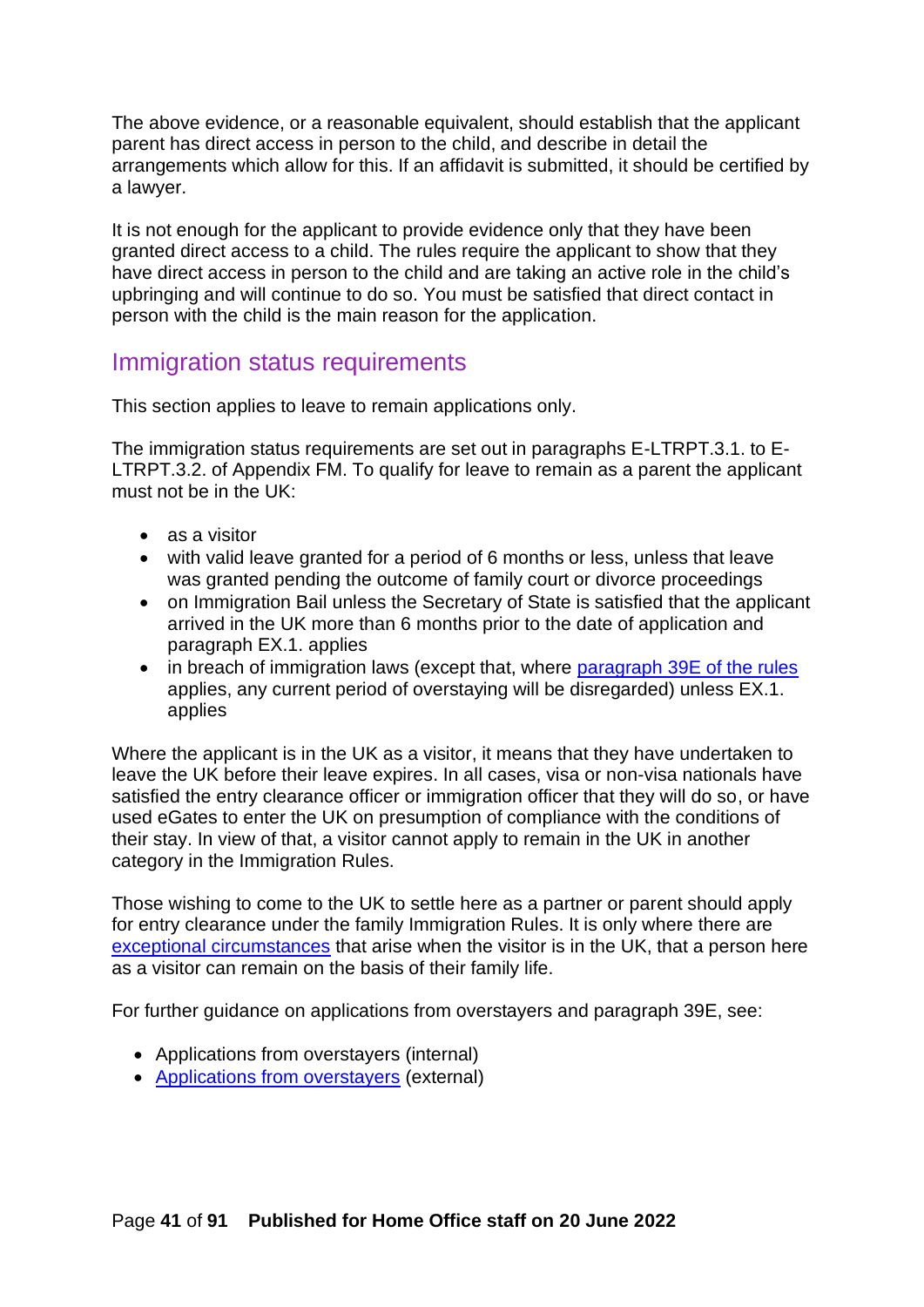## **Eligibility that must be met by a parent to start, stay or settle on a 5-year route.**

All of the following eligibility requirements must also be met to qualify for entry clearance or leave to remain on a 5-year route.

## Financial – Maintenance

This section applies to entry clearance and leave to remain applications.

To qualify for entry clearance or leave to remain as a parent on the 5-year route to settlement the applicant must meet the financial requirements in [Appendix FM -](https://www.gov.uk/guidance/immigration-rules/immigration-rules-appendix-fm-family-members) [Family life as a parent.](https://www.gov.uk/guidance/immigration-rules/immigration-rules-appendix-fm-family-members)

The relevant paragraphs are:

- Entry clearance: E-ECPT.3.1.
- Leave to remain: E-LTRPT.4.1.

In order to meet the financial requirements, the applicant must provide evidence that they will be able to adequately maintain and accommodate themselves and any dependants in the UK without recourse to public funds.

For guidance on the maintenance requirements, see FM1.7A - [Maintenance.](https://www.gov.uk/government/publications/chapter-8-appendix-fm-family-members)

Copies of all documentary evidence submitted should be retained on file, in chronological order.

## Financial – Accommodation

This section applies to entry clearance and leave to remain applications.

To qualify for entry clearance or leave to remain as a parent on the 5-year route to settlement the applicant must meet the accommodation requirement in [Appendix FM](https://www.gov.uk/guidance/immigration-rules/immigration-rules-appendix-fm-family-members)  - [Family life as a parent.](https://www.gov.uk/guidance/immigration-rules/immigration-rules-appendix-fm-family-members) The relevant paragraphs are:

- Entry clearance: E-ECPT.3.2.
- Leave to remain: E-LTRPT.4.2.

The applicant must provide evidence that there will be adequate accommodation, without recourse to public funds, for the family (including other family members who are not included in the application but who live in the same household), which the family own or occupy exclusively.

Accommodation will not be regarded as adequate if:

- it is, or will be, overcrowded
- it contravenes public health regulations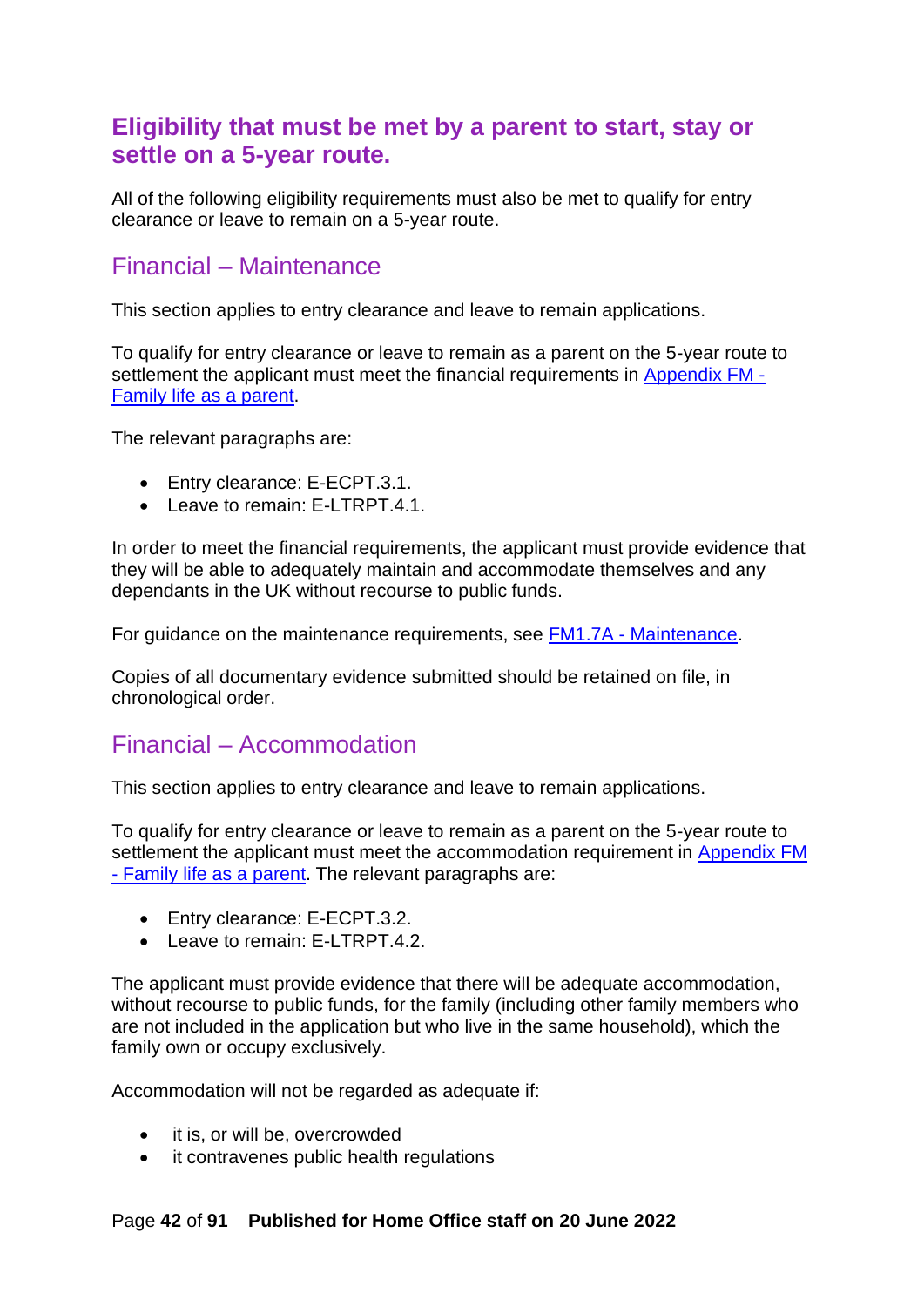For further guidance on the accommodation requirement, see: [Family members -](https://www.gov.uk/government/publications/chapter-8-appendix-fm-family-members) [Maintenance and accommodation.](https://www.gov.uk/government/publications/chapter-8-appendix-fm-family-members)

## English language

This section applies to entry clearance and leave to remain applications.

### **General**

To qualify for entry clearance or leave to remain as a parent on the 5-year route to settlement the applicant must meet the English language requirement in Appendix FM - [Family life as a parent.](https://www.gov.uk/guidance/immigration-rules/immigration-rules-appendix-fm-family-members) The relevant paragraphs are:

- Entry clearance: E-ECPT.4.1. to E-ECPT.4.2.
- Leave to remain: E-LTRPT.5.1. and E-LTRPT.5.2.

## **Entry clearance and leave to remain**

Under paragraphs E-ECPT.4.1. to 4.2 and paragraphs E-LTRPT.5.1. to 5.2. the applicant must provide evidence as specified in paragraphs 27 to 32D of [Appendix](https://www.gov.uk/guidance/immigration-rules/immigration-rules-appendix-fm-se-family-members-specified-evidence)  [FM-SE](https://www.gov.uk/guidance/immigration-rules/immigration-rules-appendix-fm-se-family-members-specified-evidence) that the English language requirement is met.

An applicant for leave to remain who was exempt from the language requirement has to meet the requirement at paragraphs E-LTRPT.5.1. to 5.2. when they apply for further leave to remain in the UK under the 5-year route to settlement, unless they again qualify for an exemption, on the same or a different basis.

For guidance on the English language requirements, including exemptions, see [FM1.21 English language requirement.](https://www.gov.uk/government/publications/chapter-8-appendix-fm-family-members)

#### **Indefinite leave to remain**

To qualify for indefinite leave to remain as a parent on the 5-year route to settlement the applicant must have sufficient knowledge of language and life (KoLL) in the UK in accordance with [Appendix KoLL.](https://www.gov.uk/guidance/immigration-rules/immigration-rules-appendix-koll)

The relevant paragraph is:

• Indefinite leave to remain: **E-ILRPT.1.5.**

Under paragraph D-ILRPT.1.2., if the applicant cannot meet the requirements in accordance with Appendix KoLL, they can only be granted limited leave to remain, provided they meet all the other requirements. An applicant who met the English language requirement for further leave to remain with a test at CEFR level A1, is not required to pass a level A2 test when they are being granted limited leave to remain under paragraph D-ILRPT.1.2. because they do not meet the KoLL requirements.

For further guidance on the KoLL requirement, including exemptions, see:

• Knowledge of language and life (internal)

#### Page **43** of **91 Published for Home Office staff on 20 June 2022**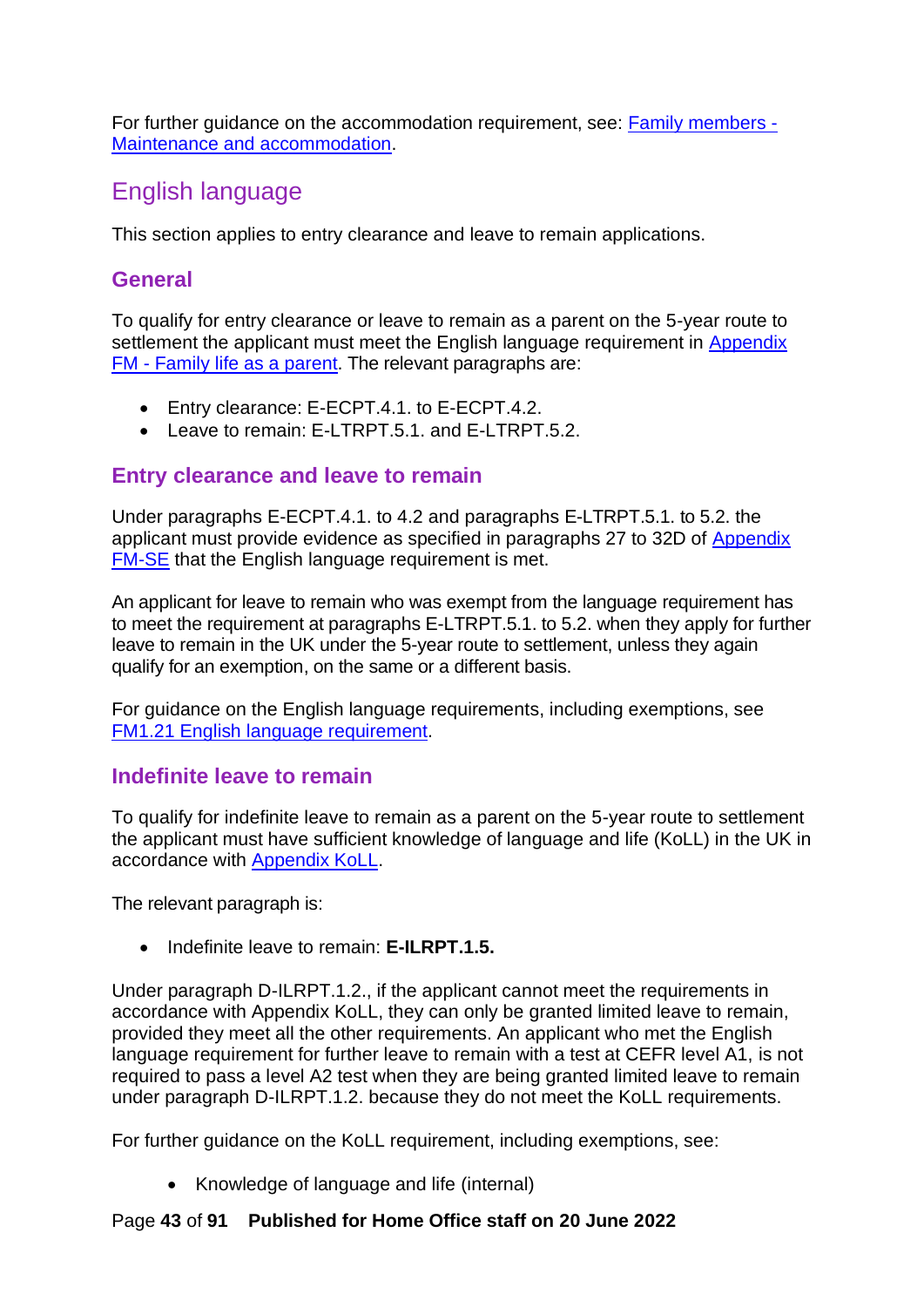• [Knowledge of language and life](https://www.gov.uk/government/publications/knowledge-of-life-and-language-in-the-uk) (external)

From 28 October 2013 all applicants for settlement are required to present a speaking and listening qualification at CEFR level B1 or above and pass the Life in the UK test.

## **EX.1. Exceptions to certain eligibility requirements for leave to remain as a parent**

To meet the requirements of R-LTRPT.1.1.(d)(iii) as a parent, paragraph EX.1.(a) must apply in the applicant's case.

Where paragraph EX.1.(a) does not apply, an applicant will not be able to meet the requirements of R-LTRPT.1.1.(d)(iii), regardless of whether they meet the requirements of R-LTRPT.1.1.(d)(i) and (ii).

[See section on EX.1.](#page-33-0)

## **Decision to grant entry clearance or leave to remain as a parent**

Under paragraph D-ECPT.1.1., if the applicant meets the requirements for entry clearance as a parent under the 5-year route, they should be granted entry clearance for an initial period of no more than 33 months.

Where an applicant meets the requirements for leave to remain as a parent of a child in the UK under paragraph R-LTRPT.1.1.(a), (b) and (c) or (d), the applicant will be granted leave to remain for a period not exceeding 30 months as a parent under paragraph [D-LTRPT.1.1. or D-LTRPT.1.2. of Appendix FM.](https://www.gov.uk/guidance/immigration-rules/immigration-rules-appendix-fm-family-members)

Under paragraph GEN.1.11. and GEN.1.11A, grants of entry clearance or leave will normally be subject to a condition of no recourse to public funds, unless the applicant has requested otherwise and has provided satisfactory evidence that they are destitute, or satisfactory evidence that there are particularly compelling reasons relating to the welfare of a child of a parent in receipt of a very low income, or satisfactory evidence that there are exceptional circumstances relating to the applicant's financial circumstances which, in your view, requires you not to impose a condition of no recourse to public funds. For further guidance on the policy see the following section of this guidance: [recourse to public funds.](#page-90-0)

The applicant should be advised they will need to make an application for leave to remain once they have completed a period of 30 months in the UK. They should make that application no more than 28 days before their extant leave is due to expire, or no more than 28 days before they have completed 30 months in the UK with leave as a parent. They may be able to qualify for indefinite leave to remain (settlement) after completing 60 months (5 years) or 120 months (10 years) in the UK with limited leave as a parent.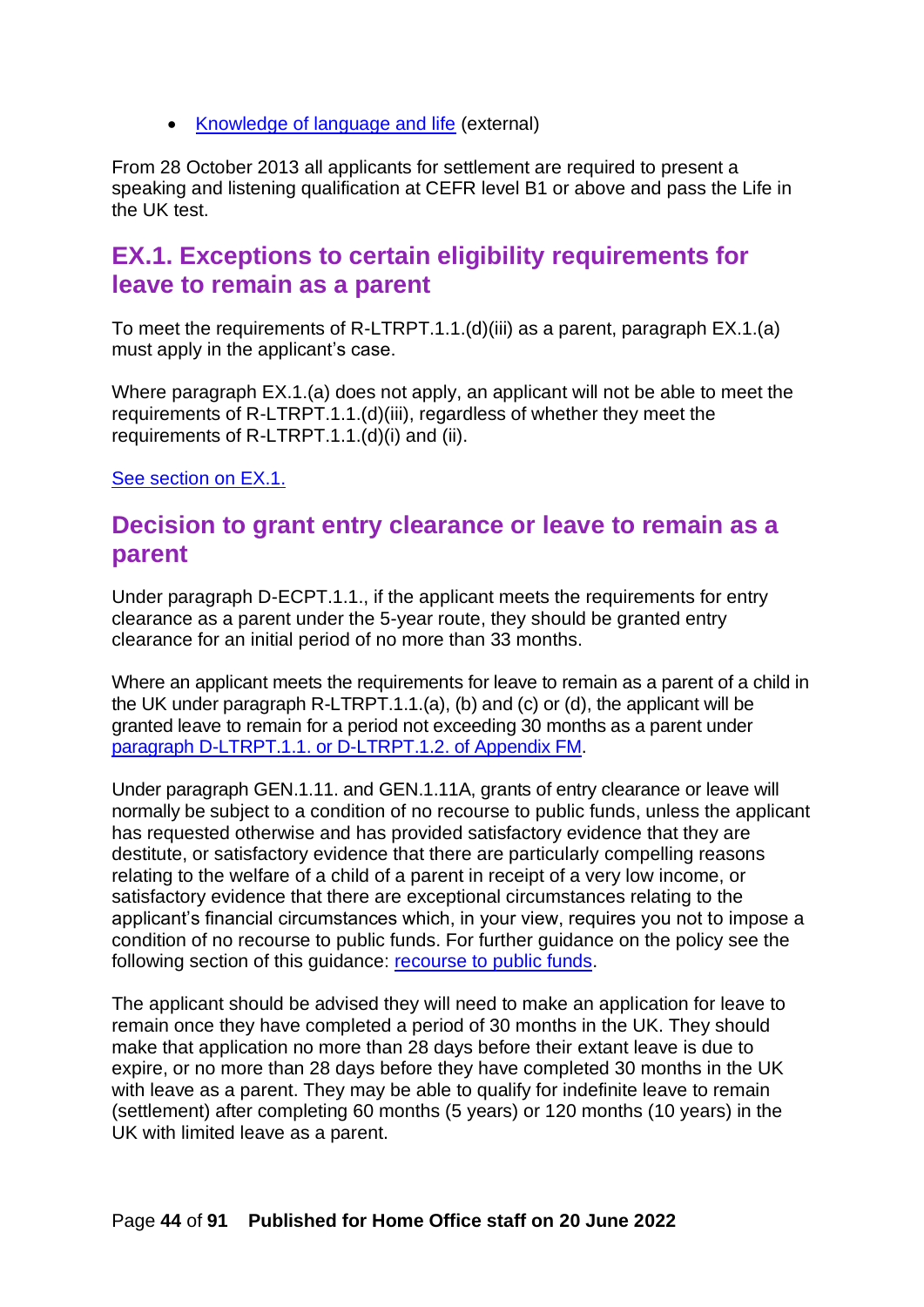Where an applicant currently has extant leave to enter or remain as a parent of a child in the UK under Appendix FM at the date of application, that period of extant leave, up to a maximum of 28 days, will be added to the period of leave to remain that they are being granted as a parent under paragraph D-LTRPT.1.1. or D-LTRPT.1.2. An applicant with extant leave in this scenario will therefore be granted a period of leave to remain as a parent by up to 28 days in excess of 30 months.

Where a person submits an Appendix FM parent application up to 28 days before they have completed 30 months in the UK with leave to enter or remain as a parent under Appendix FM, that person will be considered to have met the required continuous residence period of 30 months as a parent. A person who applies more than 28 days before their leave is due to expire or they have completed the relevant qualifying period may not meet the requirement to have completed at least 60 or 120 months in the UK with relevant leave to remain in order to apply to settle and may instead need to apply for a further period of limited leave.

Where a parent is being granted entry clearance, any dependent child included in the application who requires leave should be considered under paragraph EC-C of Appendix FM. If the child meets the requirements of those rules, they should be granted leave to remain under paragraph D-ECC.1.1. of the same duration and subject to the same conditions in respect of recourse to public funds as their parent who is being, or has been, granted leave under the parent rules of Appendix FM.

Where a parent is being granted leave to remain, any dependent child included in the application who requires leave should be considered under paragraph R-LTRC of Appendix FM. If the child meets the requirements of those rules, they should be granted leave under paragraph D-LTRC.1.1. of the same duration as their parent who is being, or has been, granted leave to remain as a parent under Appendix FM, unless they qualify for a grant under the Private Life rules (see [Approach](#page-12-0) section of this guidance above). The child will be subject to the same conditions in respect of recourse to public funds as their parent who is being, or has been, granted leave to remain as a parent under Appendix FM.

## Granting indefinite leave to remain as a parent

Where an applicant meets the requirements of R-ILRPT.1.1. (a) to (e) they will be granted indefinite leave to remain under D-ILRPT.1.1.

## Granting leave to remain following refusal of indefinite leave to remain

If an applicant fails to meet all of the requirements because:

- paragraph S-ILR.1.5. or S-ILR.1.6 applies
- the applicant has not demonstrated sufficient knowledge of the language and life in the UK requirement in accordance with Appendix KoLL

under paragraph D-ILRPT.1.2. the applicant will be granted further limited leave to remain as a parent for a period not exceeding 30 months, subject to a condition of no

#### Page **45** of **91 Published for Home Office staff on 20 June 2022**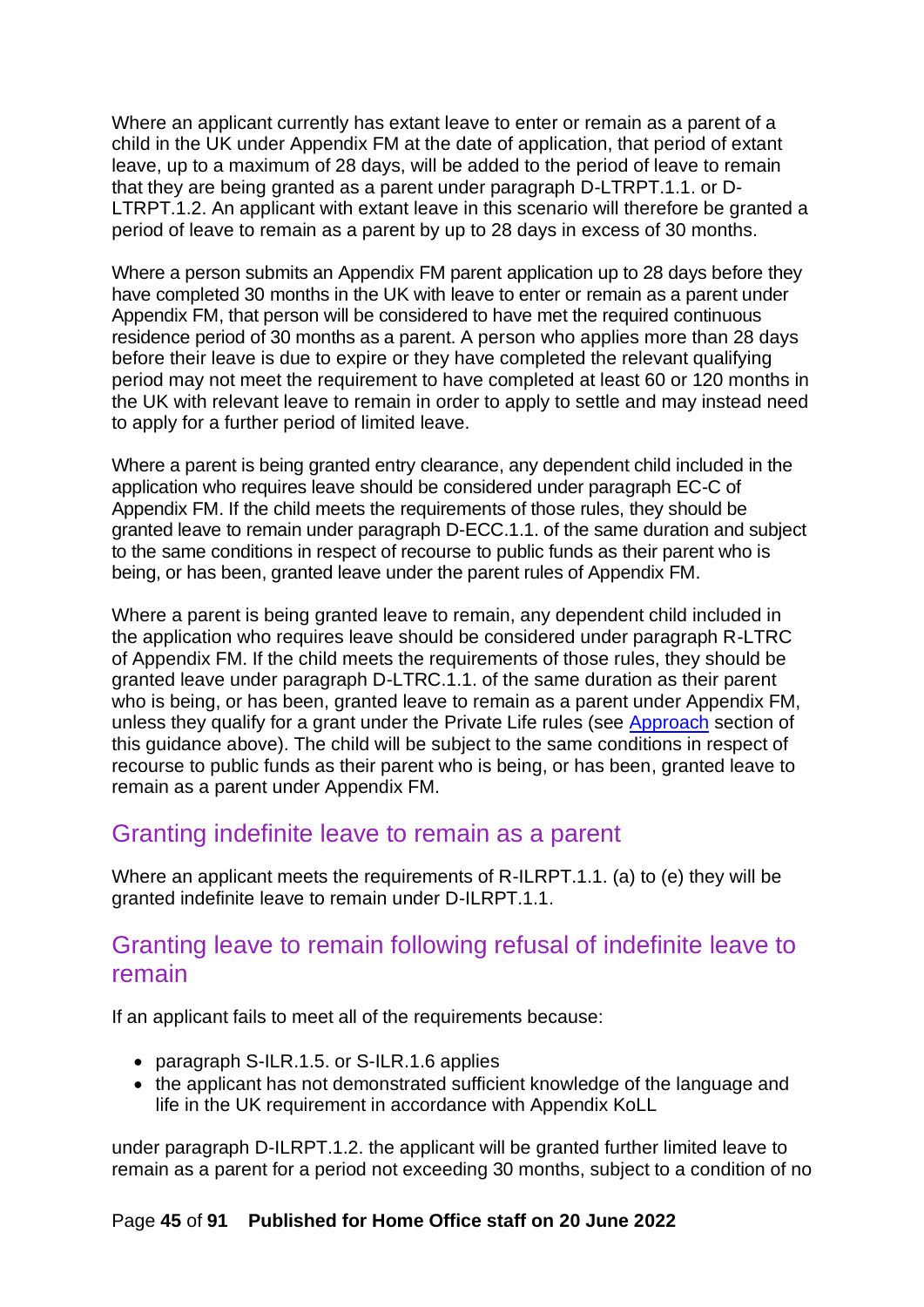recourse to public funds, provided that any requirement to pay the Immigration Health Surcharge under the Immigration (Health Charge) Order 2014 is met.

Under paragraph D-ILRPT.1.3., if the applicant meets the requirements for leave to remain as a parent under the 10-year route, they will be granted leave to remain for a period not exceeding 30 months as a parent under paragraph D-LTRPT.1.2. of Appendix FM. Under paragraph GEN.1.11A, this grant of leave will normally be subject to a condition of no recourse to public funds, unless the applicant has provided you with satisfactory evidence that they are destitute, or satisfactory evidence that there are particularly compelling reasons relating to the welfare of a child of a parent in receipt of a very low income. For further guidance on the policy on recourse to public funds, see [the recourse to public funds section](#page-77-0) of this guidance.

Where an applicant has extant leave as a parent under Appendix FM at the date of application, any period of extant leave, up to a maximum of 28 days, will be added to the period of leave that they are being granted under paragraph D-LTRPT.1.2. or D-ILRPT.1.2. An applicant with extant leave in this scenario will therefore be granted a period of leave slightly in excess of 30 months.

If the applicant has already completed 60 or 120 months in the UK with limited leave as a parent, they should be informed that, should the reason they do not meet the requirements for indefinite leave to remain be overcome, they will be eligible to make a further charged application for indefinite leave to remain at any time within the 30 month period of leave granted under paragraph D-LTRPT.1.2. or D-ILRPT.1.2.: they do not need to wait until their leave expires if they become able to meet all the requirements. If not, they should make their next application no more than 28 days before their extant leave is due to expire, or no more than 28 days before they have completed the period of leave required for them to be eligible to apply for indefinite leave to remain.

Where a parent is being granted on the basis of paragraph D-LTRPT.1.2. or D-ILRPT.1.2., any dependent child included in the application who requires leave should be considered under paragraph R-LTRC.1.1. If the child meets the requirements of those rules, they should be granted leave to remain under paragraph D-LTRC.1.1. of the same duration and subject to the same conditions in respect of recourse to public funds as their parent who is, or has been, granted leave under the parent rules of Appendix FM.

## **Decision to refuse entry clearance or leave to remain as a parent**

When an application otherwise falls for refusal under the relevant Immigration Rules, you must move on to consider, under paragraph GEN.3.2. of Appendix FM, whether there are any exceptional circumstances that require a grant of entry clearance or leave to remain on ECHR Article 8 grounds because refusal would result in unjustifiably harsh consequences for the applicant or their family.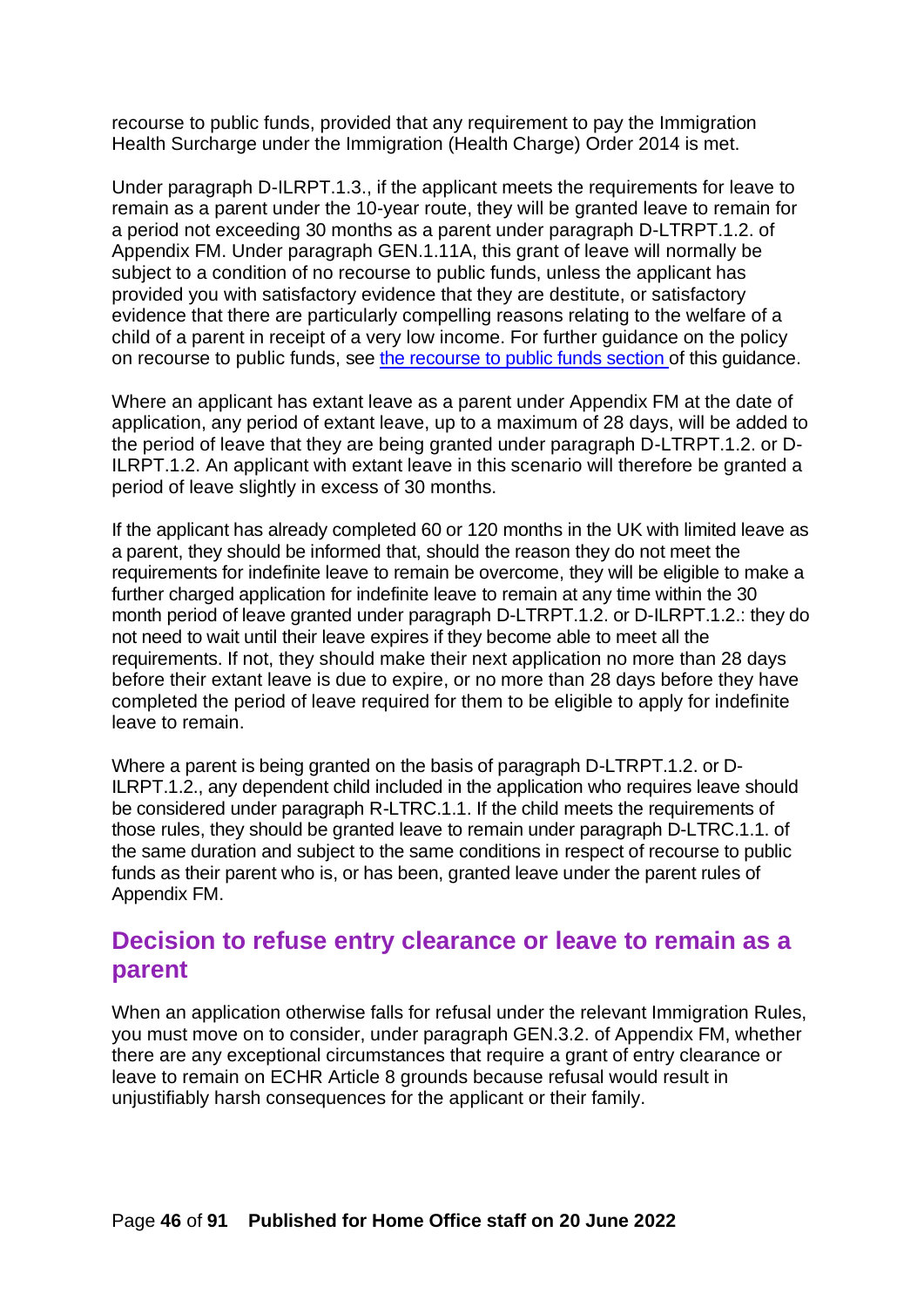## Refusing entry clearance as a parent

Entry clearance as a parent will be refused if you are not satisfied that all of the relevant requirements of the Immigration Rules are met and is satisfied that there are no exceptional circumstances.

Where refused under paragraph D-ECPT.1.3., the decision notice should indicate the refusal under this paragraph, with reference to the relevant suitability and/or eligibility paragraphs.

In every entry clearance case otherwise falling for refusal under the rules, you must go on to consider whether there are exceptional circumstances. For further guidance see the exceptional circumstances section of this guidance.

You should refer to the refusal section of this guidance for suggested standard refusal paragraphs for inclusion in the refusal notice.

The application will fall for refusal if you are not satisfied that **all** of the requirements of  $R$ -LTRPT.1.1.(a), (b) and (c) or (d) are met.

Where an applicant does not meet those requirements of the parent route under Appendix FM, you must consider whether the applicant meets the requirements for leave to remain on the basis of private life in the UK: see the following guidance: [Private Life in the UK.](bookmark://_Private_Life_in/)

In every case otherwise falling for refusal under Appendix FM, you must go on to consider, under paragraphs GEN.3.2. to GEN.3.3. of Appendix FM, whether in the light of all the information and evidence provided by the applicant, there are exceptional circumstances which would render refusal a breach of ECHR Article 8, because it would result in unjustifiably harsh consequences for the applicant, a relevant child or another family member whose Article 8 rights it is evident from the information provided by the applicant would be affected.

For guidance on exceptional circumstances and children's best interests, see [the](#page-58-0)  [Exceptional Circumstances](#page-58-0) section

If the applicant does not qualify for leave to remain on the basis of private life and there are no exceptional circumstances as specified above, the application should be refused under [paragraph D-LTRPT.1.3.](https://www.gov.uk/guidance/immigration-rules/immigration-rules-appendix-fm-family-members) of Appendix FM, and the decision letter should reference this paragraph. It should also set out which of the requirements the applicant has failed to meet and why.

The decision letter should be clear about the information considered, including evidence submitted by the applicant, together with any relevant guidance considered as part of the assessment under the rules, including in relation to what is considered to be in the best interests of the child. The decision letter should make plain that all relevant factors have been considered, in the round.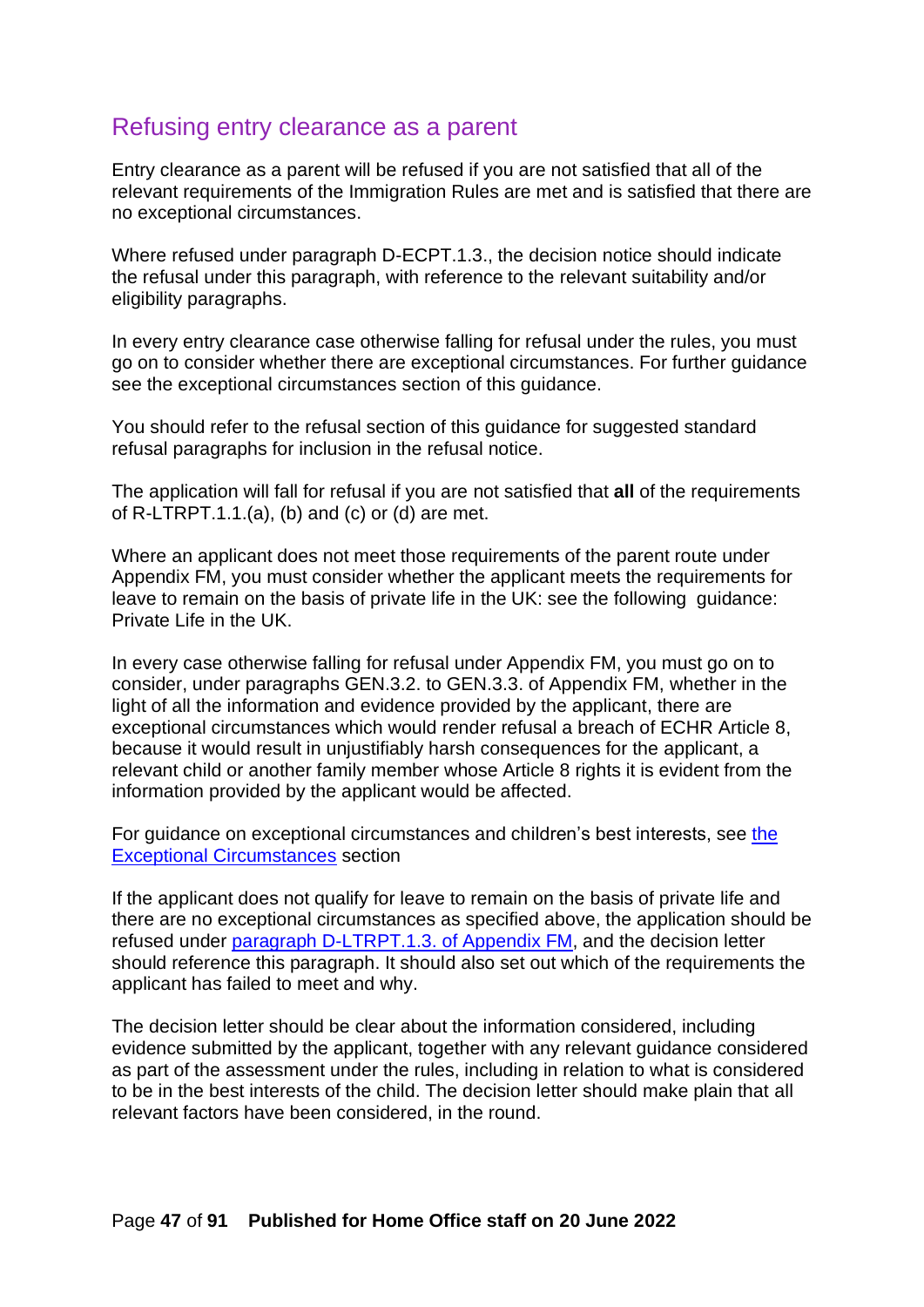## Refusing indefinite leave to remain

If the applicant does not meet the requirements for indefinite leave to remain under D-ILRPT.1.1., or for further leave to remain under paragraph D-ILRPT.1.2. or D-ILRPT.1.3., and there are no exceptional circumstances, the application will be refused.

**Related content**

**[Contents](#page-1-0)**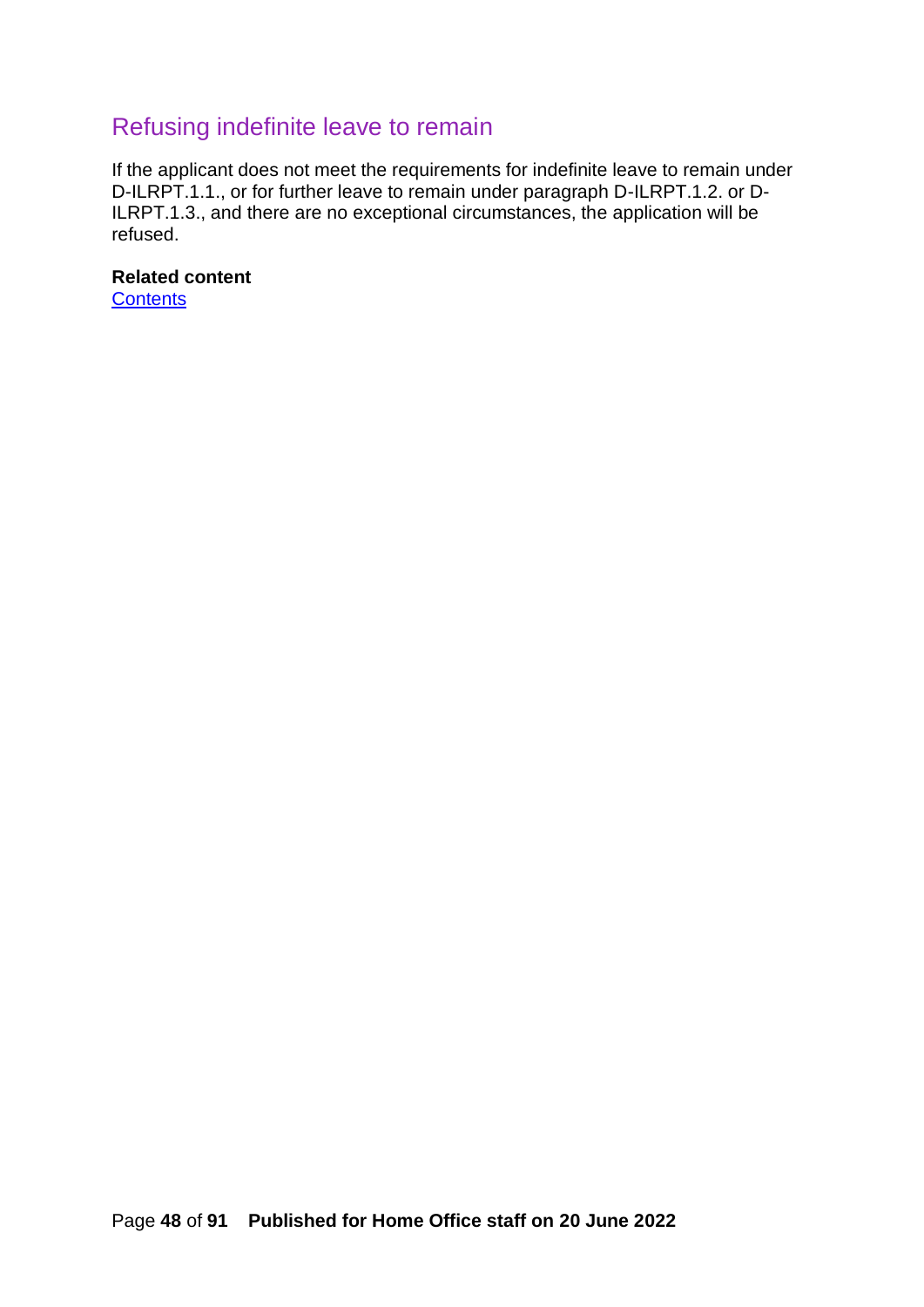# EX.1. Exceptions to certain eligibility requirements being met by a partner or parent in the UK

## **EX.1. – General**

Where an applicant in the UK does not fall to be granted on a 5-year route as a partner or parent because certain eligibility - financial, accommodation, English language or immigration status - requirements are not met, they may still fall for a grant of leave on a 10-year route if EX.1. applies.

Paragraph EX.1. is not a standalone provision under which leave can be granted. Rather, where it applies, certain eligibility requirements under the 5-year partner or parent route (as to immigration status, finances and English language) do not have to be met. By not meeting the financial, English language or lawful immigration status eligibility requirements, the applicant is not entitled to leave to remain as a partner or parent under the 5-year route. However, if EX.1. applies to them, they may be considered for the 10-year route if they meet all other requirements.

The requirements in paragraph EX.1.(a) reflect the duty in [section 55 of the Borders,](http://www.legislation.gov.uk/ukpga/2009/11/section/55)  [Citizenship and Immigration Act 2009](http://www.legislation.gov.uk/ukpga/2009/11/section/55) to have regard to the need to safeguard and promote the welfare of children, by which we mean their best interests, as reflected in case law, in particular,  $ZH$  (Tanzania) v Secretary of State for the Home Department [\[2011\] UKSC 4.](https://www.supremecourt.uk/cases/docs/uksc-2010-0002-judgment.pdf)

You must have regard to the best interests of the child as a primary consideration (but not the only or the paramount consideration).

Paragraph EX.1. states:

- 'EX.1. This paragraph applies if
- (a) (i) the applicant has a genuine and subsisting parental relationship with a child who-
	- (aa) is under the age of 18 years;
	- (bb) is in the UK;
	- (cc) is a British Citizen or has lived in the UK continuously for at least the 7 years immediately preceding the date of application; and
	- (ii) taking into account their best interests as a primary consideration, it would not be reasonable to expect the child to leave the UK; **or**
- (b) the applicant has a genuine and subsisting relationship with a partner who is in the UK and is a British Citizen, settled in the UK, or in the UK with refugee leave, or humanitarian protection, in the UK with limited leave under Appendix EU in accordance with paragraph GEN.1.3.(d), or in the UK with limited leave

#### Page **49** of **91 Published for Home Office staff on 20 June 2022**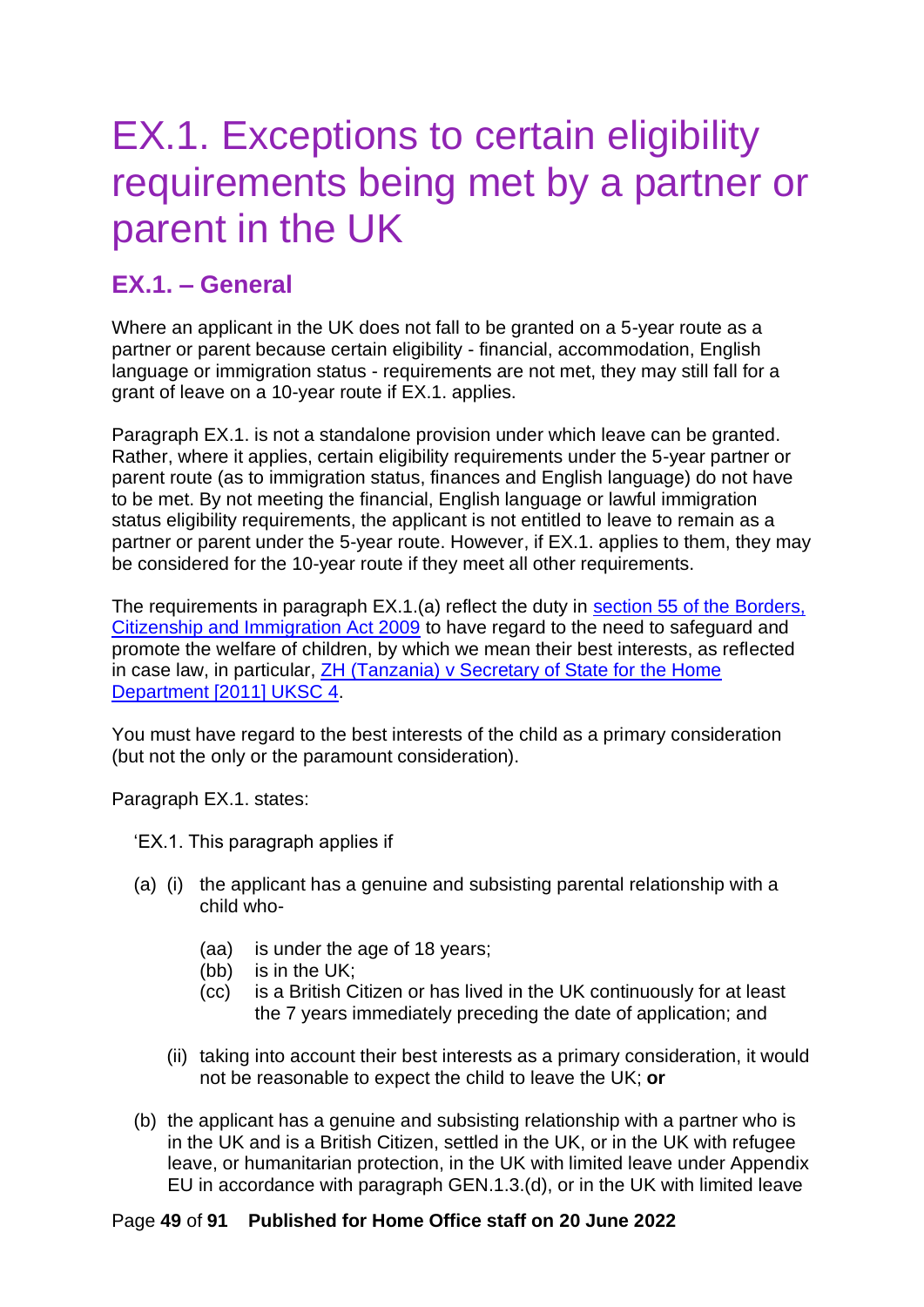as a worker or business person under Appendix ECAA Extension of Stay in accordance with paragraph GEN.1.3.(e), and there are insurmountable obstacles to family life with that partner continuing outside the UK..'

[Paragraph EX.2. of Appendix FM](https://www.gov.uk/guidance/immigration-rules/immigration-rules-appendix-fm-family-members) states that:

'EX.2. For the purposes of paragraph EX.1.(b) "insurmountable obstacles" means the very significant difficulties which would be faced by the applicant or their partner in continuing their family life together outside the UK and which could not be overcome or would entail very serious hardship for the applicant or their partner.'

An applicant being considered under the 10-year partner route must meet the requirements set out at either EX.1.(a) or EX.1.(b). They do not have to meet both (a) and (b).

Even if the requirements in EX.1.(a) or (b) are met, an applicant will not qualify for leave to remain under the 10-year partner route on this basis if they do not meet all of the other requirements of [paragraph R-LTRP.1.1\(a\), \(b\) and \(d\) of the Immigration](https://www.gov.uk/guidance/immigration-rules/immigration-rules-appendix-fm-family-members)  [Rules,](https://www.gov.uk/guidance/immigration-rules/immigration-rules-appendix-fm-family-members) including both the suitability requirements set out at paragraph R-LTRP.1.1.(d)(i) and the eligibility requirements set out at paragraph R-LTRP.1.1(d)(ii). These are outlined in the following sections of this quidance:

- $R-LTRP.1.1(d)(i) -$  Suitability
- $\bullet$  [R-LTRP.1.1\(d\)\(ii\) –](#page-25-0) Eligibility

An applicant being considered under the 10-year parent route must meet the requirements set out at EX.1.(a). They cannot meet (b) because those who seek to remain as a parent cannot be eligible to apply as a partner.

## **EX.1.(a) – Reasonable to expect**

The requirements in paragraph EX.1.(a) reflect the duty in [section 55 of the Borders,](http://www.legislation.gov.uk/ukpga/2009/11/section/55)  [Citizenship and Immigration Act 2009](http://www.legislation.gov.uk/ukpga/2009/11/section/55) to have regard to the need to safeguard and promote the welfare of children, by which we mean their best interests, as reflected in case law, in particular, ZH (Tanzania) [v Secretary of State for the Home](https://www.supremecourt.uk/cases/docs/uksc-2010-0002-judgment.pdf)  Department [\[2011\] UKSC 4.](https://www.supremecourt.uk/cases/docs/uksc-2010-0002-judgment.pdf)

First you must determine under paragraph EX.1.(a)(i) whether the applicant has a genuine and subsisting parental relationship with a child under the age of 18 who is in the UK and is a British citizen or has lived in the UK continuously for at least the 7 years immediately preceding the date of application.

You must undertake an assessment under all parts of paragraph EX.1.(a).

## Is there a qualifying child?

You should establish from the application or claim the age and nationality of each child affected by the decision. Where the child is a foreign national, you should

#### Page **50** of **91 Published for Home Office staff on 20 June 2022**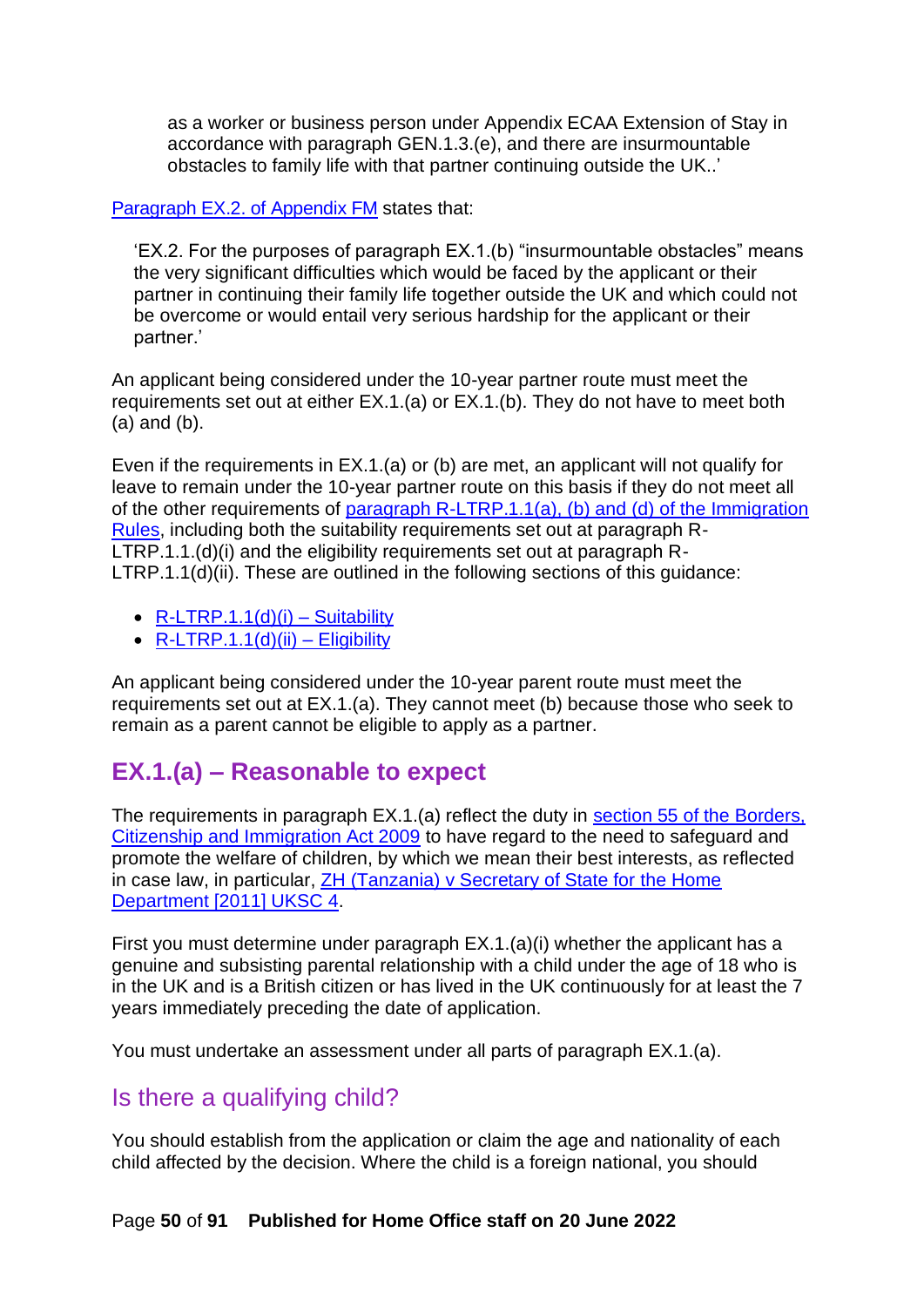establish their immigration history in the UK (for example how long have they lived in the UK and where they lived before).

In establishing whether a non-British Citizen child has lived in the UK continuously for at least the 7 years immediately preceding the date of application, you should include time spent in the UK with and without valid leave.

Short periods outside the UK – for example for holidays or family visits – would not count as a break in the continuous period of at least 7 years required. However, where a child has spent more than 6 months out of the UK at any one time, this will normally count as a break in continuous residence unless any exceptional factors apply.

A child is a qualifying child if they are a British child who has an automatic right of abode in the UK, to live here without any immigration restrictions as a result of their citizenship, or a non-British citizen child, who has lived in the UK for a continuous period of at least the 7 years immediately preceding the date of application, which recognises that over time children start to put down roots and to integrate into life in the UK.

## Is there a genuine and subsisting parental relationship?

The term 'parent' is defined in [paragraph 6 of the Immigration Rules.](https://www.gov.uk/guidance/immigration-rules/immigration-rules-introduction) A parent however, does not necessarily have a genuine and subsisting parental relationship to a child. Similarly, a person who is not a child's parent may have a genuine and subsisting parental relationship to a child, where they are playing a genuinely parental role in a child's life.

You must be satisfied that the applicant has parental responsibility for the child. This can be the case even where there has been no finding of whether they are recognised as the person with parental responsibility in law, for example through provision of a court order or following formal adoption of the child. You may decide that there is no genuine and subsisting relationship where for example, a parent has the benefit of a court order but chooses not to, or chooses only unreliably and infrequently, to take up contact.

The contact can be indirect although it is likely, although not inevitable, that a relationship will not be sufficient to engage Article 8 if there is no or infrequent contact. Where the contact is not direct, the reasons for that must be adequately considered.

It is not generally expected that more than 2 people could be in a genuine and subsisting parental relationship with the child. Other people who spend time with or reside with the child in addition to their parents, such as a grandparent, aunt or uncle or other family member, or a close friend of the family, would not generally be considered to have a parental relationship with the child for the purposes of this guidance. Where there are 2 parents, unless evidence is provided to the contrary, it should be assumed that one or both could provide parental responsibility for the child.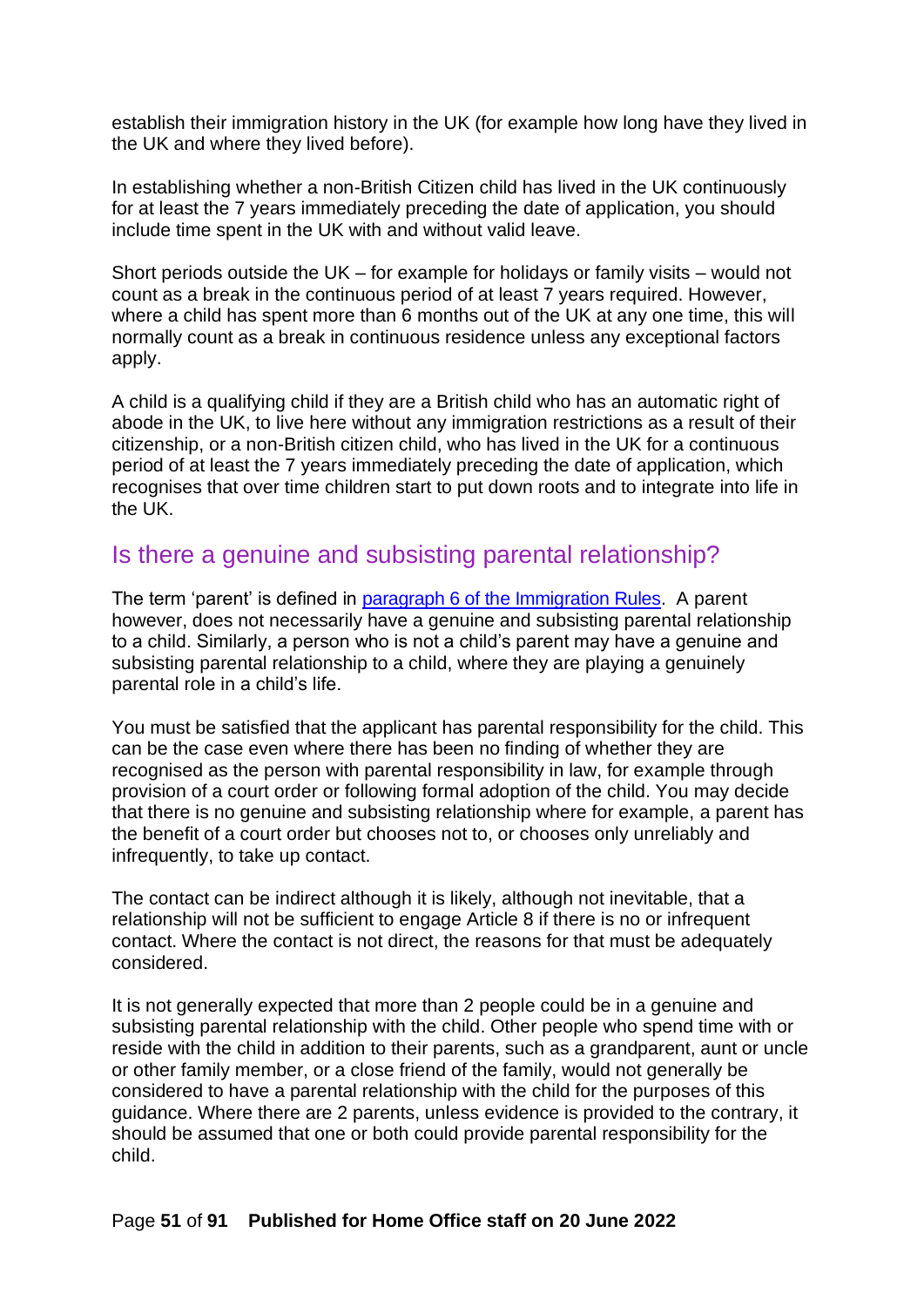In each case a finding on whether there is a genuine and subsisting parental relationship capable of engaging Article 8 is highly fact specific.

You should consider whether the applicant is:

- the child's parent
- taking an active role in the child's upbringing and making decisions that directly affect them
- the child's primary or secondary carer
- willing and able to look after the child
- living with the child
- seeing the child on a regular basis
- making an active contribution to the child's life

Consideration should also be given to whether there are any relevant court orders (which, in relation to Family Court orders, are accompanied with written confirmation from the Family Court that they can be disclosed to the Home Office) governing access to the child and if there is any evidence provided within the application as to the views of the child, other family members or social workers or other relevant professionals.

Factors which might prompt closer scrutiny include:

- the person has little or no contact with the child or contact is irregular
- any contact is only recent or is infrequent or sporadic
- support is financial in nature; but there is little or no contact or emotional support
- the child is largely independent of the person

Where it is considered that a relationship is not of sufficient gravity to engage Article 8, you are not required to move on to consider whether it is reasonable for the child to leave the UK. **There can be no breach of Article 8 where the relationship is insufficient to engage it.** 

## Is it reasonable for the child to leave the UK?

Where you decide that the answer to this first stage is yes – there is a genuine and subsisting relationship to a child, then you must go on to consider secondly, whether, taking into account the child's best interests as a primary consideration, it is reasonable to expect the child to leave the UK. In doing so you must carefully consider all the information provided by the applicant, together with any other relevant factor and information of which you are aware.

In accordance with the findings in the case of AB Jamaica (Secretary of State for the [Home Department v AB \(Jamaica\) & Anor \[2019\] EWCA Civ 661\)](https://www.bailii.org/ew/cases/EWCA/Civ/2019/661.html), consideration of whether it is reasonable to expect a child to leave the UK must be undertaken regardless of whether the child is actually expected to leave the UK.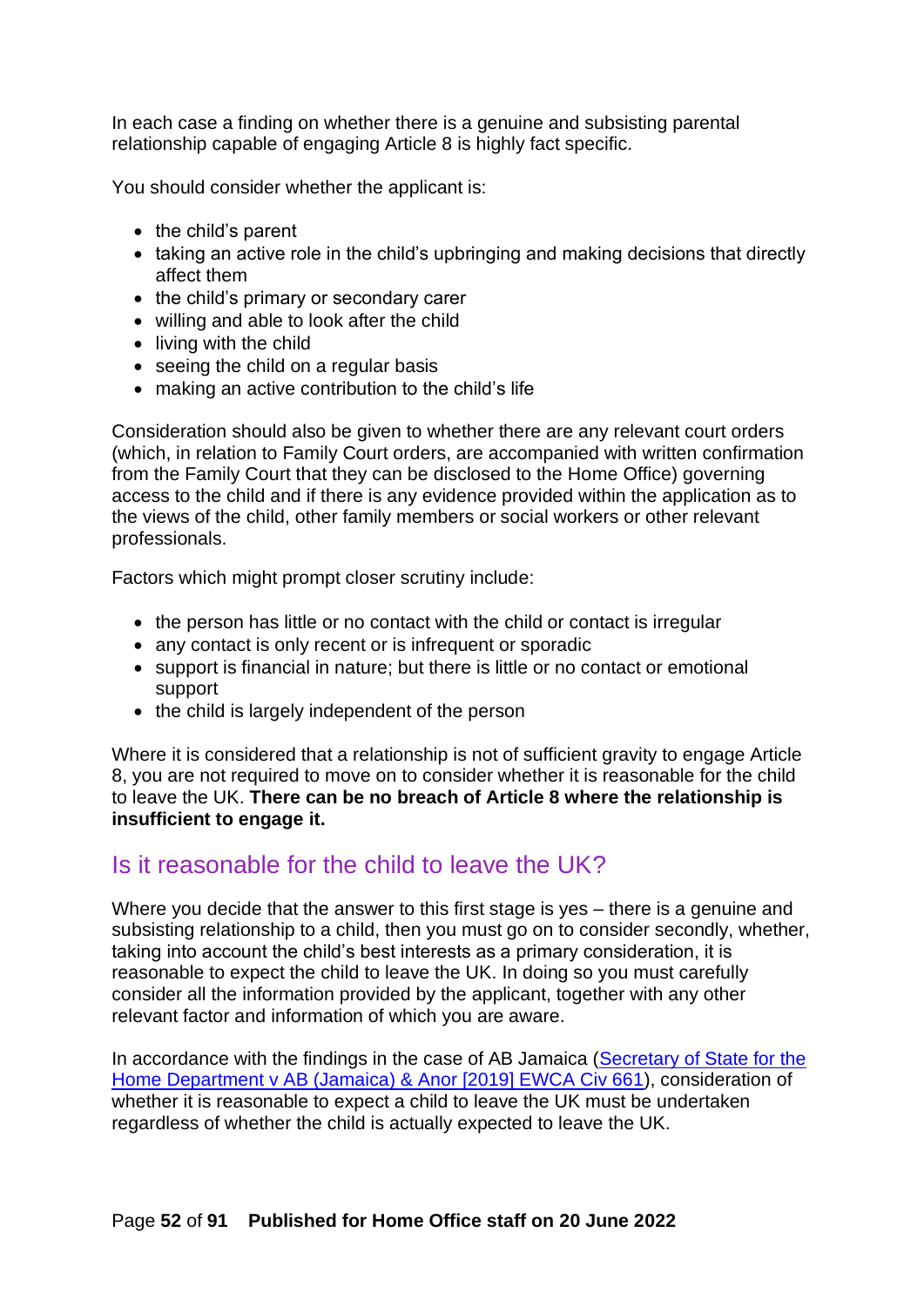The starting point is that we would not normally expect a qualifying child to leave the UK. It is normally in a child's best interest for the whole family to remain together, which means if the child is not expected to leave, then the parent or parents or primary carer of the child will also not be expected to leave the UK.

In the caselaw of KO (Nigeria) & Others v Secretary of State for the Home Department 2018 UKSC53, with particular reference to the case of NS (Sri Lanka), the Supreme Court found that "reasonableness" is to be considered in the real-world context in which the child finds themselves. The parents' immigration status is a relevant fact to establish that context. The determination sets out that if a child's parents are both expected to leave the UK, the child is normally expected to leave with them, unless there is evidence that that it would not be reasonable.

This assessment must take into account the child's best interests as a primary consideration.

You must carefully consider all the relevant points raised in the application and carefully assess any evidence provided. Decisions must not be taken simply on the basis of the application's assertions about the child, but rather on the basis of an examination of all the evidence provided. All relevant factors need to be assessed in the round.

There may be some specific circumstances where it would be reasonable to expect the qualifying child to leave the UK with the parent(s). In deciding such cases you must consider the best interests of the child and the facts relating to the family as a whole. You should also consider any specific issues raised by the family or by, or on behalf of the child (or other children in the family).

It may be reasonable for a qualifying child to leave the UK with the parent or primary carer where for example:

- the parent or parents, or child, are a citizen of the country and so able to enjoy the full rights of being a citizen in that country
- there is nothing in any country specific information, including as contained in [relevant country information](https://www.gov.uk/government/collections/country-policy-and-information-notes) which suggests that relocation would be unreasonable
- the parent or parents or child have existing family, social, or cultural ties with the country and if there are wider family or relationships with friends or community overseas that can provide support:
	- o you must consider the extent to which the child is dependent on or requires support from wider family members in the UK in important areas of their life and how a transition to similar support overseas would affect them
	- $\circ$  a person who has extended family or a network of friends in the country should be able to rely on them for support to help (re)integrate there
	- o parent or parents or a child who have lived in or visited the country before for periods of more than a few weeks. should be better able to adapt, or the parent or parents would be able to support the child in adapting, to life in the country
	- o you must consider any evidence of exposure to, and the level of understanding of, the cultural norms of the country

#### Page **53** of **91 Published for Home Office staff on 20 June 2022**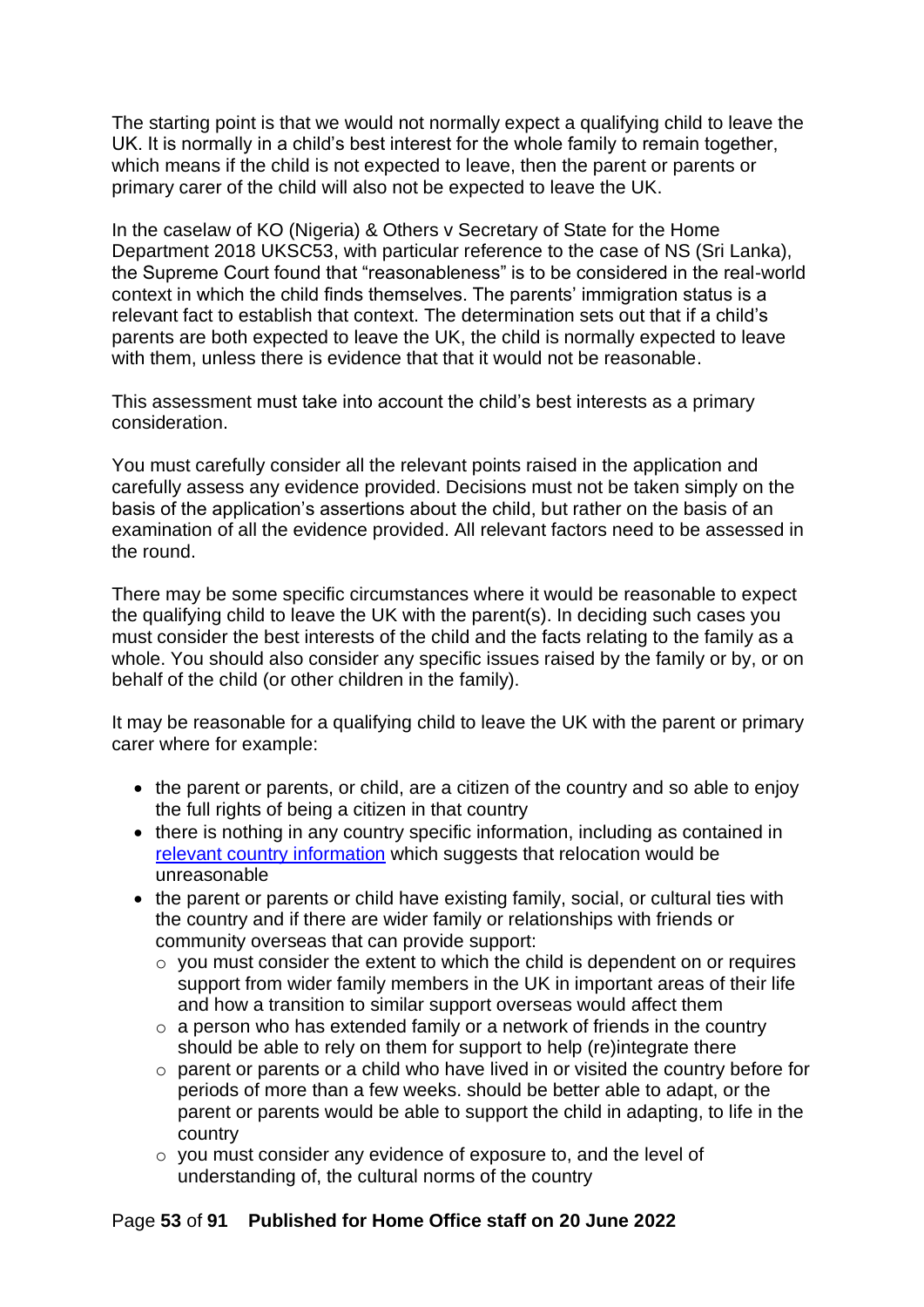- $\circ$  for example, a period of time spent living amongst a diaspora from the country may give a child an awareness of the culture of the country
- $\circ$  the parents or child can speak, read and write in a language of that country, or are likely to achieve this within a reasonable time period
- $\circ$  fluency is not required an ability to communicate competently with sympathetic interlocutors would normally suffice
- removal would not give rise to a significant risk to the child's health
- there are no other specific factors raised by or on behalf of the child

The parents' situation is a relevant fact to consider in deciding whether they themselves and therefore, their child is expected to leave the UK. Where both parents are expected to leave the UK, the natural expectation is that the child would go with them and leave the UK, and that expectation would be reasonable unless there are factors or evidence that means it would not be reasonable.

## **EX.1.(b) – Insurmountable obstacles**

The definition of insurmountable obstacles in paragraph EX.1.(b) is set out in paragraph EX.2. of Appendix FM as:

'EX.2. For the purposes of paragraph EX.1.(b) "insurmountable obstacles" means the very significant difficulties which would be faced by the applicant or their partner in continuing their family life together outside the UK and which could not be overcome or would entail very serious hardship for the applicant or their partner.'

This means that an insurmountable obstacle can take 2 forms:

- a very significant difficulty which would be literally impossible to overcome, so it would be impossible for family life with the applicant's partner to continue overseas – for example because they would not be able to gain entry to the proposed country of return
- a very significant difficulty which would be faced by the applicant or their partner in continuing their family life together outside the UK and which could be overcome but to do so would entail very serious hardship for one or both of them

When assessing an application under paragraph EX.1.(b) and determining whether there are 'insurmountable obstacles', you should have regard to the individual circumstances of the applicant and their partner, based on all the information that has been provided. The onus is on the applicant to show that there are insurmountable obstacles, not on you to show that there are not.

The assessment of whether there are 'insurmountable obstacles' is a different and more stringent assessment than whether it would be 'reasonable to expect' the applicant's partner to join them overseas. For example, a British citizen partner who has lived in the UK all their life, has friends and family here, works here and speaks only English may not wish to uproot and relocate halfway across the world, and it may be very difficult for them to do so. However, a significant degree of hardship or inconvenience does not amount to an insurmountable obstacle. ECHR Article 8 does

#### Page **54** of **91 Published for Home Office staff on 20 June 2022**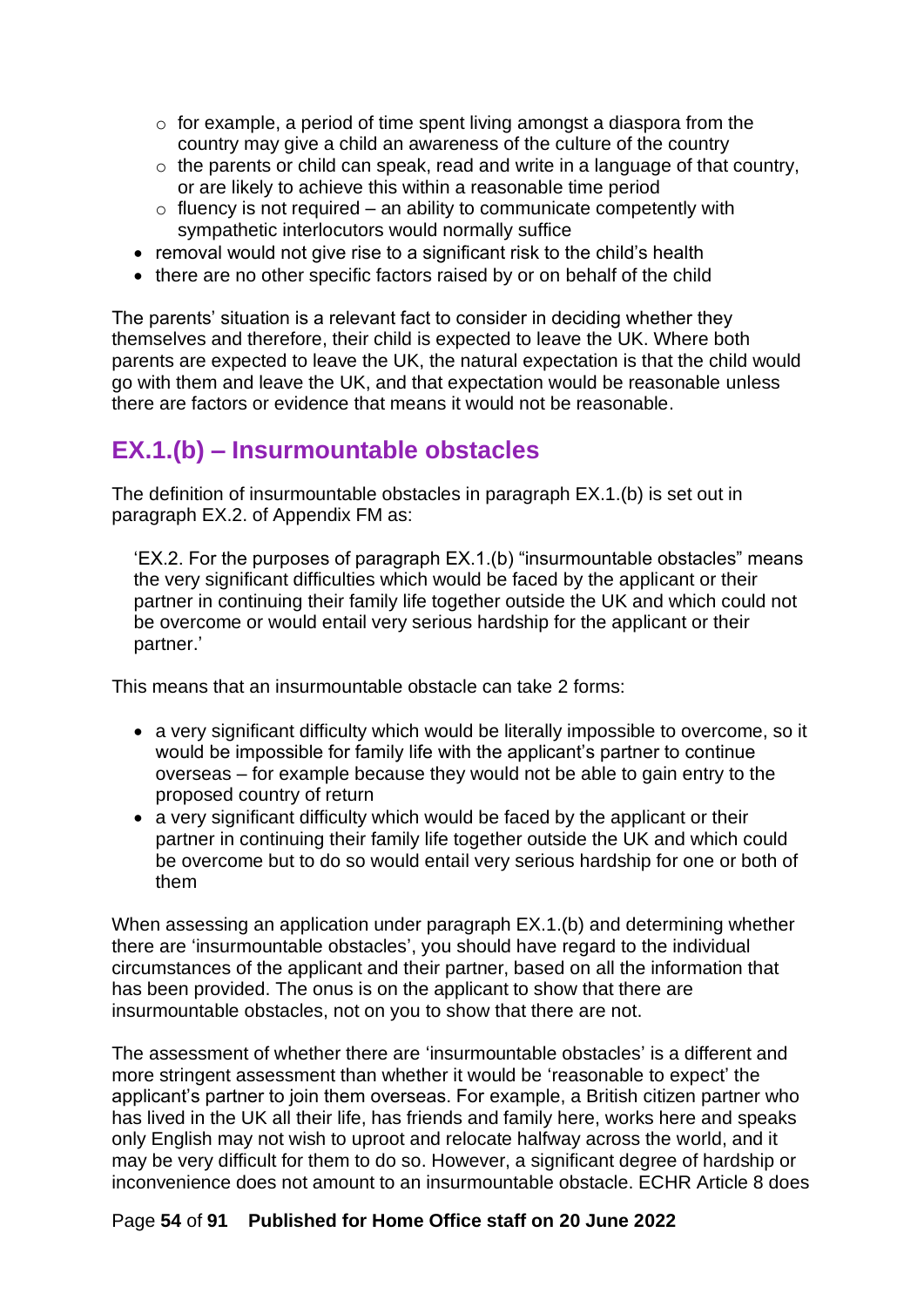not oblige the UK to accept the choice of a couple as to which country they would prefer to reside in.

Relevant [country of origin information](https://www.gov.uk/government/collections/country-information-and-guidance) should be referred to when assessing insurmountable obstacles. You should consider the specific claim made and the relevant national laws, attitudes and situation in the relevant country.

The assessment of whether family life can continue overseas will generally consider the likely situation in the proposed country of return unless there is information to suggest that the applicant or their partner might have a choice about where they choose to relocate to, such as where one or both of them has or have a right to reside in a country other than the country of proposed return, or where one or both of them has or have more than one nationality. In that case you should consider whether there are insurmountable obstacles to family life continuing in any of the relevant countries.

Lack of knowledge of a language spoken in the country in which the couple would be required to live would not usually amount to an insurmountable obstacle. It is reasonable to assume that the couple have a language in which they can communicate together. Therefore, it is possible for family life to continue outside the UK, whether or not the partner chooses to also learn a language spoken in the country of proposed return. Although inability to speak the language of that country may cause difficulties for the partner, it is very unlikely to amount to very serious hardship: many people successfully move to a country where, at first, they do not speak the language.

Being separated from extended family members – such as where the partner's parents, their siblings or both live here – would not usually amount to an insurmountable obstacle, unless there were particular factors in the case to establish the unusual or exceptional dependency required for Article 8 to be engaged.

Being separated from a child from a former family relationship, may constitute an insurmountable obstacle if there were particular factors in the case to establish the unusual or exceptional dependency required for Article 8 to be engaged. Such a claim will normally only succeed where the particular circumstances of the case mean that (taking into account the child's best interests as a primary consideration) it would be unjustifiably harsh to expect the child to relocate overseas with the applicant's partner, or for the applicant's partner to do so without the child.

A material change in quality of life for the applicant and their partner in the country of return, such as the type of accommodation they would live in, or a reduction in their income or standard of living, would not usually amount to an insurmountable obstacle, unless this would lead to particular hardship or there were particular exceptional factors in the case.

The factors which might be relevant when considering whether an insurmountable obstacle exists include but are not limited to: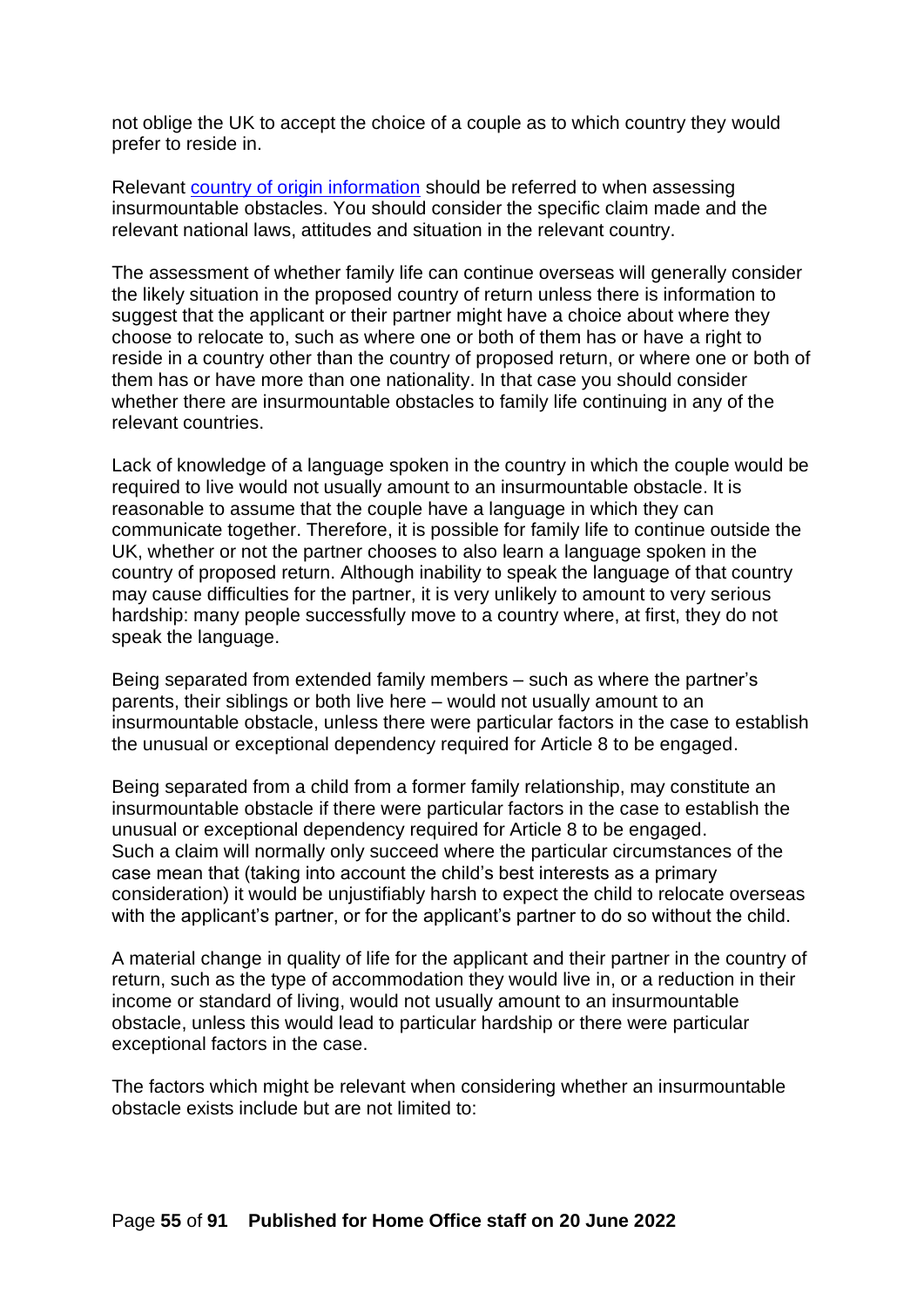## Ability to lawfully enter and stay in another country

You should consider the ability of the members of the family unit (both the applicant and others) to lawfully enter and stay in another country. The onus is on the applicant to show that it is not feasible for them and their family to enter and stay in another country for this to amount to an insurmountable obstacle. A mere wish, desire or preference to live in the UK is not sufficient.

An example of where it might not be feasible for the family to live together elsewhere might be where the sponsor has gained their settled status in the UK through a refugee route, and the applicant is of the same nationality. In the absence of a realistic third country alternative, the settled person's inability to resume life in the country of origin is likely to constitute an obstacle to family life continuing overseas.

You should consider [relevant country information](https://www.gov.uk/government/collections/country-policy-and-information-notes) (but may not seek to go behind any decision to grant refugee status).

## Serious cultural barriers to relocation overseas

This might be relevant in situations where the partner would be so disadvantaged by the social, religious or cultural situation in a particular country that they could not be expected to live there.

For example, a same sex couple or an inter-faith couple where the UK partner would face a real risk of prosecution, persecution or serious harm in the country of proposed relocation, as a result of their relationship or faith. Such a barrier must be one which affects their fundamental rights, cannot reasonably be overcome and would present a very serious obstacle to family life being pursued in that country.

You should consider the effect on the UK partner and the degree of difficulty that the family would face living in that country. You should consider the [relevant country](https://www.gov.uk/government/collections/country-policy-and-information-notes)  [information](https://www.gov.uk/government/collections/country-policy-and-information-notes) when considering whether a family would face very serious hardship in a particular country.

In so doing, you should consider the situation in practice and not just what is provided for in law. So, the fact that a country has a law which criminalises same sex sexual acts would not be sufficient to show that a couple would face very significant hardship living together in that country if the authorities in practice do not prosecute cases and there is no real risk of prosecution or persecution. The inability of a couple to marry or enter into a civil union, or to have their existing marriage or civil union recognised, in the country of return is not itself an insurmountable obstacle.

## The impact of a mental or physical disability or of a serious illness which requires ongoing medical treatment

Moving to another country may involve a period of hardship for any person as they adjust to their new surroundings, whether or not they have a mental or physical disability or a serious illness which requires ongoing medical treatment. But independent medical evidence could establish that a physical or mental disability, or

#### Page **56** of **91 Published for Home Office staff on 20 June 2022**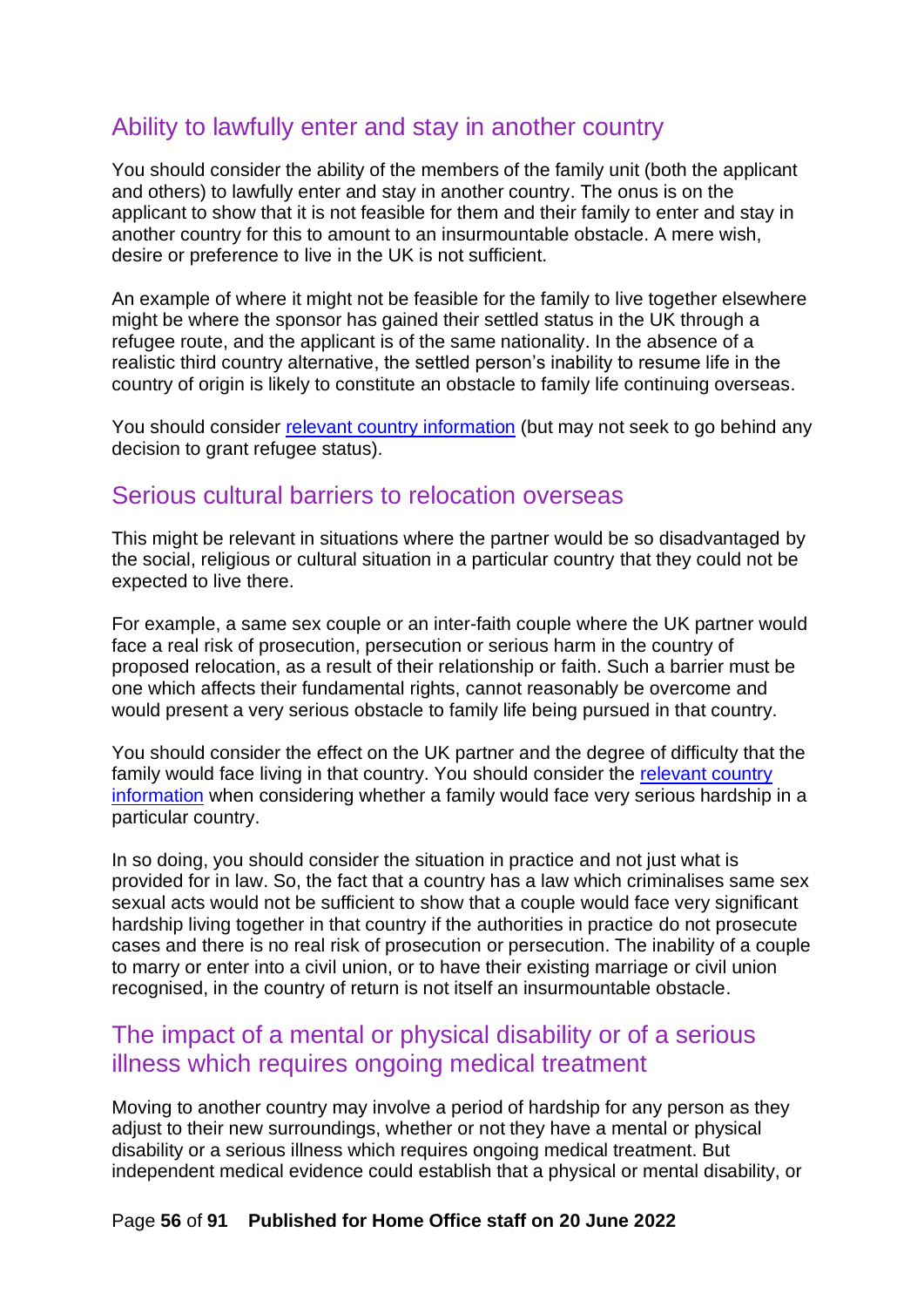a serious illness which requires ongoing medical treatment, would lead to very serious hardship: for example, due to the lack of adequate health care in the country where the family would be required to live. As such, in the absence of a third country alternative, it could amount to an insurmountable obstacle to family life continuing overseas.

## The absence of governance or security in another country

In some circumstances, for example where civil society has broken down as a result of conflict or natural disaster (and such breakdown extends to the country as a whole) requiring family members to commence living there may give rise to very serious hardship. Foreign Office travel advice should not normally be referred to, as that is generally aimed at tourists choosing to visit a country for specific purposes and a limited period. Rather, you should consider the [relevant country information](https://www.gov.uk/government/collections/country-policy-and-information-notes) in relation to the country or countries in which the applicant and their family could lawfully reside.

## Supporting document tiers

The table below shows a non-exhaustive list of evidence that can be submitted by applicants to confirm their relationship with their child/children is genuine. The listed evidence has been tiered to reflect the significance of the documents when making a decision, tier 1 being the most valued pieces of evidence and tier 3 the least.

| Tier 1                                                                                 | <b>Tier 2</b>                                                                                                                                                      | Tier <sub>3</sub>      |
|----------------------------------------------------------------------------------------|--------------------------------------------------------------------------------------------------------------------------------------------------------------------|------------------------|
| Letter from the<br>child/children's school<br>confirming parental<br>relationship      | <b>Social Service</b><br>Documentation which<br>confirm relationship status<br>as claimed/evidence of<br>pursuing access where<br>appropriate                      | Greetings cards        |
| Letter from Local<br><b>Education Authority</b><br>which confirms school<br>placement. | Parental agreement which is<br>overseen by a solicitor and<br>signed                                                                                               | photographs            |
| Letter from GP confirming<br>parental relationship                                     | <b>HMRC</b> letter which confirms<br>child tax credits                                                                                                             | Message transcripts    |
| <b>Birth certificates</b>                                                              | Letter of support from the<br>child's other parent,<br>accompanied with<br>something to verify the<br>signature (for example,<br>passport), and contact<br>details | Shopping/meal receipts |
| Medical appointment<br>letters for the<br>child/children                               |                                                                                                                                                                    | <b>Train tickets</b>   |
| <b>Child Support Agency</b><br>documentation                                           |                                                                                                                                                                    | <b>Flight tickets</b>  |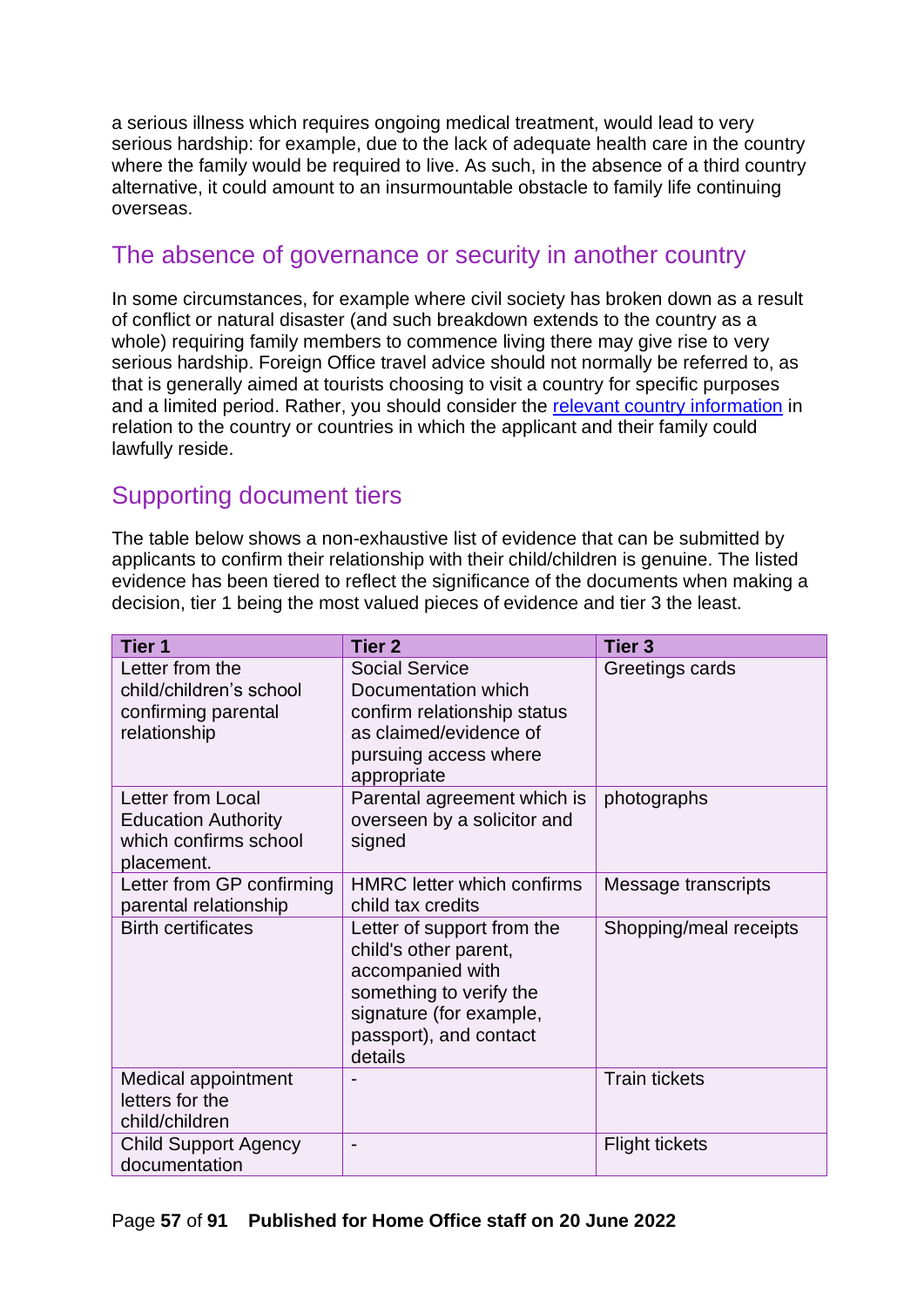| Tier 1                      | <b>Tier 2</b> | <b>Tier 3</b>               |
|-----------------------------|---------------|-----------------------------|
| <b>Court Order</b>          |               | School                      |
| documentation (where        |               | certificates/reports that   |
| there is accompanying       |               | do not confirm the          |
| confirmation from the       |               | child/children's address    |
| court that the evidence     |               |                             |
| can be used)                |               |                             |
| <b>Reports from Contact</b> |               | Older documents -           |
| Centre that demonstrate     |               | anything dated 4 years      |
| that supervised visitation  |               | prior to application        |
| is happening.               |               |                             |
| Health visit reports        |               | Letters of support from     |
|                             |               | friends/relatives/religious |
|                             |               | leader with British         |
|                             |               | citizenship                 |
|                             |               | Incomplete pages of a       |
|                             |               | child's red medical record  |
|                             |               | book.                       |

**Related content**

**[Contents](#page-1-0)**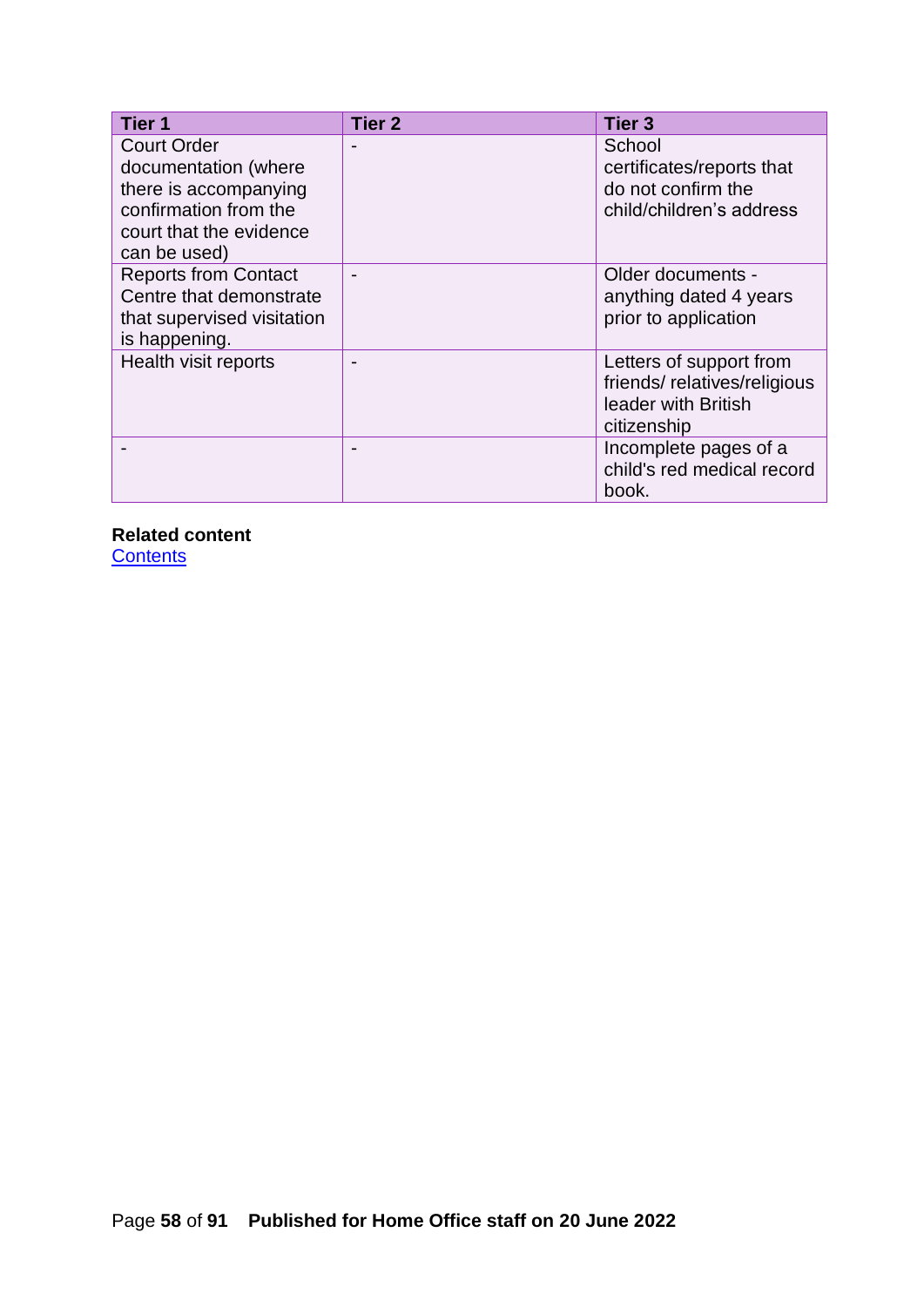# <span id="page-58-0"></span>Exceptional circumstances

This section tells you about Article 8 exceptional circumstances.

Where an application or claim is made by a partner or parent and there are exceptional circumstances that following consideration of GEN.3.2. and GEN.3.3. mean that refusal would result in unjustifiably harsh consequences for the applicant or their family, leave should be granted under D-LTRP.1.2. on the 10-year partner route or under D-LTRPT.1.2. on the 10-year parent route. This is the case even though the requirements for a grant of leave on either basis could not be met before consideration was given to exceptional circumstances. Dependent children should be granted under D-LTRC.1.1. where the parent is being granted under Appendix FM unless the children qualify for a grant under the Private Life rules (see [Approach](#page-12-0) section of this guidance above).

## **Introduction**

This section applies to entry clearance and leave to remain applications.

In light of the Supreme Court judgment in MM (Lebanon) & Others v Secretary of State for the Home Department [2017] UKSC 10, which required that, in circumstances where refusal of the application could otherwise breach ECHR Article 8, we take into account other credible and reliable sources of earnings or finance available to a couple in considering whether they meet the minimum income requirement under Appendix FM. The court asked that Appendix FM give 'direct effect' to the Secretary of State's existing duties under section 55 of the Borders, Citizenship and Immigration Act 2009 and Article 3 of UN Convention on the Rights of the Child, to take into account, as a primary consideration, the best interests of a child affected by an immigration decision. The Supreme Court judgment in Agyarko & Ikuga v Secretary of State for the Home Department [2017] UKSC 11, which upheld the Secretary of State's approach in applying a test of 'unjustifiably harsh consequences' for the applicant or their family in deciding (in a case falling for refusal under the Immigration Rules) whether exceptional circumstances existed such that refusal of leave would constitute a breach of Article 8.

The Statement of Changes in Immigration Rules HC 290, which came into effect on 10 August 2017, restructured Appendix FM such that it now provides a complete framework for our Article 8 decision-making in cases decided under it.

Appendix FM, supported by Appendix FM-SE (specified evidence) and Part 9 (for the relevant general grounds for refusal), now incorporates, in accordance with the criteria the Supreme Court has upheld, all aspects of our Article 8 decision-making in family cases falling to be decided under it. In particular, under HC 290, implemented on 10 August 2017 for all applications decided from that date where:

• an application for entry clearance or limited leave to remain as a partner or child under Appendix FM does not otherwise meet the minimum income requirement, as specified in Appendix FM and, in respect of the evidential and other requirements, in Appendix FM-SE

#### Page **59** of **91 Published for Home Office staff on 20 June 2022**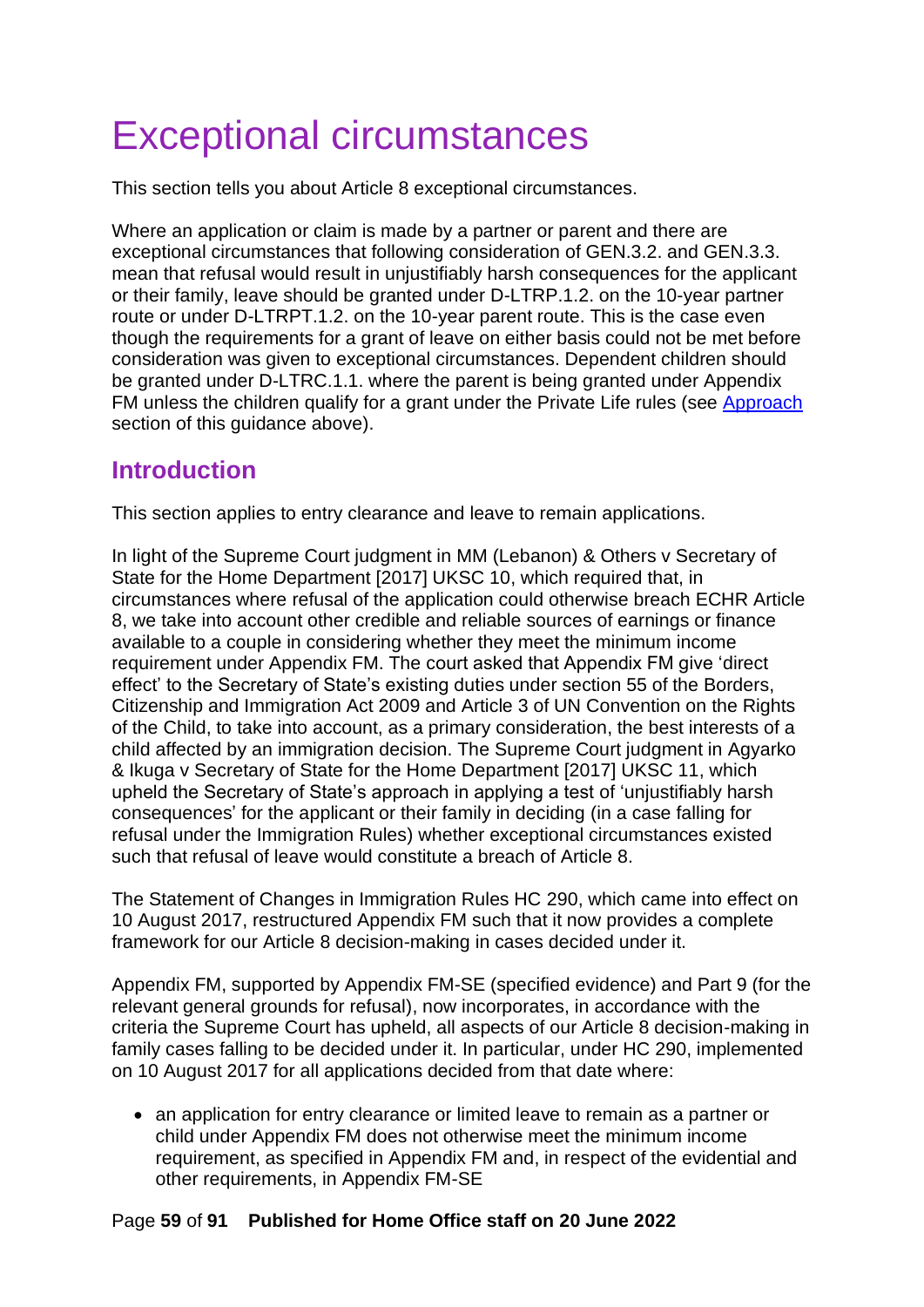• refusal of the application could result in unjustifiably harsh consequences for the applicant, their partner or a relevant child, (taking into account, as a primary consideration, the best interests of any relevant child affected by the decision)

then you will consider other credible and reliable sources of income, financial support or funds available to the couple in order to assess whether the minimum income requirement under Appendix FM is met. This provision is made by paragraphs GEN.3.1. and GEN.3.3. of Appendix FM, inserted by HC 290.

Those other credible and reliable sources of income, financial support or funds (such as a guarantee of third party support or the migrant partner's prospective earnings) must enable the minimum income requirement to be met, in order for entry clearance or limited leave to remain to be granted on this basis. Where it is met, this will be granted under the 10-year partner route to ILR under Appendix FM, with scope for the applicant to apply in-country to switch to start the 5-year route if they subsequently meet the requirements for this.

Paragraph 21A of [Appendix FM-SE,](https://www.gov.uk/guidance/immigration-rules/immigration-rules-appendix-fm-se-family-members-specified-evidence) inserted by [HC 290,](https://www.gov.uk/government/publications/statement-of-changes-to-the-immigration-rules-hc290-20-july-2017) sets out objective criteria by which you will assess the genuineness, credibility and reliability of other sources of income, financial support or funds. Each case will be considered on its merits, in the light of all the information and evidence provided by the applicant. But, generally speaking, the more these criteria are met, the more likely it is that you will be satisfied as to the genuineness, credibility and reliability of the other source(s) of income, financial support or funds and count it towards meeting the minimum income requirement.

Those Appendix FM cases which would previously have fallen for consideration outside the Immigration Rules on Article 8 grounds – subject to the test of whether there were exceptional circumstances which meant refusal would result in unjustifiably harsh consequences for the applicant or their family – will now fall to be considered, against the same test, under Appendix FM: that is, within the Immigration Rules. As before, in conducting this assessment you must take into account, as a primary consideration, the best interests of any relevant child affected by the decision. This provision is made by paragraphs GEN.3.2. and GEN.3.3. of Appendix FM, inserted by HC 290.

Where an applicant is successful on this basis, entry clearance or limited leave to remain will be granted on the 10-year partner or parent route to ILR under Appendix FM, with scope for the applicant to apply in-country to switch to start the 5-year route if they subsequently meet the requirements for this.

These provisions enable Entry Clearance Officers to conduct full Article 8 considerations under Appendix FM, removing the need to refer those entry clearance cases that potentially raise exceptional circumstances (requiring leave to be granted on Article 8 grounds) to the Referred Casework Unit.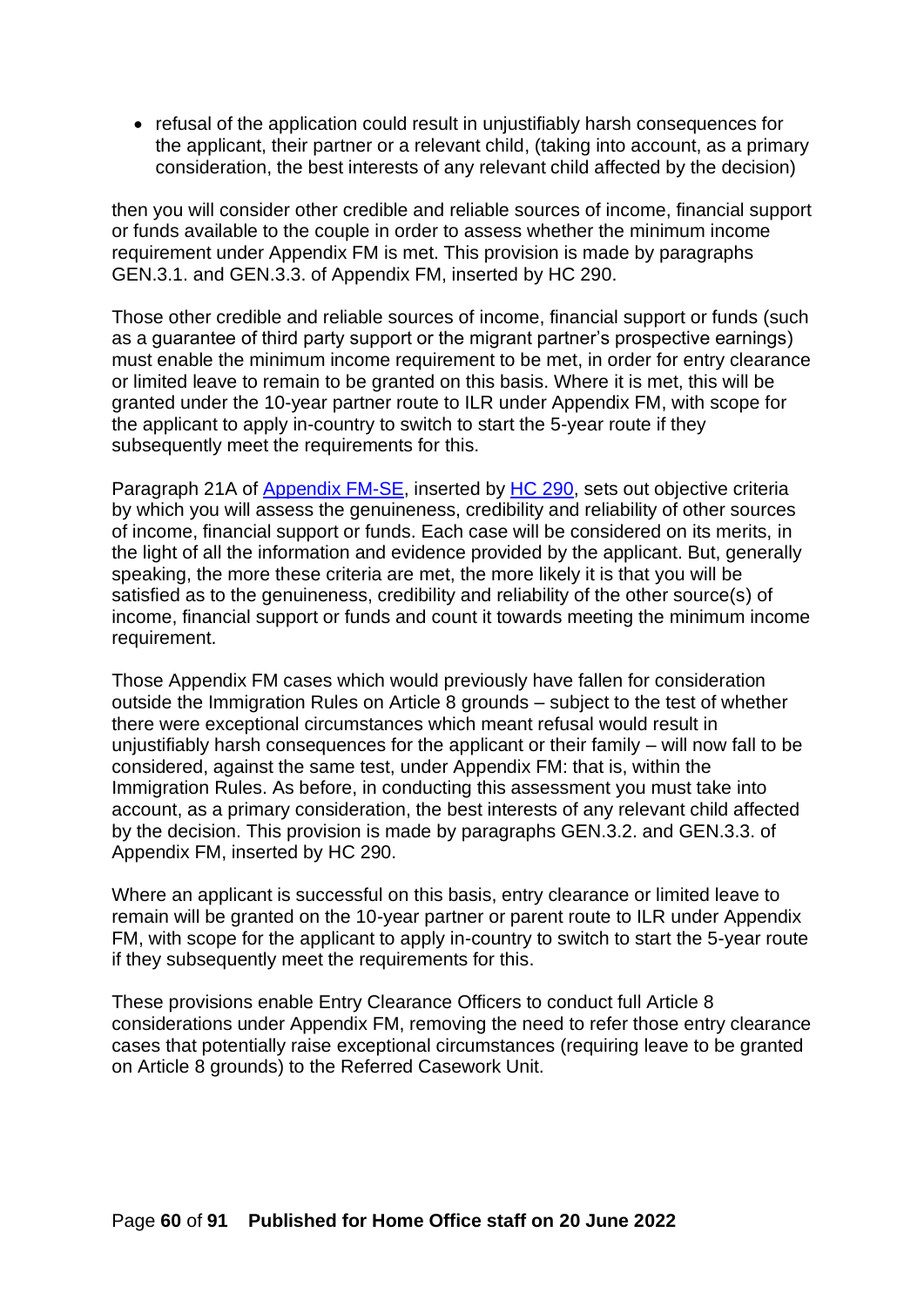## **Overview**

The changes in the Immigration Rules, inserted by HC 290, have 2 key implications for Entry Clearance Officers and caseworkers deciding applications under Appendix FM.

**First, where an application for entry clearance or limited leave to remain as a partner or child under Appendix FM does not otherwise meet the minimum**  income requirement applicable under paragraph E-ECP.3.1., E-ECC.2.1., E-**LTRP.3.1. or E-LTRC.2.1.:** 

Then, under paragraphs GEN.3.1. and GEN.3.3. of Appendix FM, you must consider whether refusal of the application could breach ECHR Article 8 because it could result in unjustifiably harsh consequences for the applicant, their partner or a relevant child. In conducting this assessment, you must have regard to all of the information and evidence provided by the applicant. You must take into account, as a primary consideration, the best interests of any relevant child.

Where, under paragraph GEN.3.1. of Appendix FM, you consider that refusal could breach ECHR Article 8 because it could result in unjustifiably harsh consequences for the applicant, their partner or a relevant child, you must give the applicant an opportunity to show whether the minimum income requirement can be met through any other credible and reliable source(s) of income, financial support or funds available to the couple.

If the applicant has not already done so, you must contact the applicant (or their legal representative) in writing giving them 21 days in which to provide information and evidence in writing of any other credible and reliable source(s) of income, financial support or funds available to the couple which enables the minimum income requirement to be met. This can be in addition to, or in place of, the income or funds on which the application relied.

[Appendix FM 1.7: financial requirement](https://www.gov.uk/government/publications/chapter-8-appendix-fm-family-members) provides guidance on the application of paragraph 21A of Appendix FM-SE, which sets out objective criteria by which you will assess the genuineness, credibility and reliability of other sources of income, financial support or funds.

#### **Second, where an application for entry clearance or limited leave to remain under Appendix FM does not otherwise meet the requirements of that Appendix or Part 9 of the rules:**

Then, under paragraphs GEN.3.2. and GEN.3.3. of Appendix FM, you must consider whether there are exceptional circumstances which would render refusal of the application a breach of ECHR Article 8 because it would result in unjustifiably harsh consequences for the applicant or their family. In conducting this assessment, you must have regard to all of the information and evidence provided by the applicant. You must take into account, as a primary consideration, the best interests of any relevant child.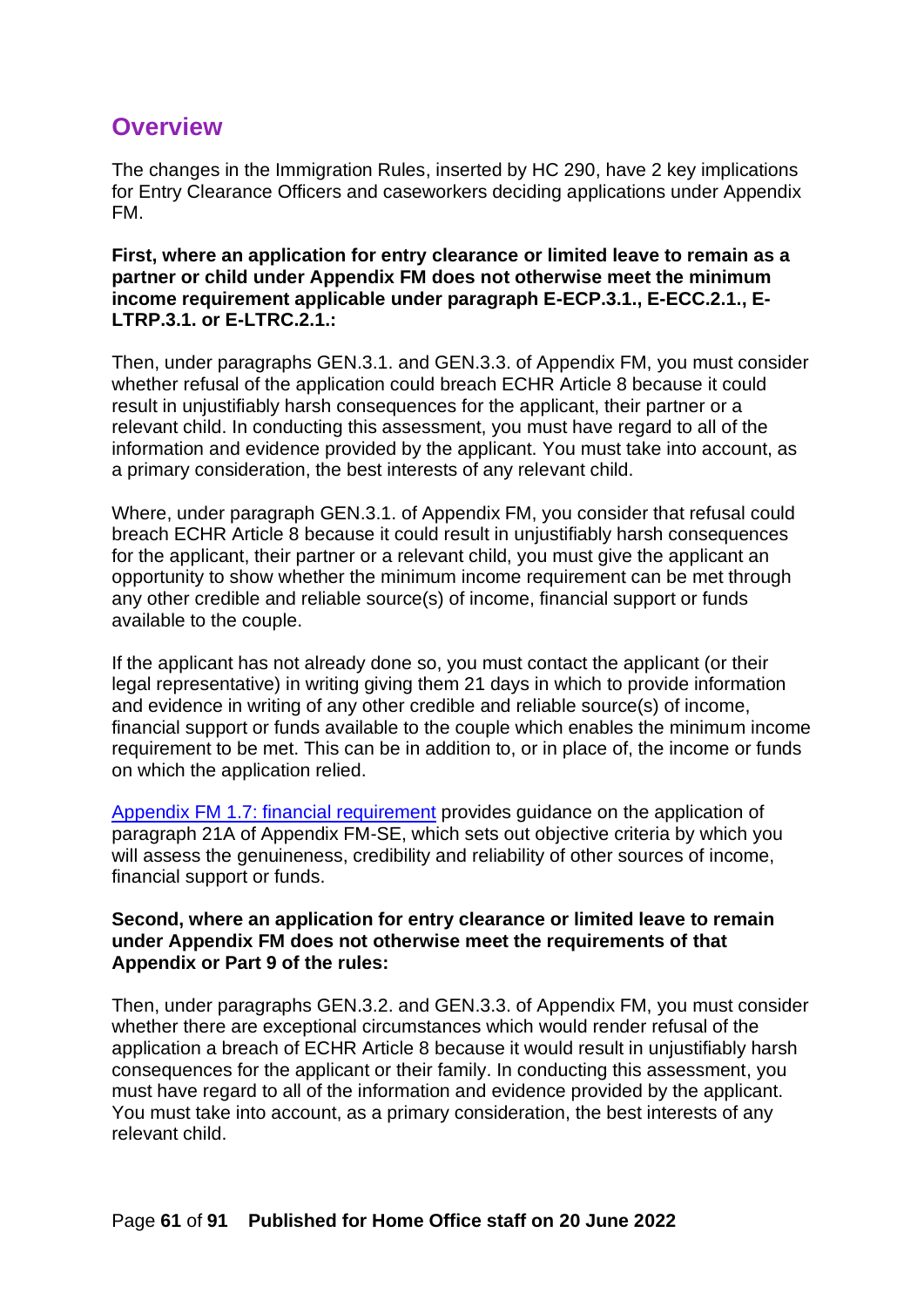To reflect the findings in the Court of Appeal case of [Secretary of State for the](https://www.bailii.org/ew/cases/EWCA/Civ/2019/661.html)  [Home Department v AB \(Jamaica\) & Anor \[2019\] EWCA Civ 661,](https://www.bailii.org/ew/cases/EWCA/Civ/2019/661.html) where the relevant child is a qualifying child (a British child or a child who has been continuously resident in the UK for at least 7-years), it will be unjustifiably harsh to refuse if both of the following apply:

- there is a genuine and subsisting parental relationship to the qualifying child
- it is unreasonable for the child to leave the UK

Where, under paragraph GEN.3.2. of Appendix FM, you consider that refusal would result in unjustifiably harsh consequences for the applicant or their family, you must grant entry clearance or limited leave to remain.

## **Definitions**

**'Exceptional circumstances'** means circumstances which could or would render refusal of entry clearance or limited leave to remain a breach of ECHR Article 8 (the right to respect for private and family life), because refusal could or would result in unjustifiably harsh consequences for the applicant, their partner or a relevant child, or would result in unjustifiably harsh consequences for another family member whose Article 8 rights it is evident from the application would be affected by a refusal.

'Exceptional' does not mean 'unusual' or 'unique'. Whilst all cases are to some extent unique, those unique factors do not generally render them exceptional. For example, a case is not exceptional just because the criteria set out in the Immigration Rules have been missed by a small margin.

Instead, 'exceptional' means circumstances in which refusal of the application could or would result in unjustifiably harsh consequences for the individual or their family such that refusal would not be proportionate under Article 8.

'Unjustifiably harsh consequences' are ones which involve a harsh outcome(s) for the applicant or their family which is not justified by the public interest, including in maintaining effective immigration controls, preventing burdens on the taxpayer, promoting integration and protecting the public and the rights and freedoms of others.

This involves consideration of whether refusal would be proportionate, taking into account all the facts of the case and, as a primary consideration, the best interests of any relevant child. The case-law makes clear that where the applicant does not meet the requirements of the rules, and has established their family life in 'precarious' circumstances (for example, when they have limited leave to enter or remain in the UK), something 'very compelling' is required to outweigh the public interest in refusal. Likewise, where family life is formed or exists with a person outside the UK who has no right to enter the UK and does not meet the requirements of the rules for entry clearance, Article 8 does not require that they be granted entry, in the absence of such exceptional circumstances.

A '**relevant child'** means a person who:

#### Page **62** of **91 Published for Home Office staff on 20 June 2022**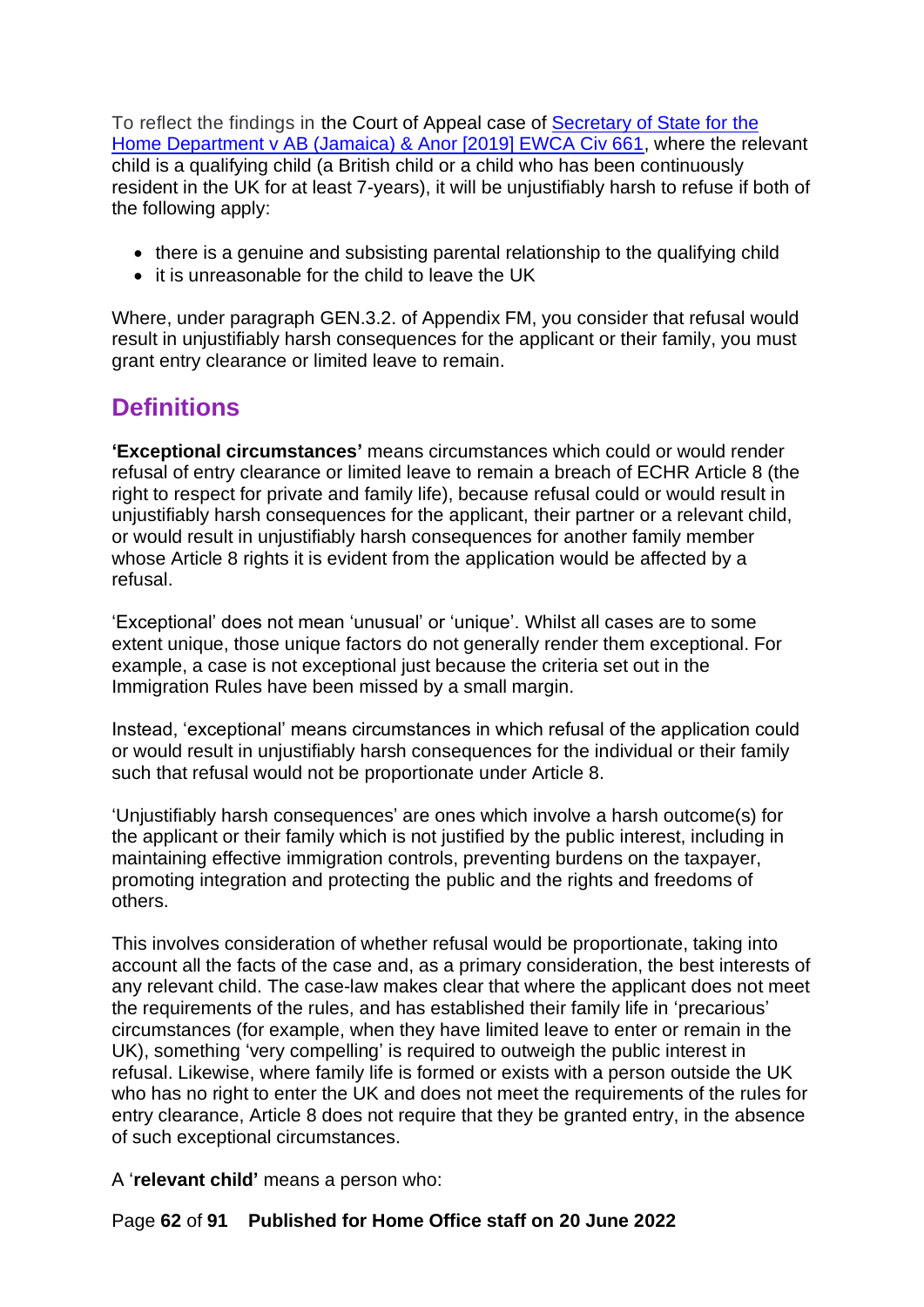- is under the age of 18 years at the date of application
- it is evident from the information provided by the applicant would be affected by a decision to refuse the application

## **'Exceptional circumstances' and 'unjustifiably harsh consequences'**

Applicants for entry clearance or limited leave to remain as a partner under the 5 year route are generally required to demonstrate that they meet the minimum income requirement under Appendix FM with reference to the specified forms and evidence of income or cash savings under Appendix FM-SE (excluding paragraph 21A). The level of the minimum income requirement set, and the general requirement to demonstrate compliance with it in accordance with Appendix FM-SE (excluding paragraph 21A), was upheld by the Supreme Court in MM (Lebanon).

However, in some cases, applicants will be permitted to demonstrate that they meet the minimum income requirement with reference to other credible and reliable sources of income, financial support or funds.

Paragraph GEN.3.1. of Appendix FM sets out the threshold test to be met before it is necessary for you to consider such other sources. You will ask whether the refusal of the application could breach ECHR Article 8, because it **could result in unjustifiably harsh consequences** for the applicant, their partner or a relevant child (taking into account, as a primary consideration, the best interests of that child).

This is a high threshold. After all, it is only in exceptional circumstances that Article 8 requires entry to or leave to remain in the UK to be granted when a person does not otherwise meet the requirements of the Immigration Rules.

However, the threshold to be met before it is necessary to consider other credible and reliable sources of income, financial support or funds under the minimum income requirement is not as high as the ultimate test, under paragraph GEN.3.2. of Appendix FM, of whether refusal of the application would be disproportionate under Article 8 because it **would result in unjustifiably harsh consequences** for the applicant or their family, taking account, as a primary consideration, of the best interests of any relevant child. Where this test is met, entry clearance or leave to remain has to be granted in any event, regardless of whether the minimum income requirement (or indeed any other requirement of the rules) is met.

The Immigration Rules in Appendix FM and Part 9 reflect the weight to be given to the Article 8 'public interest considerations', as expressed by Parliament in primary legislation (in Part 5A of the Nationality, Immigration and Asylum Act 2002). These include, in particular, the public interest in maintaining effective immigration controls, in preventing burdens on the taxpayer and promoting integration through migrants being financially independent and able to speak English, and in protecting the public and the rights and freedoms of others.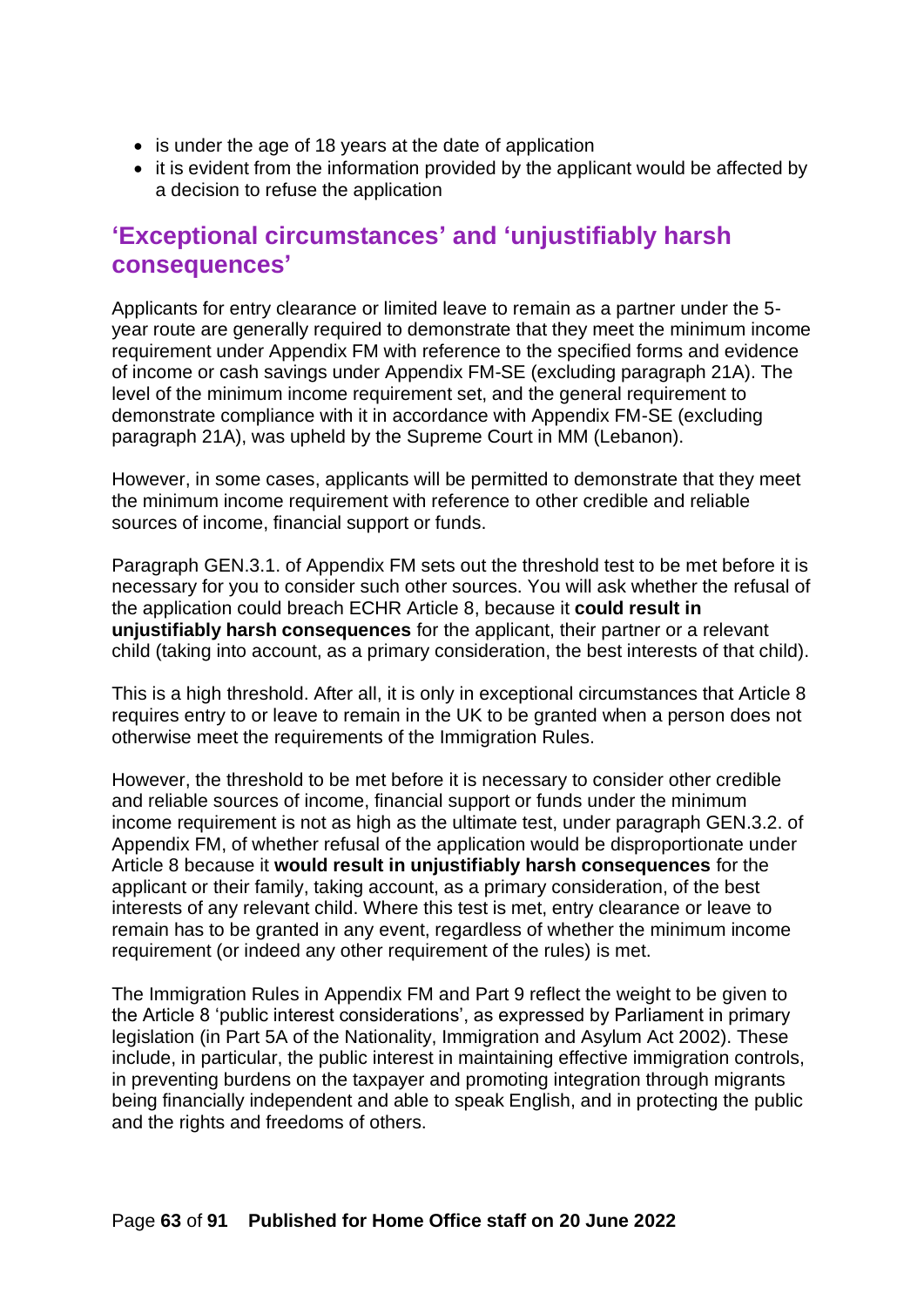The relevant rules therefore reflect the position of the Secretary of State, approved by Parliament, as to proportionality under Article 8 in cases decided under Appendix FM. In so doing, they provide the basis for a clear, consistent and transparent decision-making process. This means that a decision made in accordance with those rules – including following consideration under paragraph GEN.3.1. or GEN.3.2. of Appendix FM, where relevant – should be proportionate under ECHR Article 8.

You must consider all the circumstances relating to the applicant and their family, based on the information and evidence provided by the applicant.

In the entry clearance context, a key question in the assessment, taking into account as a primary consideration the best interests of any relevant child, will be: why can't the UK partner go or remain overseas to continue or maintain their family life with the applicant? Alternatively, is it proportionate to expect the family to separate or for existing separation to be maintained?

If that approach:

- **could** result in unjustifiably harsh consequences for the applicant, their partner or a relevant child – taking account of the particular circumstances of the case, the best interests of any relevant child as a primary consideration, and the due weight to be given to the public interest – then, where the minimum income requirement is not otherwise met, the applicant must be given an opportunity to show whether the minimum income requirement can be met through any other credible and reliable source or sources of income, financial support or funds available to the couple
- **would** result in unjustifiably harsh consequences for the applicant or their family – taking account of the particular circumstances of the case, the best interests of any relevant child as a primary consideration and the due weight to be given to the public interest – then entry clearance or limited leave to remain must be granted on Article 8 grounds, where the requirements of the relevant Immigration Rules are not otherwise met

Exceptional circumstances on the basis of Article 8 can only be established where Article 8 is engaged. Article 8 is not usually engaged where the relationship relied upon is one between adult family members (other than partners), such as parents and their adult children, or adult siblings; or between wider family members, such as grandparents and grandchildren or aunts/uncles and nephews/nieces. There may be exceptions to this general rule in cases of unusual or exceptional dependency.

## **Relevant factors**

The particular circumstances of each case must be considered in the light of all the information and evidence provided by the applicant. In determining whether there are exceptional circumstances which mean that refusal of the application could or would result in unjustifiably harsh consequences, you must consider **all relevant factors** raised by the applicant into account. In so doing, the best interests of any relevant child must be a primary consideration.

Relevant factors include: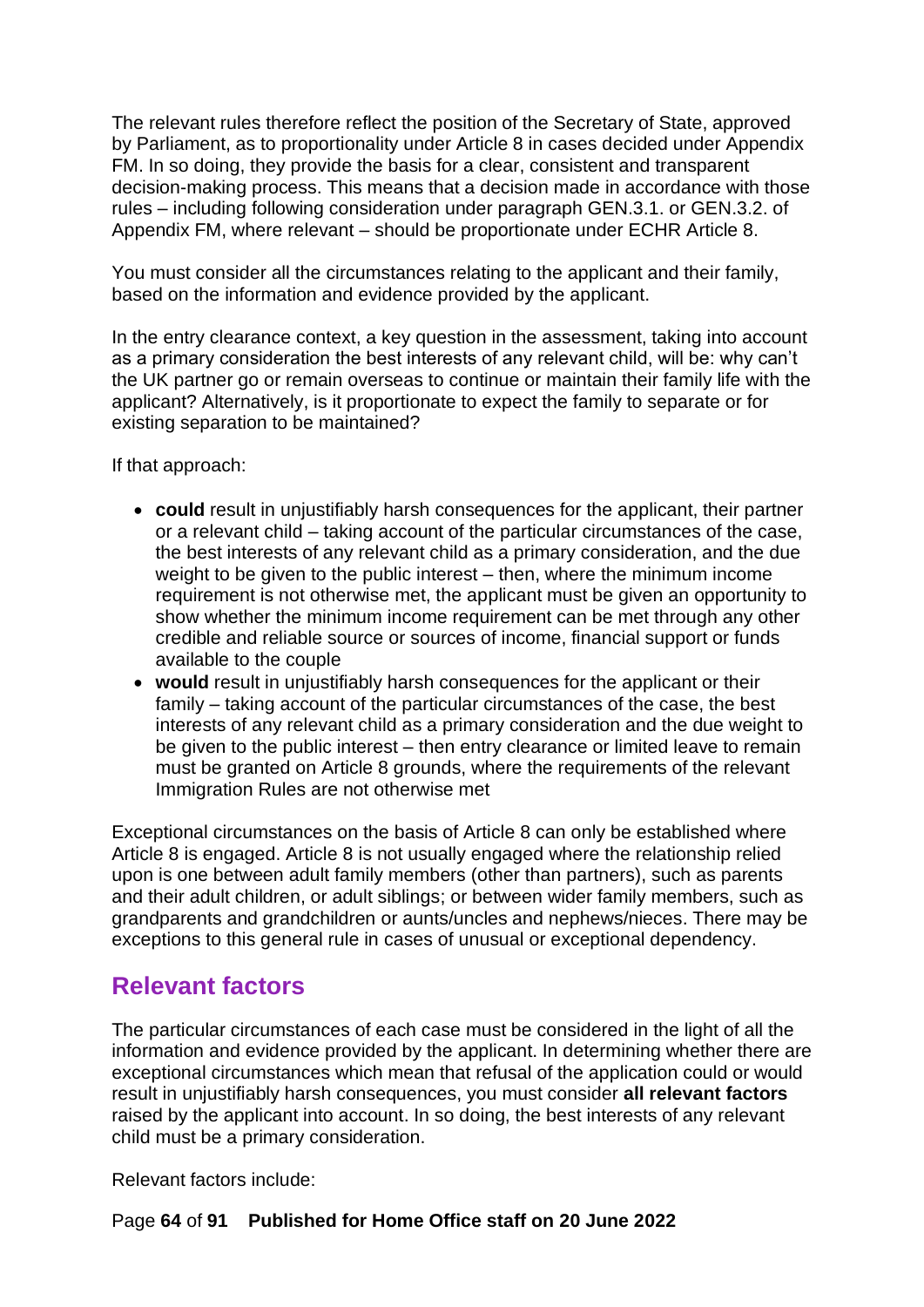#### **The best interests of a relevant child.**

**Ability to lawfully remain in or enter another country**. In respect of an entry clearance application, you should consider the ability of the members of the family unit (both the applicant and others) to lawfully remain in or enter another country. The onus is on the applicant to show that it is not feasible for the family to remain in or enter another country. A mere wish, desire or preference to live in the UK is not sufficient. An example of where it might not be feasible for the family to live together elsewhere might be where the sponsor has gained their settled status in the UK through a refugee route, and the applicant is of the same nationality. In the absence of a realistic third country alternative, the settled person's inability to resume life in the country of origin is likely to constitute an obstacle to family life continuing or resuming overseas. In turn, that may mean that refusal of entry clearance will result in unjustifiably harsh consequences. You may consider relevant country information (but may not seek to go behind any decision to grant refugee status).

#### **The nature and extent of the family relationships involved**, including such matters as:

- the evidence that the couple have a genuine family life together, including the length of the cohabitation of partners who are not married or in a civil partnership
- if the relationship is between adult family members or wider family members, evidence of an unusual or exceptional level of dependency such that Article 8 is engaged
- how frequently the applicant currently has direct contact with their child if they do not live with them
- any evidence that the applicant has sole parental responsibility for a child of a previous relationship who lives with them, or that the other parent of that child has consented to the child's relocation to the UK with the applicant and that this is in the child's best interests

#### **Where relevant, the circumstances giving rise to the applicant being separated from their partner and or/child in the UK**, such as:

- whether the family have previously lived together overseas
- any reasons why that situation could not continue or now resume
- whether the couple chose to commence their family life together whilst living in separate countries, or while one of them was temporarily in another country, therefore knowing that they would have to meet the immigration requirements of one country or another in order to live together
- whether a clear pattern of life has been entered into by the couple of maintaining a separate lifestyle in 2 countries – which has become undesirable, rather than unjustifiably harsh (perhaps solely through a change in economic circumstances)
- whether there are any reasons why the partner and/or child in the UK cannot join or rejoin the applicant overseas - would it be unjustifiably harsh for them to do so? Would it be unjustifiably harsh to expect the family to continue to live apart?

#### Page **65** of **91 Published for Home Office staff on 20 June 2022**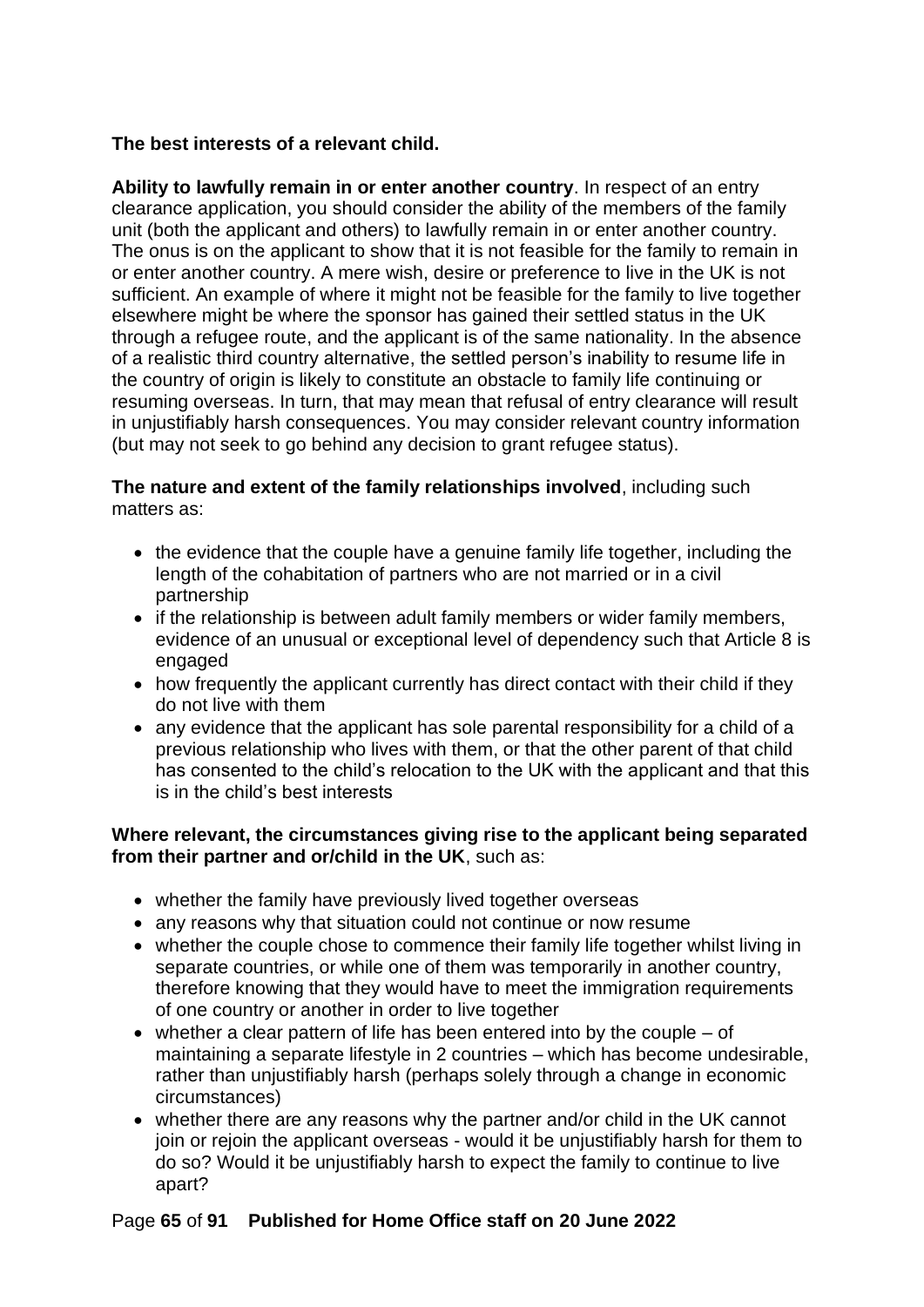You will note that the fact that refusal may, for example, result in the continued separation of family members does not of itself constitute exceptional circumstances or unjustifiably harsh consequences, particularly where the family have chosen to commence or continue their relationships in separate countries.

**The likely impact on the applicant, their partner and/or child if the application is refused**. The impact on each family member raised in the application must be considered, as well as on the family unit as a whole.

**Serious cultural barriers to relocation overseas**. This might be relevant in situations where a person would be so disadvantaged by the social, religious or cultural situation in a particular country that they could not be expected to live there. For example, a same sex couple or an inter-faith couple where the UK partner would face a real risk of prosecution, persecution or serious harm in the country of proposed relocation, as a result of their relationship or faith.

Such a barrier must be one which affects their fundamental rights, cannot reasonably be overcome and would present a very serious obstacle to family life being pursued in that country. You should consider the effect on the UK partner and the degree of difficulty that the family would face living in that country. You should consider the relevant country [information and guidance](https://www.gov.uk/government/collections/country-information-and-guidance) when considering whether a family would face very serious hardship in a particular country.

In so doing, you should consider the situation in practice and not just what is provided for in law. So, the fact that a country has a law which criminalises same sex sexual acts would not be sufficient to show that a couple would face very significant hardship living together in that country if the authorities in practice do not prosecute cases and there is no real risk of prosecution or persecution. The inability of a couple to marry or enter into a civil union, or to have their existing marriage or civil union recognised, in the country in which they would be required to continue or resume living is not in itself an obstacle to family life continuing or resuming overseas.

**The impact of a mental or physical disability or of a serious illness which requires ongoing medical treatment**. Living in or moving to another country may involve a period of hardship for any person as they adjust to their new surroundings, whether or not they have a mental or physical disability or a serious illness which requires ongoing medical treatment. But independent medical evidence could establish that a physical or mental disability, or a serious illness which requires ongoing medical treatment, would lead to very serious hardship: for example, due to the lack of adequate health care in the country where the family would be required to continue or resume living. As such, in the absence of a third country alternative, it could amount to an obstacle to family life continuing or resuming overseas, such that refusal of entry clearance would result in unjustifiably harsh consequences.

**The absence of governance or security in another country**. In some circumstances, for example where civil society has broken down as a result of conflict or natural disaster (and such breakdown extends to the country as a whole), requiring family members to either continue or to commence living there may give rise to very serious hardship that renders refusal unjustifiably harsh. Foreign Office

#### Page **66** of **91 Published for Home Office staff on 20 June 2022**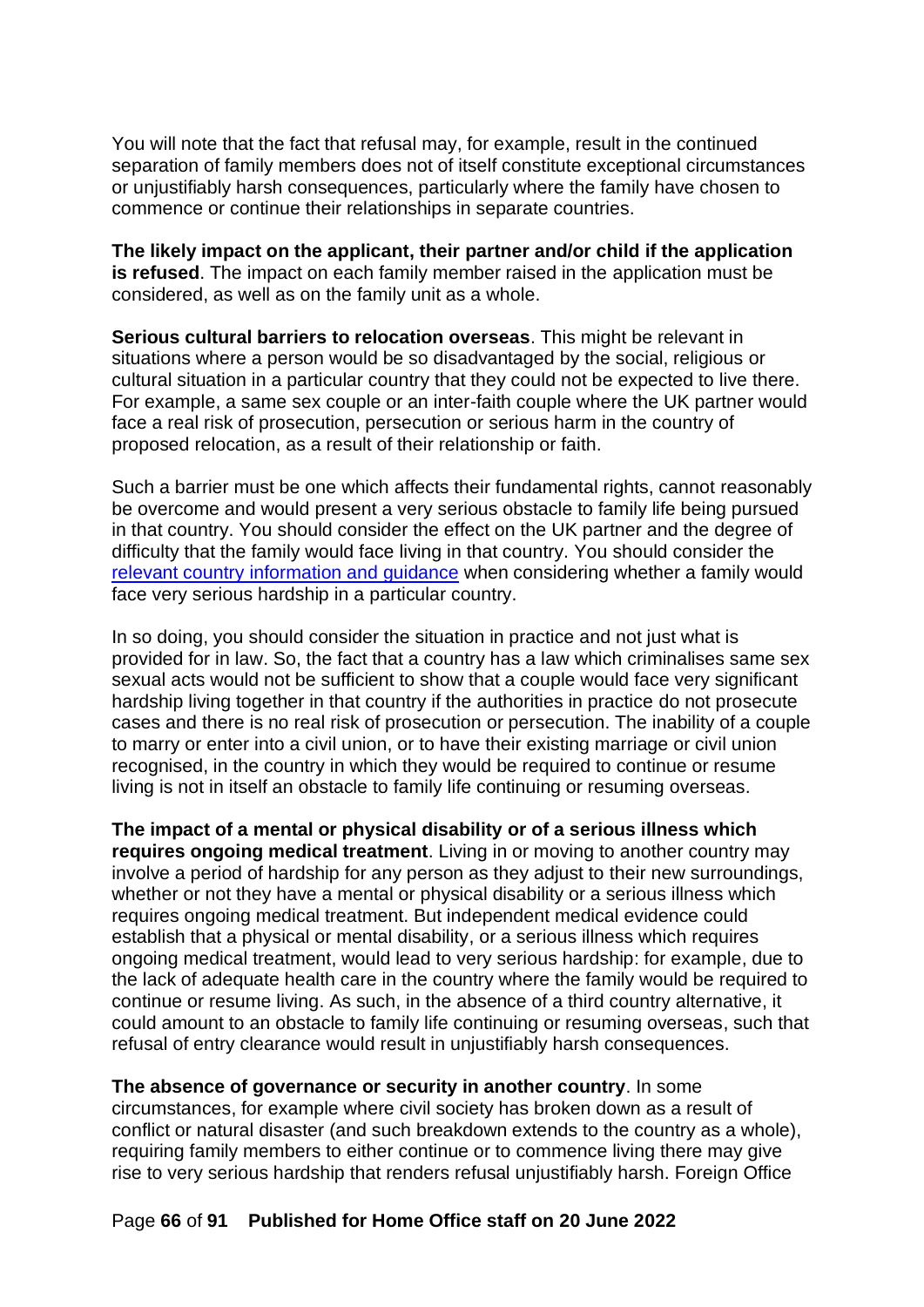travel advice should not normally be referred to, as that is generally aimed at tourists choosing to visit a country for specific purposes and a limited period. Rather, you should consider the [relevant country information and guidance](https://www.gov.uk/government/collections/country-information-and-guidance) in relation to the country or countries in which the applicant and their family do or could lawfully reside.

**The immigration status of the applicant or applicants**. You should take into account the circumstances around each individual applicant's entry to and stay in the UK and the proportion of the time they have been in the UK legally as opposed to illegally. Did they establish their right to an Article 8 consideration at a time when they were in the UK unlawfully? Article 8 rights formed in the knowledge that a person's stay here is unlawful should be given less weight (when weighed against the public interest in their removal) rights formed by a person lawfully present in the UK. Is the applicant in the UK as a visitor, meaning that they have undertaken to leave the UK at the end of their visit as a condition of their visit visa or leave to enter?

**Cumulative factors should be considered**. Cumulative factors weighing in favour of the applicant should be balanced against cumulative factors weighing in the public interest in deciding whether refusal would be unjustifiably harsh for the applicant or a relevant family member.

You must have regard to the individual circumstances of the applicant, their partner and any relevant child, based on all the information and evidence which has been provided.

Where the applicant's partner is in the UK, the question of whether refusal of entry clearance could or would result in unjustifiably harsh consequences equally requires a very stringent assessment. For example, a British citizen partner who has lived in the UK all their life, has friends and family here, works here and speaks only English may not wish to uproot and relocate halfway across the world, and it may be very difficult for them to do so. However, a significant degree of hardship or inconvenience does not amount to an unjustifiably harsh consequence in this context. ECHR Article 8 does not oblige the UK to accept the choice of a couple as to which country they would prefer to reside in.

The assessment of whether family life can continue or resume overseas will generally be considered with reference to the country in which the applicant is resident (or of which they are a national), unless there is information to suggest that the applicant or their partner might have a choice about where they choose to live overseas, such as where one or both of them has a right to reside in a country other than the country in which the applicant is resident, or where one or both of them has more than one nationality. In that case you should consider whether there are obstacles to family life continuing or resuming in any of the relevant countries (such that refusal is likely to result in unjustifiably harsh consequences).

Examples of circumstances in which 'unjustifiably harsh consequences' are **not** likely to arise include: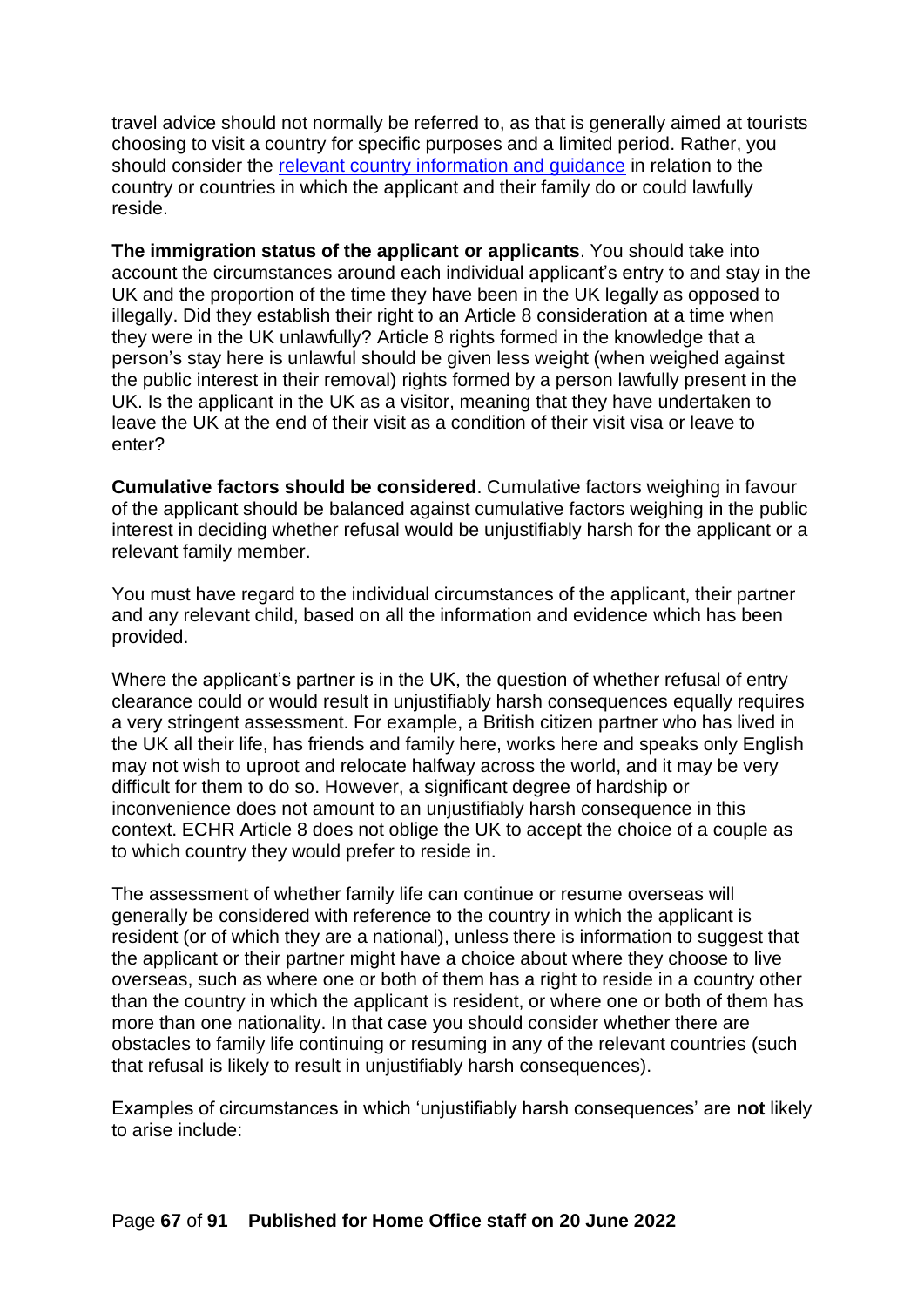**Lack of knowledge of a language spoken in the country in which the family would be required to continue or resume living**. It is reasonable to assume that the family have a language in which they can communicate together. Therefore, it is possible for family life to continue or resume outside the UK, whether or not the partner chooses to also learn a language spoken in the country in which the family would be required to continue or resume living. Although inability to speak the language of that country may cause difficulties for the partner, it is very unlikely to amount to unjustifiably harsh consequences: many people successfully move to a country where, at first, they do not speak the language.

**Being separated from extended family members**, such as where the parents or siblings of the applicant or their partner live in the UK, unless there are particular factors in the case to establish the unusual or exceptional dependency required for Article 8 to be engaged.

**A material change in the quality of life for the family in the country in which they would be required to continue or resume living**, such as the type of accommodation they would live in, or a reduction in their income or standard of living, unless this would lead to particular hardship or there were particular exceptional factors in the case.

Examples of circumstances in which the refusal of the application might result in 'unjustifiably harsh consequences' might include:

**The applicant and their partner have a child in the UK with serious mental health or learning difficulties,** and independent medical evidence establishes that good treatment and learning support are in place for the child here which would not be available in the country where the applicant resides.

**The applicant's partner has a genuine and subsisting parental relationship with a child in the UK** of a former relationship, is taking an active role in the child's upbringing, and the particular circumstances of the case mean that (taking into account the child's best interests as a primary consideration) it would be unjustifiably harsh to expect the child to relocate overseas with the applicant's partner, or for the applicant's partner to do so without the child.

## **The best interests of a relevant child**

Where making any decision which may affect the welfare of a child, but in particular where considering:

- under paragraph GEN.3.1. of Appendix FM, whether refusal of an application for entry clearance or leave to remain as a partner or child which does not meet the minimum income requirement could result in unjustifiably harsh consequences for the applicant, their partner or a relevant child
- under paragraph GEN.3.2. of Appendix FM, whether refusal of an application for entry clearance or leave to remain under Appendix FM – which does not otherwise meet the requirements of that Appendix or Part 9 (general grounds for refusal) – would result in unjustifiably harsh consequences for the applicant or their family

#### Page **68** of **91 Published for Home Office staff on 20 June 2022**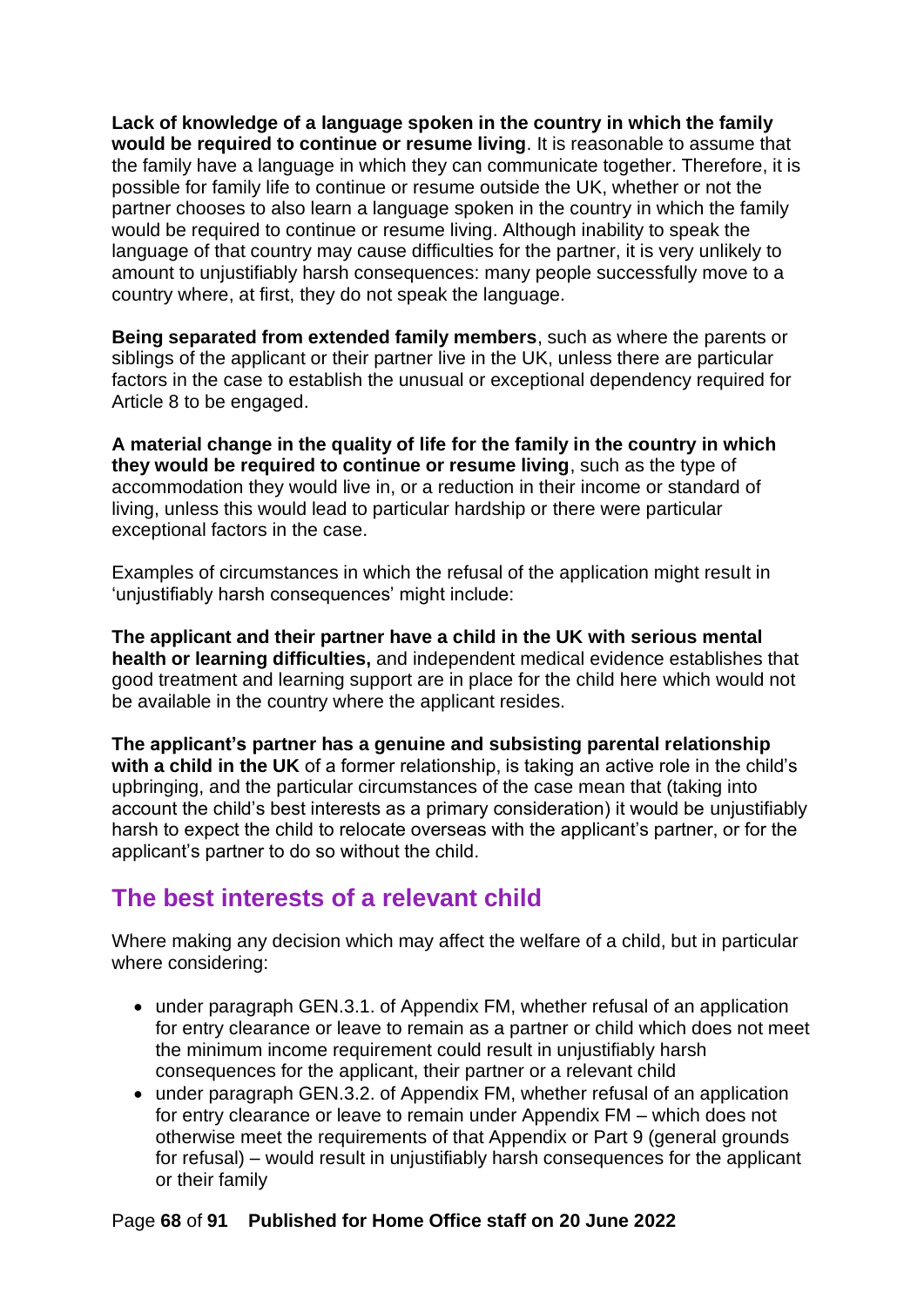You must take into account, as a primary consideration, the best interests of any 'relevant child'.

A 'relevant child' is a child in the UK or overseas, who is under the age of 18 years at the date of application, and who it is evident from the information provided by the applicant would be affected by a decision to refuse the application.

The changes to the Immigration Rules in HC 290 and their specific references to the best interests of children do not change the substance of the consideration which section 55 of the 2009 Act has always required (and continues to require). However, together with this guidance, those provisions seek to underline that existing obligation.

The Supreme Court determined, in ZH (Tanzania) v Secretary of State for the Home Department [2011] UKSC 4, that the 'best interests of the child' broadly means their well-being and that in undertaking a proportionality assessment under Article 8 those best interests must be a primary consideration. However, they are not necessarily determinative, and they can be outweighed by public interest considerations. The Court also noted that while British citizenship is not a 'trump card', it is of particular importance in assessing the best interests of a child.

In FZ (Congo) v Secretary of State for the Home Department [2013] UKSC 74, the Supreme Court said:

"...The best interests of a child are an integral part of the proportionality assessment under Article 8 of the Convention; in making that assessment, the best interests of a child must be a primary consideration, although not always the only primary consideration; and the child's best interests do not of themselves have the status of paramount consideration..."

## How to consider the best interests of a relevant child

In considering the best interests of a relevant child as a primary consideration within the Article 8 decision-making process, what matters is the substance of the attention given to the overall well-being of the child. That must be given distinct consideration, not simply regarded as an adjunct of the family life of their parent or parents.

It is also essential that the child is not blamed for any failure by their parent or parents to comply with UK immigration controls. The conduct or immigration history of their non-British citizen parent or parents is relevant to the public interest analysis and must be given due weight in determining the overall proportionality of the decision under ECHR Article 8, but it does not affect the assessment of the child's best interests or the need for those best interests to be taken into account as a primary consideration in the Article 8 decision.

The assessment of a child's best interests requires a consideration of all relevant factors in the particular case.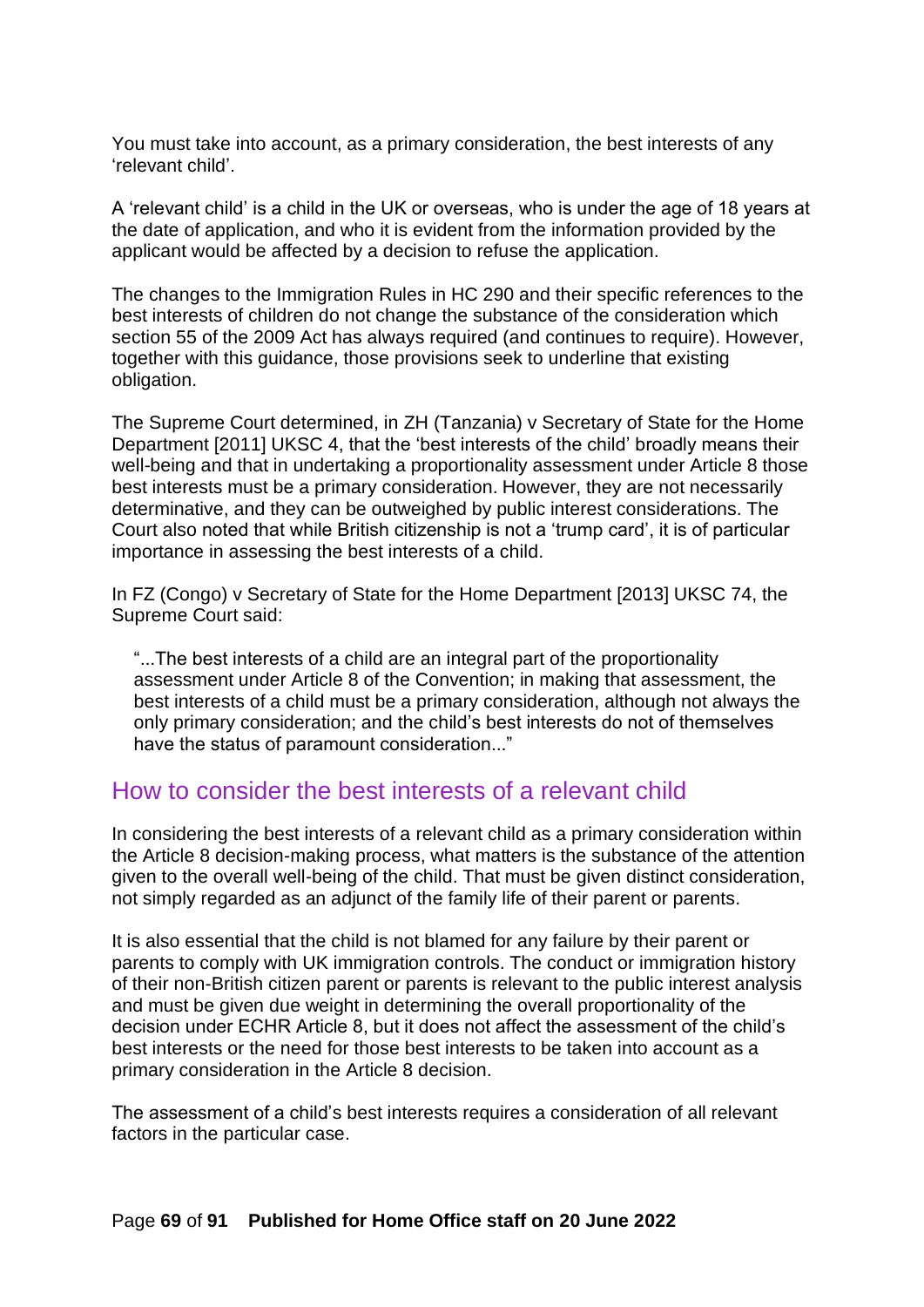In respect of leave to remain applications, where both parents are expected to leave the UK because their applications do not meet the requirements of the rules, there is a normal expectation that the child would go with them unless there is evidence that means it would be more than unreasonable, which would make the impact of refusal of their parents' applications on the child unjustifiably harsh.

The following is a non-exhaustive list of factors which are likely to be relevant. However, other factors may also be relevant in individual cases.

Factors relevant to the consideration of a child's best interests will include:

- whether their parent or parents is (are) expected to remain outside or to leave the UK
- the age of the child at the date of application
- the child's nationality, with particular importance to be accorded to British citizenship where the child has this
- the child's current country of residence and length of residence there
- the family circumstances in which the child is living
- the physical circumstances in which the child is living
- the child's relationships with their parent or parents overseas and in the UK
- how long the child has been in education and what stage their education has reached
- the child's health
- the child's connection with the country outside the UK in which their parents are, or one of their parents is, currently living or where the child is likely to live if their parents leave the UK
- the extent to which the decision will interfere with, or impact on the child's family or private life

Where the child is resident overseas, additional relevant factors will include:

- the reasons for the child being overseas
- where the child is a child of a previous relationship of the applicant or their partner: whether it has been shown that the applicant or their partner has sole parental responsibility for the child, or that the child's other parent has consented to the child's relocation to the UK and that this is in the child's best interests
- whether the child has siblings under the age of 18 overseas or in the UK, and their age and nationality
- whether the child or those siblings were born in the UK
- whether the child has previously visited or lived in the UK

Where the child is resident in the UK, additional relevant factors will include:

- how renewable the child's connection is with the country outside the UK in which their parents are, or one of their parents is, currently living
- whether (and, if so, to what extent) the child will have linguistic, medical or other difficulties in adapting to life in that country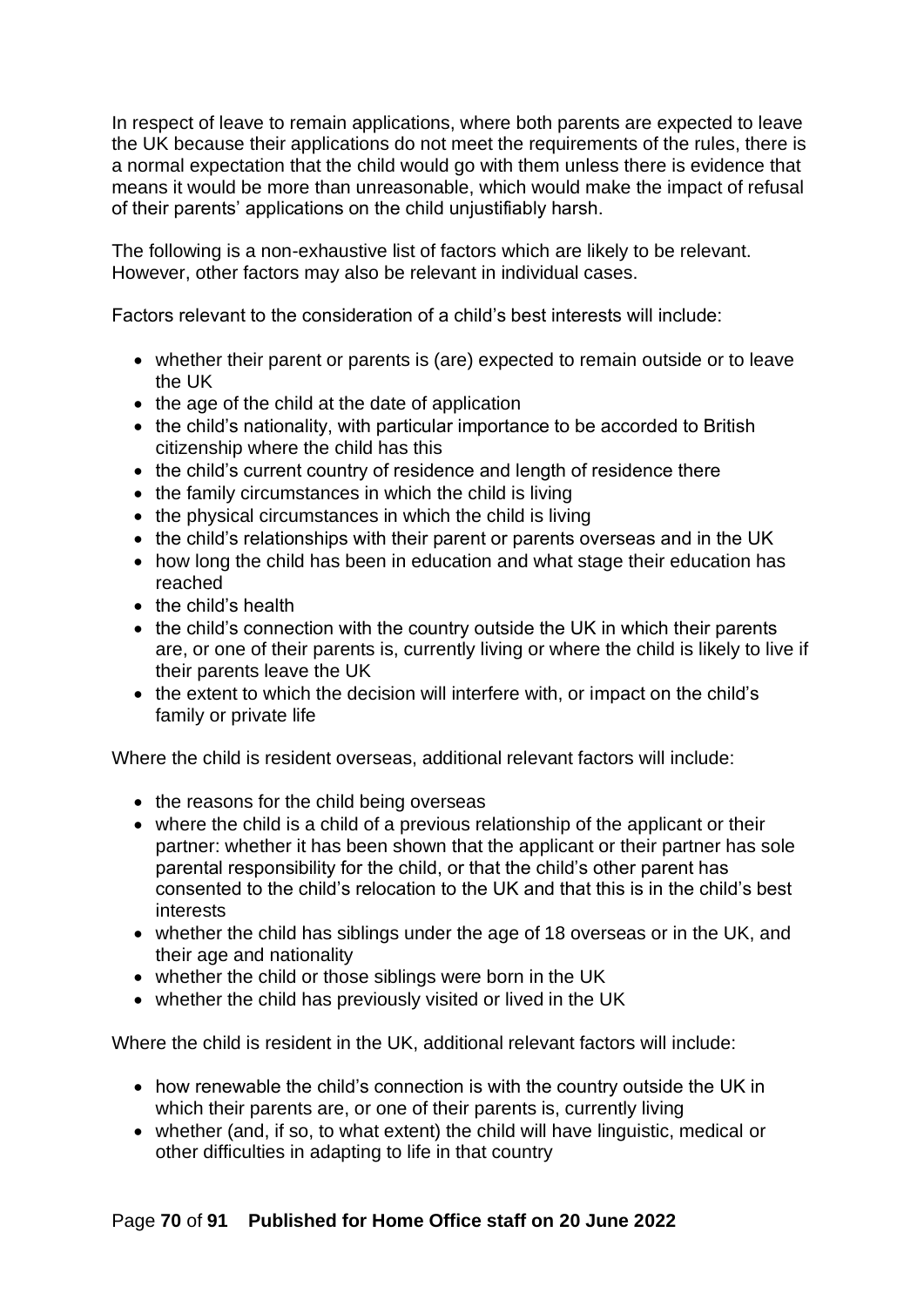- whether there are any factors affecting the child's well-being which can only be alleviated by the presence of the applicant in the UK
- what effective and material contribution the applicant's presence in the UK would make to safeguarding and promoting the child's well-being. Is this significant in nature? For example:
	- o support during or following a major medical procedure, especially if this is likely to lead to a permanent change in the child's life
	- o where there is no other family member in the UK able to care for the child and the applicant's presence in the UK will form part of achieving a durable solution for the child that is in their best interests

Support for the child in the UK during exams is unlikely to be sufficient, unless there are additional factors in the child's circumstances requiring a clear contribution and support from the applicant and any plans of the other family member(s) in the UK that were in place to provide this cannot now be met

The child's best interests, taken into account as a primary consideration, must constitute substantive and compelling factors for entry clearance to be granted following consideration under paragraphs GEN.3.2. and GEN.3.3. of Appendix FM, where the requirements of the Immigration Rules are not otherwise met.

You must take into account any order made by the Family Court in the UK, but this is not determinative of the immigration decision. Family orders, such as contact, care, ward of the court and residence orders, do not limit the exercise of the Secretary of State's powers with respect to immigration control. You do not have to grant leave because of such an order, but any order of this type is a relevant and important consideration to take into account in assessing the best interests of the child. Orders from the Family Court must be accompanied by written permission of disclosure from the Family Court.

To reflect the findings in the Court of Appeal case of [Secretary of State for the](https://www.bailii.org/ew/cases/EWCA/Civ/2019/661.html)  [Home Department v AB \(Jamaica\) & Anor \[2019\] EWCA Civ 661,](https://www.bailii.org/ew/cases/EWCA/Civ/2019/661.html) where the requirements of the Rules are otherwise not met (in part or at all), there is a genuine and subsisting parental relationship to a qualifying child and if there is and it is unreasonable for that child to leave the UK, the exceptional circumstances test will be met.

## **Related content**

**[Contents](#page-1-0)**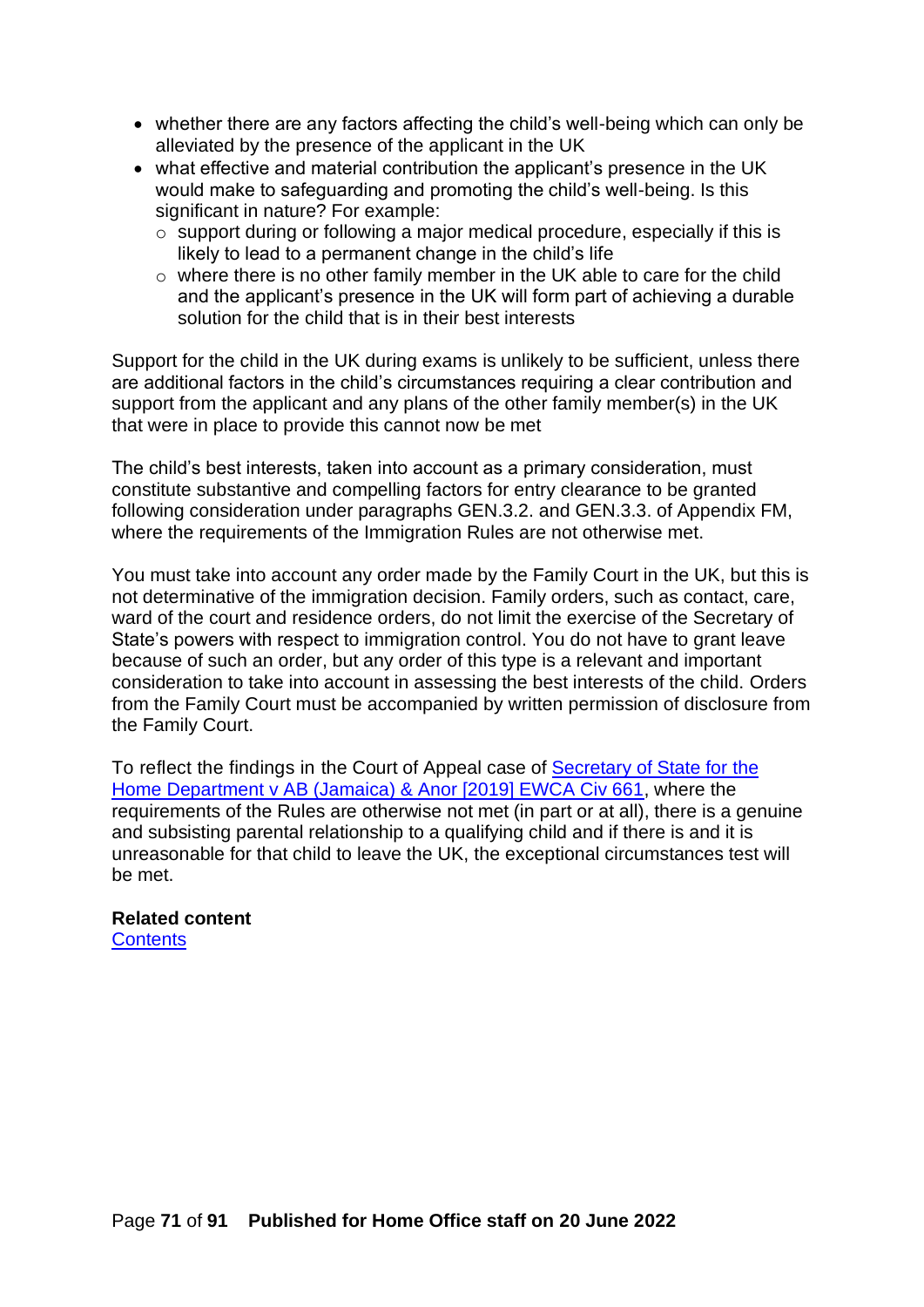# Decision to grant leave to remain on the basis of exceptional circumstances under GEN.3.2. of Appendix FM

Where an application made or considered under Appendix FM does not otherwise meet the relevant requirements of that Appendix or of Part 9 of the rules, but it is considered, under paragraph GEN.3.2., that there are exceptional circumstance which would render refusal a breach of ECHR Article 8 (because it would result in unjustifiably harsh consequences for the applicant, their partner, a relevant child or another family member whose Article 8 rights it is evident from the information provided by the applicant would be affected), leave to remain should be granted in accordance with paragraph GEN.3.2. under the most relevant decision paragraph under Appendix FM. The applicant will normally be granted leave to remain for a period of 30 months, with scope to qualify for settlement as a partner or parent (or as their child) after 10 years.

Under paragraph GEN.1.11. and GEN.1.11A, this grant of leave will normally be subject to a condition of no recourse to public funds, unless the applicant has provided you with satisfactory evidence that they are destitute or at risk of destitution, or there are reasons relating to the welfare of a relevant child which outweigh the considerations for imposing the condition of or there are exceptional circumstances relating to the applicant's financial circumstances which, in your view, requires you not to impose a condition of no recourse to public funds. For further guidance on the policy see the following section of this guidance: [recourse to public](#page-90-0)  [funds.](#page-90-0)

The applicant should be advised that, where eligible, they should make an appropriate valid application for further leave to remain no more than 28 days before their extant leave is due to expire, or no more than 28 days before they have completed 30 months in the UK with such leave.

**Related content**

**[Contents](#page-1-0)**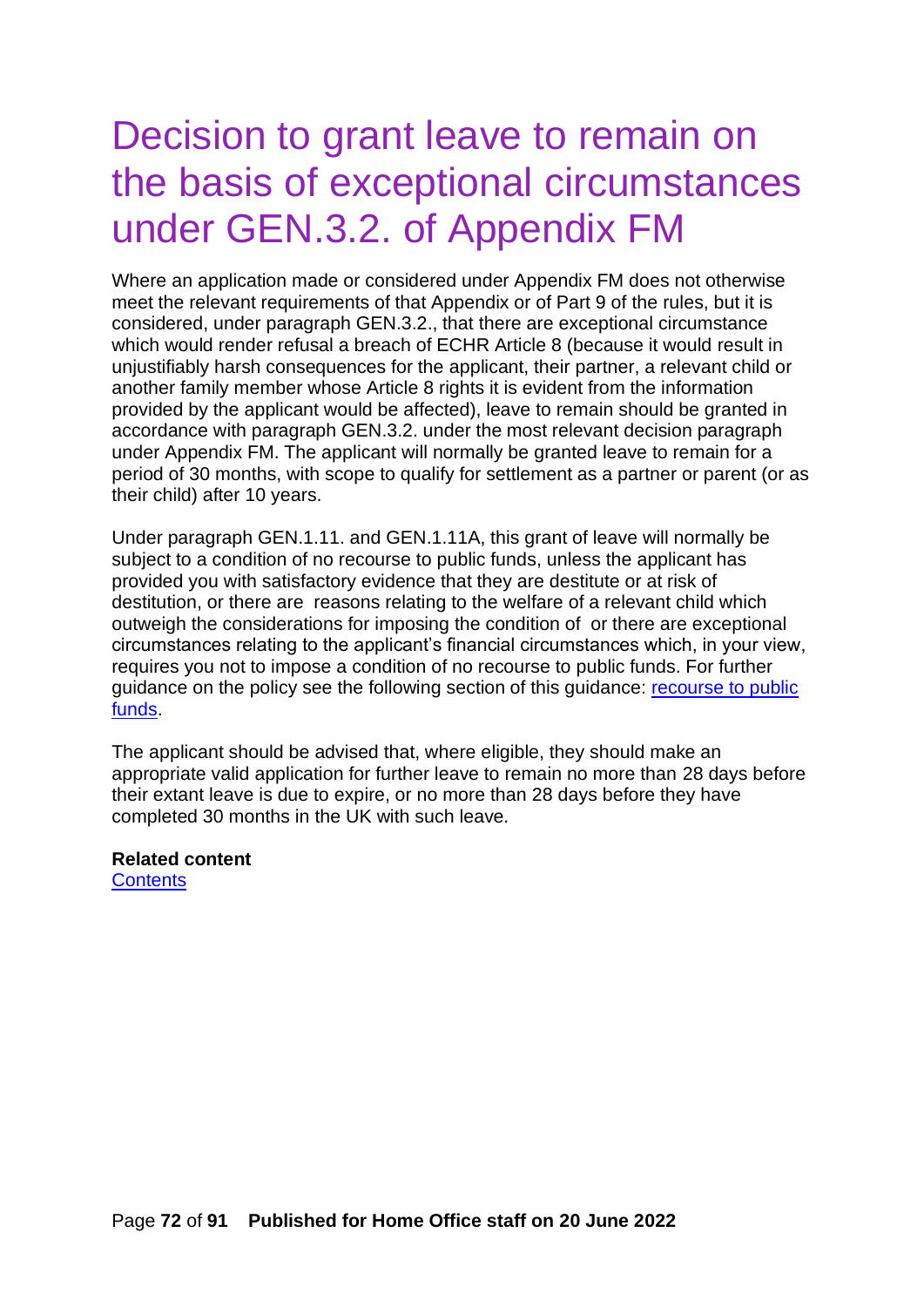# Longer or shorter periods of leave

Settlement in the UK is a privilege, not an automatic entitlement. Unless there are truly exceptional reasons, the expectation is that applicants should serve a probationary period of limited leave before being eligible to apply for indefinite leave to remain (ILR).

However, there may be rare cases in which either a longer period of leave or an early grant of ILR is considered appropriate, because there are other particularly exceptional or compelling reasons to grant leave for a longer period (or ILR).

If the applicant specifically requests a longer period of leave than 30 months, or ILR, and provides reasons as to why they think a longer period of leave or ILR is appropriate in their case, you must consider this and set out in any decision letter why a grant of more than 30 months or ILR has not been made.

There is discretion to grant a longer period of leave or ILR outside the rules where there are other particularly exceptional or compelling reasons to do so. There must be sufficient evidence to demonstrate the individual circumstances are not just unusual but can be distinguished to a high degree from other cases to the extent that it is necessary to deviate from a standard grant of 30 months' leave to remain under Appendix FM.

In all cases the onus is on the applicant to provide evidence as to why they believe that a longer period of leave (or ILR) is necessary and justified on the basis of particularly exceptional or compelling reasons.

If you decide that the case is not sufficiently exceptional or compelling, they should grant 30 months' leave to remain, and explain in the decision letter why this has been granted instead of the length of leave requested.

If the applicant does not make a request for a longer than standard period of leave, or if they make a request without providing any reasons for why a longer grant of leave is appropriate, you should grant 30 months' leave to remain.

In some cases, there may be exceptional circumstances that mean it may be appropriate to grant leave on a short-term temporary basis to enable particular issues relating to the person to be addressed before they leave the UK. For example, a short period of stay to enable them to complete exams that are critical to a defined stage of education or to enable a specific treatment to be completed in order to enable the person to travel. If the grant of leave is being made on a shortterm temporary basis, a shorter period of leave should be granted, appropriate to the circumstances of the case.

Reasons to grant ILR early, are likely to be easily identifiable on their individual facts, for example, where it is considered that the precariousness of limited leave would create such serious distress as to have a disproportionately detrimental effect on the person's health or welfare that it would prevent recovery or development. The threshold is high and concerns the direct effect on the person concerned.

### Page **73** of **91 Published for Home Office staff on 20 June 2022**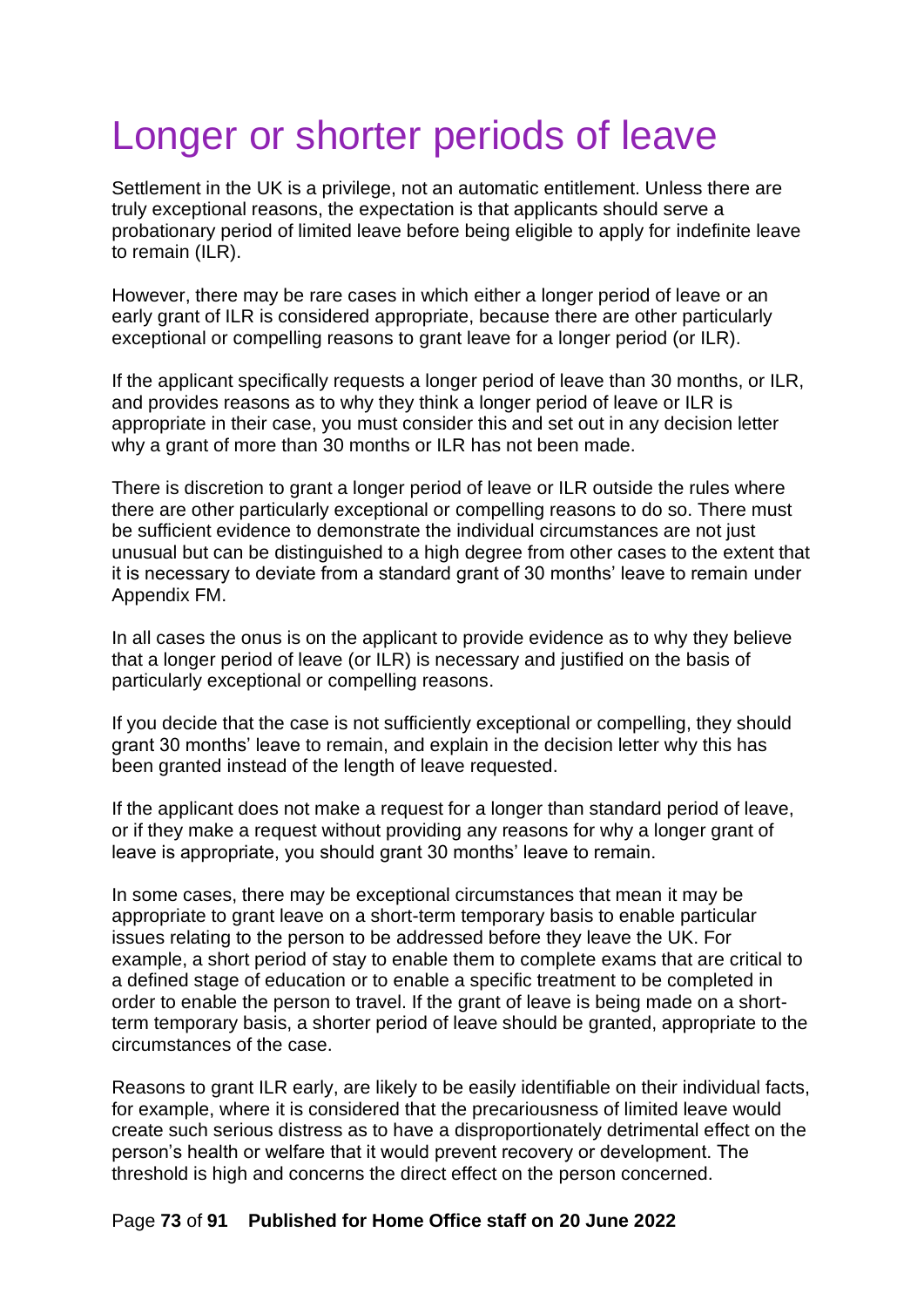An example of where it would not normally be appropriate to grant ILR might be because the person would like to qualify for a student loan to go to university and isn't currently eligible. This would not normally be regarded as sufficiently exceptional or compelling circumstances, absent additional factors.

Where granting a non-standard period of limited leave to the applicant, because it is accepted that there are exceptional reasons for doing so, this leave will have to be granted outside the Immigration Rules as there is no provision within Appendix FM for granting limited leave for a period of more than 30 months. This also applies to ILR, where this is granted outside of a valid ILR application or where the requirements of the rules are not met. If there are exceptional reasons to grant ILR, this should be granted outside the rules.

#### **Related content**

**[Contents](#page-1-0)**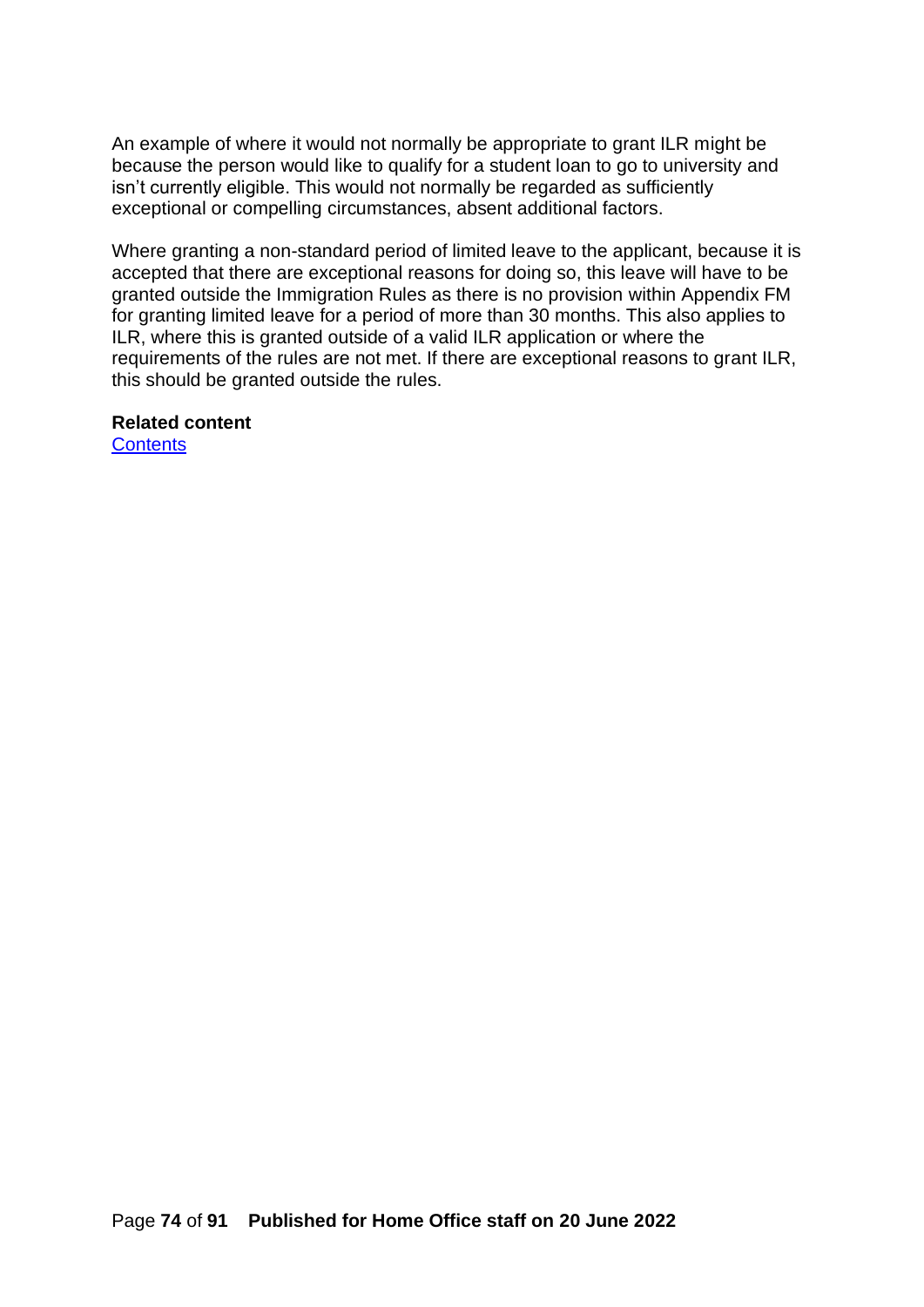# Compelling compassionate factors

This section tells you about compassionate factors.

Where circumstances do not warrant a grant of leave on the basis of Article 8, you must consider if a grant of leave outside the rules is warranted on compelling compassionate grounds.

Compelling compassionate factors are, broadly speaking, exceptional circumstances that warrant a period of leave for a non-Article 8 reason. An example might be where an applicant or family member has suffered a bereavement and requests a period of stay to deal with their loss or to make funeral arrangements.

In considering compassionate factors, you must consider all relevant factors raised by the applicant.

If any compassionate factors are raised in the application, you should consult the following leave outside the rules guidance:

- Leave outside the rules (LOTR) (internal)
- [Leave outside the rules \(LOTR\)](https://www.gov.uk/government/collections/chapter-1-general-provisions-immigration-directorate-instructions) (external)

You should ensure that where an applicant is granted limited leave to remain on the basis of compassionate factors, the decision letter must clearly show that the grant has been given outside the Immigration Rules on the basis of compassionate factors, and is not being made on the basis of their Article 8 family or private life.

It is unlikely that leave will be granted for a period of 30 months, but instead should be a short period of leave to remain to reflect the individual circumstances of the application. For example, it may be appropriate to grant a period of 6 months' leave to enable completion of final examinations taking place within 4 months, to allow for the examinations and to arrange travel.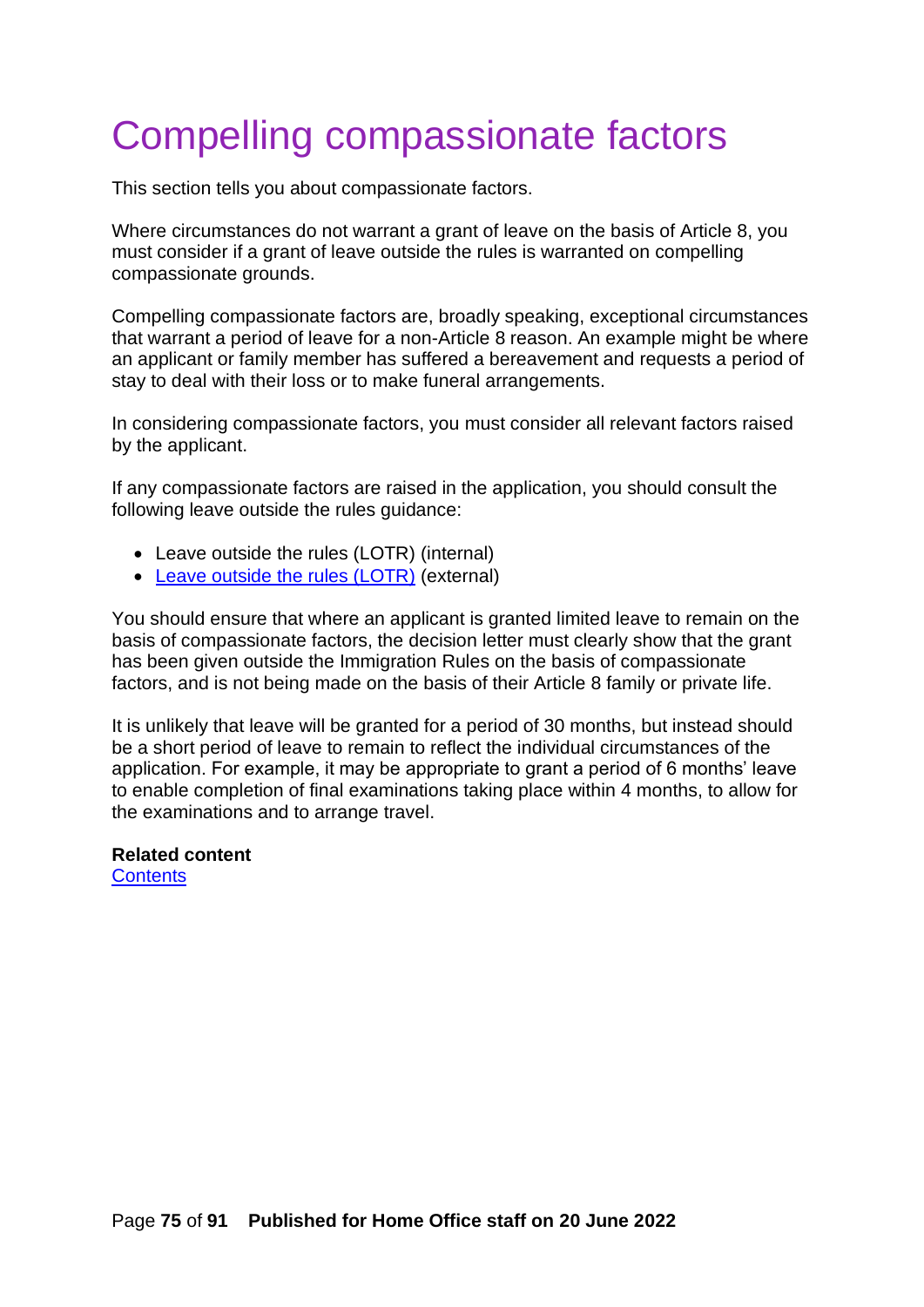## Decisions in cases where a valid application is not required

This section tells you how to consider cases where a valid application is not required.

## **When a valid application is not required**

Under Appendix FM and Appendix Private Life a valid application is not required when the Article 8 family or private life claim is raised:

- as part of an asylum claim, or as part of a further submission in person after an asylum claim has been refused
- where a migrant is in immigration detention- a migrant in immigration detention or their representative must submit any application or claim raising Article 8 to a prison officer, a prisoner custody officer, a detainee custody officer or a member of Home Office staff at the migrant's place of detention
- in an appeal (subject to the consent of the Secretary of State where applicable)

A valid application is also not required where the Secretary of State decides to determine any Article 8 claim in the absence of such an application, for example under paragraph 400 of Part 13 of the Immigration Rules where the person's removal from the UK is contemplated.

Where a valid application is not required, as set out above and in [paragraph](https://www.gov.uk/guidance/immigration-rules/immigration-rules-appendix-fm-family-members) [GEN.1.9. of Appendix FM](https://www.gov.uk/guidance/immigration-rules/immigration-rules-appendix-fm-family-members) and [paragraph A277C of Part 8](https://www.gov.uk/guidance/immigration-rules/immigration-rules-part-8-family-members) of the Immigration Rules, you should consider the Article 8 claim under the relevant requirements in Appendix FM when considering family life or Appendix Private Life when considering private life.

A person who has made a claim or wishes to make a claim for leave on the basis of Article 8 and who is not required to make a valid application can only be considered for leave to remain under the 10-year partner, parent or private life route to settlement.

If the person wishes to be considered under the 5-year partner or parent route, they must submit a valid application.

Where an applicant has been granted leave to remain on the basis of Article 8 (under [Appendix FM,](https://www.gov.uk/guidance/immigration-rules/immigration-rules-appendix-fm-family-members) Appendix Private Life, or before 20 June 2022) uwithout submitting a valid application, they will be required to submit a valid application, on the correct form and accompanied by the correct fee (subject to any fee waiver they may qualify for), when they come to apply for further leave to remain or indefinite leave to remain (unless they once again fall within paragraph GEN.1.9. or the Secretary of State otherwise decides to determine any Article 8 claim in the absence of such an application).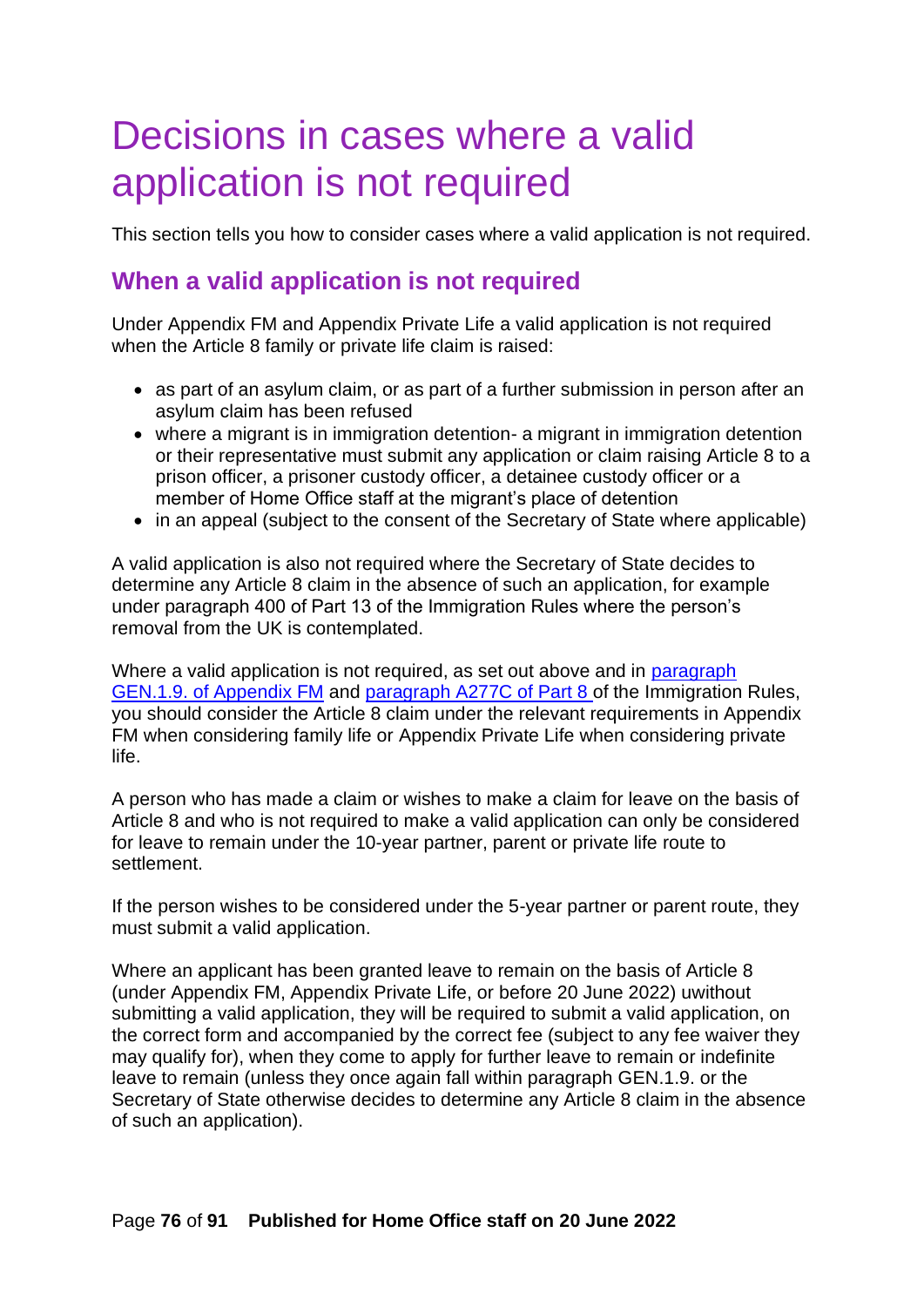## **Asylum/Humanitarian Protection or removal decisions**

## Asylum/Humanitarian Protection claims

Where a person has made a claim for asylum or humanitarian protection, the Immigration Rules in paragraphs [A277C of Part 8](https://www.gov.uk/guidance/immigration-rules/immigration-rules-part-8-family-members) and [326B of Part 11,](https://www.gov.uk/guidance/immigration-rules/immigration-rules-part-11-asylum) and paragraph [GEN.1.9. of Appendix FM,](https://www.gov.uk/guidance/immigration-rules/immigration-rules-appendix-fm-family-members) provide that any Article 8 claim will be considered in line with the 10-year partner or parent routes in Appendix FM and the private life routes in Appendix Private Life (or paragraphs 276ADE(1) to 276DH of the Immigration Rules before 20 June 2022), or the private life route under Appendix Private Life.

The asylum decision maker should consult the relevant policy instruction for guidance on the asylum/humanitarian protection part of the decision-making process.

## Article 8 claims made while in immigration detention pending removal

Paragraphs [276A0 of Part 7](https://www.gov.uk/guidance/immigration-rules/immigration-rules-part-7-other-categories), PL 1.3. of Appendix Private Life and [GEN.1.9 of](https://www.gov.uk/guidance/immigration-rules/immigration-rules-appendix-fm-family-members)  [Appendix FM](https://www.gov.uk/guidance/immigration-rules/immigration-rules-appendix-fm-family-members) set out that where an applicant is in immigration detention, they or their representative must submit any application or claim raising Article 8 to a prison officer, a prisoner custody officer, a detainee custody officer, or a member of Home Office staff at their place of detention. The claim should be considered under the relevant 10- year partner or parent routes in Appendix FM and the private life route in Appendix Private Life, by virtue of [paragraph 400 of Part 13 of the Immigration Rules.](https://www.gov.uk/guidance/immigration-rules/immigration-rules-part-13-deportation)

## Considering Article 8 claims in Asylum/Humanitarian Protection and removal decisions

The decision maker dealing with asylum/humanitarian protection or removal cases should deal with the Article 8 part of any claim by considering whether the applicant meets the requirements of the 10-year partner route under paragraph R-LTRP.1.1(a), (b) and (d), or the 10-year parent route under paragraph R-LTRPT.1.1(a), (b) and (d) of Appendix FM, and the private life route under Appendix Private Life.

Where the requirements are met, you may grant leave to remain for a period of 30 months, under the relevant route.

Under [paragraph GEN.1.11A of Appendix FM](https://www.gov.uk/guidance/immigration-rules/immigration-rules-appendix-fm-family-members) for family life, and paragraph PL 10.5.of Appendix Private Life, the grant of leave will normally be subject to a condition of no recourse to public funds, unless the applicant has provided you with satisfactory evidence that they are destitute, or satisfactory evidence that there are particularly compelling reasons relating to the welfare of a child of a parent in receipt of a very low income, or satisfactory evidence that there are exceptional circumstances relating to the applicant's financial circumstances which, in your view, requires you not to impose a condition of no recourse to public funds. For further guidance on the policy see the following section in this guidance: [recourse to public funds.](#page-90-0)

### Page **77** of **91 Published for Home Office staff on 20 June 2022**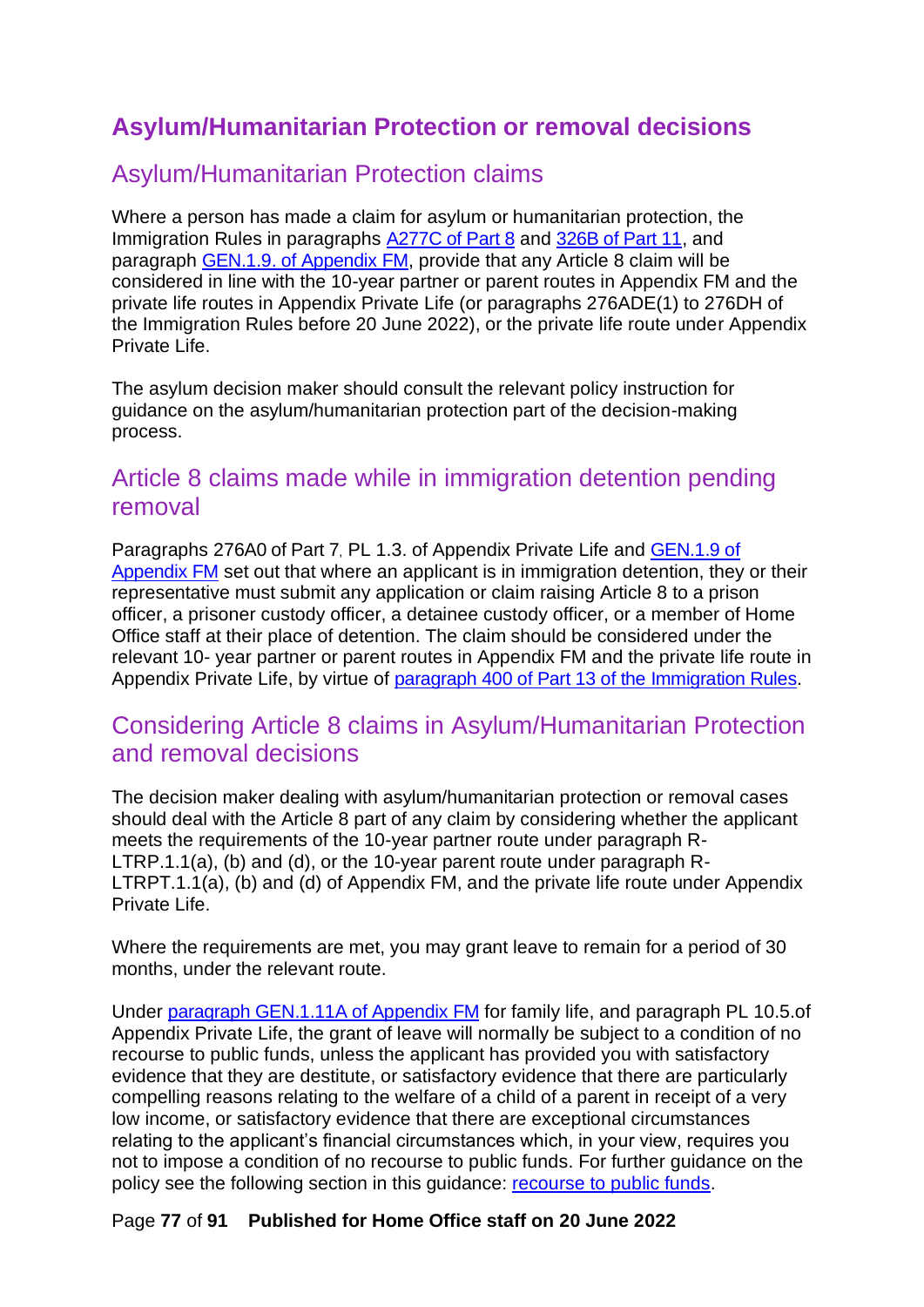This consideration can only result in leave to remain granted under a 10-year route to settlement if the applicant meets the requirements of the relevant rules. If the applicant wishes to be considered for leave to remain under the 5-year route as a partner or parent, they will have to submit a separate, valid application for that route.

If the requirements for a grant of leave on the basis of family life (including on the basis of exceptional circumstances) are not met on a 10-year route under Appendix FM or Appendix Private Life are not met, you must go on to consider whether there are any exceptional circumstances which would mean that refusal would result in unjustifiably harsh consequences for the individual such that refusal of the application would not be proportionate.

For guidance on exceptional circumstances and how to consider a child's best interests, see [the Exceptional circumstances section.](#page-58-0)

If there are exceptional circumstances, the applicant should be granted leave to remain in line with the following section of this guidance: [Exceptional circumstances.](#page-58-0)

If the Article 8 claim is refused, you should refuse leave to remain family life under paragraph D-LTRP.1.3. or D-LTRPT.1.3. of Appendix FM and private life under paragraph PL 9.1. of Appendix Private Life.

If after considering the case the Article 8 claim is refused, any reasons for refusal letter must explain why the requirements of the Immigration Rules have not been met. It must fully outline and explain the consideration of exceptional circumstances, including why it is not considered there are any exceptional circumstances in the case.

### **Related content**

<span id="page-77-0"></span>**[Contents](#page-1-0)**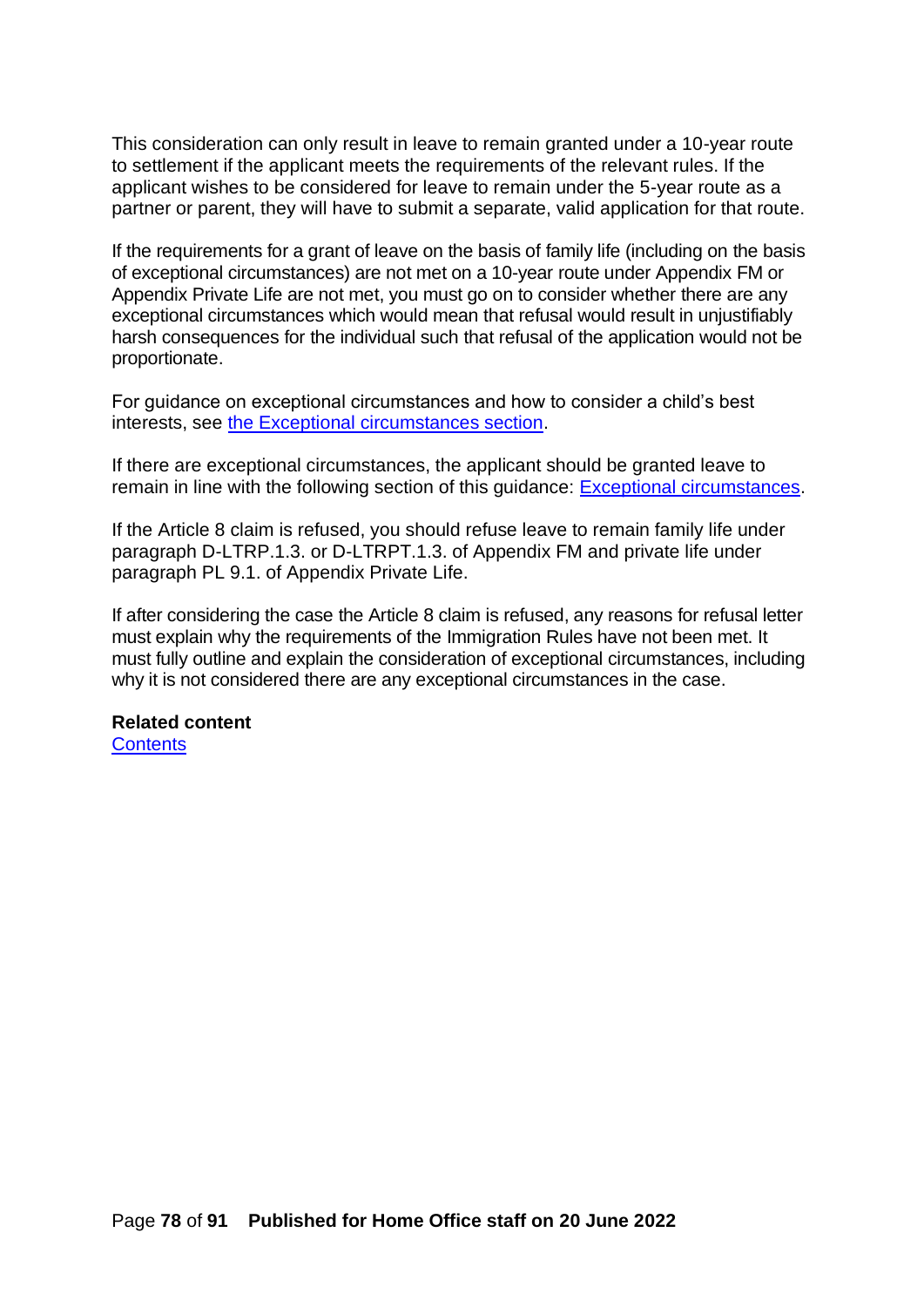# Recourse to public funds

This section tells you about No Recourse to Public Funds (NRPF).

## **General**

Those seeking to establish their family life in the UK must do so on a basis that prevents burdens on the taxpayer and promotes integration. The changes to the Immigration Rules implemented on 9 July 2012 are predicated in part on safeguarding the economic well-being of the UK, which is a legitimate aim under Article 8 of the ECHR (the right to respect for private and family life) for which necessary and proportionate interference in Article 8 rights can be justified.

The Immigration Rules are approved by Parliament and govern the NRPF policy in grants of leave made under the family and private life routes under the rules and in grants of leave made outside the private life rules under ECHR Article 8 on the basis of exceptional circumstances.

This approach now carries the full weight of primary legislation, under Part 5A of the Nationality, Immigration and Asylum Act 2002, inserted by [section 19 of the](http://www.legislation.gov.uk/ukpga/2014/22/section/19/enacted) [Immigration Act 2014](http://www.legislation.gov.uk/ukpga/2014/22/section/19/enacted) and implemented on 28 July 2014. This sets out public interest considerations concerning the maintenance of effective immigration controls and other considerations which apply where a court or tribunal is considering whether a decision made under the Immigration Acts breaches a person's right to respect for private and family life under Article 8. In particular, it sets out in section 117B(3) of the 2002 act inserted by [section 19 of the Immigration Act 2014,](http://www.legislation.gov.uk/ukpga/2014/22/section/19/enacted) that:

'It is in the public interest, and in particular in the interests of the economic wellbeing of the United Kingdom, that persons who seek to enter or remain in the United Kingdom are financially independent, because such persons –

- a) are not a burden on taxpayers, and
- b) are better able to integrate into society.'

**In accordance with** [Section 55 of the Borders, Citizenship and Immigration Act](https://www.legislation.gov.uk/ukpga/2009/11/contents)  [2009,](https://www.legislation.gov.uk/ukpga/2009/11/contents) **the best interests of a child, whether that child is the applicant or a dependant of the applicant, must be taken into account as a primary, although not the only, consideration when deciding whether it is reasonable to impose or maintain an NRPF condition.** 

## The position in Appendix FM

Paragraph GEN.1.11A provides the basis in the Immigration Rules for exceptions to the wider policy on migrants not having recourse to public funds. **In all cases where an applicant has been granted leave, or is seeking leave, under the family or private life routes the NRPF condition must be lifted or not imposed if an applicant is destitute or is at risk of imminent destitution without recourse to**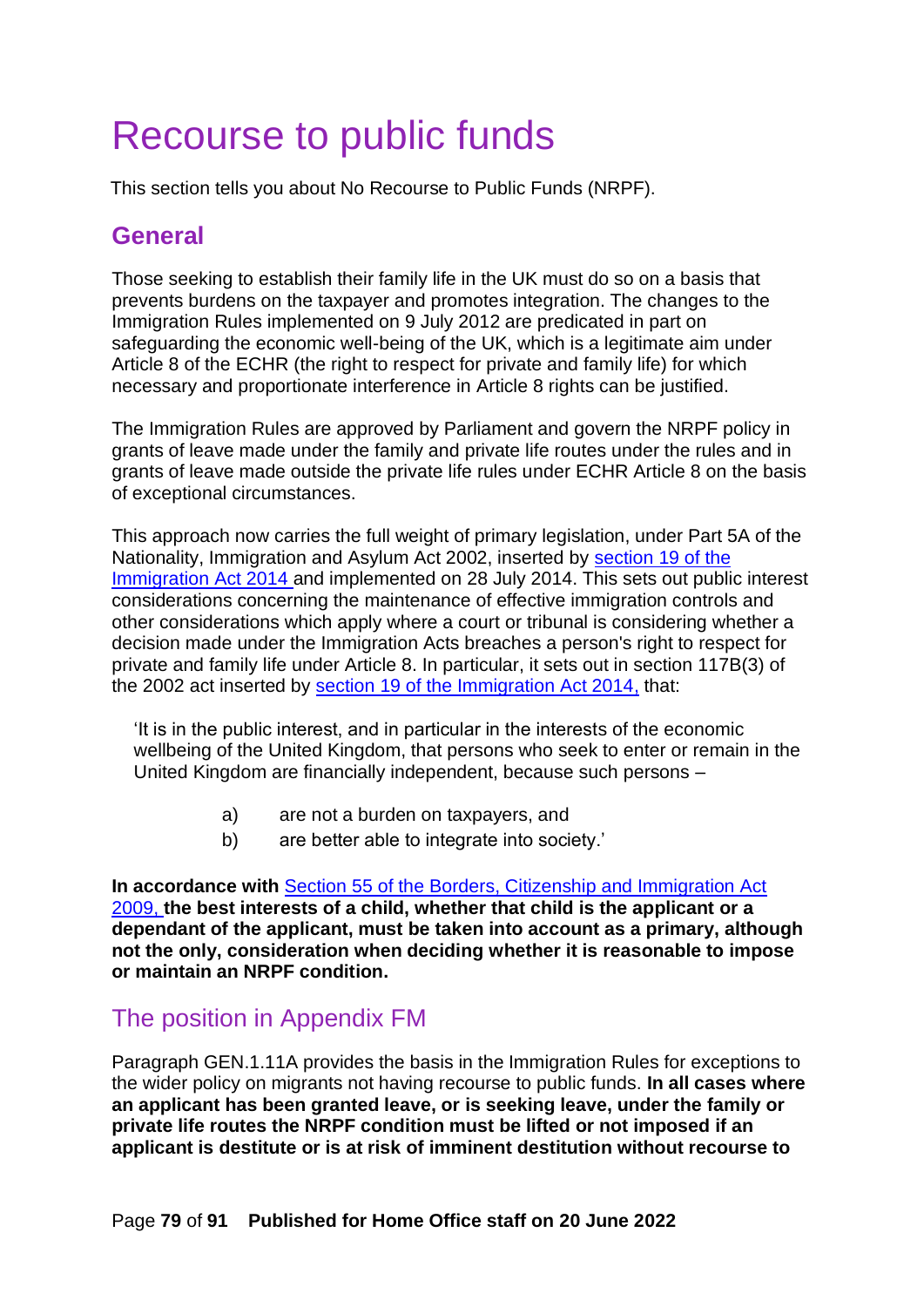**public funds, or where there are reasons relating to the welfare of a child which outweigh the considerations for imposing the condition.** 

## The position in Appendix Hong Kong British National (Overseas)

Paragraph HK 65.1 provides that a person in the UK with permission on the Hong Kong BN(O) route may have that permission varied to remove the NRPF condition where they have provided the decision-maker with satisfactory evidence that the applicant is destitute or at imminent risk of destitution or there are reasons relating to the welfare of a relevant child which outweigh the considerations for imposing the condition, or the applicant is facing exceptional financial circumstances relating to a very low income.

## **Criteria for the non-imposition or lifting of the NRPF condition**

The NRPF condition must not be imposed, and if imposed must be lifted if the applicant is assessed and found

- to be destitute
- to be at risk of imminent destitution
- there are reasons relating to the welfare of a child which outweigh the considerations for imposing the condition
- that they are faced with exceptional financial circumstances

The applicant must provide all of the information and evidence which they would like the decision maker to consider. The decision maker will consider whether the NRPF condition is to be applied, or to be lifted if already imposed, at every leave to remain application stage. This does not necessarily mean new evidence needs to be provided. It can mean that following a previous decision, an applicant is currently in receipt of public funds and that, if the access to public funds were withdrawn, an applicant would not be able to afford their accommodation. Evidence of being homeless in the recent past, or having been evicted, can also support a request for granting or maintaining access to public funds if there has been no increase in an applicant's income since such eventualities. There is no explicit definition of 'the recent past' but periods of homelessness within the previous 30 months should be considered.

In all cases where:

- limited leave is granted as a partner or parent under Appendix FM
- limited leave on the grounds of private life is granted under Appendix Private Life
- permission to stay is granted on the Hong Kong BN(O) route

**and**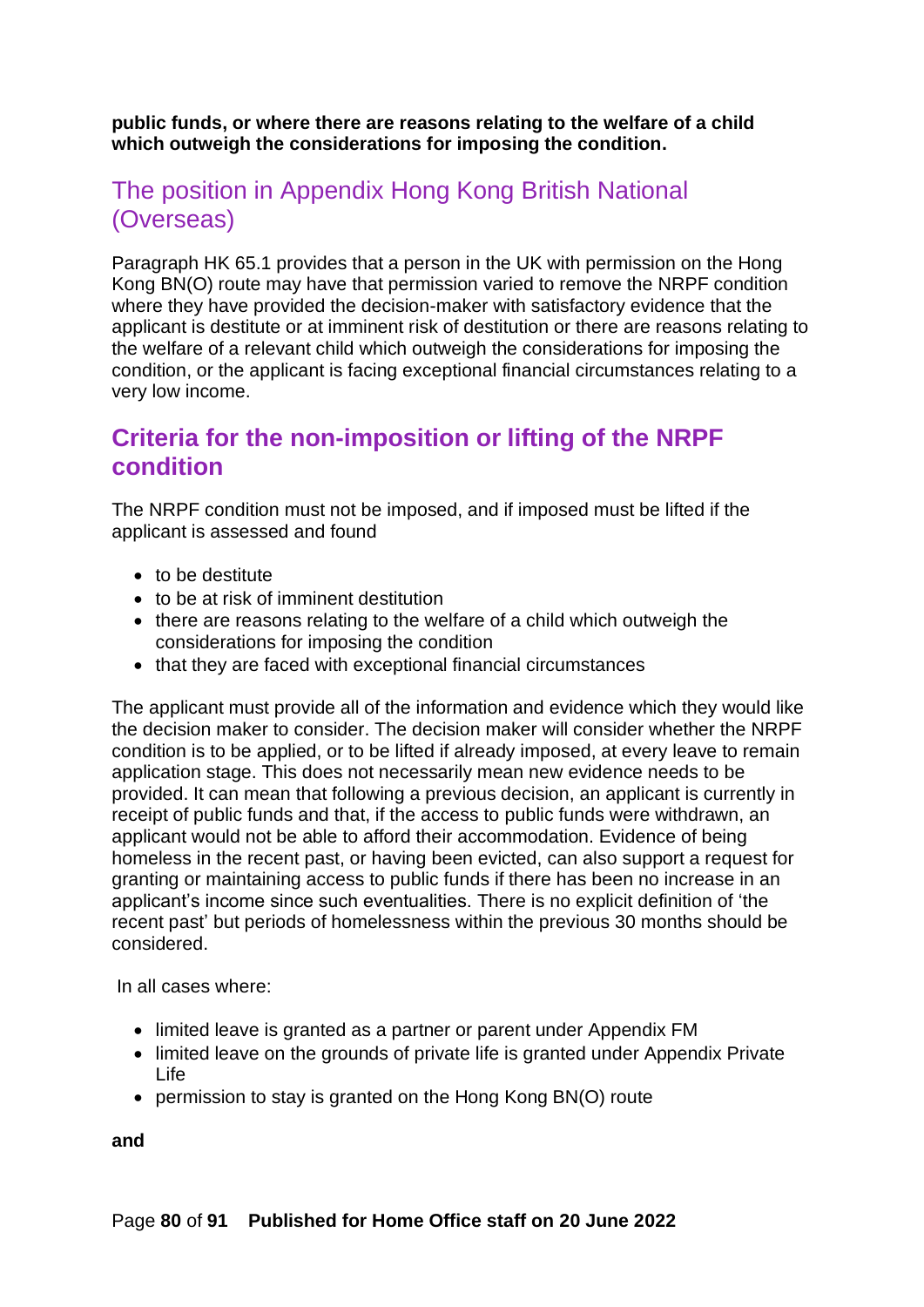where a specific request is made for the NRPF condition to be lifted, or not imposed, be it on an application form for leave or further leave (except on the Hong Kong BN(O) route where NRPF can only be lifted via a Change of Conditions request form), or on a Change of Conditions request form, the application must be assessed as set out in [Considering the application.](#page-80-0)

## **Destitution**

#### **Lifting, or not imposing, NRPF is mandatory if the applicant is destitute or is at risk of imminent destitution.**

A person is destitute if:

- they do not have adequate accommodation or any means of obtaining it (whether or not their other essential living needs are met)
- they have adequate accommodation or the means of obtaining it, but cannot meet their other essential living needs

A person is at imminent risk of destitution if:

• at the time the application is received they have accommodation and can meet their essential living needs, but **there are reasons why these are unlikely to continue beyond 3 months from the date of application**

If a person is destitute or at risk of imminent destitution the NRPF condition must be lifted or not imposed in their case.

## <span id="page-80-0"></span>**Considering the application**

The application form asks the applicant to provide information about their accommodation and their overall financial circumstances. What is actually provided will vary according to the individual circumstances of the applicant and the availability of that evidence. For instance, in some cases evidence will be wholly in the hands of a third party such as an estranged partner or a landlord. However, as records of accommodation and support agreements can normally be expected to be held by both parties, this will not always be the case. Evidential flexibility (see section below) may apply in situations where evidence cannot be obtained.

## **Evidential flexibility**

**Evidential flexibility is a principle which allows the decision maker to decide a case without requiring all the evidence or information set out on the application form.**

However, this is only likely to be applicable in exceptional circumstances. For example, if the additional missing evidence is unnecessary because the other evidence provided is clear and compelling, or if there is a compelling reason why the evidence cannot be provided, then evidential flexibility should be applied.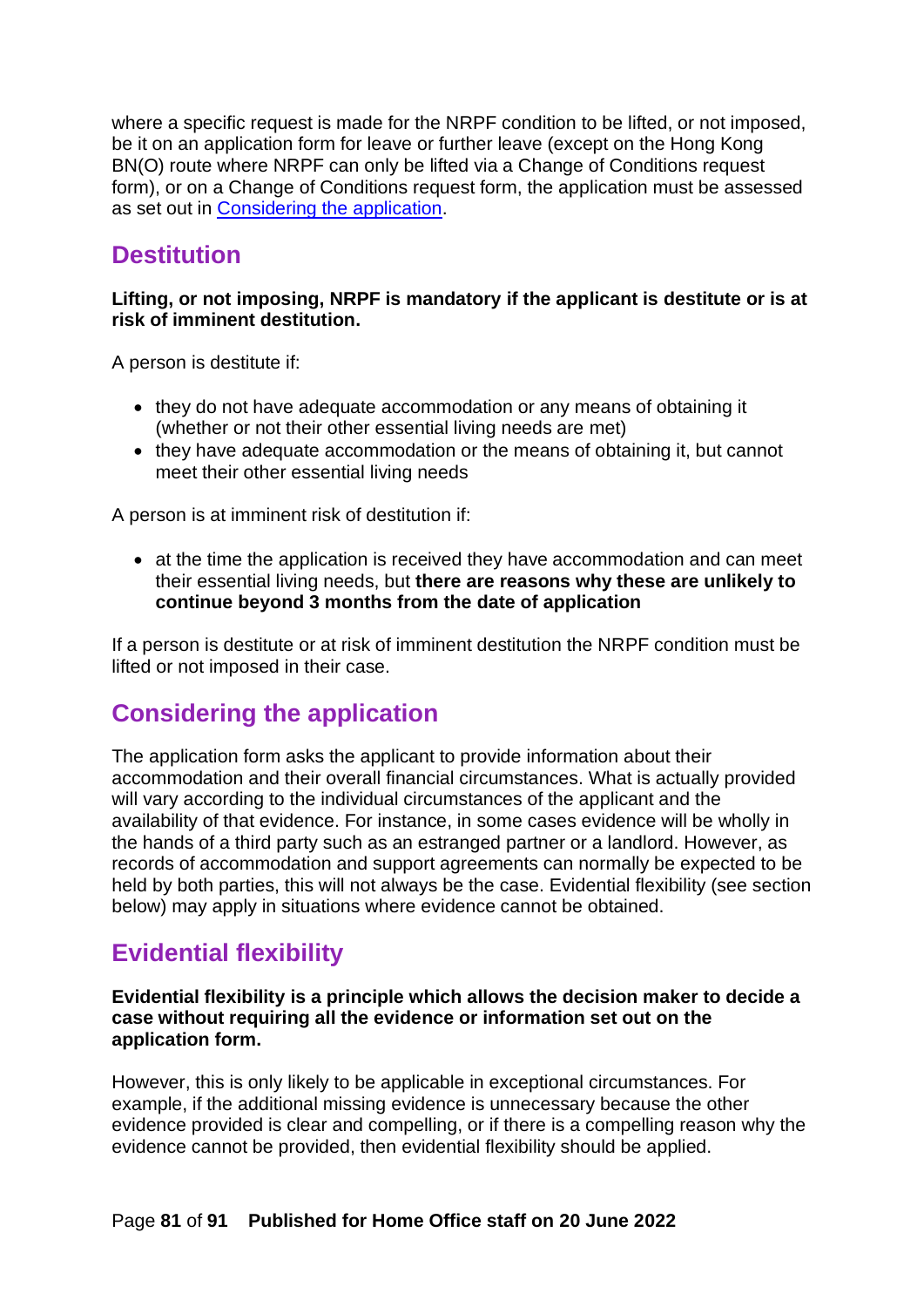The onus is on the applicant to provide sufficient evidence to satisfy the decision maker that recourse to public funds should be granted, but there will be some cases where providing evidence is more difficult than in others.

If you are satisfied that the applicant has provided clear and compelling evidence as to their circumstances and that, without recourse to public funds they will be destitute, at imminent risk of destitution, a child's particular and essential additional needs will not be met or the applicant will continue to experience exceptional financial circumstances, then evidential flexibility can be applied. **If you are unsure, please refer to a senior caseworker before applying evidential flexibility.**

In exceptional circumstances, an application may not be rejected if an applicant does not complete every section of the relevant application form. Make an assessment based on the information provided to determine if it provides a clear and compelling basis for the decision to be made. It will normally be necessary to have all relevant bank statements to make a decision.

Each case should still be considered on its own individual merits in line with the current guidance. If further evidence is required, further enquiries may be made but it remains the responsibility of the applicant to sufficiently evidence their claimed financial circumstances, or to provide a credible explanation of why such evidence is not available.

If you believe the applicant may qualify for a recourse to public funds in circumstances where all requested documentary evidence has not been provided but remain unsure, please refer to a senior caseworker before applying evidential flexibility.

## **How to assess whether the applicant is destitute**

#### **Does the applicant currently have somewhere to live?**

Are they street homeless, have they recently been evicted with no increase in income since then, are they relying on accommodation from a friend or charity?

Are they remaining in shared accommodation with a partner from whom they are separated?

#### **Is that accommodation adequate?**

Is there evidence of overcrowding, for example confirmation of overcrowding from a local authority, or would it be considered overcrowded based on the [Shelter](https://england.shelter.org.uk/housing_advice/repairs/check_if_your_home_is_overcrowded_by_law)  [guidance?](https://england.shelter.org.uk/housing_advice/repairs/check_if_your_home_is_overcrowded_by_law)

Is there any evidence that it contravenes public health regulations, for example no clean water, lack of heating?

#### **Can the applicant afford their accommodation and essential living needs?**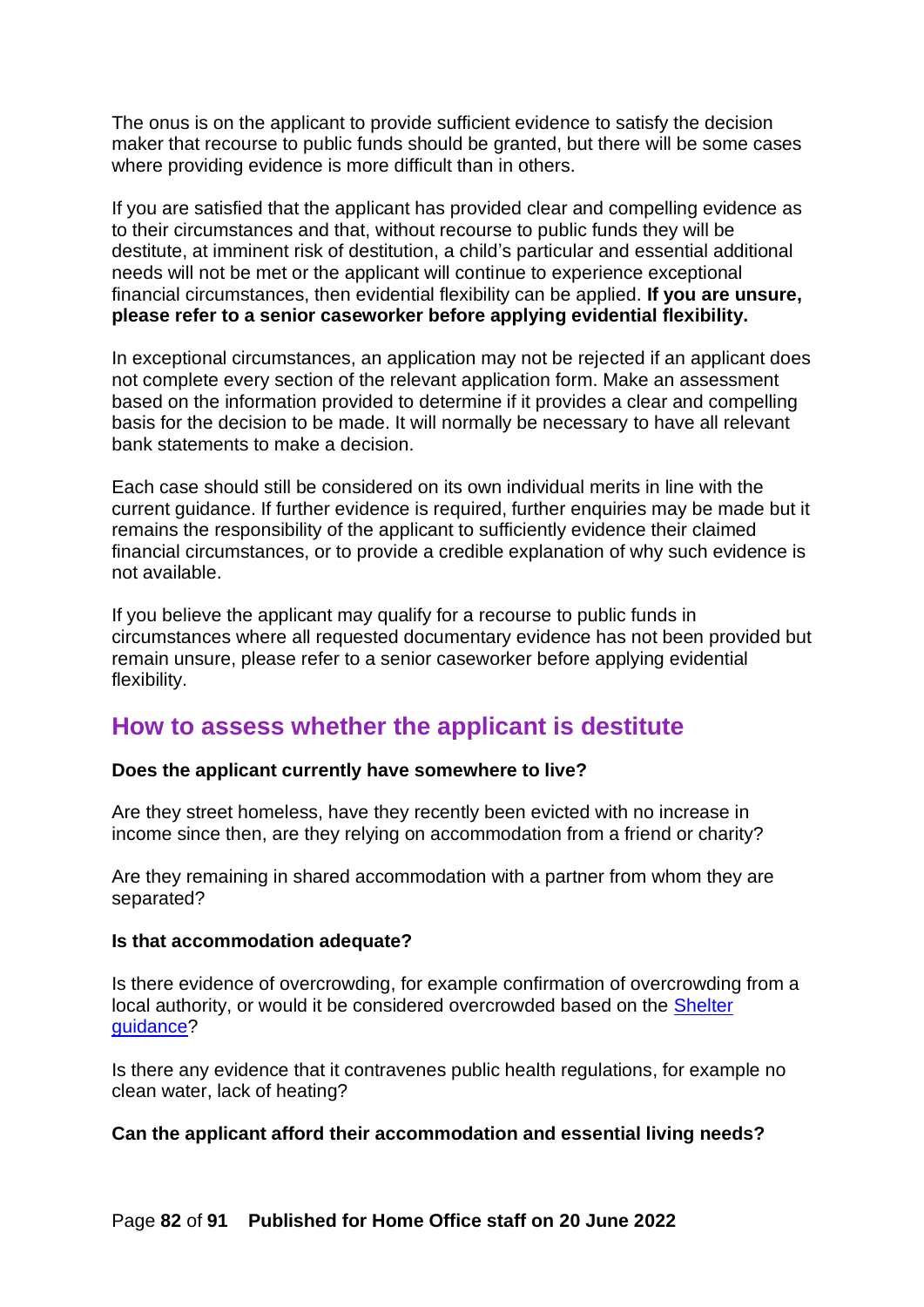How much is their rent, council tax, essential bills, and essential living needs? Combined, is this greater than their income?

Is their accommodation a reasonable cost for where they live or could they reasonably be expected to move somewhere less expensive?

Are they relying on the support of family and friends, or from a local authority? Do they have savings or assets on which they can rely?

After housing or accommodation and utilities, can the essential living needs of food, clothing, toiletries, non-prescription medication and household cleaning items be met?

Essential living needs also include the costs of travel and communication to enable the supported persons to maintain interpersonal relationships and access a reasonable level of social, cultural and religious life. Can these be met?

A broad breakdown of these essential living needs and the weekly cost associated with them, and which should be used as a guide, is to be found in Table 2 on page 7 of the [2017 review report](https://www.gov.uk/government/publications/report-on-review-of-cash-allowance-paid-to-asylum-seekers) (which was published in January 2018).

Is the applicant currently in receipt of public funds?

If the NRPF condition was applied, or not lifted, would they continue to be able to afford their accommodation and essential living needs?

**If the answer to any of these questions in bold is no, recourse should be granted.**

## **How to assess imminent risk of destitution**

#### **Will the applicant have somewhere to live in 3 months' time?**

Are they likely to be evicted?

If their accommodation is being provided for by someone else, is it likely that they will be able to continue to rely on this in 3 months' time?

#### **Is the accommodation likely to be adequate in 3 months' time?**

Is there anything that would affect this over the next 3 months, for example will it become overcrowded?

#### **Will the applicant be able to afford their accommodation and essential living needs in 3 months' time?**

Is their income likely to change over the next 3 months (for example will they become unemployed)?

Are the costs of their accommodation or essential living needs likely to increase?

#### Page **83** of **91 Published for Home Office staff on 20 June 2022**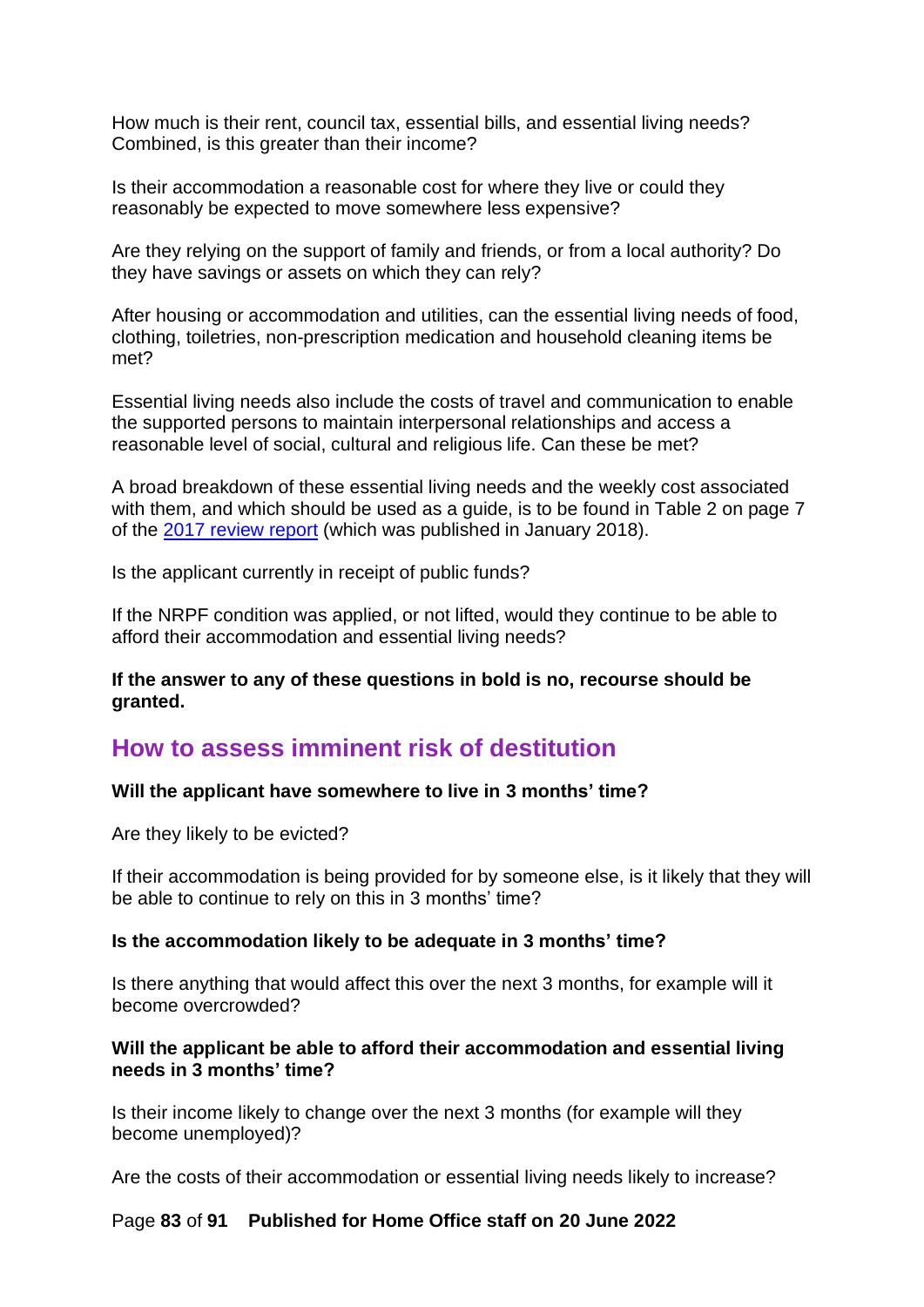Will any savings drop below the threshold in place for eligibility for access to Job Seekers' Allowance?

If the applicant is currently in receipt of public funds: If NRPF was applied, would they continue to be able to afford their accommodation and essential living needs in 3 months' time?

**If the answer to any of these questions in bold is no, recourse should be granted.**

## **How to assess needs of children dependent on the application**

**Is the applicant's income enough to meet the particular and essential additional needs of any dependent child or children?**

The aim of this consideration is to assess whether a decision to impose, or not lift, the condition of NRPF is reasonable with regard to the parent, but would have a disproportionate impact on the child's welfare.

The issues to be addressed are whether the decision that is made would lead to the child:

- experiencing a lower level of well-being than they currently enjoy
- being deprived of something beneficial to which they currently have access
- not being able to access a specific item or items of recognised benefit normal for a child

Consider here any childcare that may be needed if the parent is working, any needs relating to school attendance (school trips, uniforms), or any other items that a child could reasonably be expected to benefit from but would not otherwise be considered essential such as books or toys.

#### **The best interests of any relevant child**

Having assessed the likely effect on any relevant child of imposing, or maintaining, an NRPF condition on the applicant, caseworkers then need to form a view on whether it would be in the best interests of any relevant child to impose, or to maintain, such a condition.

If an NRPF condition would not be in the best interests of any relevant child, and would significantly impact on a child's particular and essential needs, then you need to decide whether in all the circumstances, and treating the best interests of any relevant child as a primary (but not the only) consideration, the adverse effect of an NRPF condition on the child is sufficient to outweigh any other considerations to not impose or to lift the NRPF condition.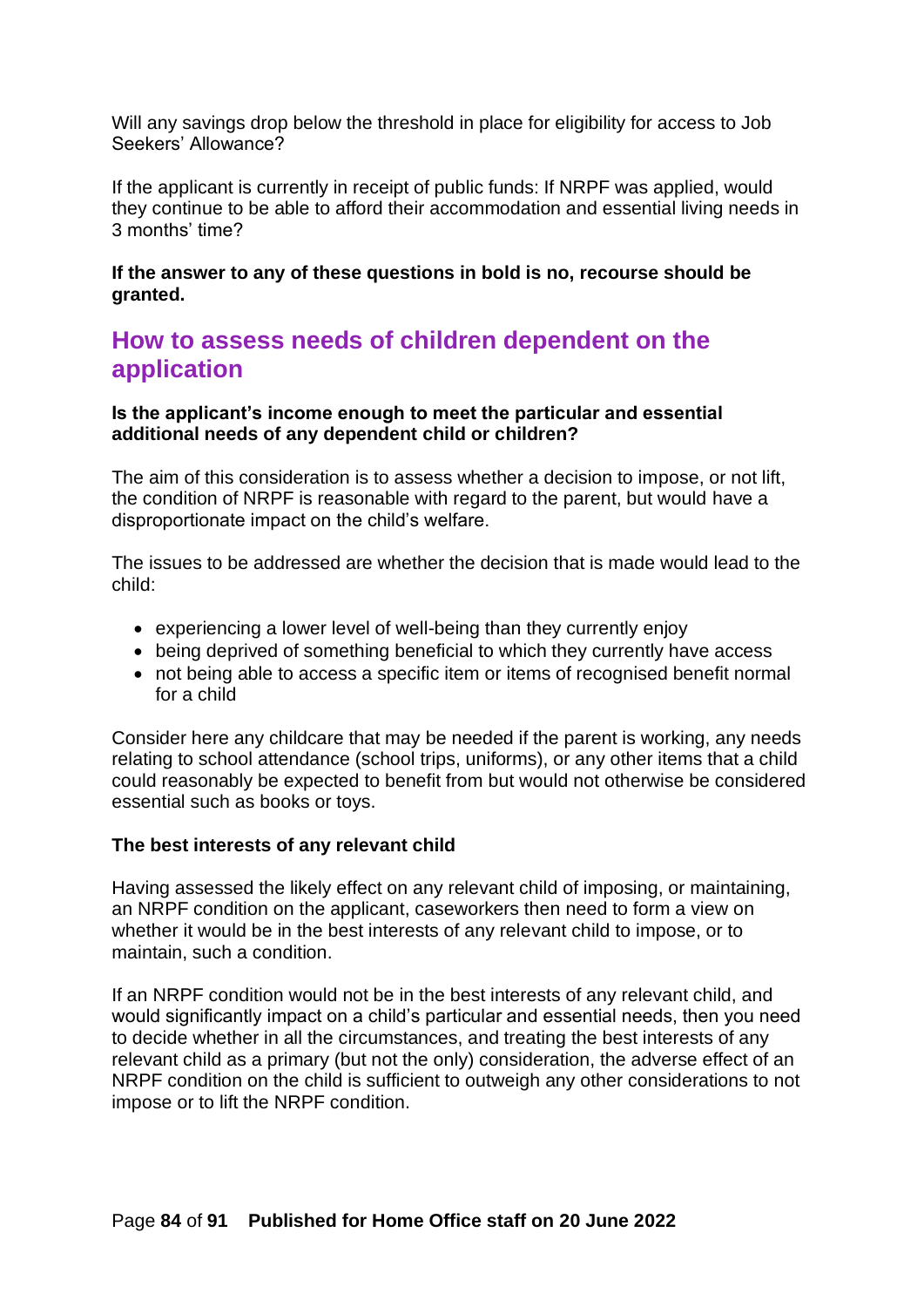## **How to assess exceptional circumstances that might justify recourse to public funds**

Exceptional circumstances at this point relates only to the applicant's financial circumstances. Exceptional circumstances should normally only be considered after considering the request against the criteria set out above, but occasionally exceptional circumstances will be raised by the applicant, or so obviously be engaged that they cannot be ignored. On that basis they may become the first consideration that is made.

A decision on whether there are exceptional circumstances should be made on a case-by-case basis, taking into account the applicant's individual circumstances and those of any dependant family member and all the information and evidence the applicant has provided.

**It is for the applicant to provide evidence that there is something exceptional about their financial circumstances that justifies lifting or not imposing the NRPF condition**, even though they are not destitute or at risk of imminent destitution. If the applicant has raised exceptional circumstances, or there are reasons for regarding them as engaged, and insufficient detail has been provided, the decision maker should ask for further additional information.

If the decision maker considers that not imposing, or lifting if already imposed, the condition of NRPF is appropriate on the basis of exceptional circumstances, the application should be referred to a senior caseworker for a decision.

## Applicants who do not respond to requests for further evidence

If an applicant has provided minimal or no evidence in their application, and the information provided is not sufficient to make an informed decision, **their application can be rejected if after 2 requests to submit further information it still has not been provided**. In exceptional circumstances, where it is clear an applicant needs more time to submit evidence, it may be necessary to make an additional request or to provide more time for the evidence to be provided. But this should only be in exceptional circumstances, such as victims of domestic abuse or if the applicant is homeless. **Applicants should be told in this correspondence that if they fail to provide additional information, their application will be rejected.** 

## **Additional guidance on specific topics**

### Applications can be resolved without assessing against fixed monetary values

There are no fixed monetary values attached to the destitution test in this context. This means that you can take account of an applicant's individual circumstances in reaching your decision.

What constitutes 'adequate accommodation' and 'essential living needs' and the costs of these may be different in different cases, depending on a number of factors,

### Page **85** of **91 Published for Home Office staff on 20 June 2022**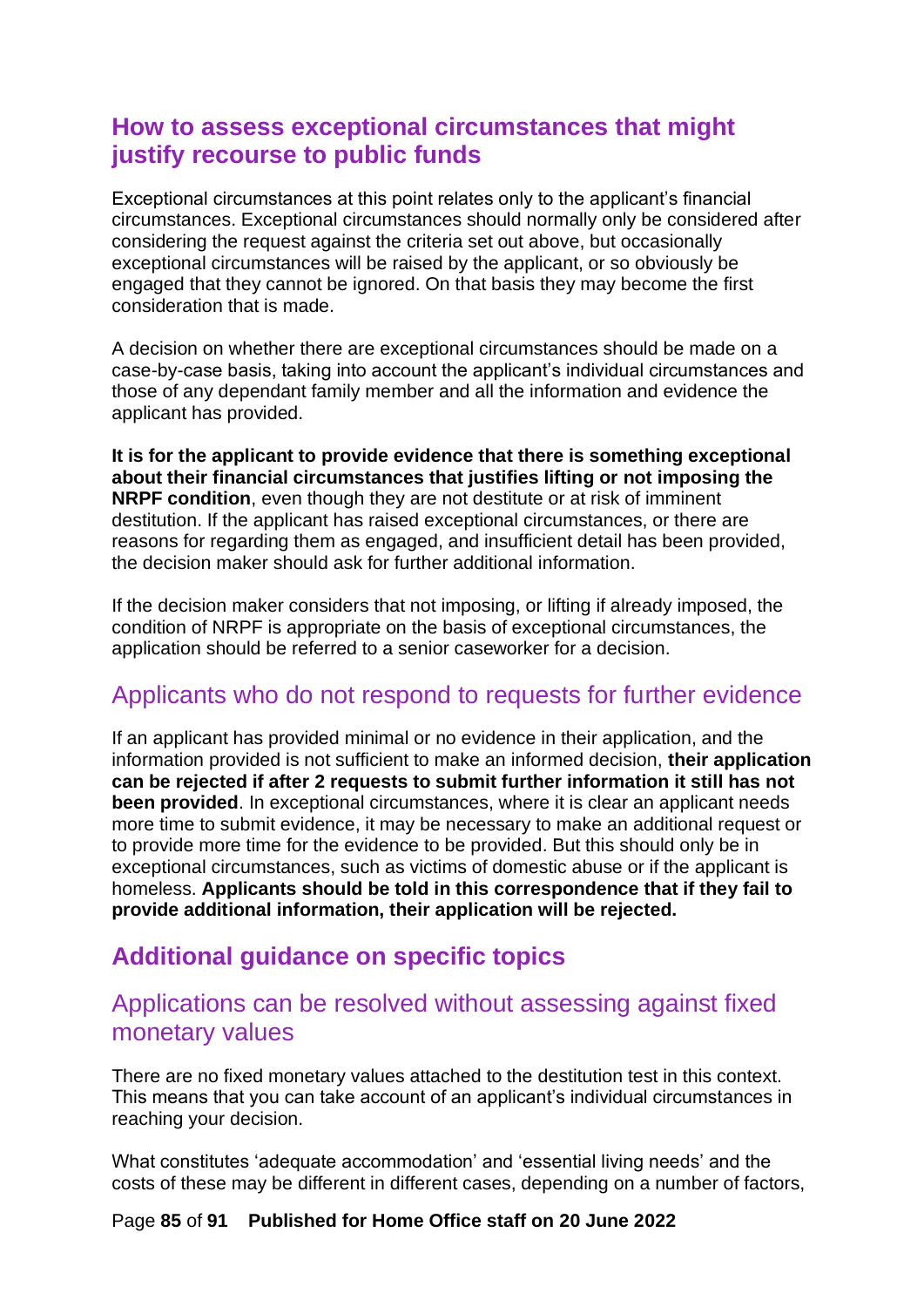including – but not restricted to – whether an applicant is supporting any dependants and, if so, their number, age and needs; the part of the UK an applicant lives in; whether an applicant or any dependants have a disability which requires adjustments to be made to their accommodation.

## **Disability**

If an applicant or any dependants have a physical or mental disability, then these factors are relevant to the assessment. For instance, they can mean increased expenditure in the form of attendance at day centres or adjustments to accommodation which may need to be taken into account as an essential living need.

All the information and evidence provided about an applicant's individual circumstances (including those of any dependent family members) must therefore be taken into account in determining whether to lift or not impose the NRPF condition.

Where any particular disability, or physical or mental health condition is raised it is preferable for it to be accompanied by relevant information such as confirmation or other documentary evidence from a doctor or other healthcare professional, or a social care professional. Nevertheless, decision makers must be prepared to establish the nature of the disability through other means of contact with an applicant, such as personal calling, and where satisfied make a decision on that basis after consulting a senior caseworker. If there is evidence that an applicant has special needs and may need assistance to explain their case clearly, the decision maker can signpost them to other agencies who may be able to assist, such as Citizens Advice. For details of an applicant's local branch see: [Citizens](http://www.citizensadvice.org.uk/) [Advice.](http://www.citizensadvice.org.uk/)

## The applicant is receiving support under the Immigration and Asylum Act 1999

Where an applicant is supported under section 95 or section 4 of the [Immigration](http://www.legislation.gov.uk/ukpga/1999/33/contents) [and Asylum Act 1999,](http://www.legislation.gov.uk/ukpga/1999/33/contents) they will already have been assessed as destitute. You may, where granting leave under the 10-year partner or parent route in Appendix FM or the 10-year private life route in Appendix Private Life of the Immigration Rules, apply condition code 1A allowing recourse to public funds, where it is clear that there has been no change in an applicant's underlying financial circumstances since the last assessment of destitution which would affect their eligibility for support.

Where support under section 95 or section 4 of the 1999 Act has been discontinued, an applicant will need to produce evidence of their financial position and accommodation arrangements since then.

## The applicant is receiving support from a local authority

Where an applicant and their family are in receipt of support from a local authority, the local authority will have conducted its own assessment of an applicant's circumstances before deciding to grant support and the receipt of such support will generally mean that an applicant would otherwise be destitute. This does not mean

### Page **86** of **91 Published for Home Office staff on 20 June 2022**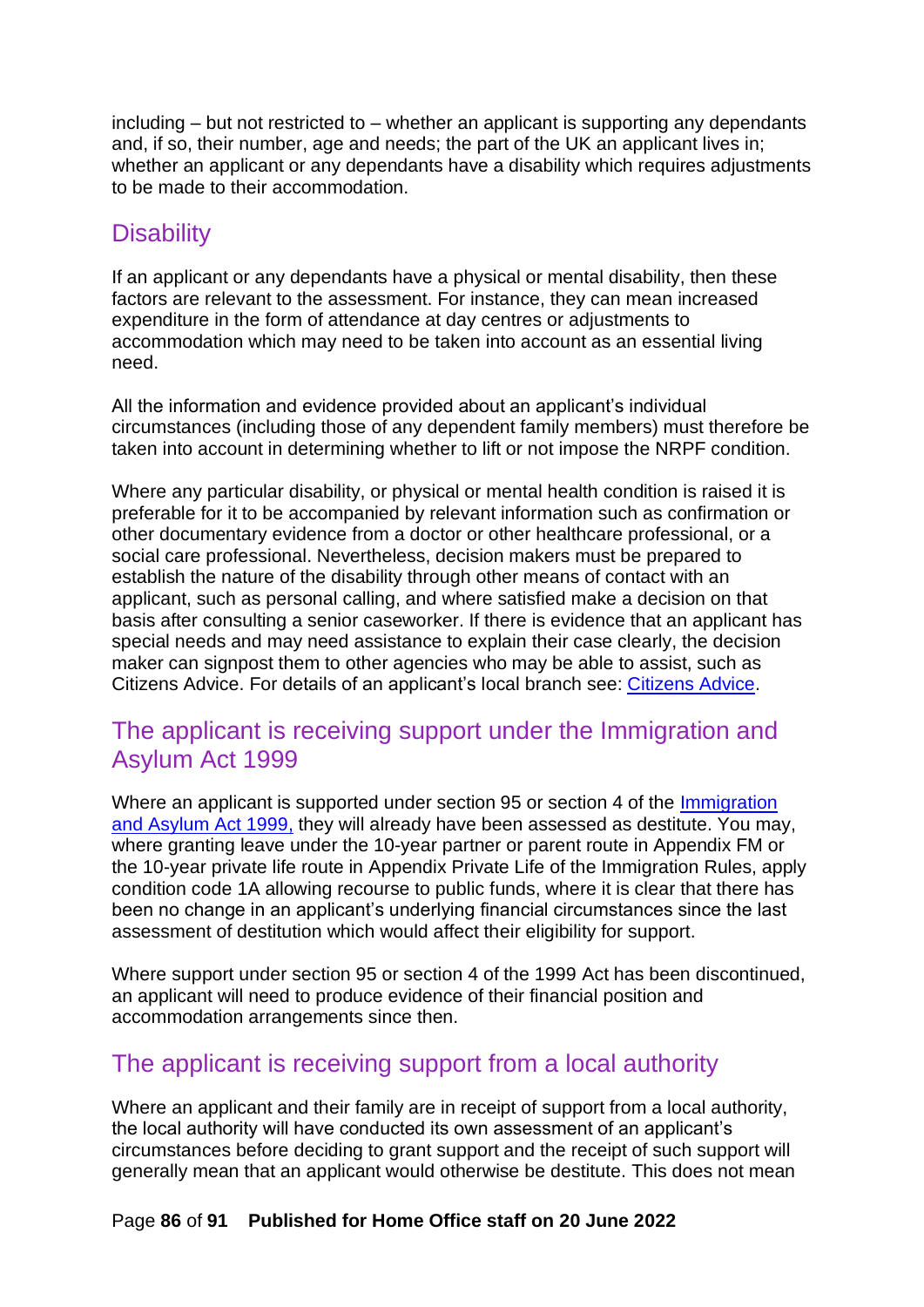that applicants must apply to, and be in receipt of support from, the local authority before they can qualify to have the NRPF condition lifted.

**There is no requirement to reach the same conclusion as the local authority.** Where a person has been in receipt of local authority support then they will generally be considered destitute and NRPF should be lifted. However, where the local authority has refused support this does not mean that the application to the Home Office for recourse to public funds should be refused. A Home Office decision maker may still grant a request for the NRPF condition to lifted or not imposed where it is appropriate to do so having made a separate assessment of the evidence.

In all cases you must consider an applicant's financial circumstances, based on the information and evidence they have provided, to determine whether they are or would otherwise be destitute or at risk of destitution, or whether there are reasons relating to the welfare of a relevant child or other exceptional circumstances, under the terms of this guidance.

The onus is on an applicant to provide information whether in the form of evidence, or in the form of a personal account that can be considered by the decision maker, that they are destitute or at risk of becoming destitute imminently. They must also do the same if they wish to rely on the existence of child welfare considerations or other exceptional circumstances in order to have the NRPF condition lifted or not imposed.

## **Making a decision on the condition code**

Where you decide that an applicant is destitute (including accepting that any previous means of support are no longer available), or at risk of imminent destitution, without recourse to public funds or that there are circumstances relating to the welfare of a child on account of their parent's very low income or that there are other exceptional circumstances, you must not impose or must, if already imposed, lift the NRPF condition code (condition code 1) and apply condition code 1A. The code 1A allows recourse to public funds.

An applicant granted leave which is not subject to the NRPF condition code, or who has the NRPF condition code lifted, will still have to meet the relevant eligibility criteria for any welfare benefit for which they apply.

An applicant may have the NRPF condition imposed at an earlier stage when leave to remain was granted and still apply for this condition to be lifted at a later stage and before the expiry of their leave. They may use our published process for requesting a change of condition code. This process is free of charge, see: [Application for change](https://www.gov.uk/government/publications/application-for-change-of-conditions-of-leave-to-allow-access-to-public-funds-if-your-circumstances-change)  [of condition of leave to allow access to public funds if your circumstances change.](https://www.gov.uk/government/publications/application-for-change-of-conditions-of-leave-to-allow-access-to-public-funds-if-your-circumstances-change)

## **Subsequent leave to remain applications**

When an applicant who was last granted leave to remain without the NRPF condition code or has had that condition code lifted since they were last granted leave, applies for further leave to remain, they will be re-assessed at that subsequent application stage.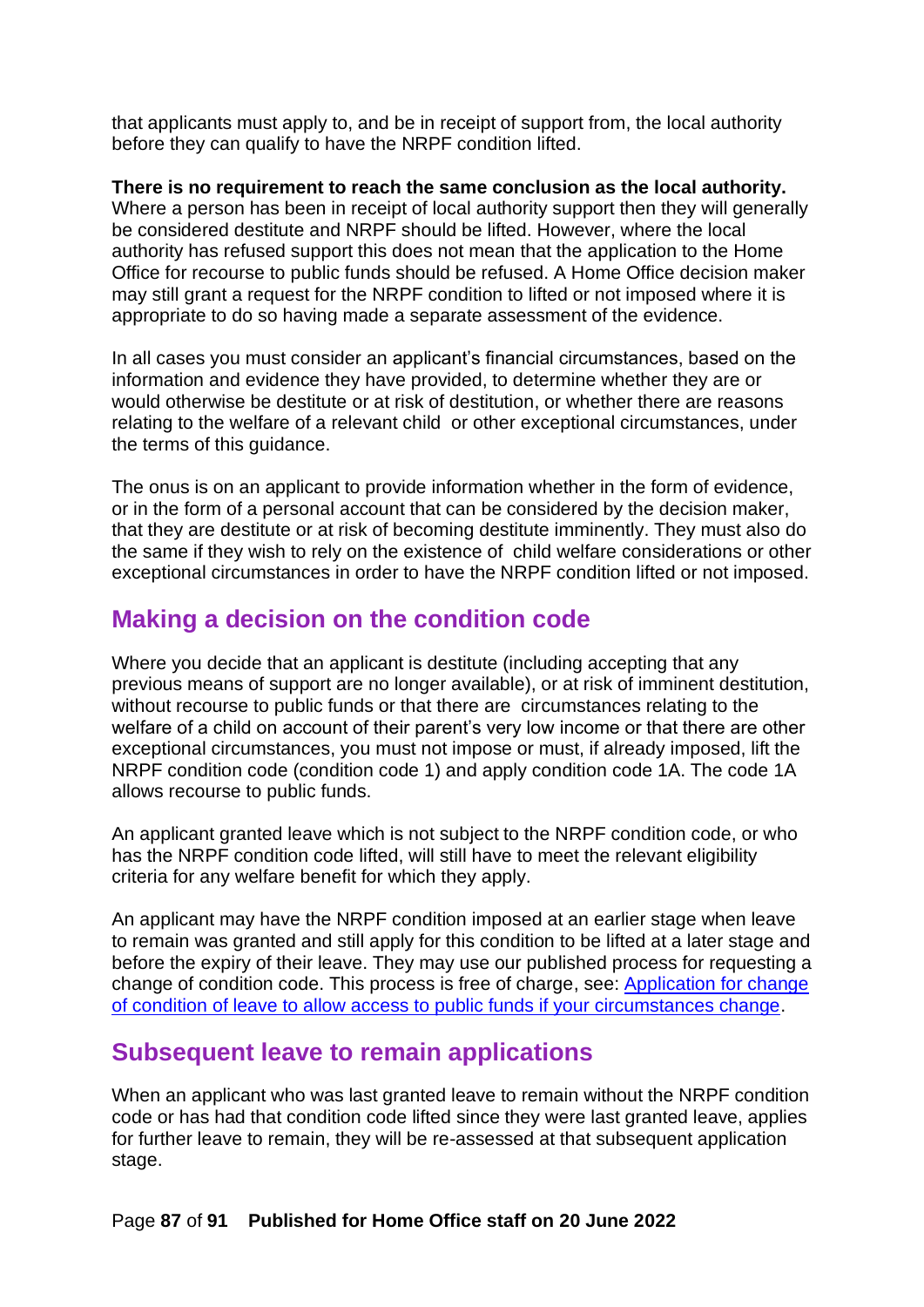To be granted leave without the condition of NRPF, an applicant must continue to evidence that without such support, they would be destitute or at risk of imminent destitution, or that there are reasons relating to the welfare of a child which outweigh the consideration for imposing the condition, or that there are other exceptional circumstances relating to their financial circumstances.

A previous grant of leave permitting recourse to public funds can be a strong indicator of ongoing need for the condition not to be imposed. However, this should not be automatic, and the decision maker should be satisfied on each occasion that access to public funds is permitted, that it is necessary in the light of this guidance.

## **Grants of leave to remain under earlier public funds policies**

In light of the Upper Tribunal judgment in Fakih in November 2014, where, prior to 28 July 2014, an applicant has either been granted leave to remain under the 10-year partner, parent or private life routes under the Immigration Rules, or been granted leave to remain outside the rules under ECHR Article 8 on the basis of exceptional circumstances, and this leave was granted subject to a condition of NRPF, an applicant may seek a reconsideration of the condition code attached to their leave by making an application under the published process for requesting a change of condition code. This process is free of charge, see: [Application for change of](https://www.gov.uk/government/publications/application-for-change-of-conditions-of-leave-to-allow-access-to-public-funds-if-your-circumstances-change)  [condition of leave to allow access to public funds if your circumstances change.](https://www.gov.uk/government/publications/application-for-change-of-conditions-of-leave-to-allow-access-to-public-funds-if-your-circumstances-change)

## **Grounds for refusal**

The Change of Conditions application may be refused if the applicant has not provided reliable information about availability of accommodation, provision of essential living needs, income level and outgoings, and overall financial circumstances.

It can also be refused if it is reasonable to conclude that the applicant has intentionally disposed of funds, for instance, by voluntarily giving or loaning funds to a third party.

Evidence of significant expenditure on non-essential items such as expensive holidays, second cars, or gambling, can be an indication that the Change of Conditions request is not compatible with the basis for granting recourse to public funds outlined above.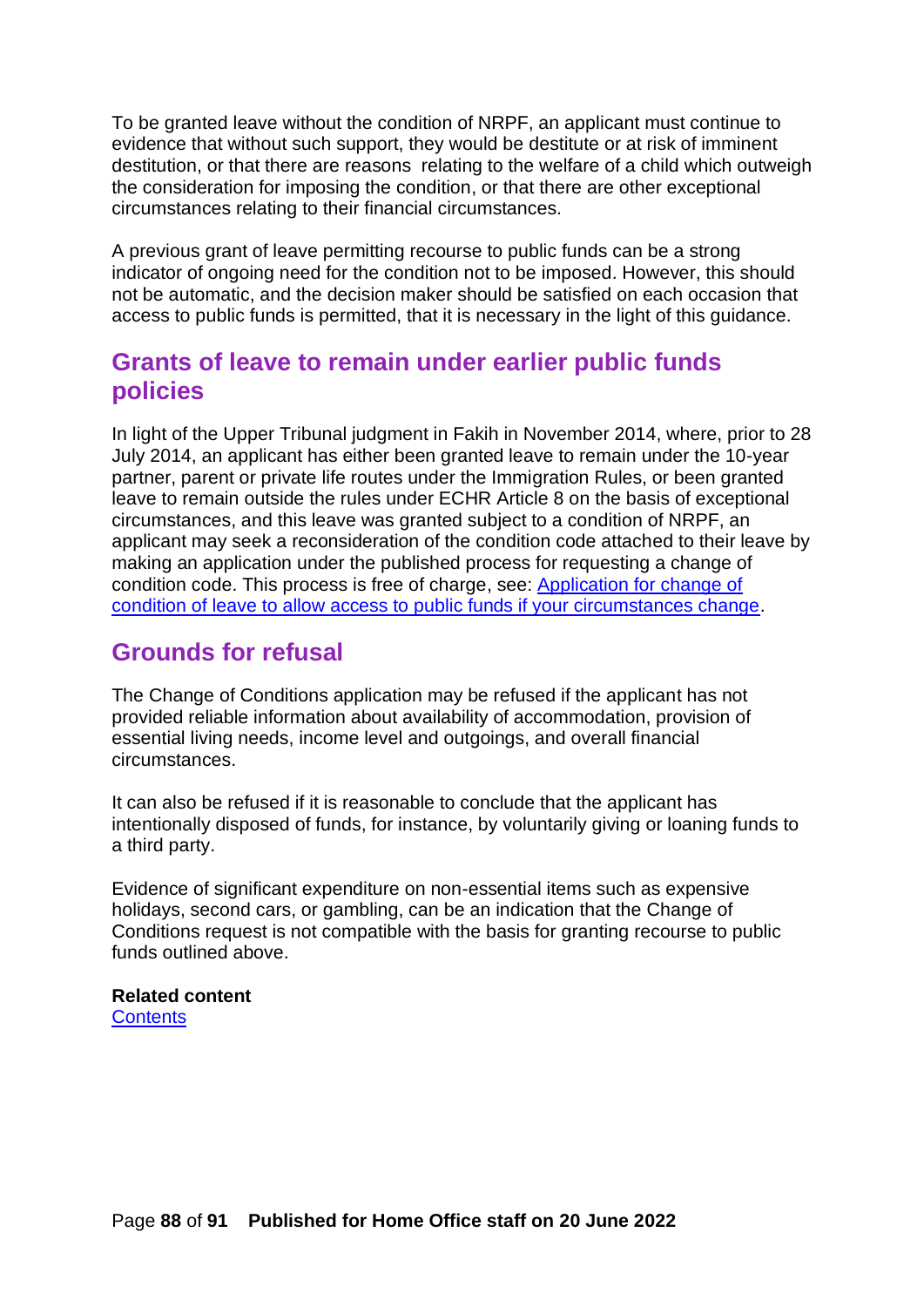# Appeals

## **Appeals against refusal under the family rules**

You should refer to the rights of appeal guidance (internal link) for information on appeal rights.

Where a human rights appeal is allowed and the Tribunal have found that the requirements of the relevant rules are met you should grant the leave that the appellant qualified for under the Immigration Rules.

Where the Tribunal finds the relevant rules have not been met, but allows the human rights appeal on the basis of exceptional circumstances family life grounds, the appellant should be granted leave in accordance with [paragraph GEN 3.2.\(3\) of](https://www.gov.uk/guidance/immigration-rules/immigration-rules-appendix-fm-family-members)  [Appendix FM](https://www.gov.uk/guidance/immigration-rules/immigration-rules-appendix-fm-family-members) for a period of 30 months.

In cases where an appeal has been allowed and leave to remain granted as above, the NRPF condition must not be imposed, or should be lifted if already imposed, if the applicant has provided evidence that they are destitute or at risk of imminent destitution without recourse to public funds, or evidence that there are particularly compelling reasons relating to the welfare of a child and the parent's very low income, or evidence that there are exceptional circumstances relating to the applicant's financial circumstances which require access to public funds.

For further guidance on the policy see the following section of this guidance: [recourse to public funds.](#page-77-0)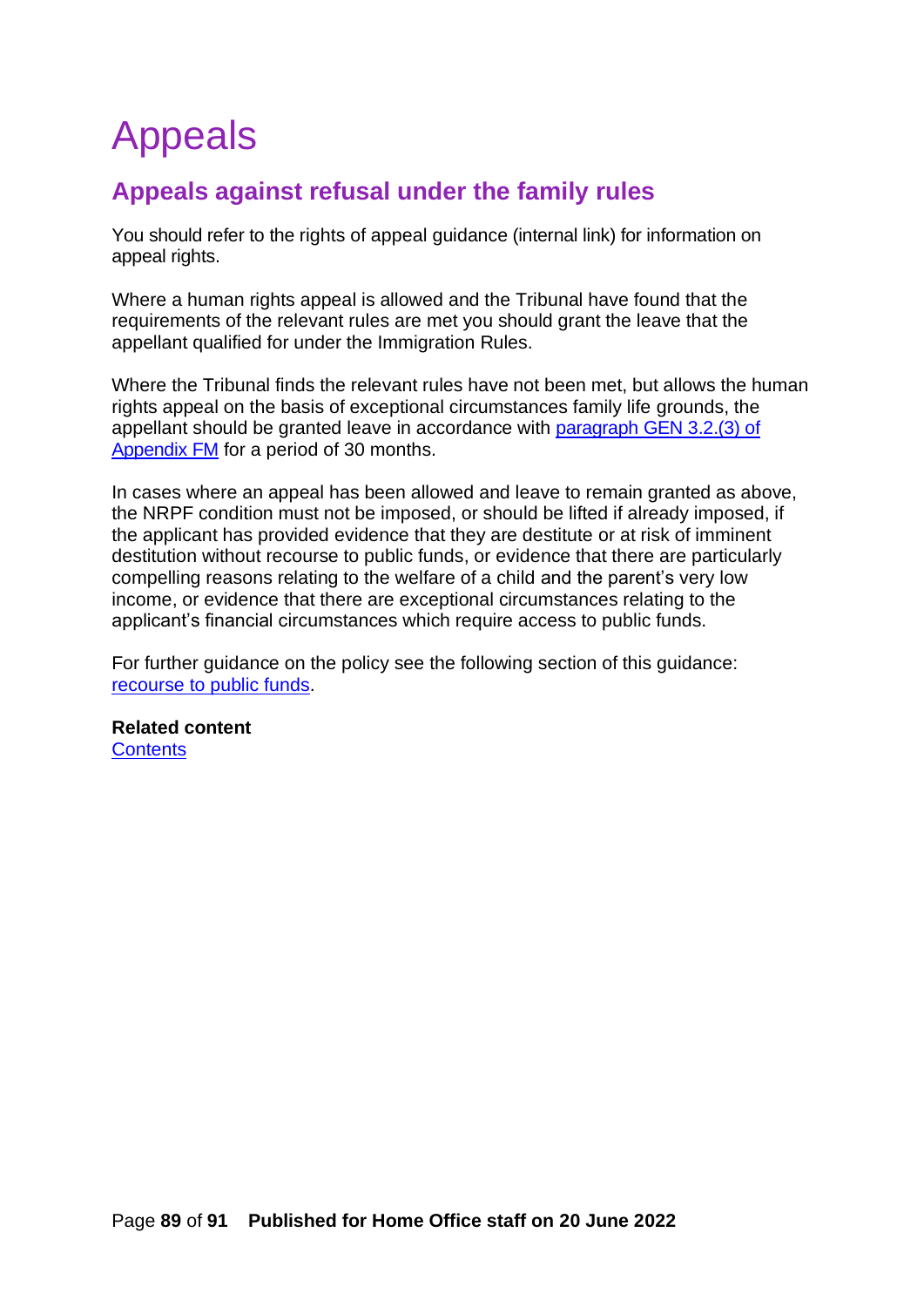# Coronavirus (COVID-19) concessions

A commitment has been made to ensure family and private life applicants are not unduly affected by reasons beyond their control due to COVID-19. The pandemic may have caused disruption to travel plans, causing breaks in continuous lawful immigration status/residence requirements.

Due to the impact of COVID-19, some applicants seeking to start, extend or complete a route to settlement on the basis of family or private life, may be unable to meet the immigration status/continuous residence eligibility requirements of Appendix FM. This may be due to travel restrictions, closure or inaccessibility to a visa application centre (VAC) or illness.

Ordinarily, there is no flexibility for you to exercise discretion in allowing the lawful immigration status and continuous residence eligibility requirements to be met. However, you may exercise discretion to allow an applicant to start, stay on (extend – apply for further leave) or complete a route to settlement despite them being in the UK as a visitor or with leave of six-months or less, in-country or overseas for a short period without leave, where it is shown that they were not able to travel or apply due to COVID-19 between March and 31 August 2020.

Any visitor whose period of leave expires beyond 31 August 2020, is still allowed to make their application from within the UK where they would usually need to apply for a visa from their home country on a limited, case by case basis until 30 June 2021. We will expect applicants to prove that their application was urgent at the time it was submitted or for them to provide a valid reason why they could not apply from outside the UK as a result of COVID-19 on that date. Visitors are restricted from making in country applications after 30 June 2021.

If a person is in the UK with 6 months' leave as a fiancé, fiancée or proposed civil partner and their wedding or civil ceremony has been delayed due to coronavirus they may have been granted additional time to stay, also known as 'exceptional assurance', to complete their wedding or civil partnership if their ceremony has been disrupted by COVID-19. Any period of stay under exceptional assurance will extend the same conditions as their initial leave granted under this route. The exceptional assurance policy ended on 31 October 2021.

If a person is here with 6 months' leave as a fiancé, fiancée or proposed civil partner the current family Immigration Rules allow them apply for an extension of leave if there is good reason for their wedding or civil partnership not taking place during the initial 6 month period of leave to enter. Cancellation of a wedding or civil partnership ceremony due to COVID-19 should be considered a good reason under this policy.

You can disregard a short period of time spent overseas up to 6 months between the period 1 March 2020 and 19 July 2021 where leave to enter or remain expired and an applicant could not return to the UK to renew their leave due to COVID-19, provided an applicant extends their leave and/or makes an application for leave to enter as soon as practicable. The break in continuous residence may be because a VAC was closed or inaccessible, and the applicant was unable to apply for further

#### Page **90** of **91 Published for Home Office staff on 20 June 2022**